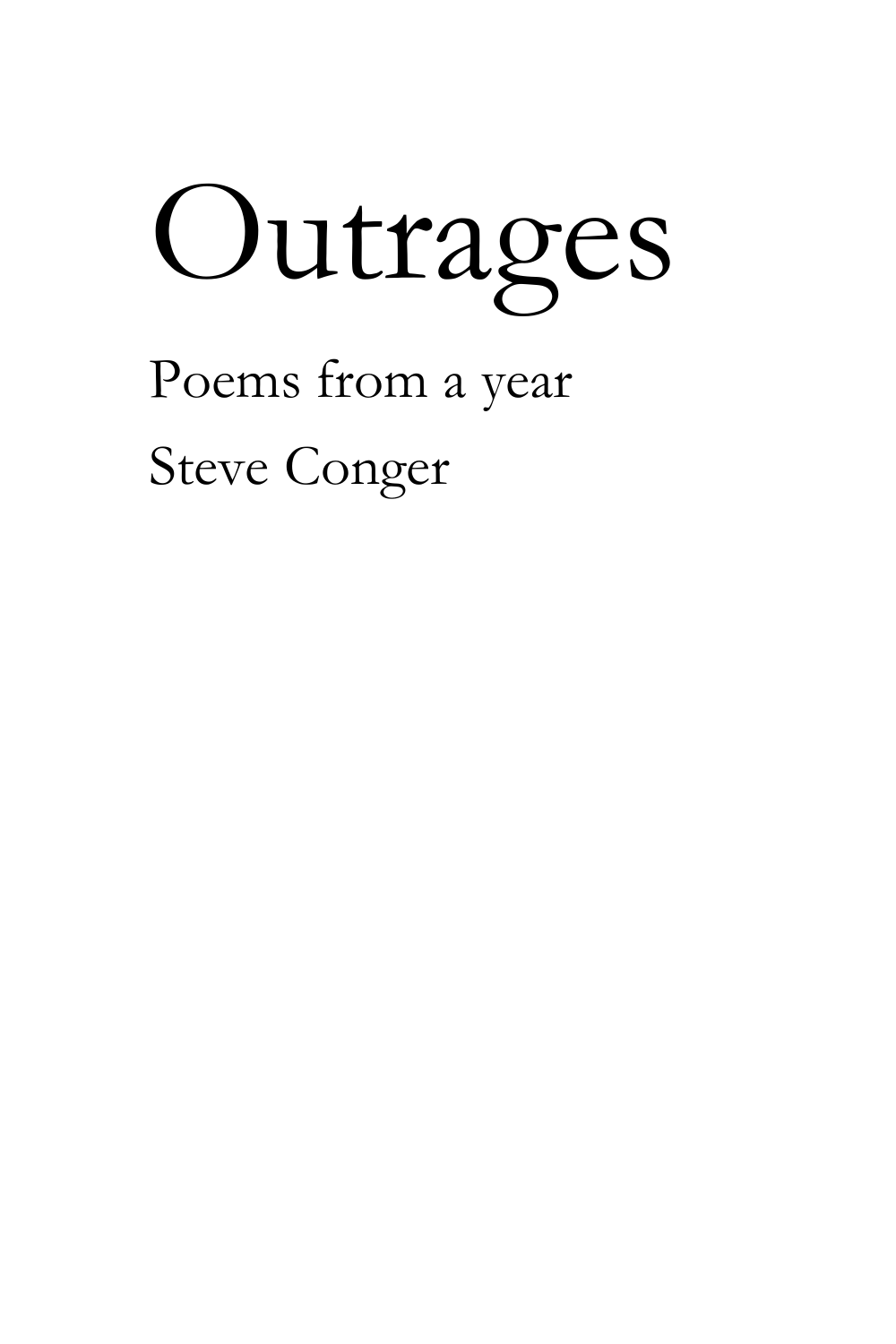© Steven Conger 2018 all rights reserved

To Maureen, Ashley and Chelsea, but also to Patti and Dave Who encouraged us to hike and venture beyond our old limits.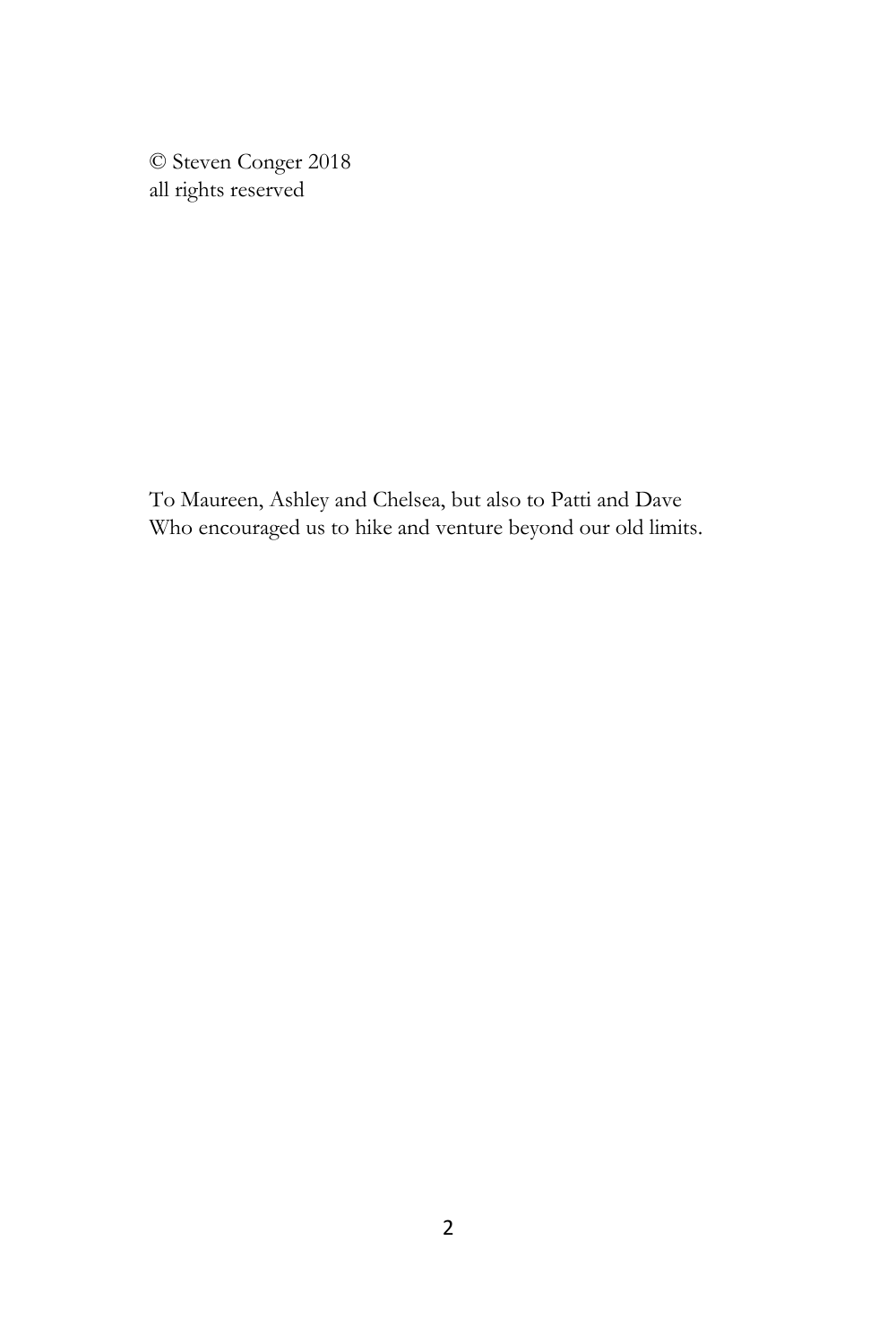In 2017 I wrote a poem a day. The date of each poem is inscribed in its structure. From the 365 poems I have selected slightly less than half (Still too many?) as being the better of them. Some of the poems were slightly edited after the fact for consistency of punctuation or to change a particularly awkward line, but they are, for the most part, a true reflection of my state at that moment in time.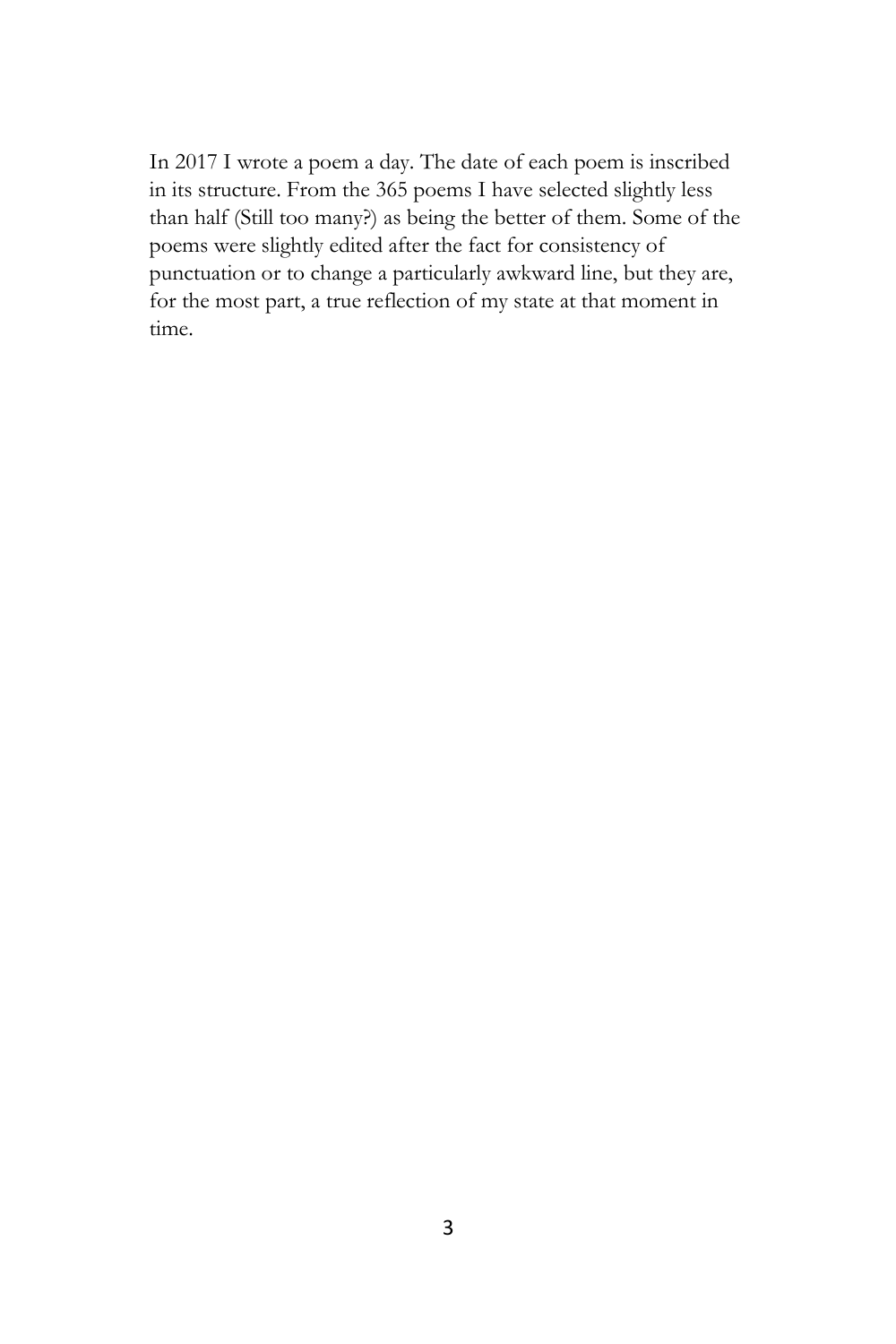Perhaps we may say that every poem has its "20<sup>th</sup> of January" inscribed? Perhaps what's new for a poem written today is just this: that here the attempt is clearest to remain mindful of such dates?

But don't we all date from such dates? And what dates do we ascribe ourselves to?

Paul Celan, "Meridian." Translated by John Flestiner.

The business of constructing absolute islands in outer space is damned to precision, as it permits no resting on implicit assumptions. . . In the vacuum, only what is understood in every last detail. . . can succeed.

Peter Sloterdijk*, Foams*. translated by Weiland Hoban.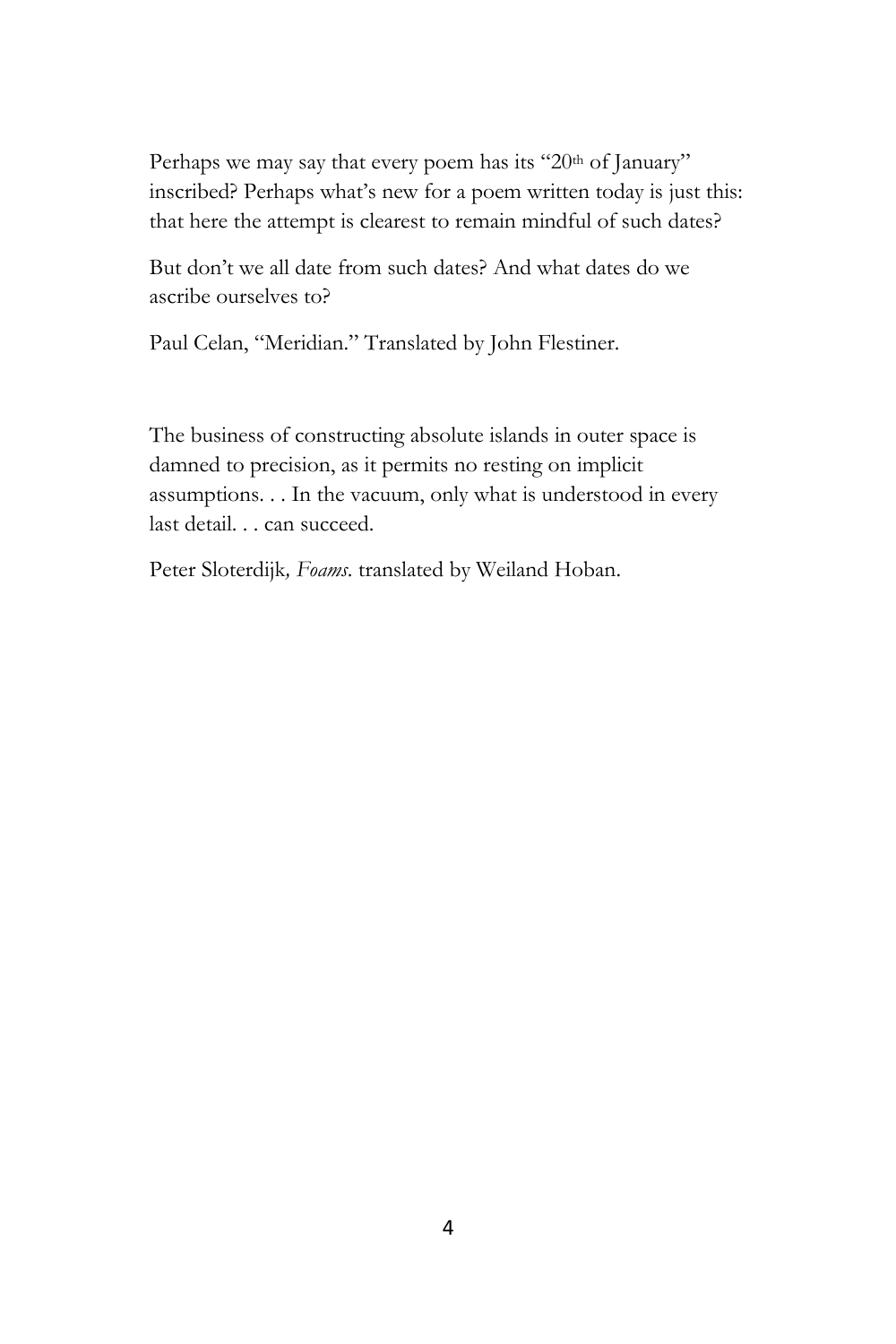Discord into chords: harmony unlikely this civil year. You can pass through a door in either direction.

(snow)

(silence)

Hold back (none immune) if you were to apply Actual Intelligence- tracing the florals in the frost.

Dawn

(when stars fall.)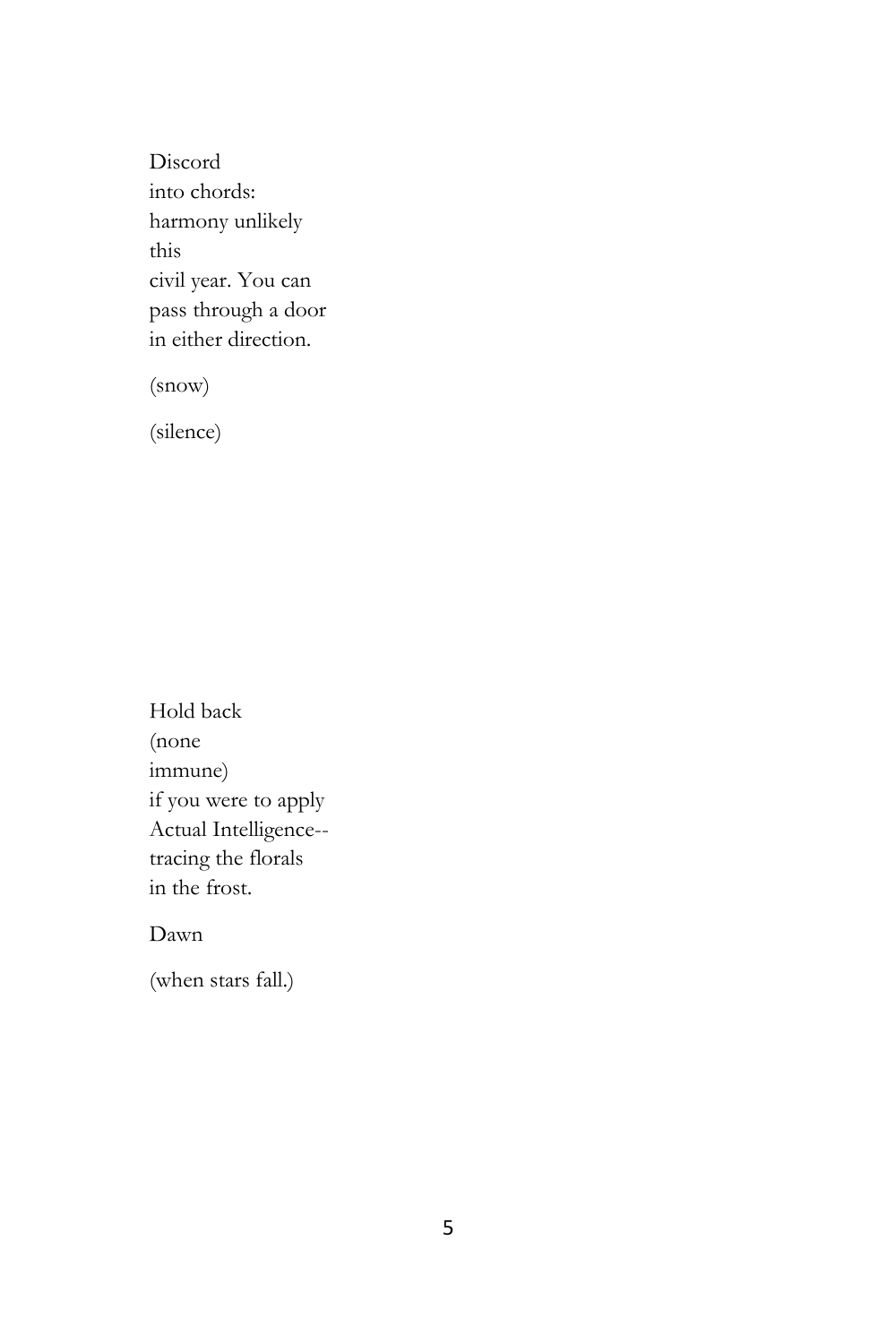Iced gravel along the edges of the river: this is where the crows gather all at dusk.

Twilight.

The river swirls, even past any hope.

Not that we are likely to fare well: "Against the insidious wiles of foreign influence (I conjure. . .)"

(partisan)

"A uniform vigilance to prevent its bursting into flame"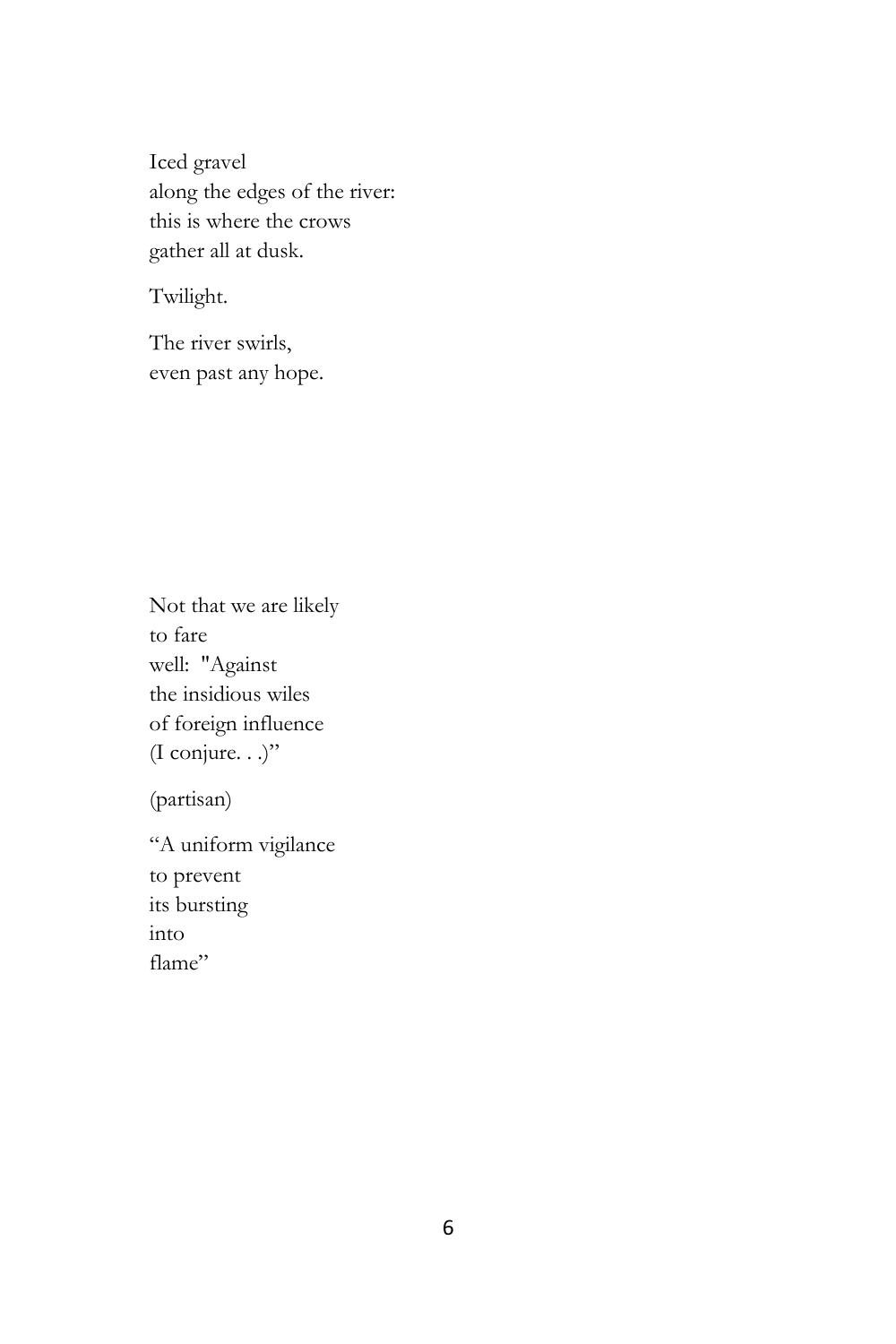Among trees, standing waters gray with ice, edges laced white. Crows gathering at twilight. Moonlight on snow. Winter

Face to the wind. There are beauties that freeze the heart.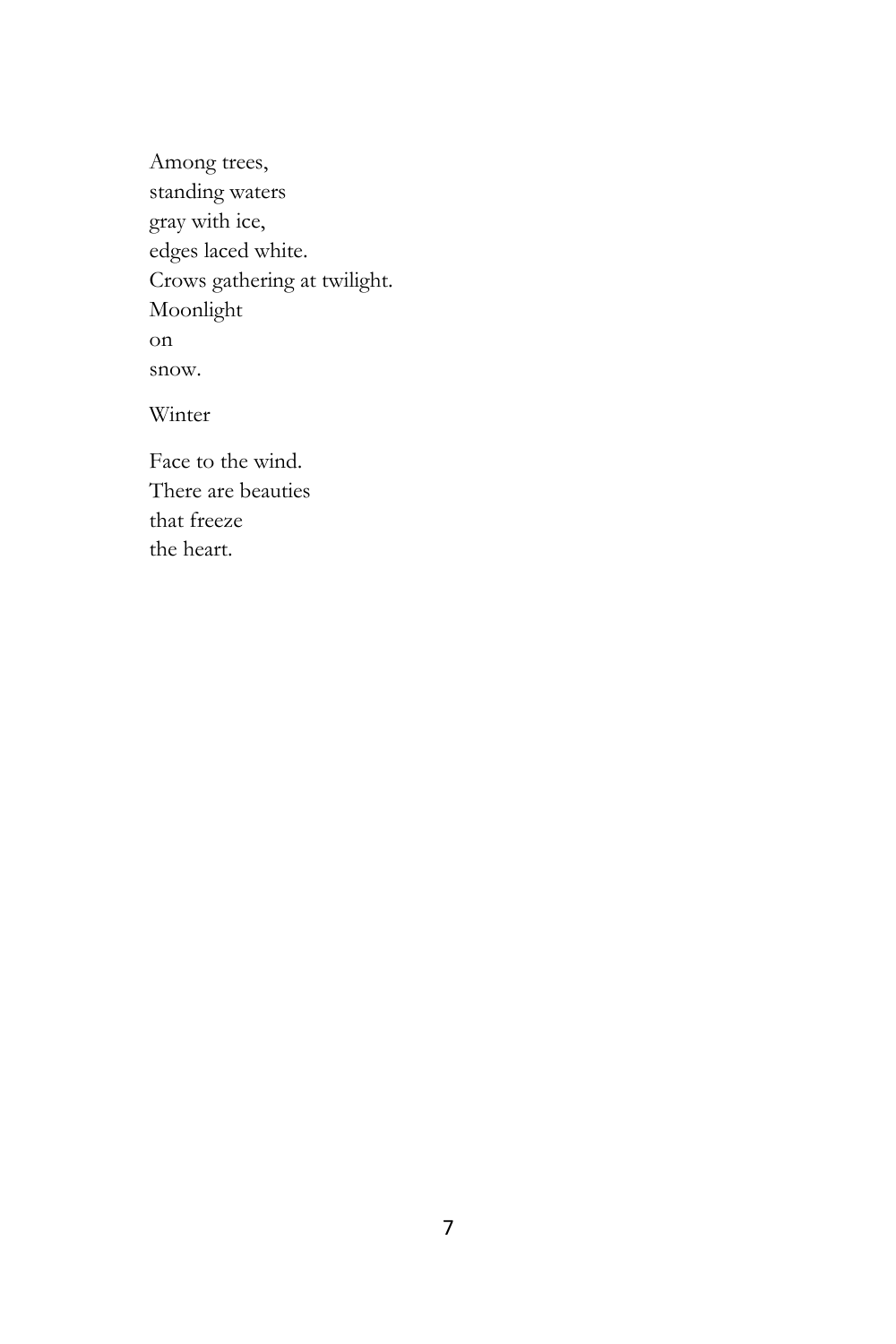What appeal to repeal? Sun on snow. (Little songs bound and on the way) Ice crystals glitter. (collusions) Beyond the white tufted fields and trees, the cold horizons of willful ignorance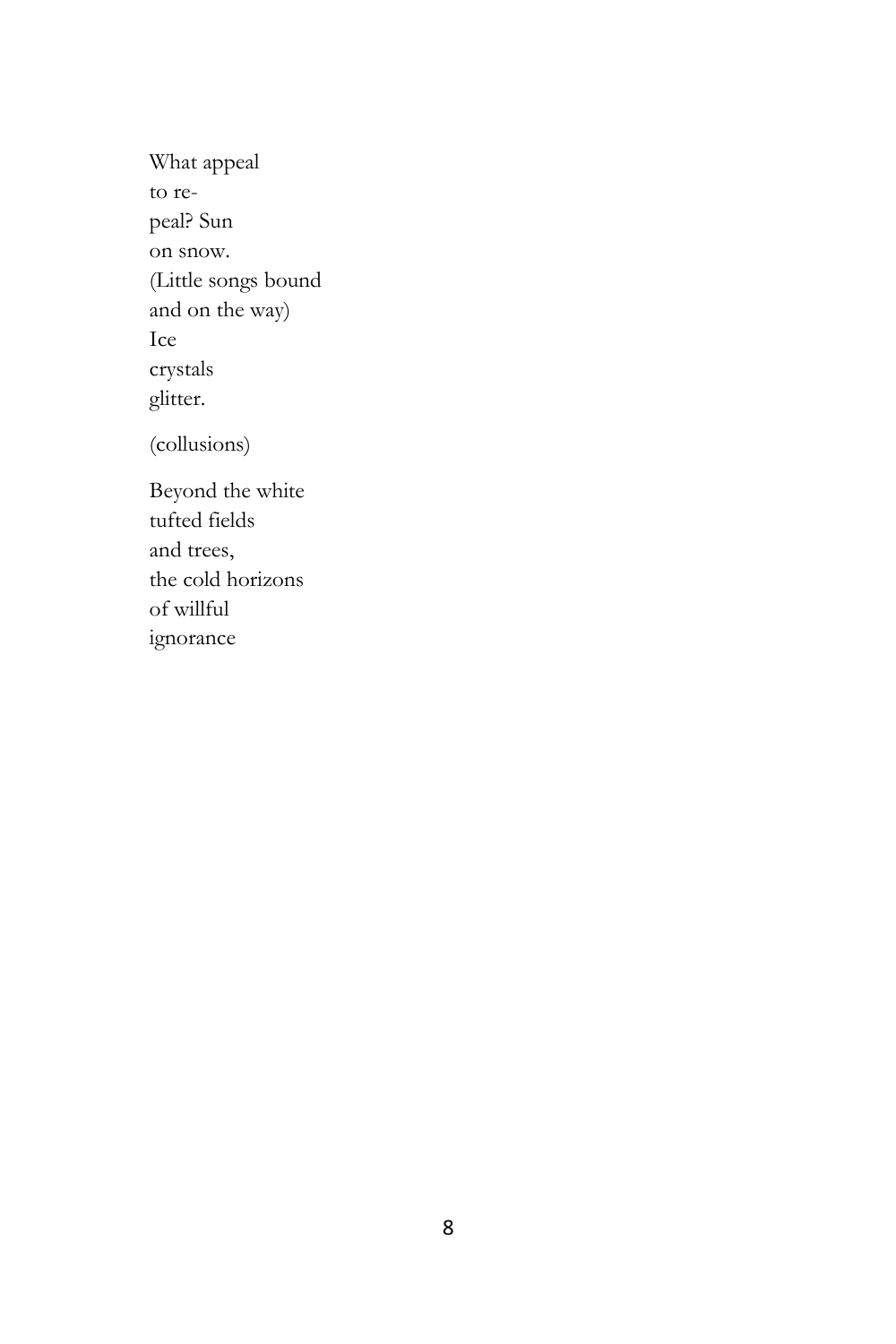We may not yet be beyond history: nothing moves in blue skies. The fir trees are still. Expectancies

A certain dread of the approaching moment. Boot treads crush the brittle ice. Your word.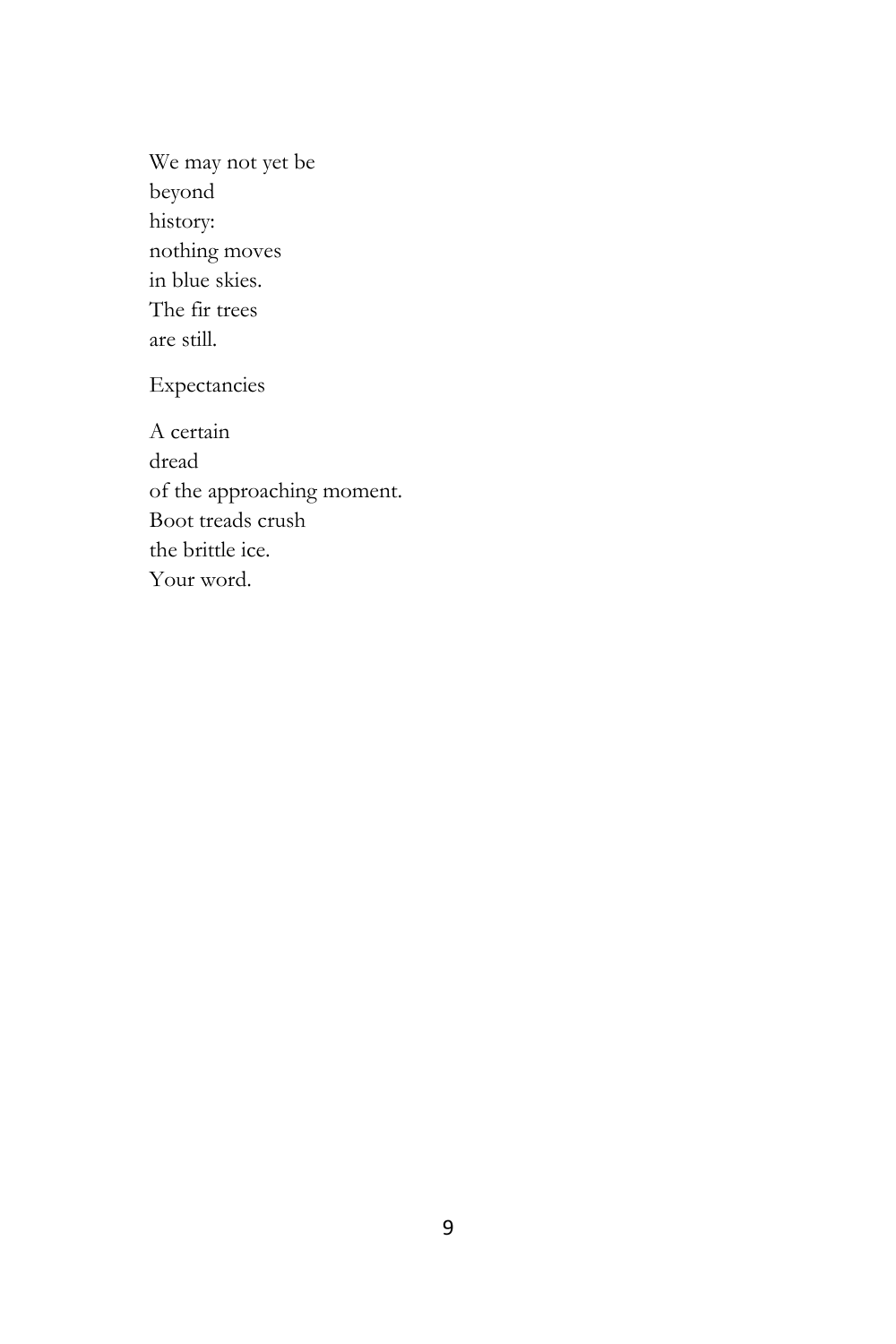The day before the day in which all our beginnings end (cryptic disclosures (encrypted answers)) (tea leaves.)

Prognostications.

So many words spill like blood on the ground. You have talked until you are empty, a wordless ghost.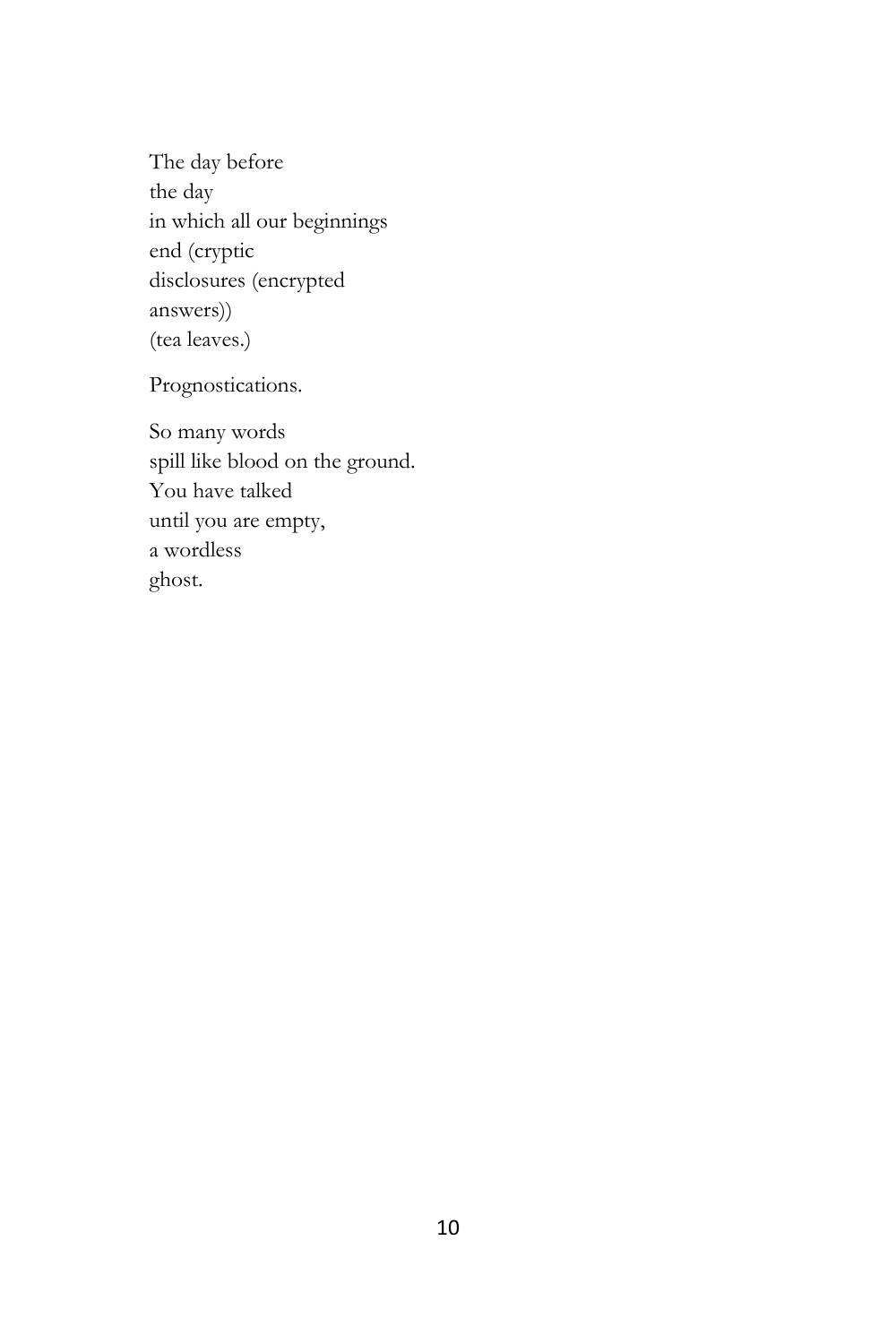"that every poem has a 20<sup>th</sup> of January" What do the augurs see in the gathering crows? Inauspicious: bare trees and drooping hemlocks weep against the sky, gray, expecting rain.

This date will be etched

in grave stones.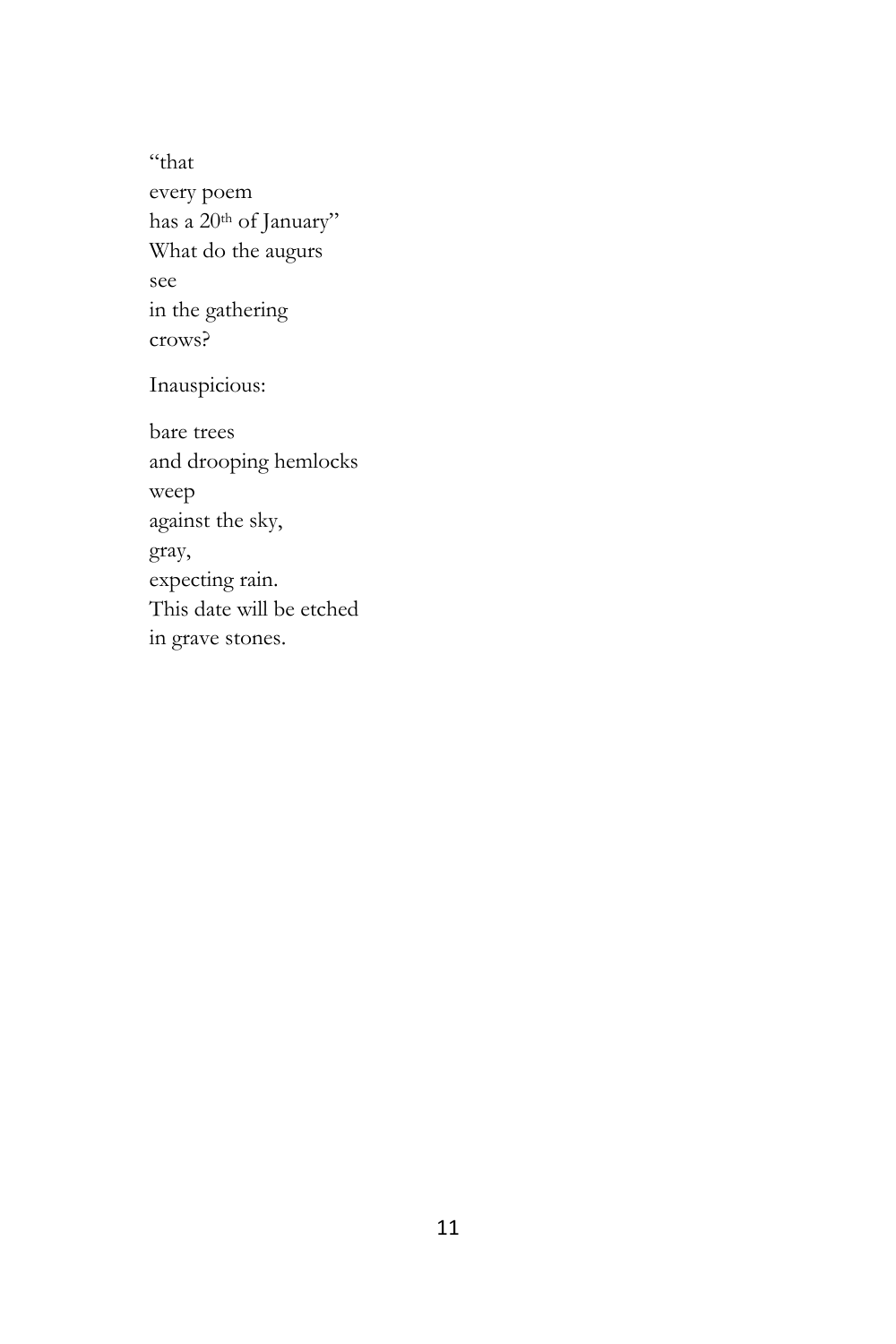Gulls float, mirrored and remirrored between bank towers, (captains of capitalism) banking away beneath high thin cirrus. (habitual) The commute, a mobius loop, home to work to (the question is one of action, or escape from perpetual inaction) The question is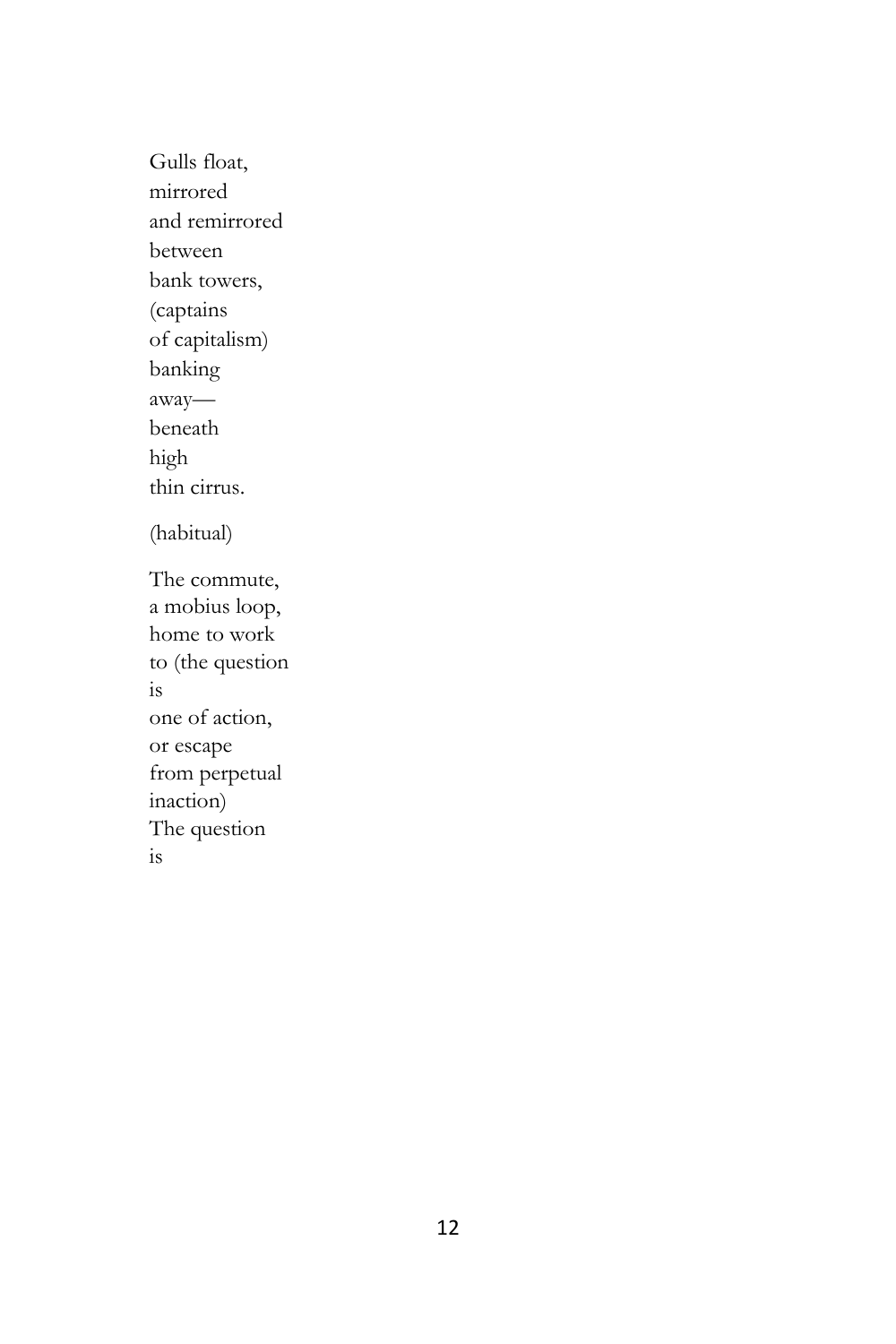Rain has embraced this city again. You wonder what she sees in these streets. Wet sidewalks glistening. (Sanctuary) Rain murmuring down drains, caressing windshields of stopped cars, red light smeared like blood on black pavement. Undocumented,

she gives the city life.

but fresh,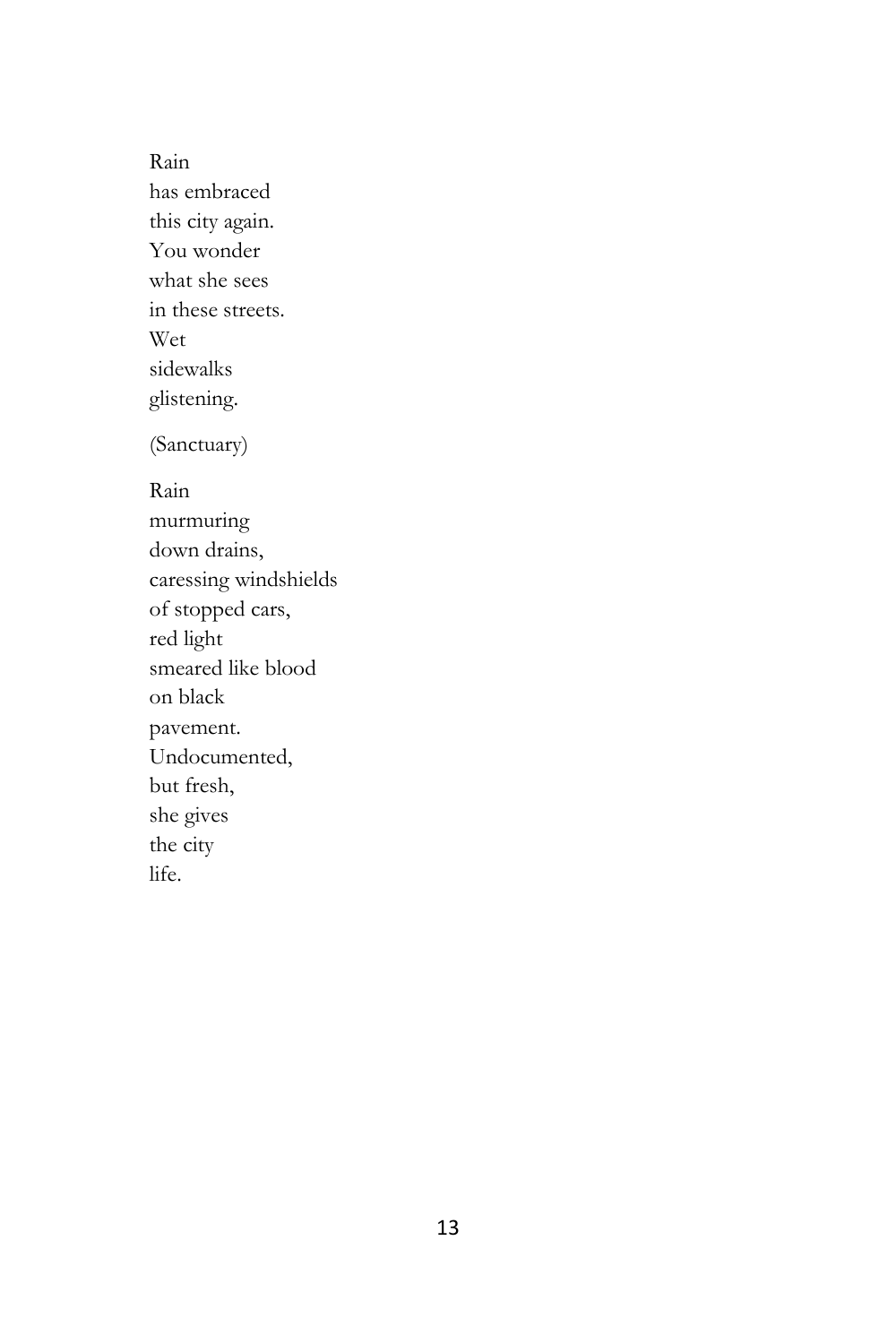When we walked just beyond the breakers fall, the blue and clouds painted on slate sands (sandpipers) (gulls) (((so much more than I ever hoped, you) a world that is, perhaps, less) still, this day with its memories of salt spray and moving skies)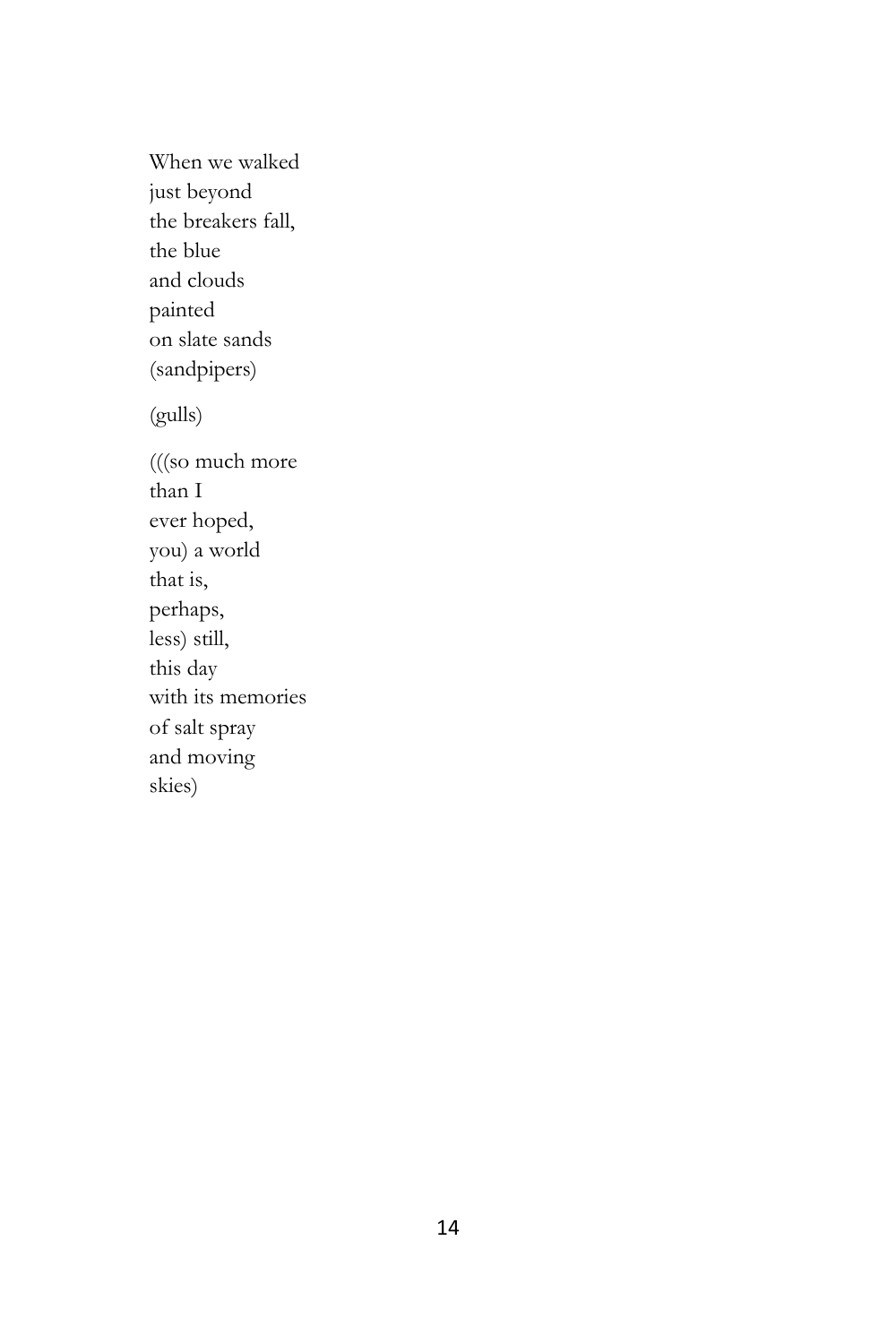Frost that melts as soon as the sun touches (a few white patches lingering in shadow) Outrages. These days in which we live, beyond anger. The last requirement: to deny what you see: the moon is the sun

and the sun

will never rise.

15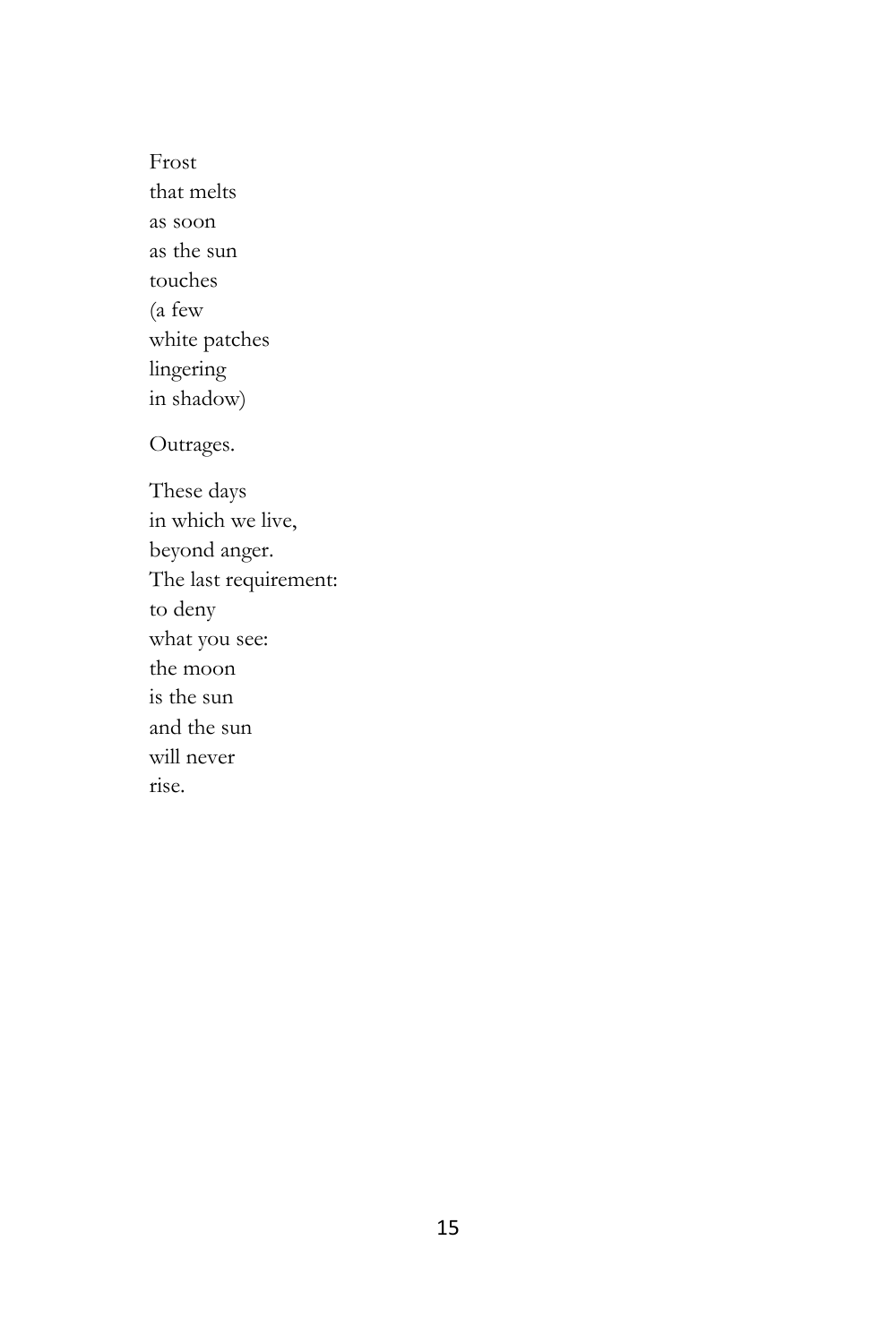Sunlight filtered through fir boughs and bare limbs. Morning shadows on the winter lawns. Take a breath. Pause. No longer the hope that we claimed to be. Dreams shatter on the tarmac. Everything feels smaller somehow. The pale sunlight fades as clouds return. As always, the rain.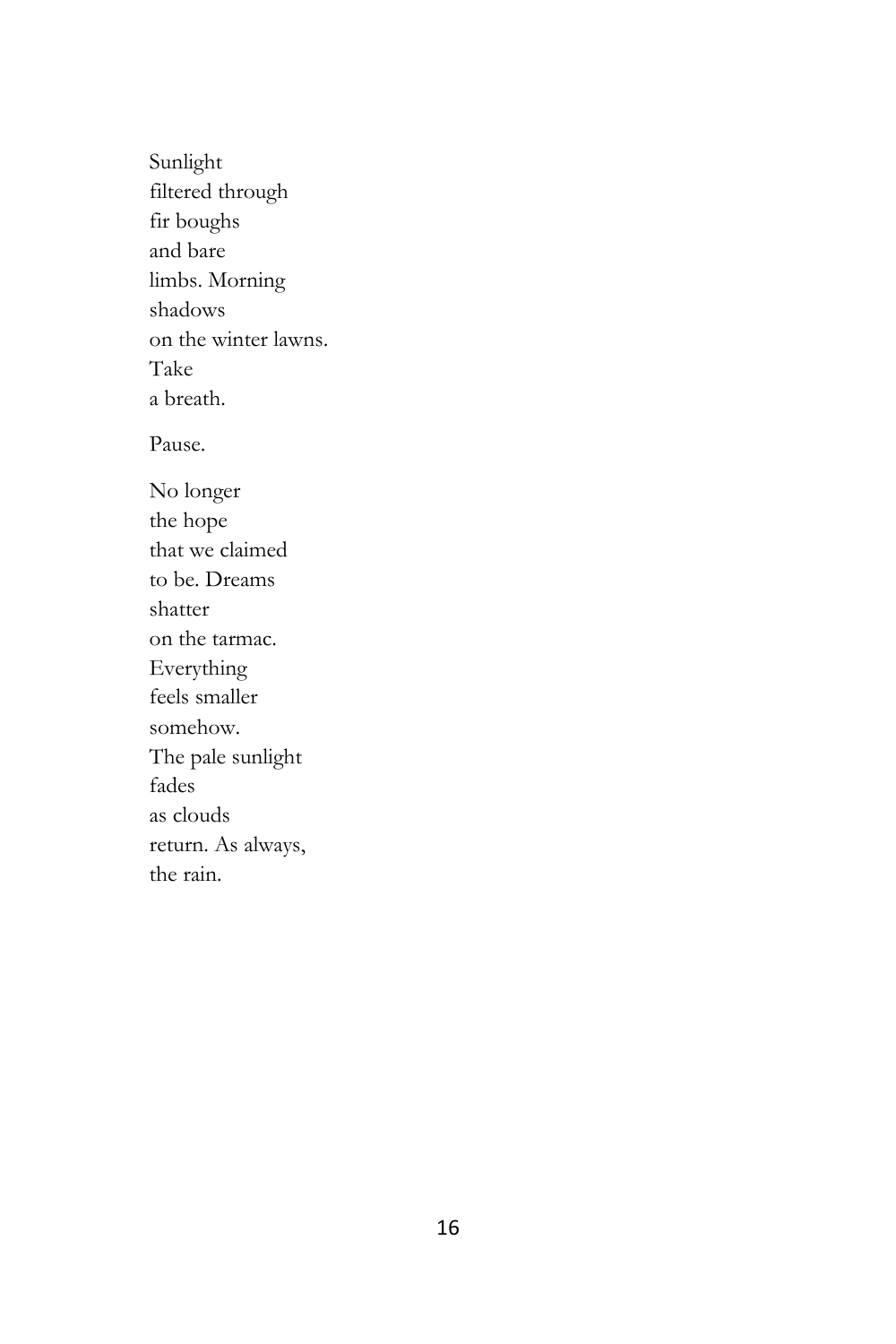The rites of purification are (this cold, bitter wind) (even the rains were not enough to wash)

(burning sage)

(juniper)

Is it fake news that the snow has whitewashed everything overnight. (erasures) White tufts clotting bare twigs.

All traffic

stopped. Blank slate for fresh contemplations.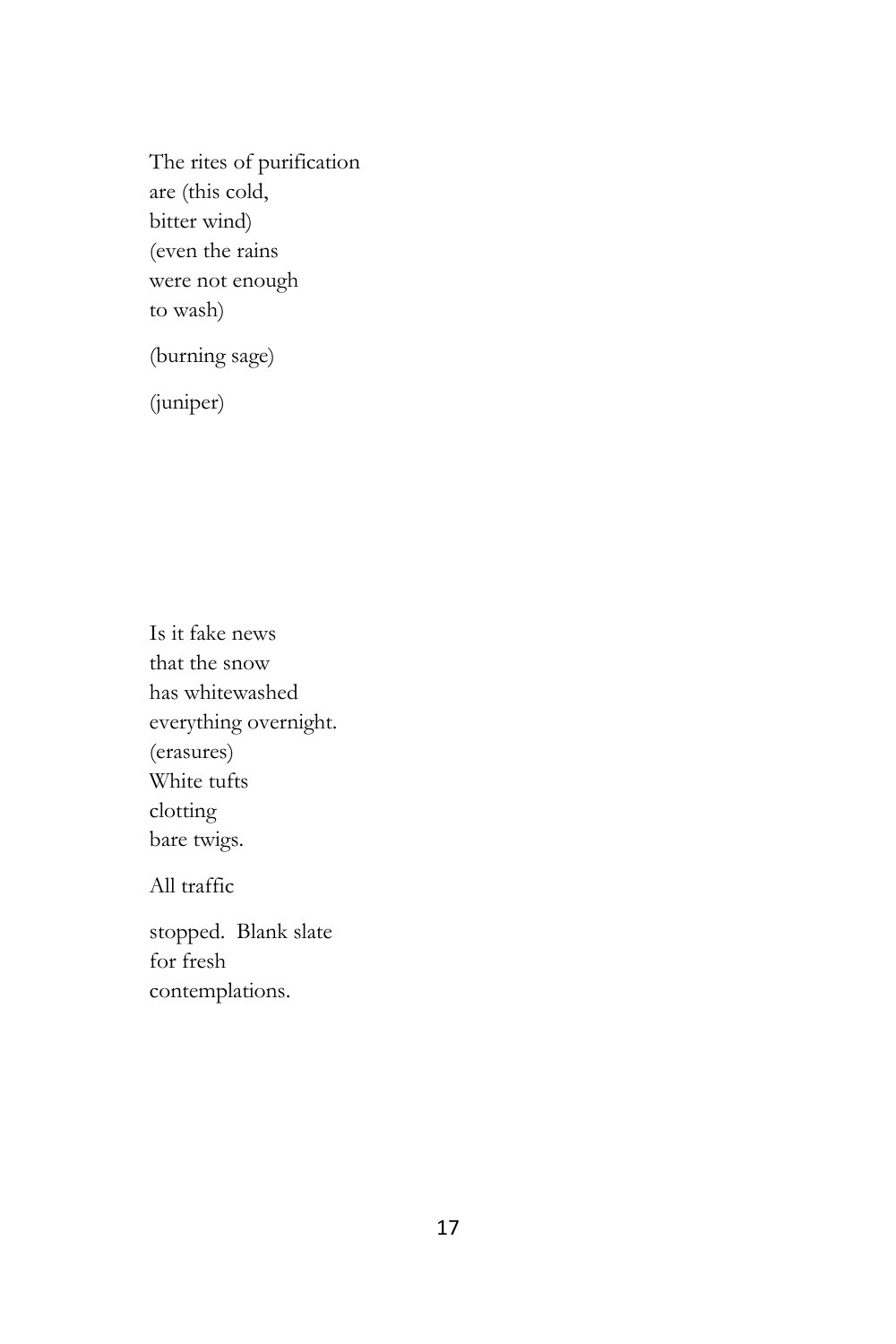Rain on snow: pewter puddles in white fields, where crows rise—an unnamable quality of this light—

While courts

decide legalities of exclusion, the sky opens wide.

Gone as quickly as it came, so much more than the snow. Puddles scuffed by the wind.

What persists

What is not silenced, in the end, is called history.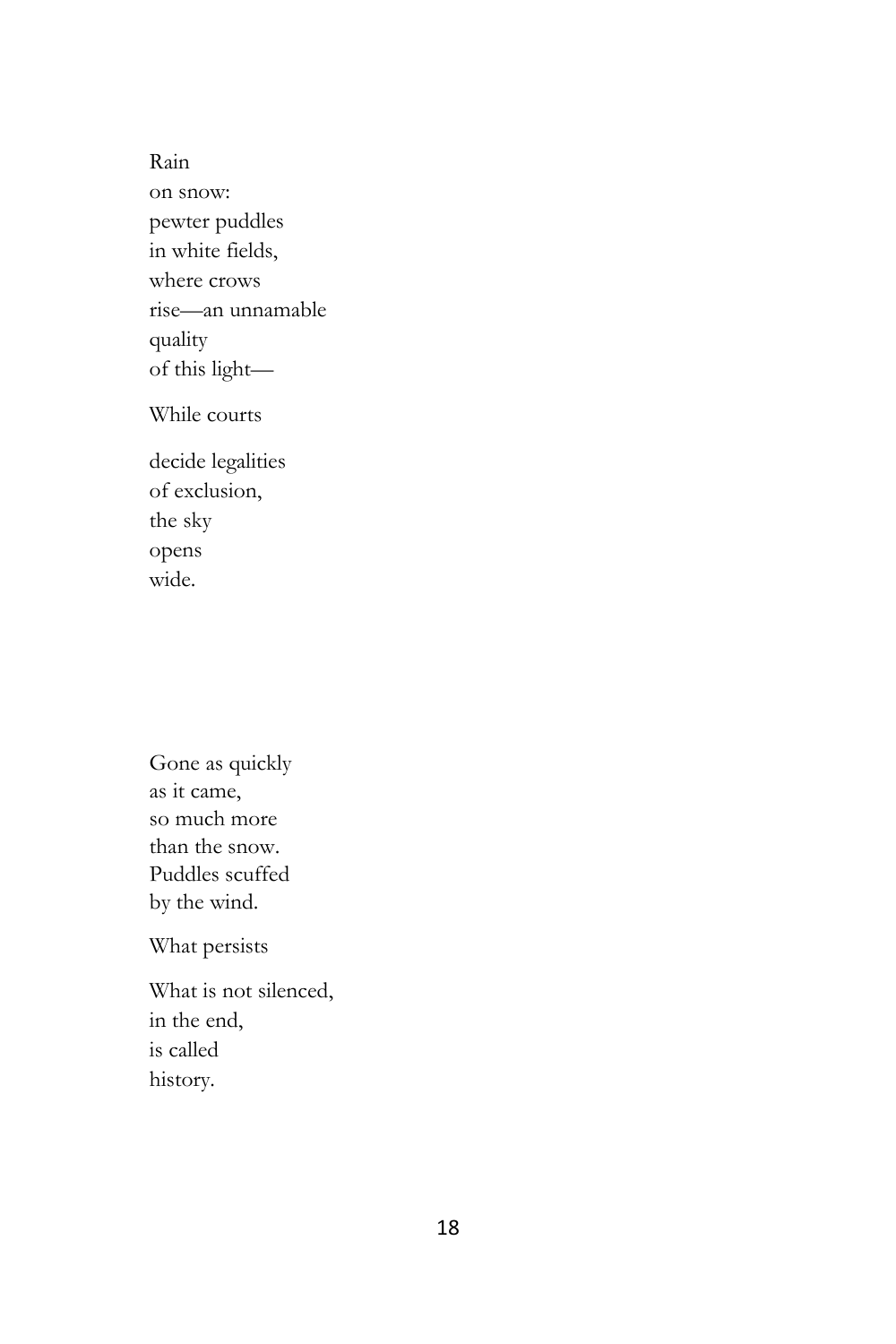Where have we spoken of it? (Here, or in the hallways, on the street corner) these words

or those--

When words matter, when what we say has some purpose or some currency- what if then.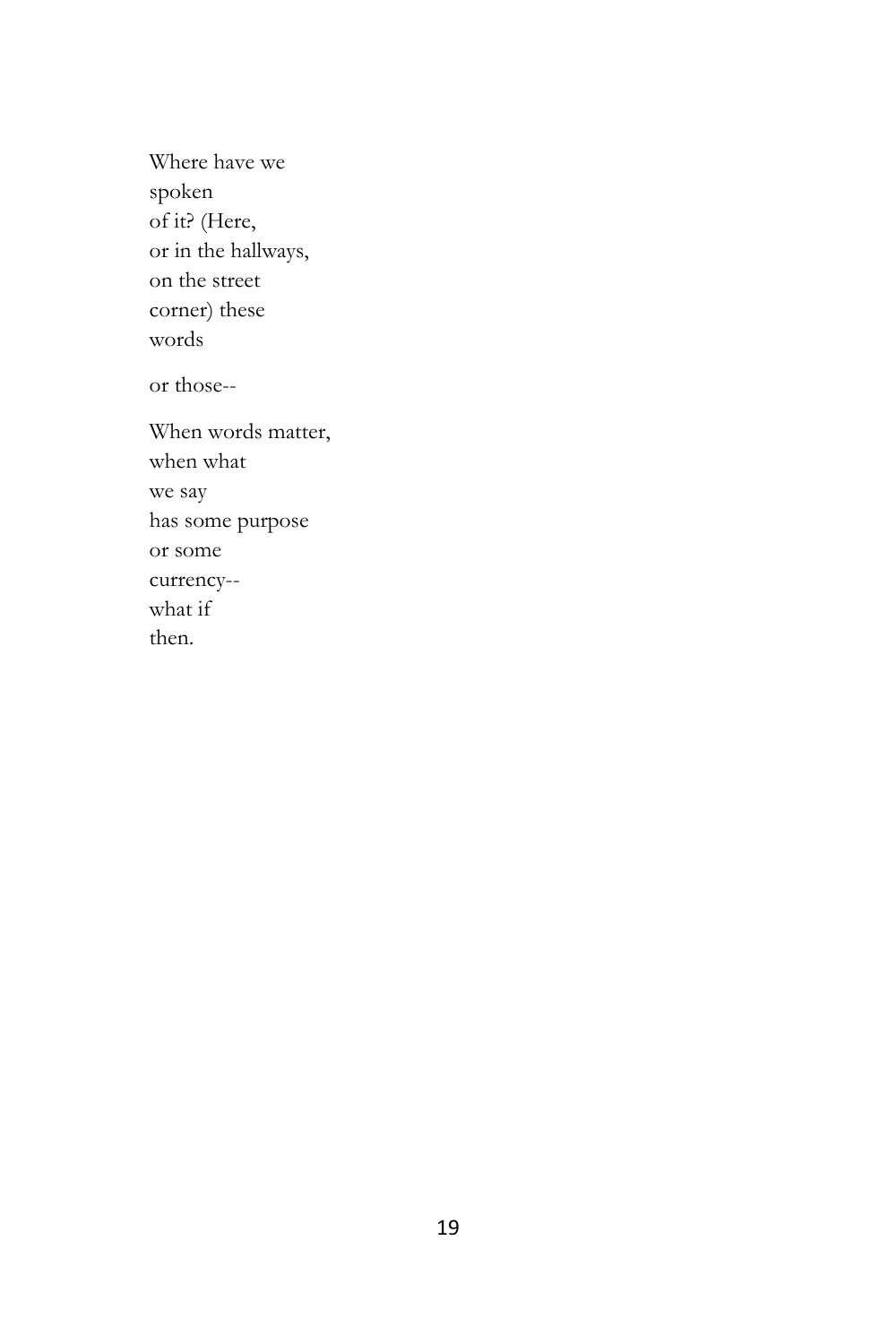In a dream, I flew above a road, gliding toward a vista I knew was spectacular.

Optimistic dream.

Waking, less so. The dawn shrouded in fog, veiling rain. No grand vistas on the horizon this morning.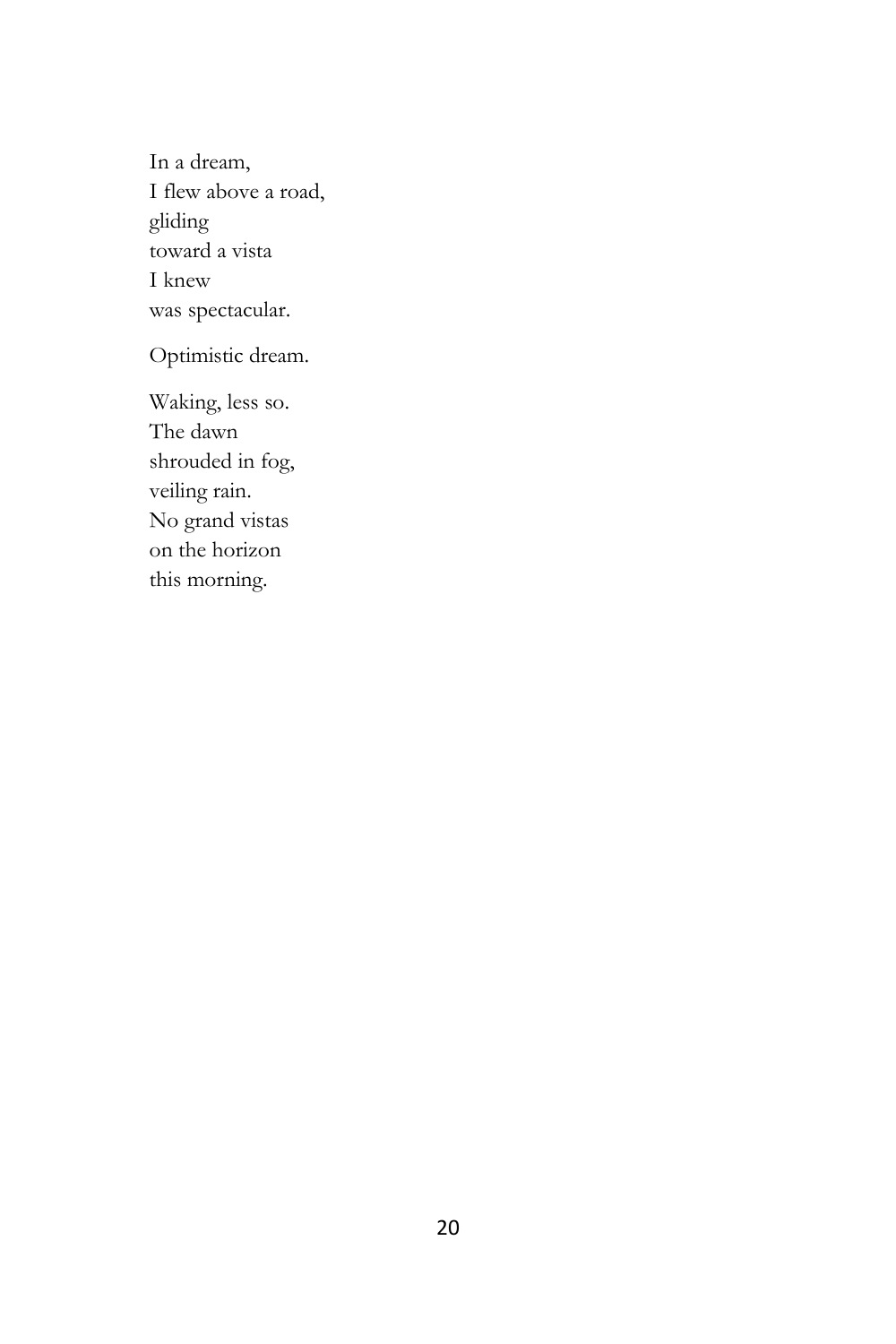Since the abnormal has become the normal (so that the rain, in its very mundaneness, is comforting)

(So that

(So when the next news breaks, we can look out at wet streets and damp lawns and carry on. ) )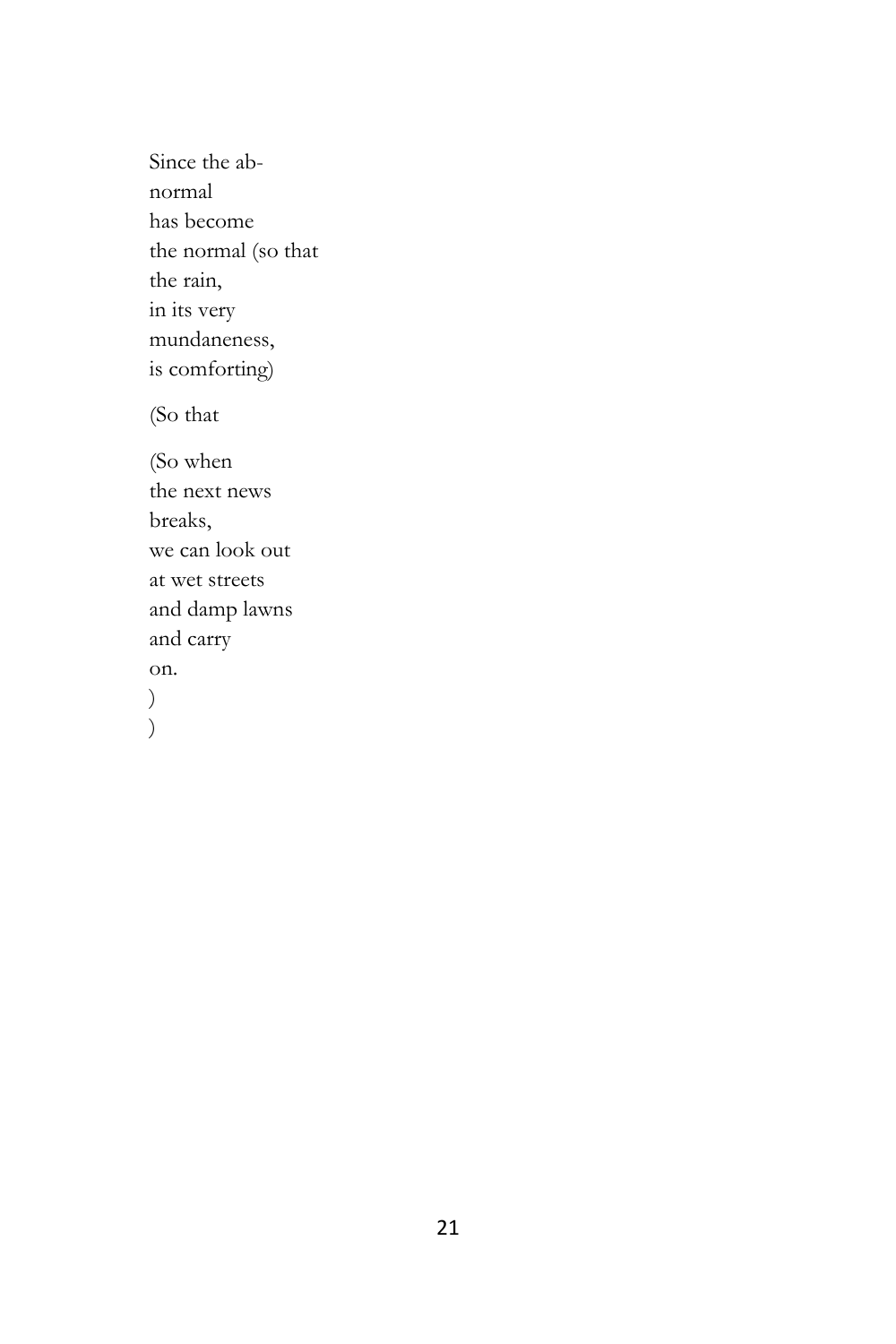Just enough to whiten the blackberry leaves, to give the firs a ghostly presence in the dawn.

Wet flurries.

White tracings, a gray world. Some days we need a lightening to remember, some days we need a cold kiss on the brow.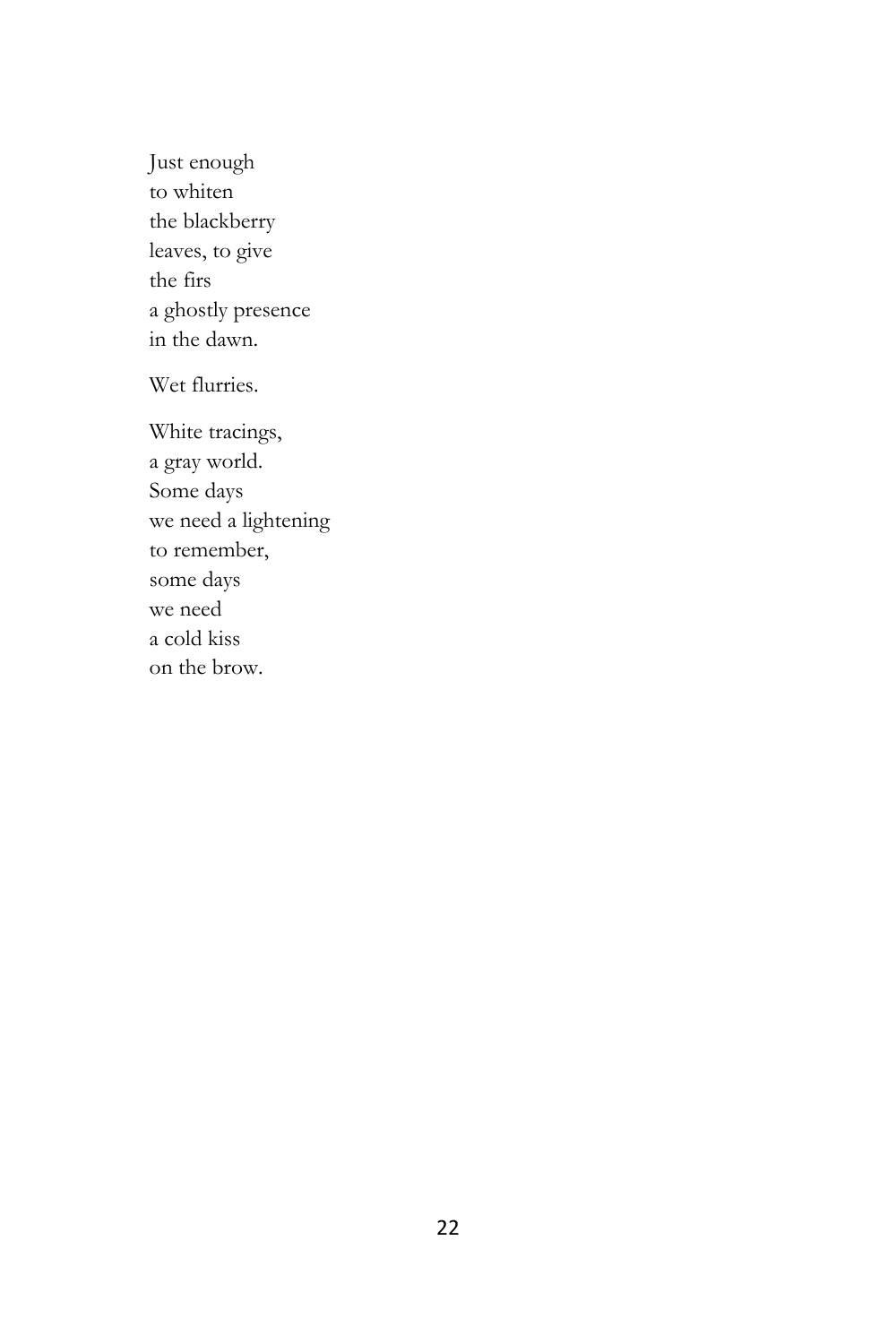Bright morning dims into a gray afternoon

> / It's not as if we can name the day's sadness

A whisper

of rain that might turn to snow in our dreams, adrift, in the endless white hallways we wander looking for rooms whose purposes we forgot.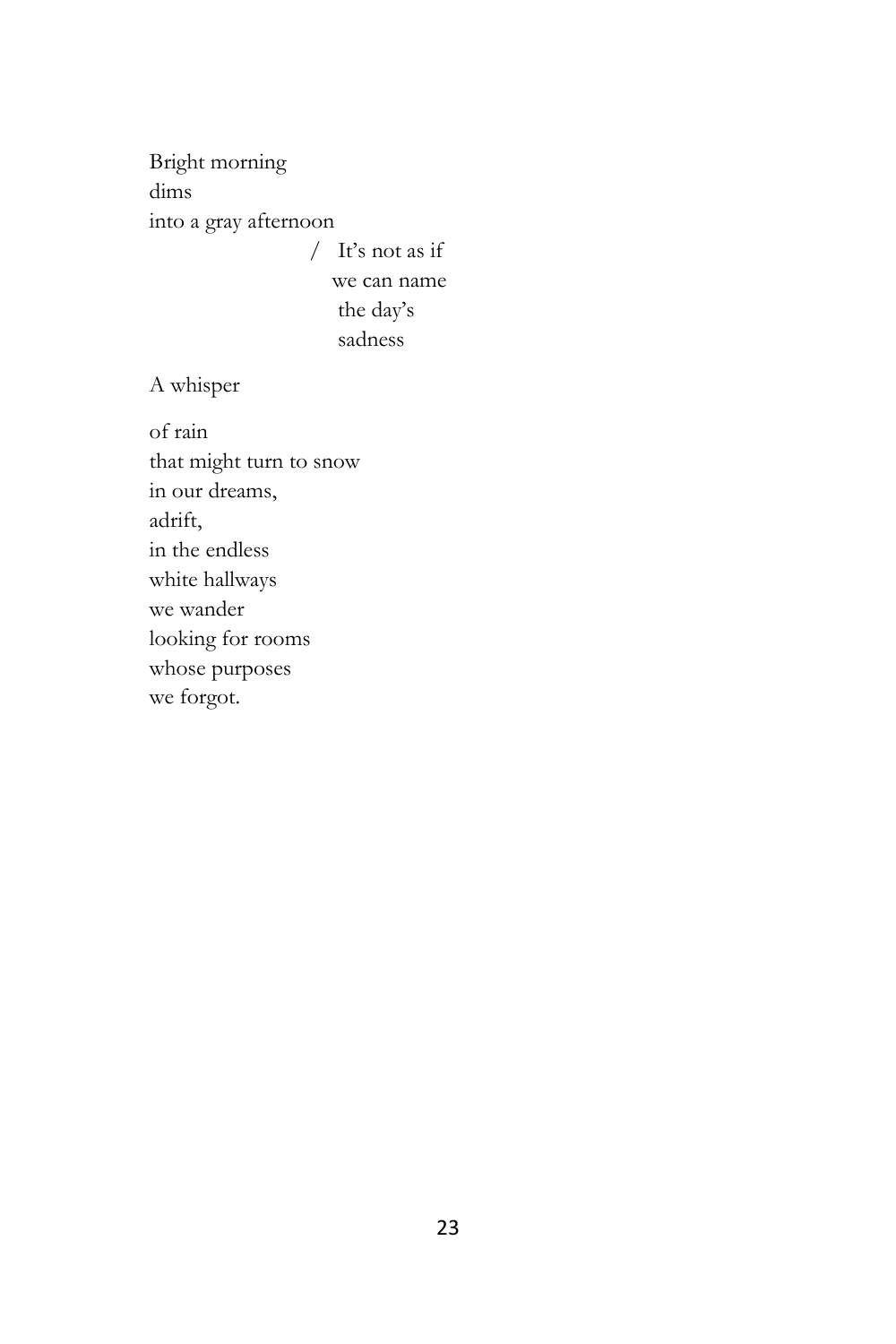Snow

 lightning: we have hidden the lancing light in a confusion of flurries. Thunder rattles office windows.

As if

the storm were hidden within a white gauze, a veiled secret, an impossible wound of energy and anger, torn, from the brilliance from which, perhaps, a hope.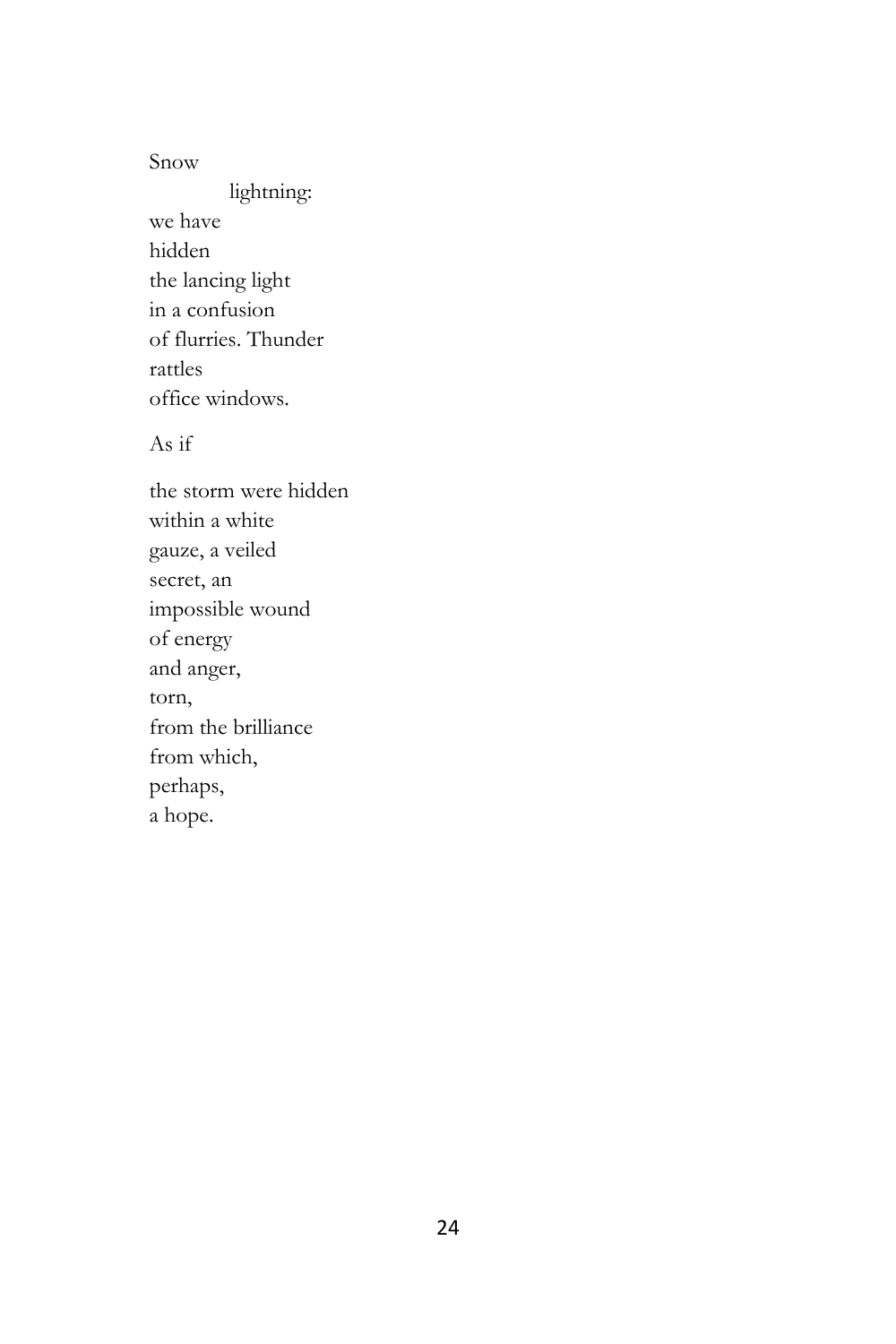Trees, standing in water, paint the surface- these one-time skies- a gaggle of wild geese caught between.

Wetlands beside warehouses.

March.

For every day, there is a day in which it is no longer remembered, its light lost—

(rails pale sheen)

This day.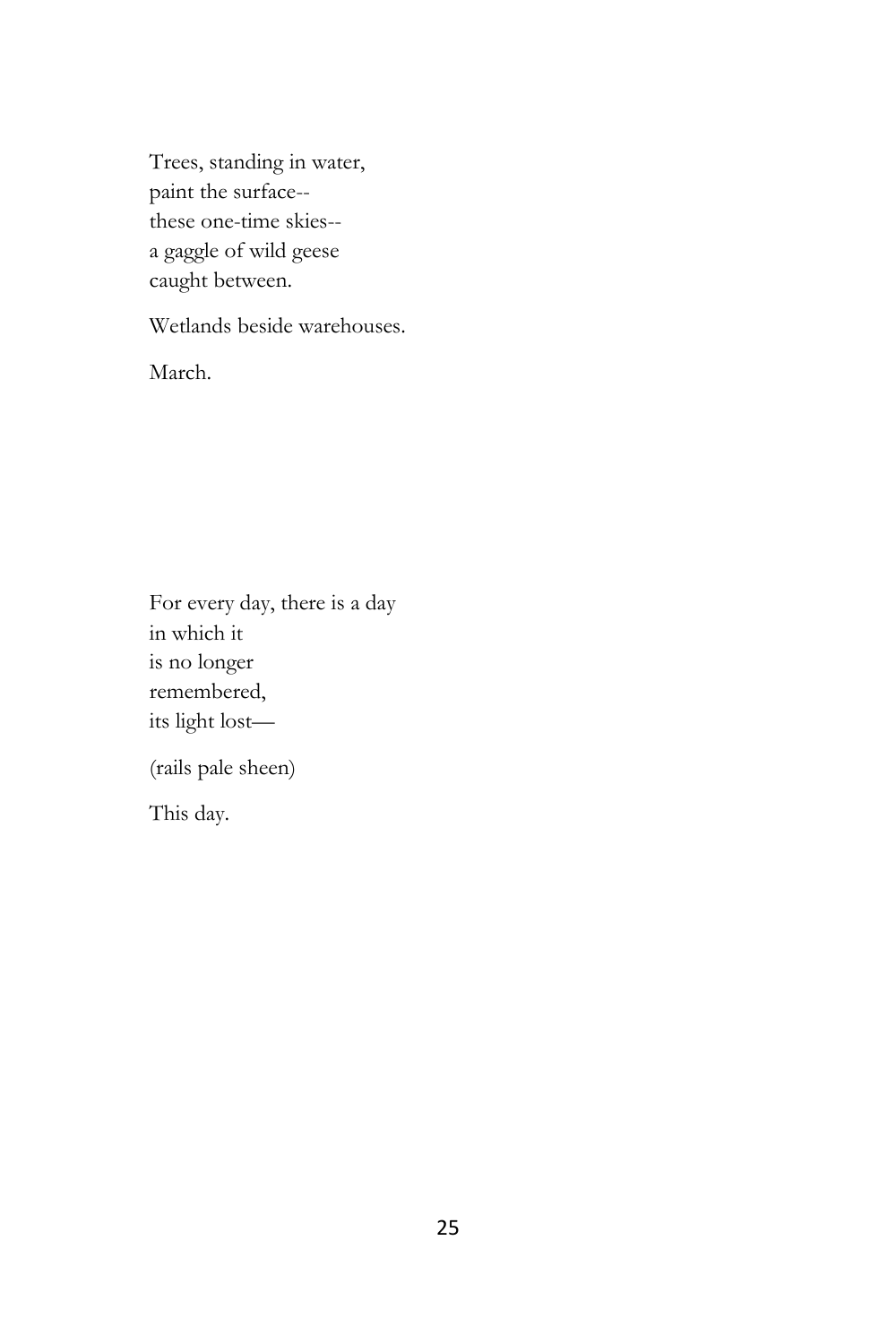Spring has recused itself. The wind chimes attest winter will never end. The trees sway in concert.

These cold mornings.

Rain blur afternoons.

The surface of the lake borrows its colors from all that surrounds it: white aspen, sky, clouds.

This encircling trail.

We too reflecting, reflected.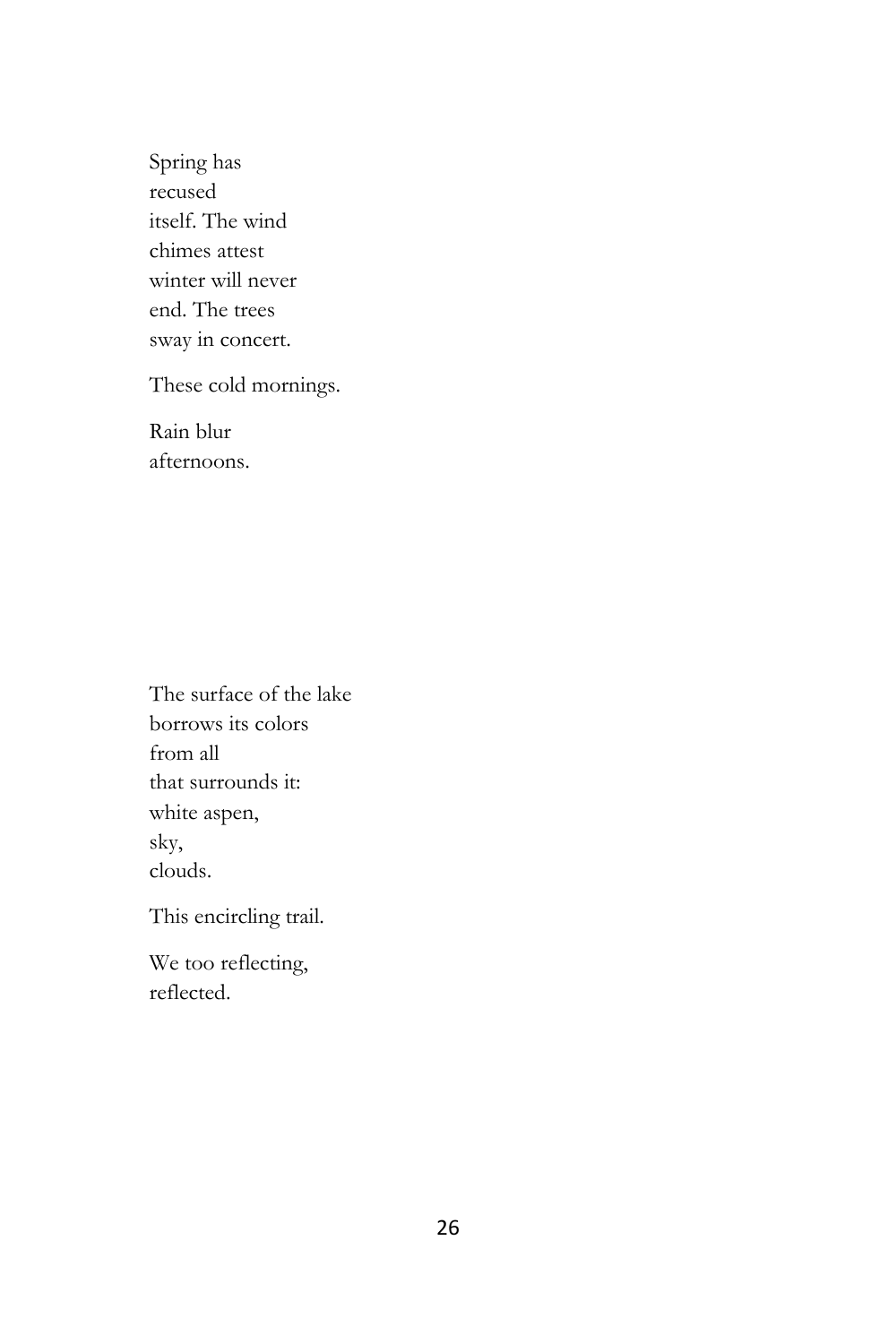When the promise of bright mornings, falls to the restlessness of dull afternoons (a vague unease

(what's left undone

(as if given enough time)))

Something about the bright water that stands open in every field distracts me from the usual lies.

(Splinters of dreams)

No patience for platitudes this morning.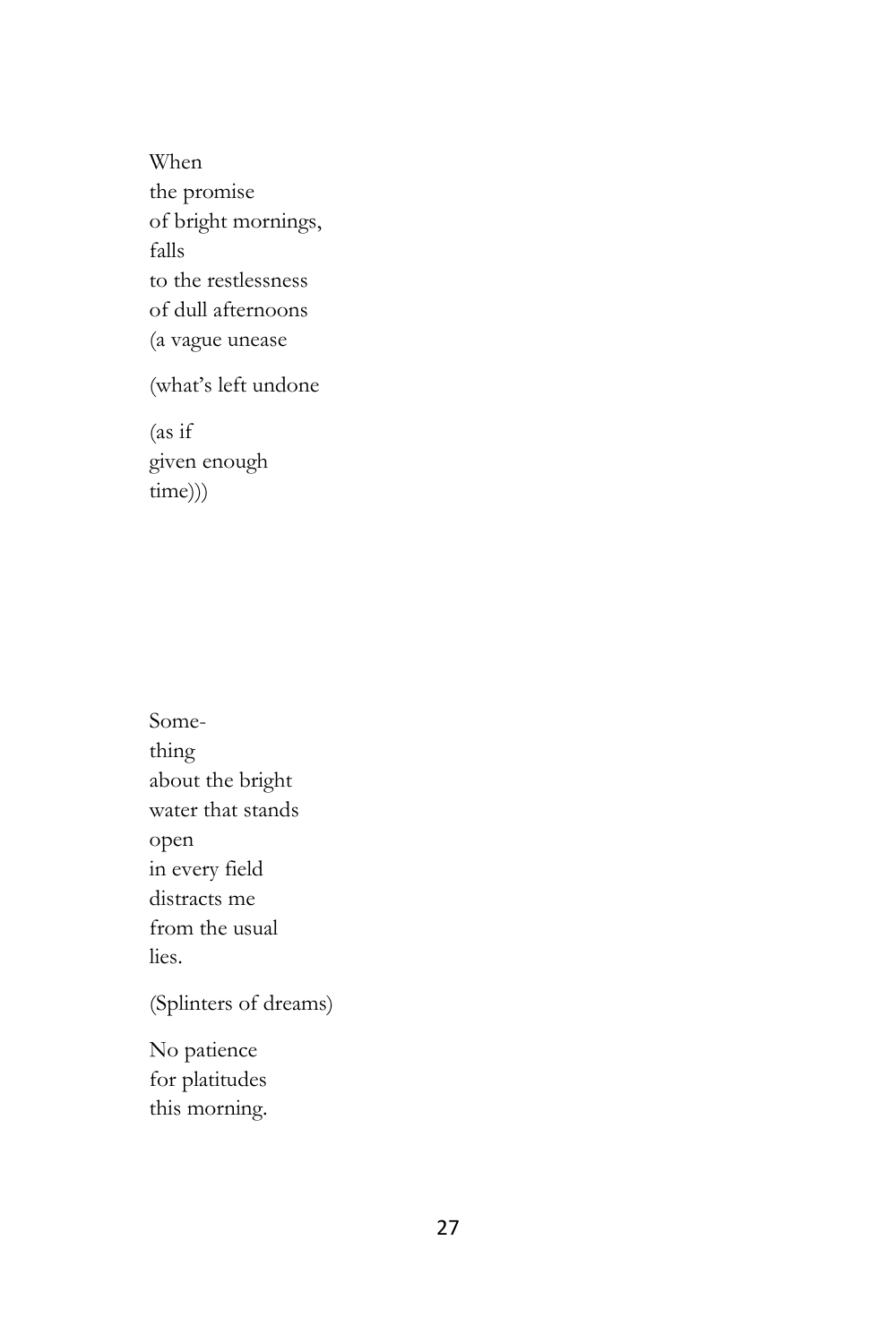The algorhythmic dance of ignorance and defeat- the wind whips the banners above the street: swirling litter. Hold your hat.

If you iterate over your steps the sequence becomes clear.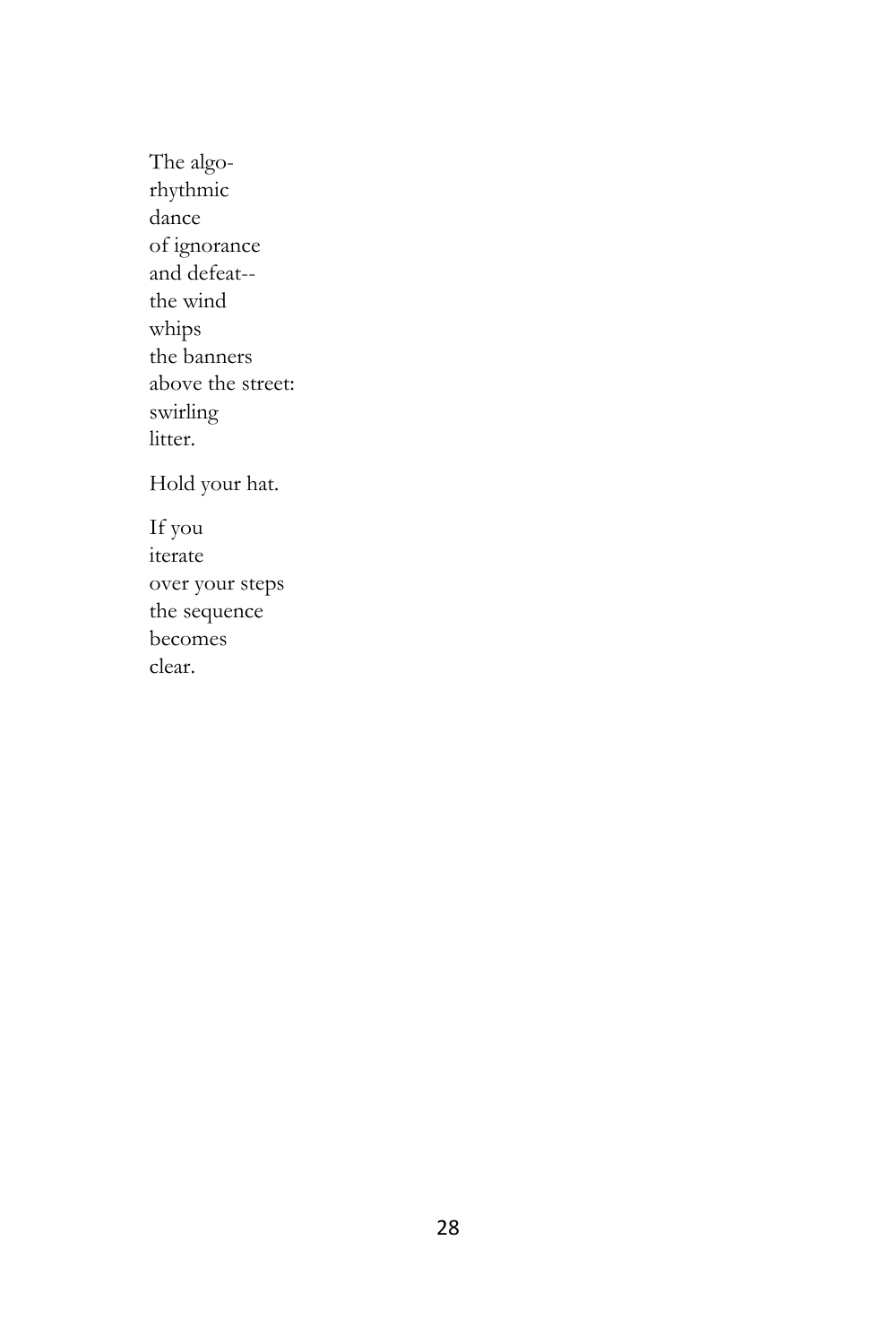Skinscript: equation inked from elbow to wrist, the gist of which explains all, or some, of it.

A waveform collapse.

The realized instant (unexpected white crocuses in rain). The cat is merely annoyed.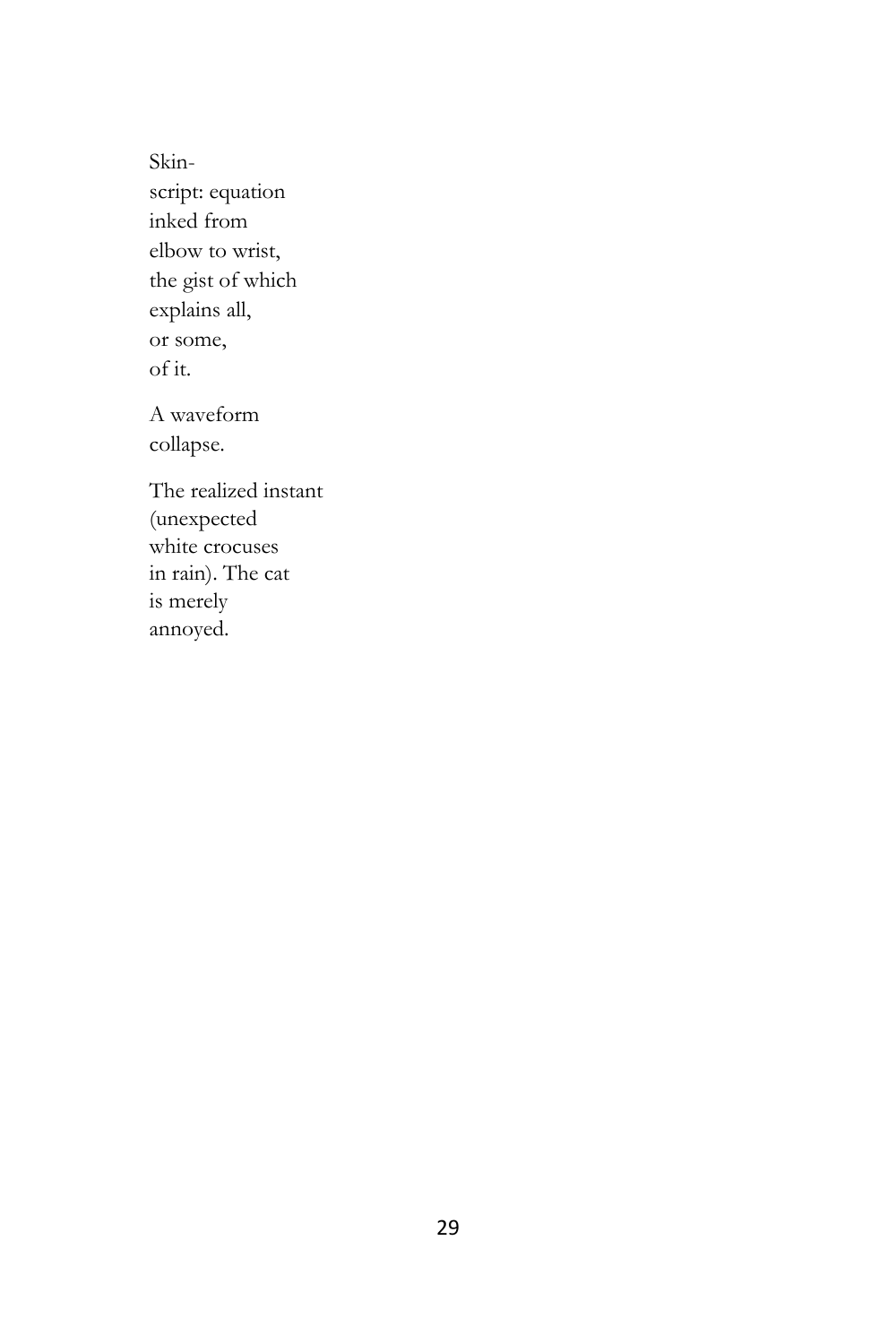(Whatever I dreamt of has vanished in the gray light leaking through a gap in the curtains. Less than fragments crumbs, perhaps, pecked from the grass by the robins that hop through the back yard, then startle, all at once, at a stray dog's bark).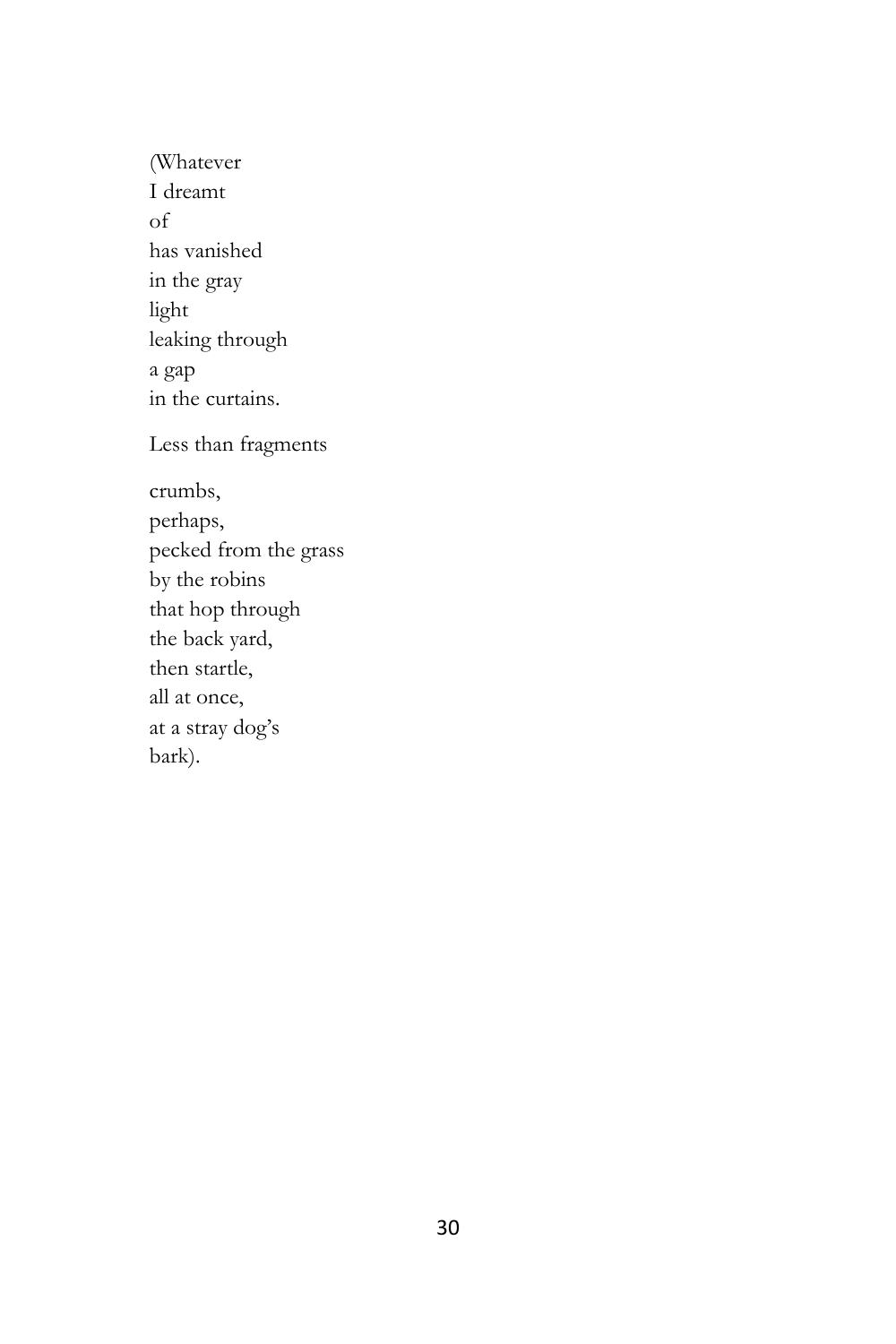I awoke to the sound of wild geese flying overhead, my mind still lingering in the dark. Dreams, still vivid. Down shadowed stairwells to a cellar with a hard dirt floor. Looking not finding. She said: We do not pursue the gods; the gods pursue us.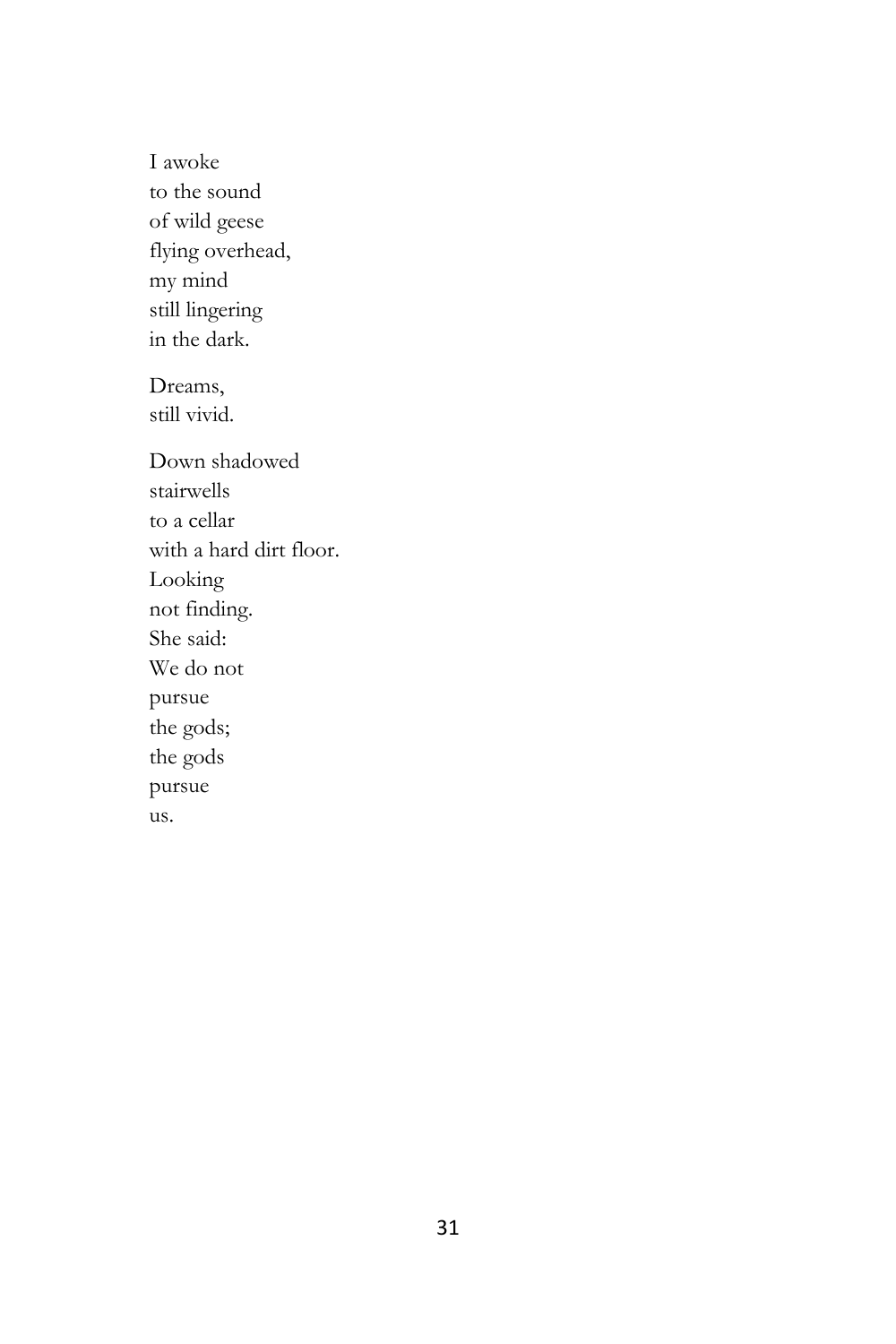The stems of last Summer's petunias stand in concrete urns, trailing webbed leaves in coffee colored water. Still, it rains. Now that they can sell my history, any history, will they try to sell these rainy days, my restless boredom, pulling one book after another off dusty shelves.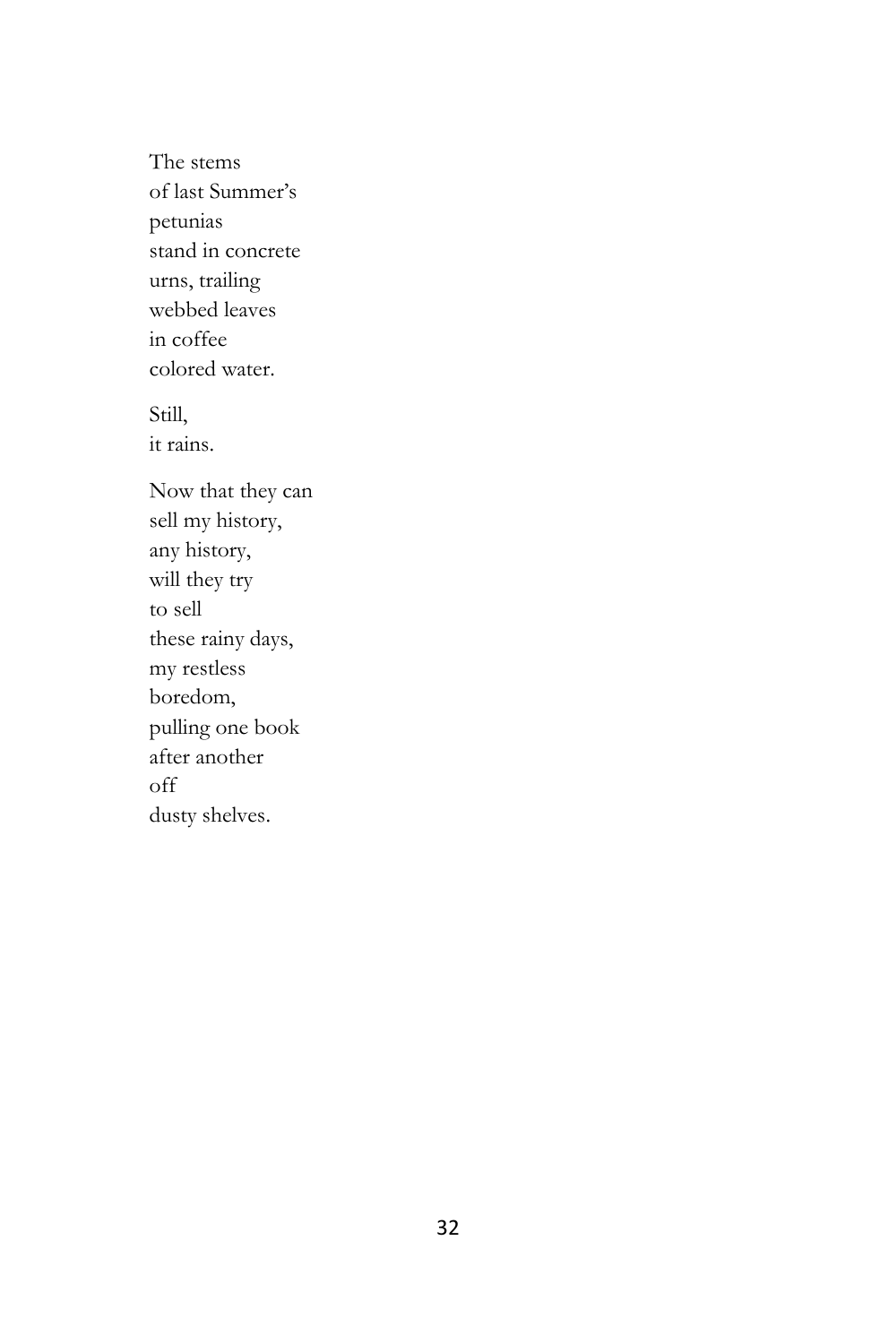A blur of green among the branches bud leaves. (Serious absence) the promise of the day, lost.

The trees will green.

What's lost found?

It is the stops and rests that matter most that give the tones their phrasing, their boundaries.

I need deeper silences.

Edges to define the hidden center.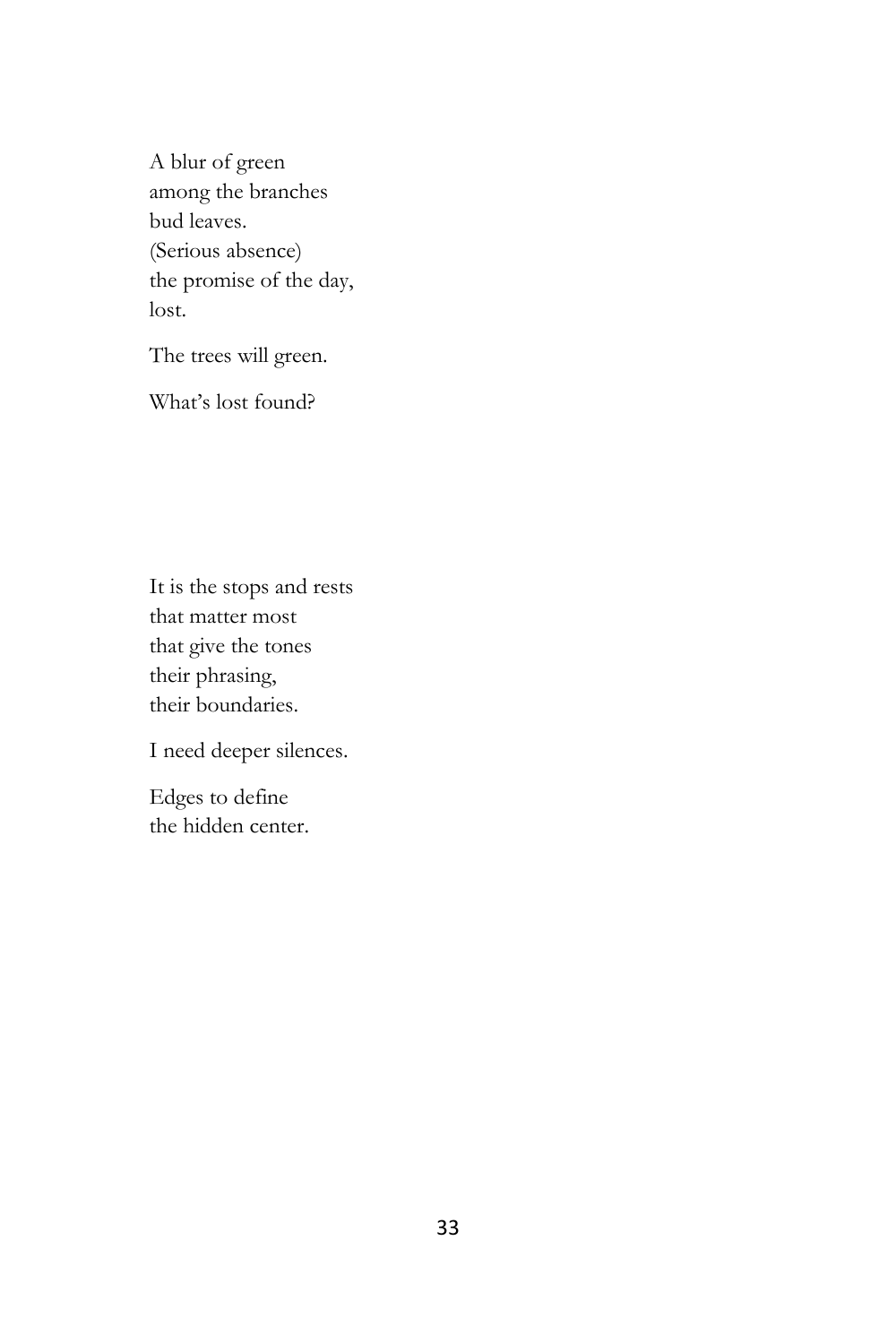Amid the gravel of the railyard, the remnant puddles mirror a bright sky no one believes in.

Unobscured, the mountain rises.

It is far too early in a long day for optimism.

Counting words or counting birds in the alder trees along the river. Seventeen crows haunting the branches

New leaves glow green

against the never-ending gray. Each crow its own shadow, each word its own stone disturbing the silence.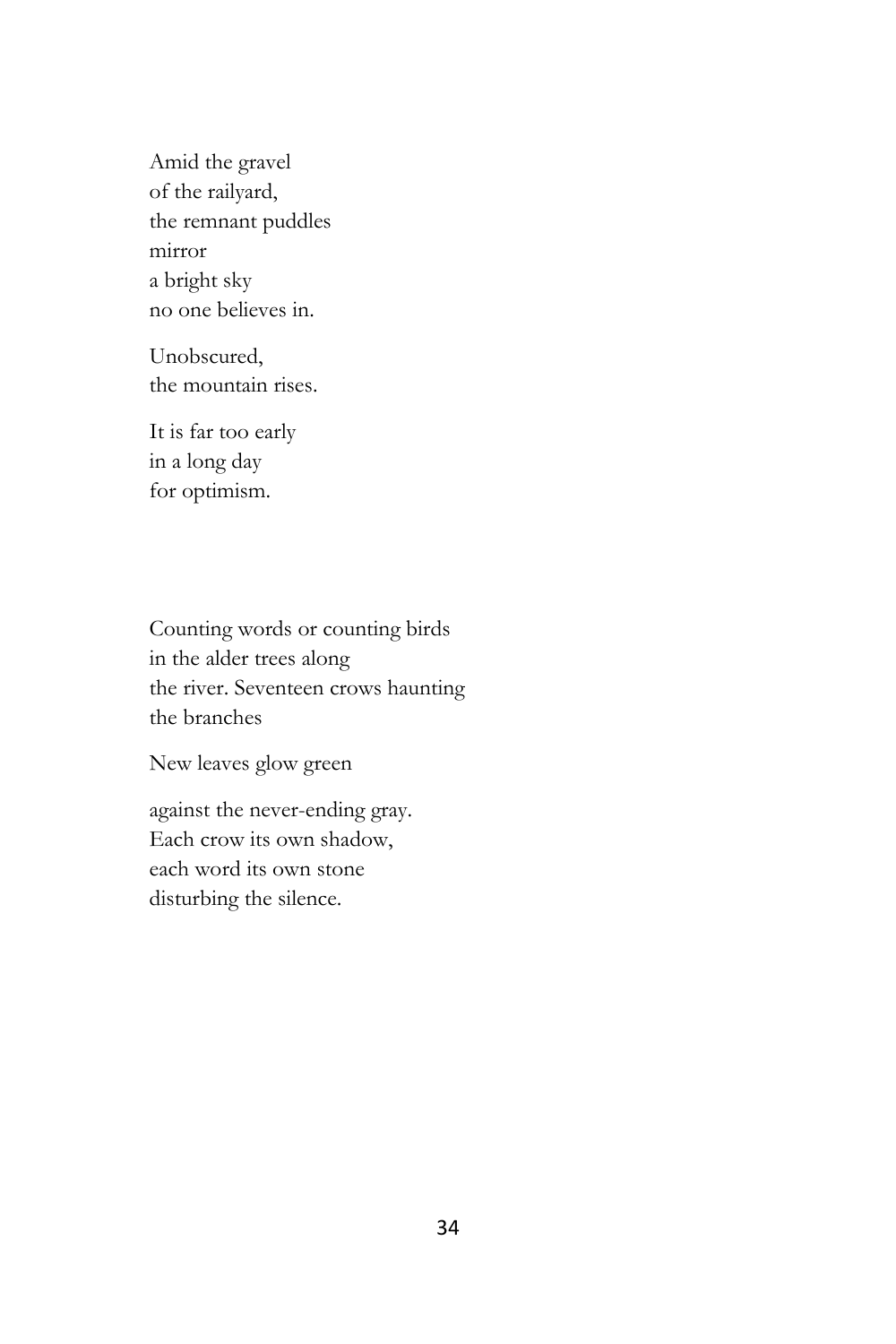Or that everything has changed is or that everything goes away and is replaced is or that (so many are gone) But, conversations over spaghetti and wine, the old mixed with the new: the stories that are finished,

the stories

now beginning.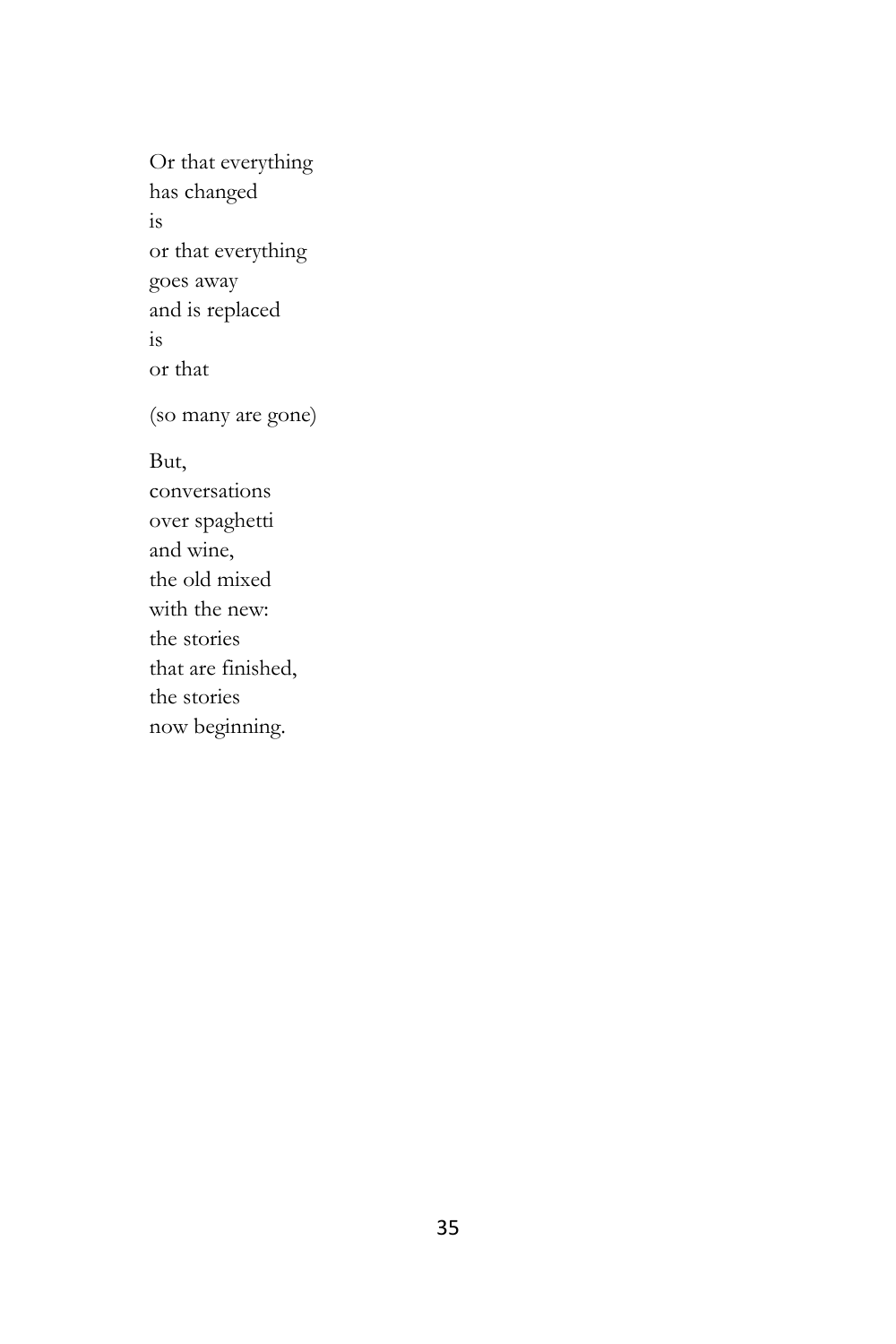Topping the hill, falling into endless sky, storms stalking the horizon, their darkness hunting the fading light. Mountains crowned with cumulus.

Slant light on pavement, aspen leaves, gold, blinding off the river's water beside the highway. The song of the tires humming home.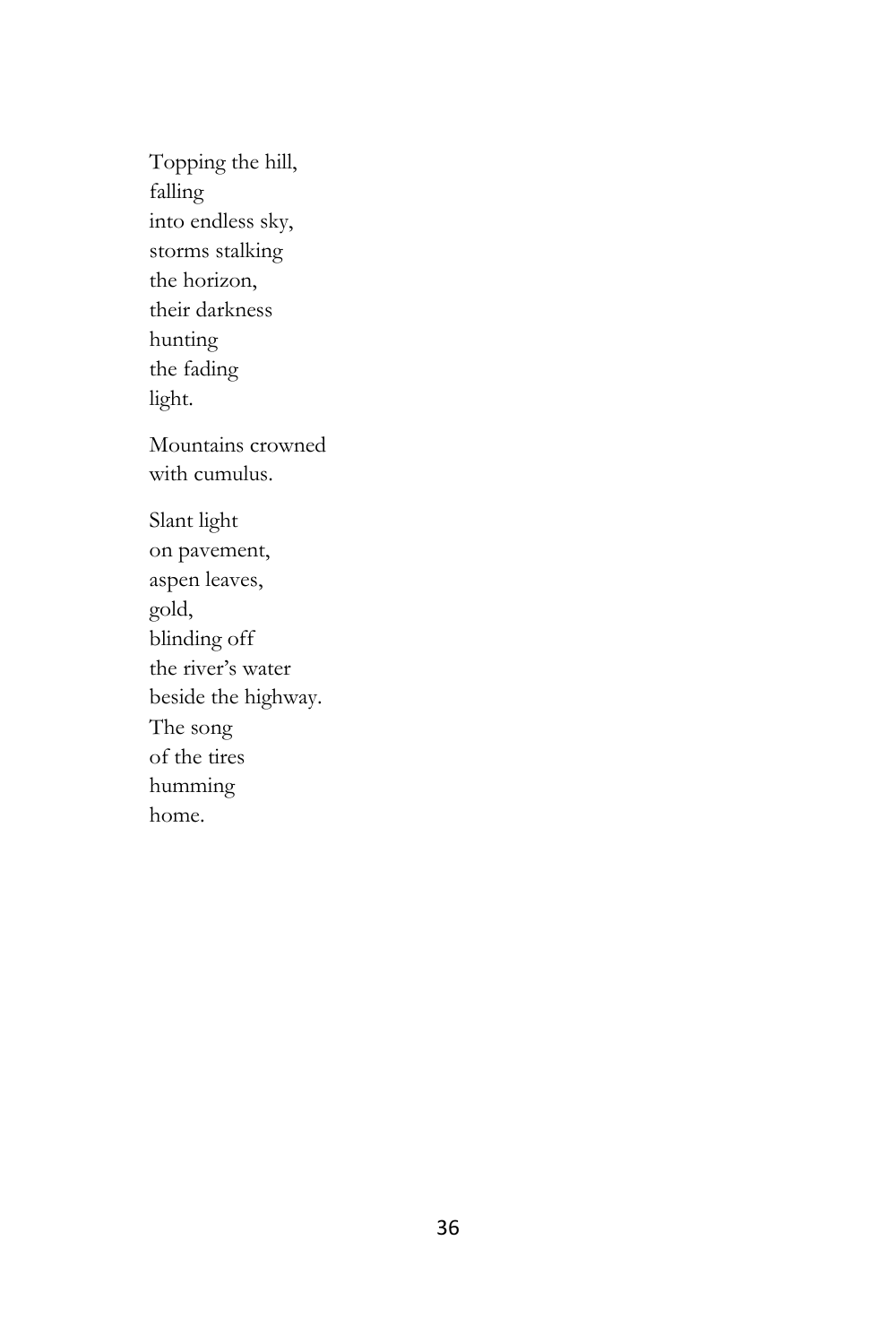Every day is the day after some day: every day carries a weariness from the day before. Which is to say I am tired. Which is to say the dull gray of these featureless skies, suffers in comparison

with those brilliant skies

yesterday.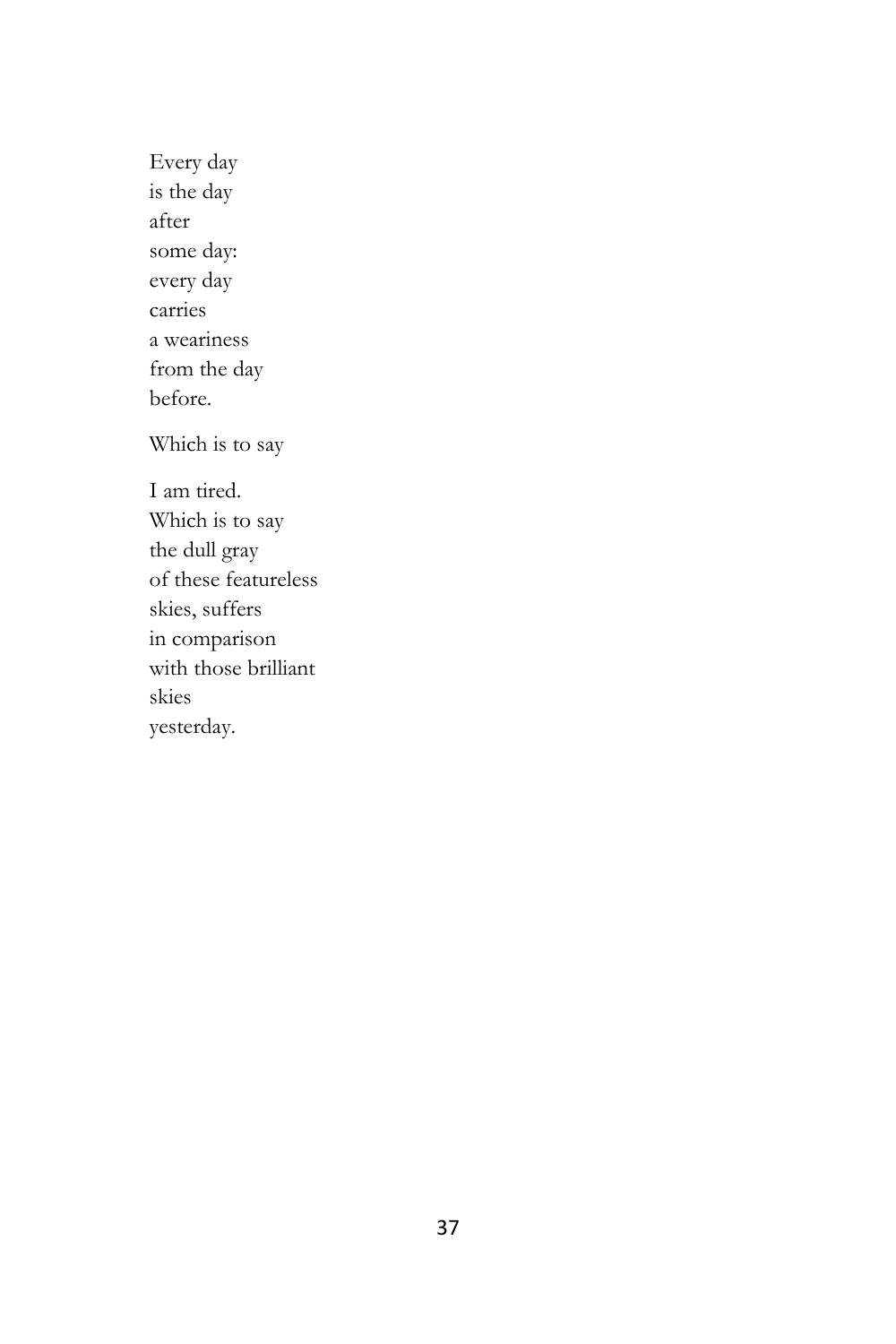Is this a poem? the wind trembles through new leaves. It is cold and I am tired. (Tax cuts for plutocrats) Can one (me) pull words from the thinnest air? What can I say to disperse this cold spring? What do I say? Can this day sing?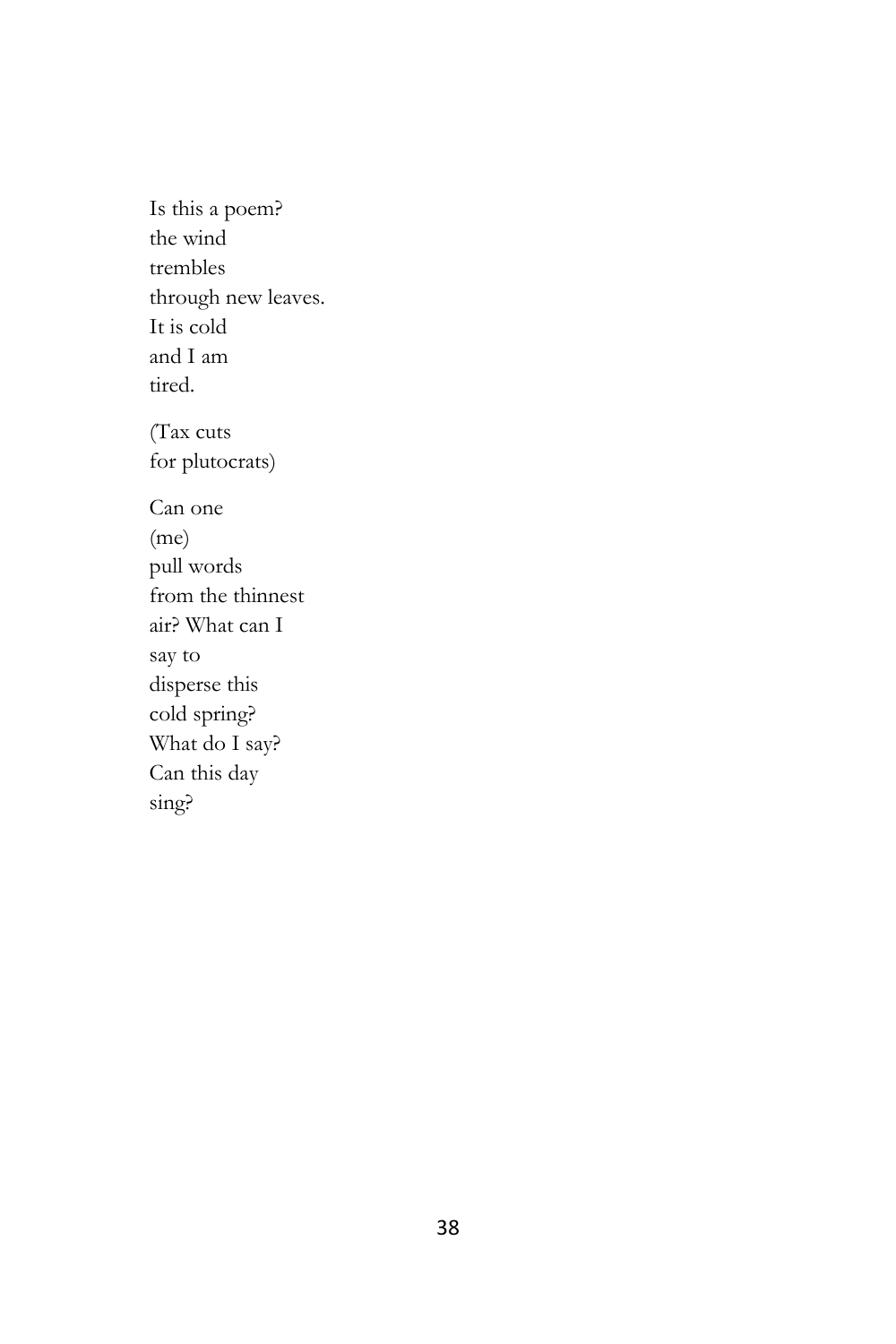Darkness is not absence of—it has a weight. It settles over the shoulders like a coat. It presses against windows. Light, rather, is the absence of dark. The morning is weightless: all the leaves and pollen drift in sun shaft without gravity. In the light anyone can fly.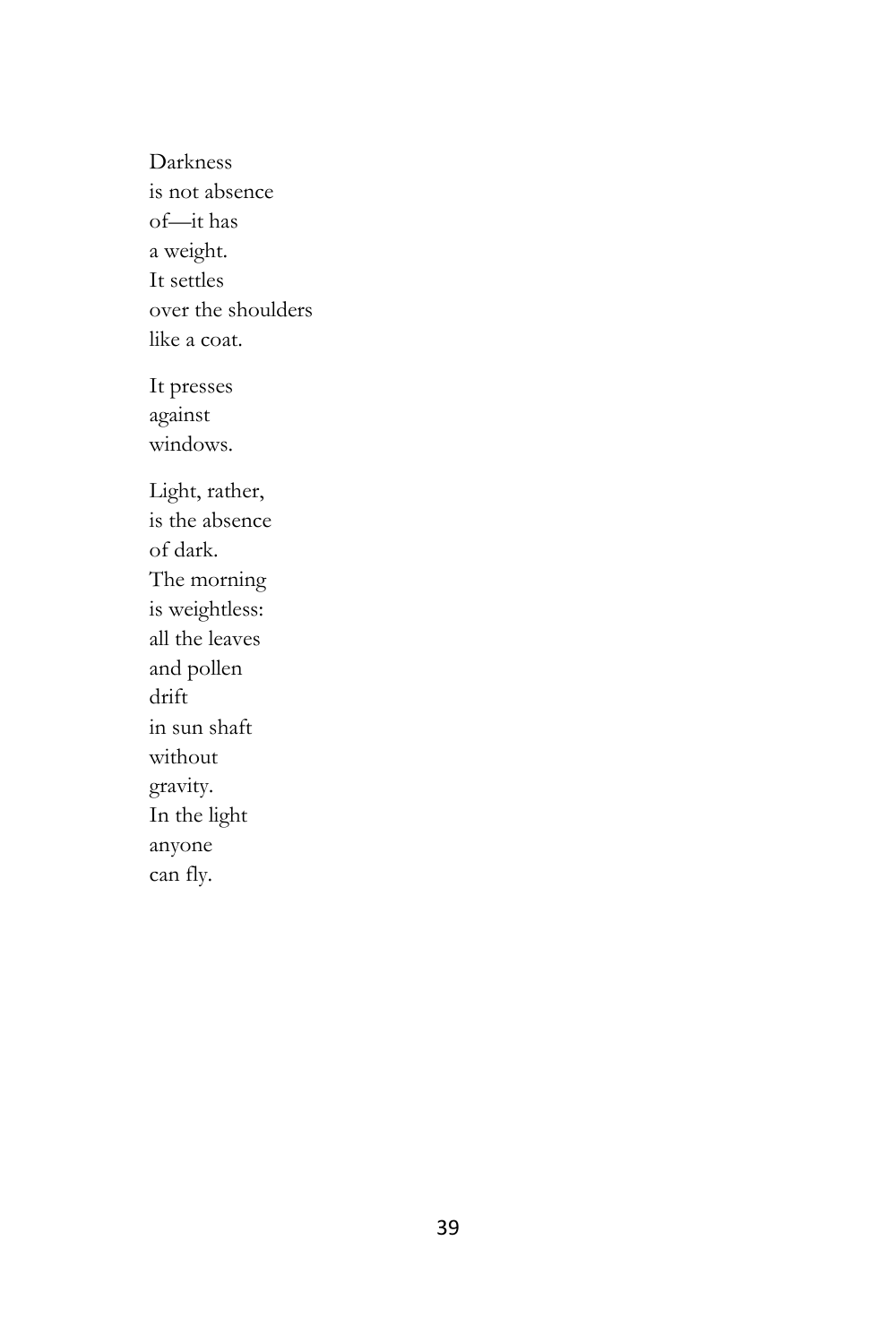From elsewhere- who is not? What we have labored to build or salvage or demolish or not-- Chaos always

at the beginning.

"Yes."

Longer than the dark has wrapped the space between stars, before this, a gnat's now beating wings:

As if it never happened--

Nothing after.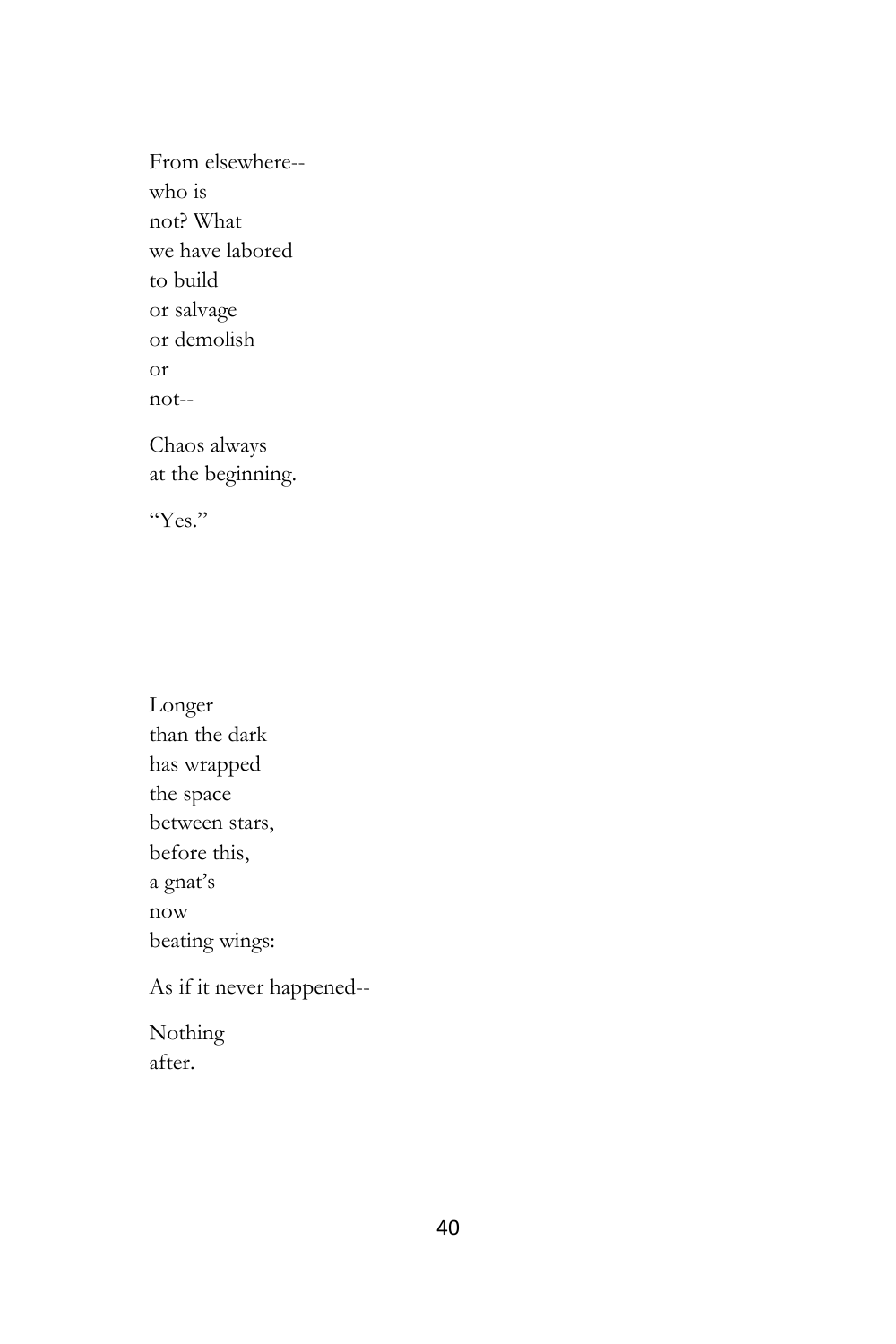Some afternoon, or when passing a slow hour in a quiet classroom and watching her at work,

brow creased her attention focused,

her eyes distant.

walking the edge of storm, a static energy in the gathering clouds air stirring with expectation.

Life exists at the edge.

Sudden rain, suddenly bright.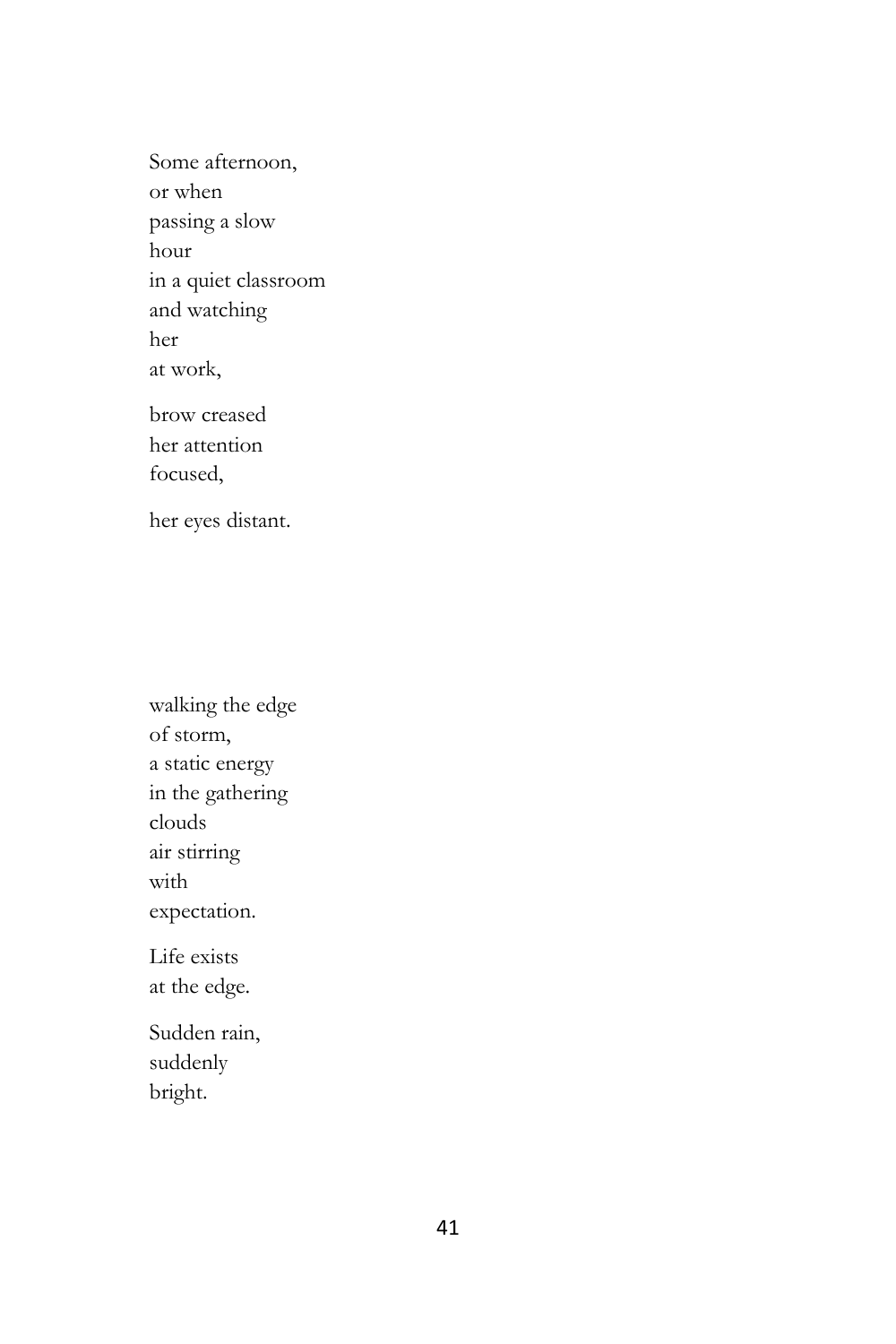Lingering, yesterday's image now nurtured, keeping all near, not escaping- conversations in the hall- something about poetry. The ache of the impossible.

Finally, this spring a day with warmth.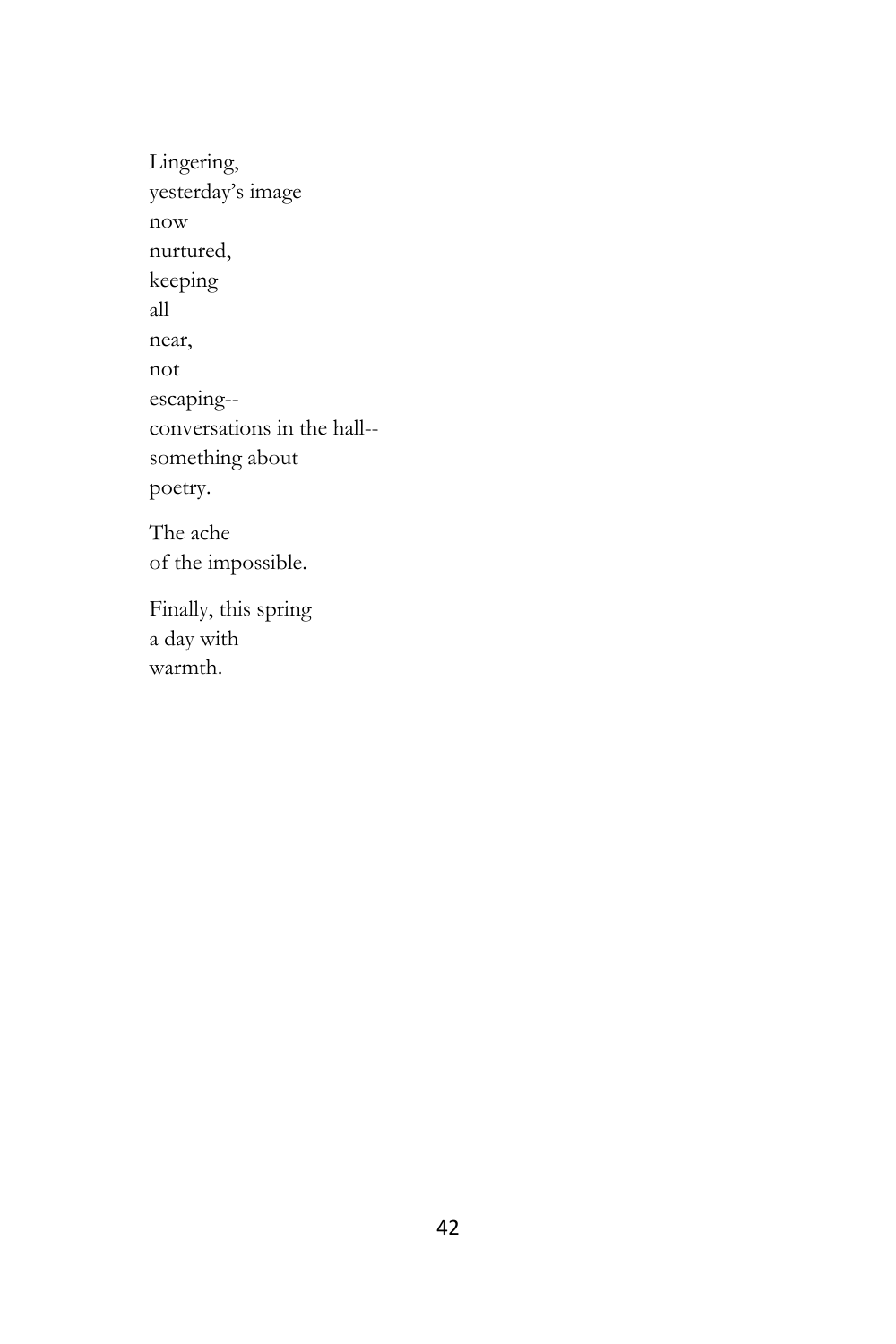Filtered sunlight reflecting off a certain polished sadness, age or the end of democracy, or rains returning, or a certain nameless angst-- As if every calendar blank, every day a white page.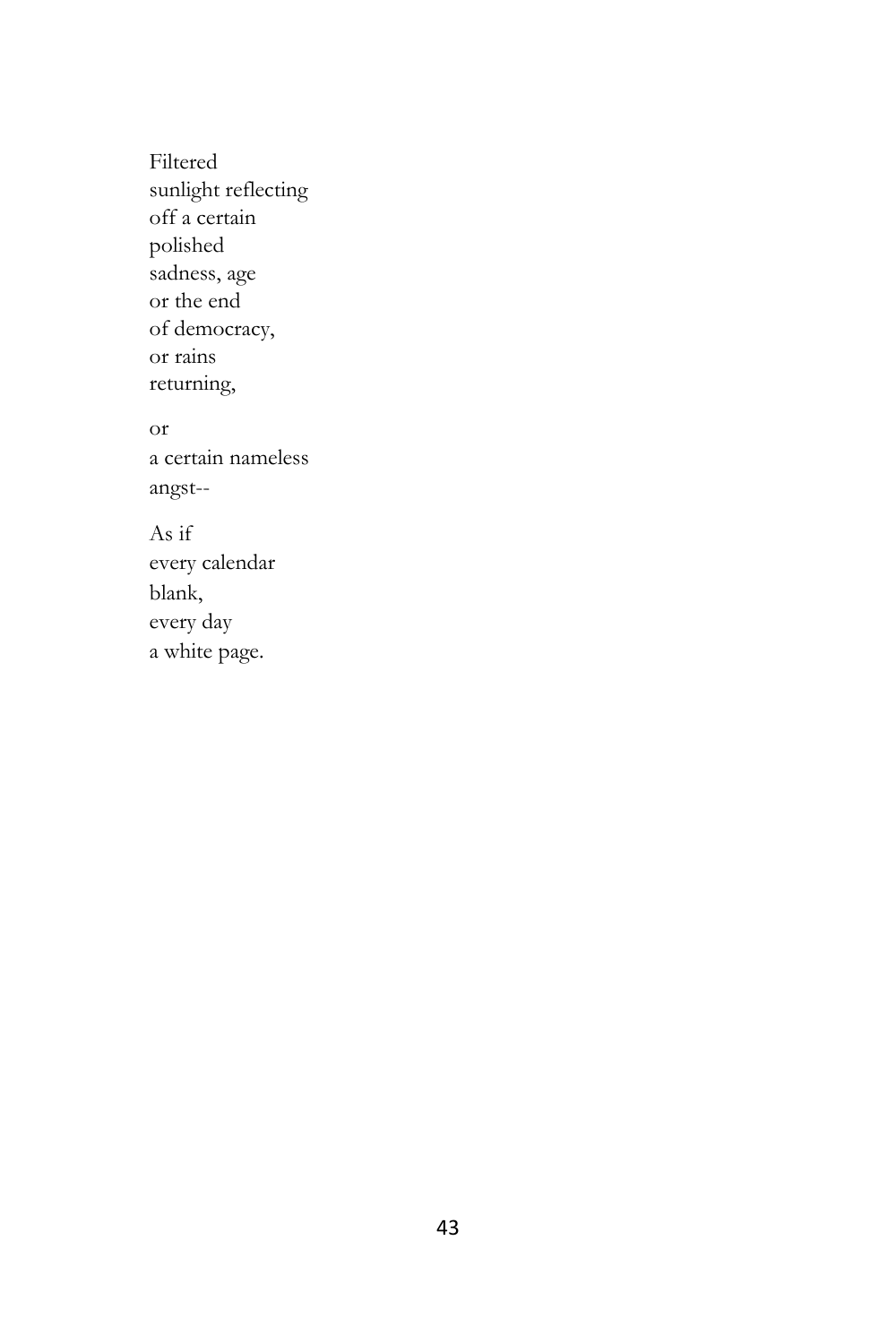Winter has inserted a covert operation into this Spring. Geese in corn stubble, feathers ruffled by wind. Two muddy ruts running through the field to the horizon, road to eternity or a farm house just beyond the hill.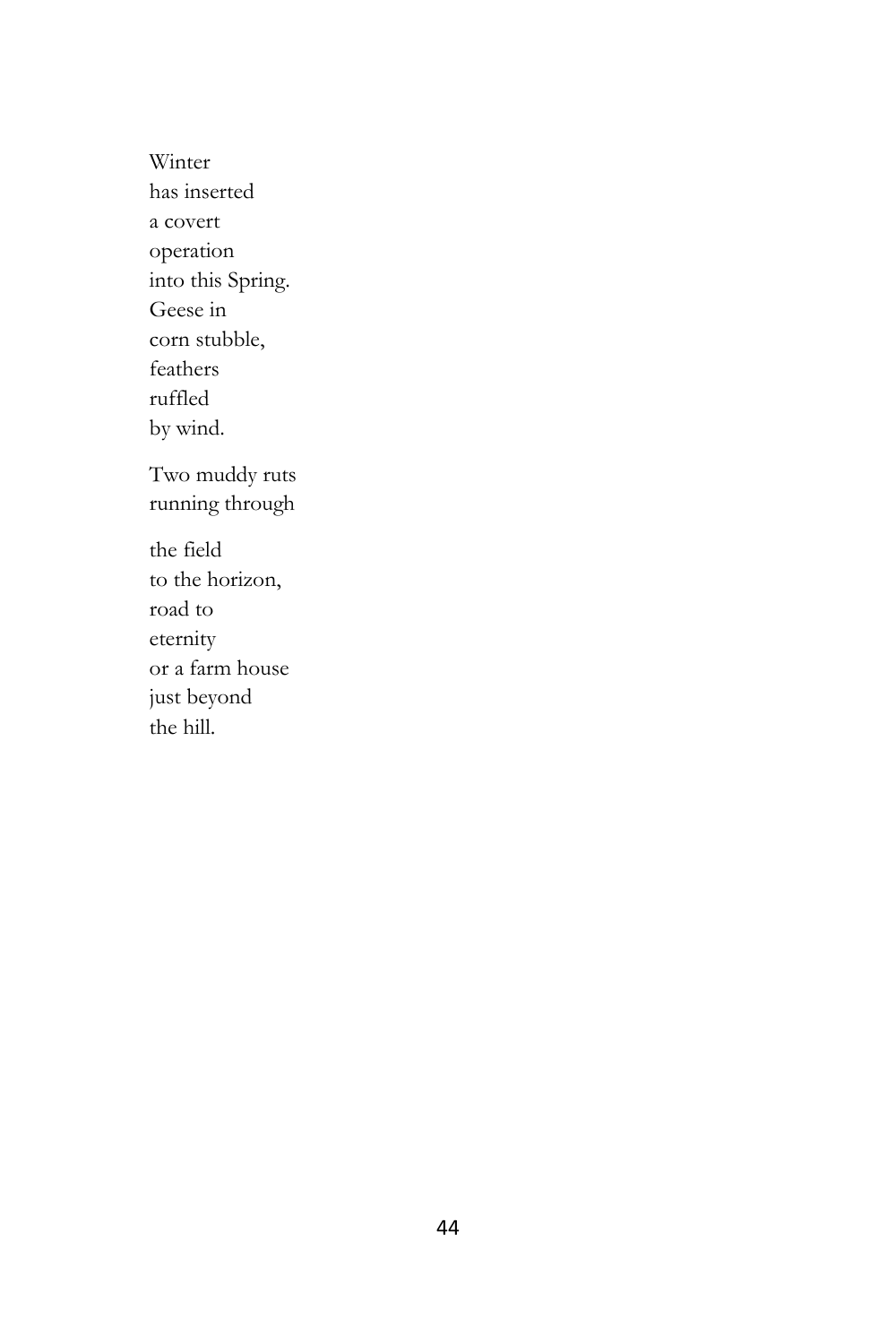These are the first of those things that will be recalled as endings. Words now become epitaphs. Tattered prayers flag the wind. Everyone busies themselves as if what was true yesterday will be true tomorrow: all beneath indifferent skies.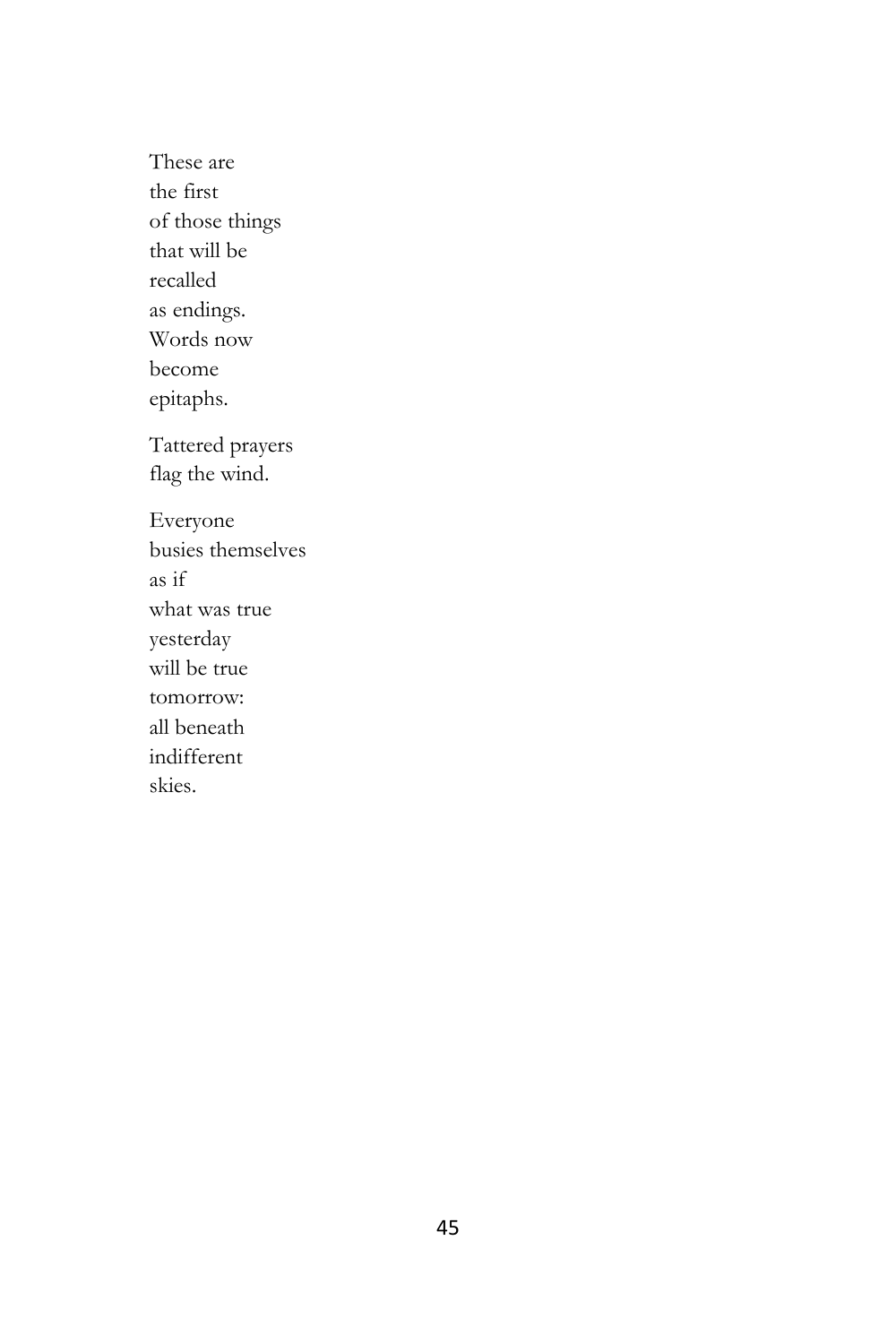If all go into the darkness, does it matter what beliefs they take into the dark? Shadows cast by daylight, silhouettes cut from the cloth of the day. The light only makes the demarcation clearer- the lines between warmth and chill, between sun and absence.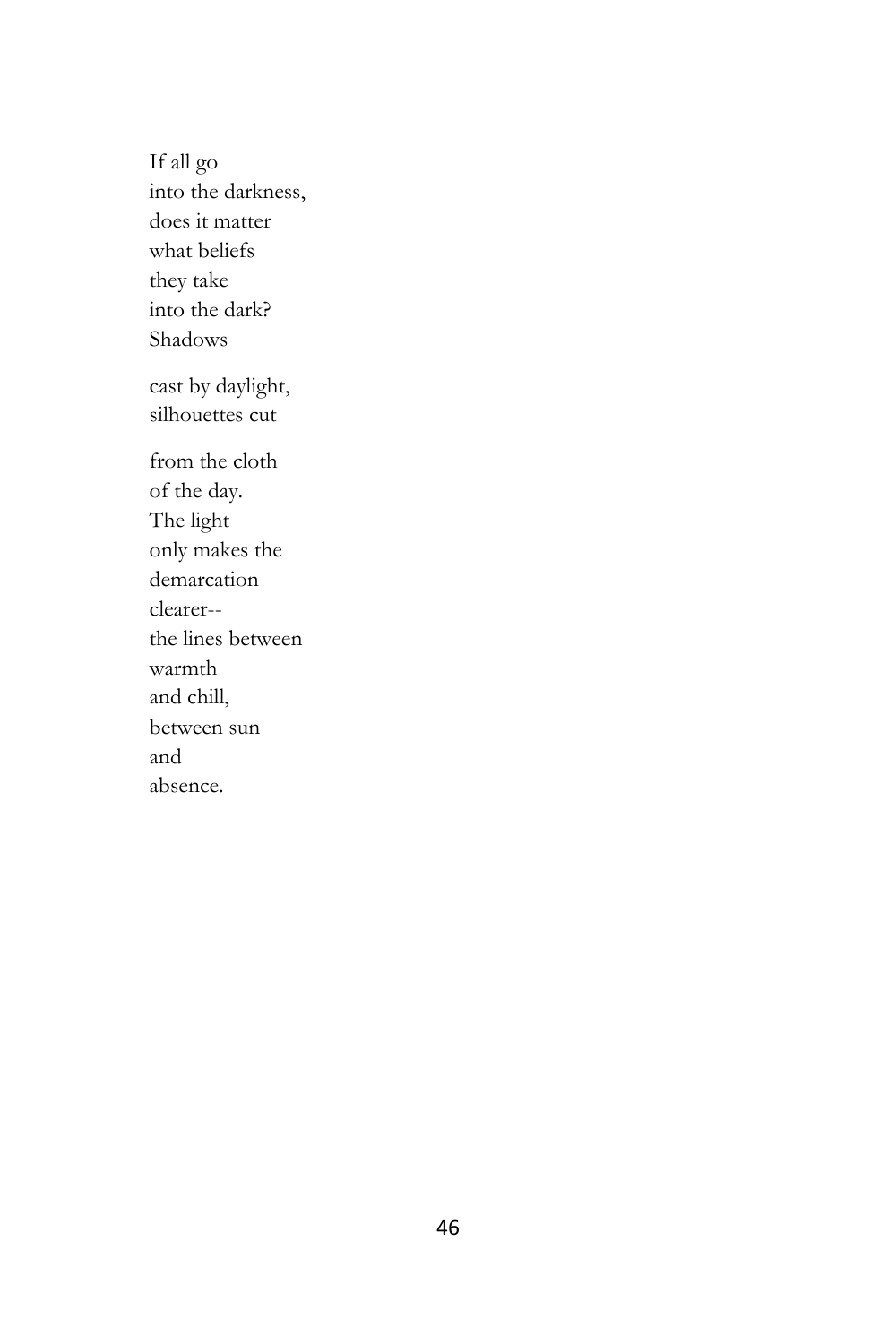Not much happens, has happened, will happen here: no tense action diffused across time. (We are timeless)

The infinitive of our desires.

At light speed there is no speed: nothing arrives, nothing passes. Are we moving at the speed of light, or standing at absolute zero?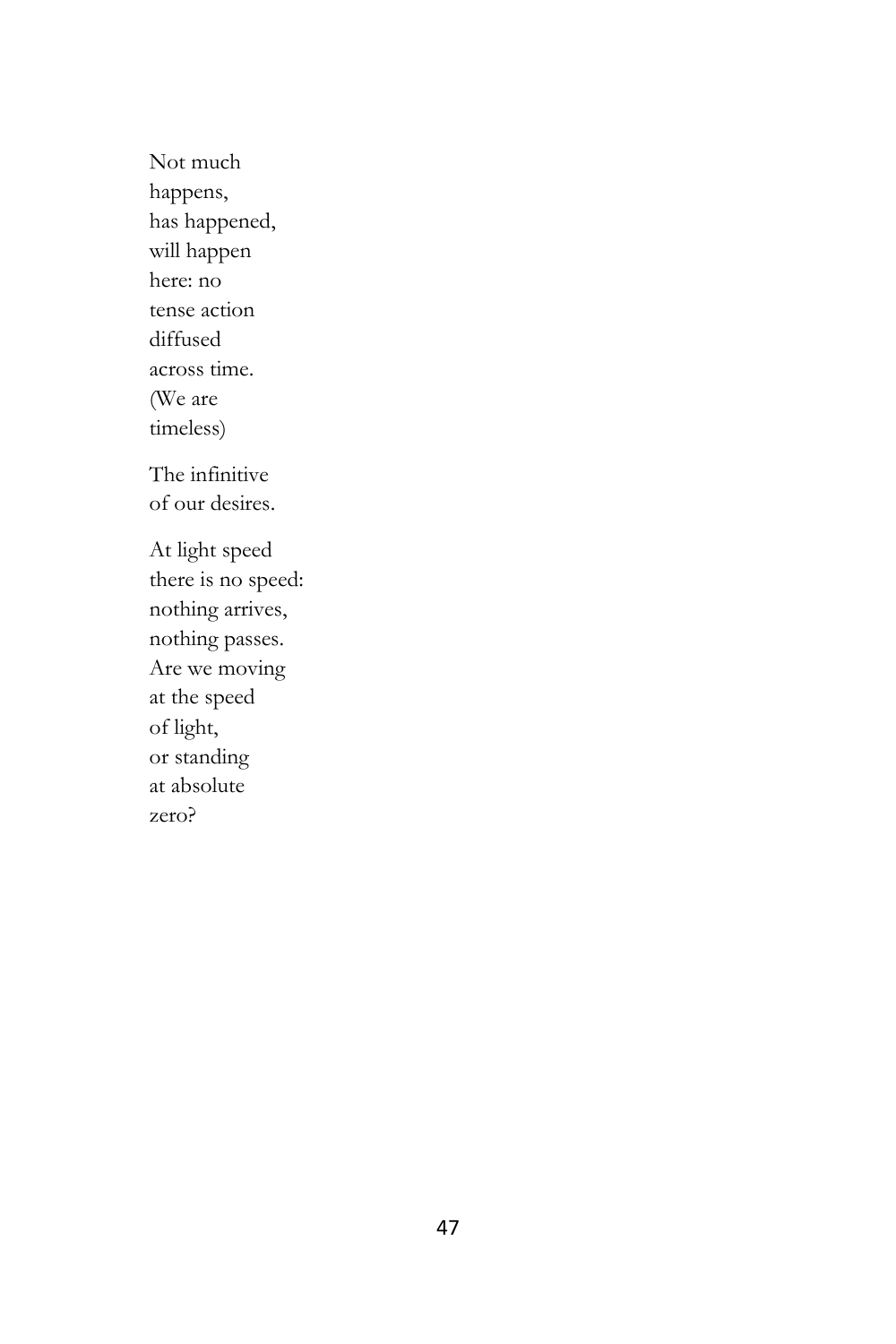one seeks to break through the tedium of the day into the uncanny: swallows skimming rushing water, sun bronzed on pool's surface, the leaves' shadows on the currents, below the bridge, beside the rocks-- The white whisper of flowing river speak, seeking its silence in the distant

sea.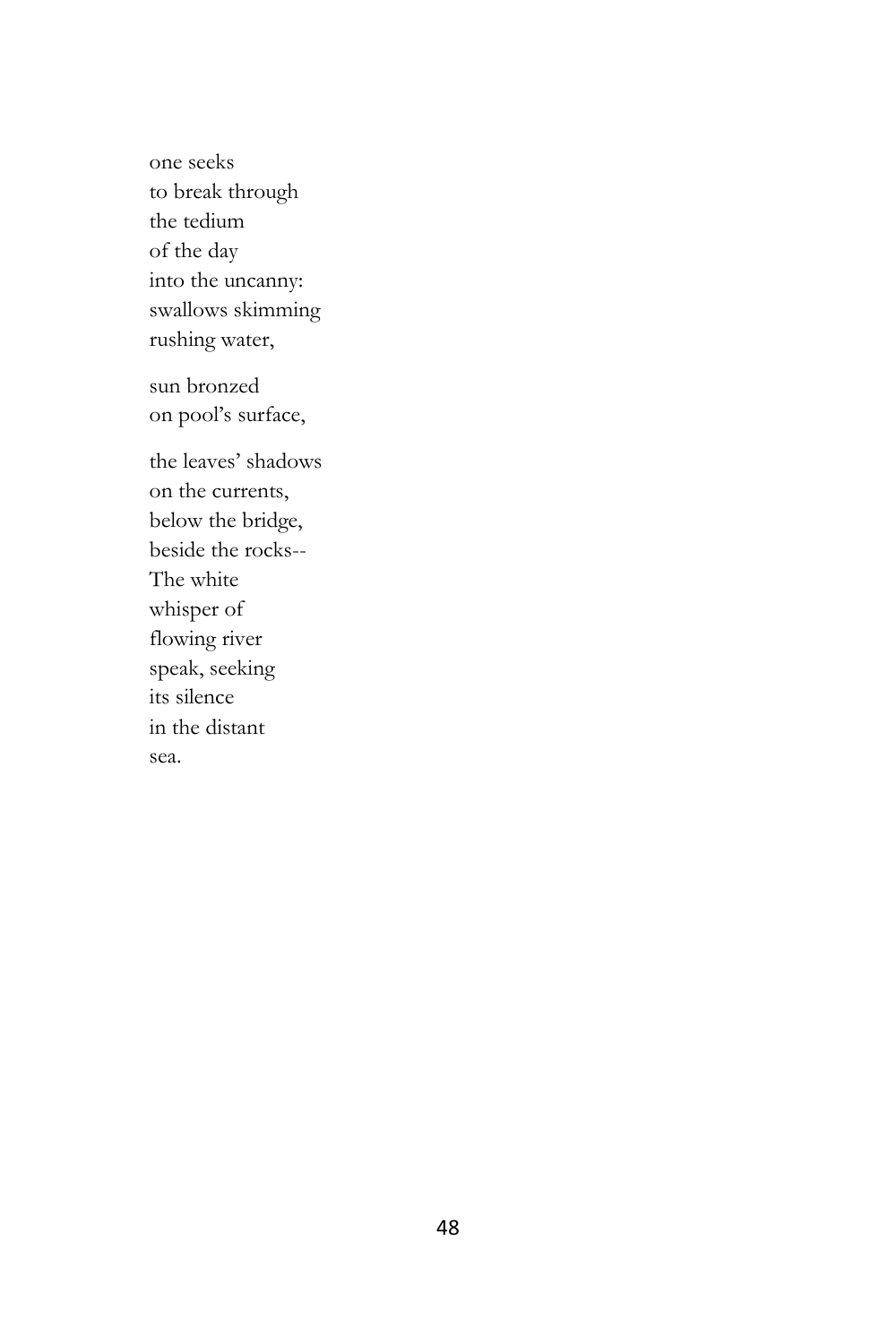Aquariums in every waiting room, as if anxiety's cure were always some diorama of the sea's bottom.

Sun fish drift above plastic coral.

Waiting.

The sere at the edge of the sun— I could not live in only air-conditioned spaces (spaceships).

Unceasing hum of fans and vents.

Temperature climbing.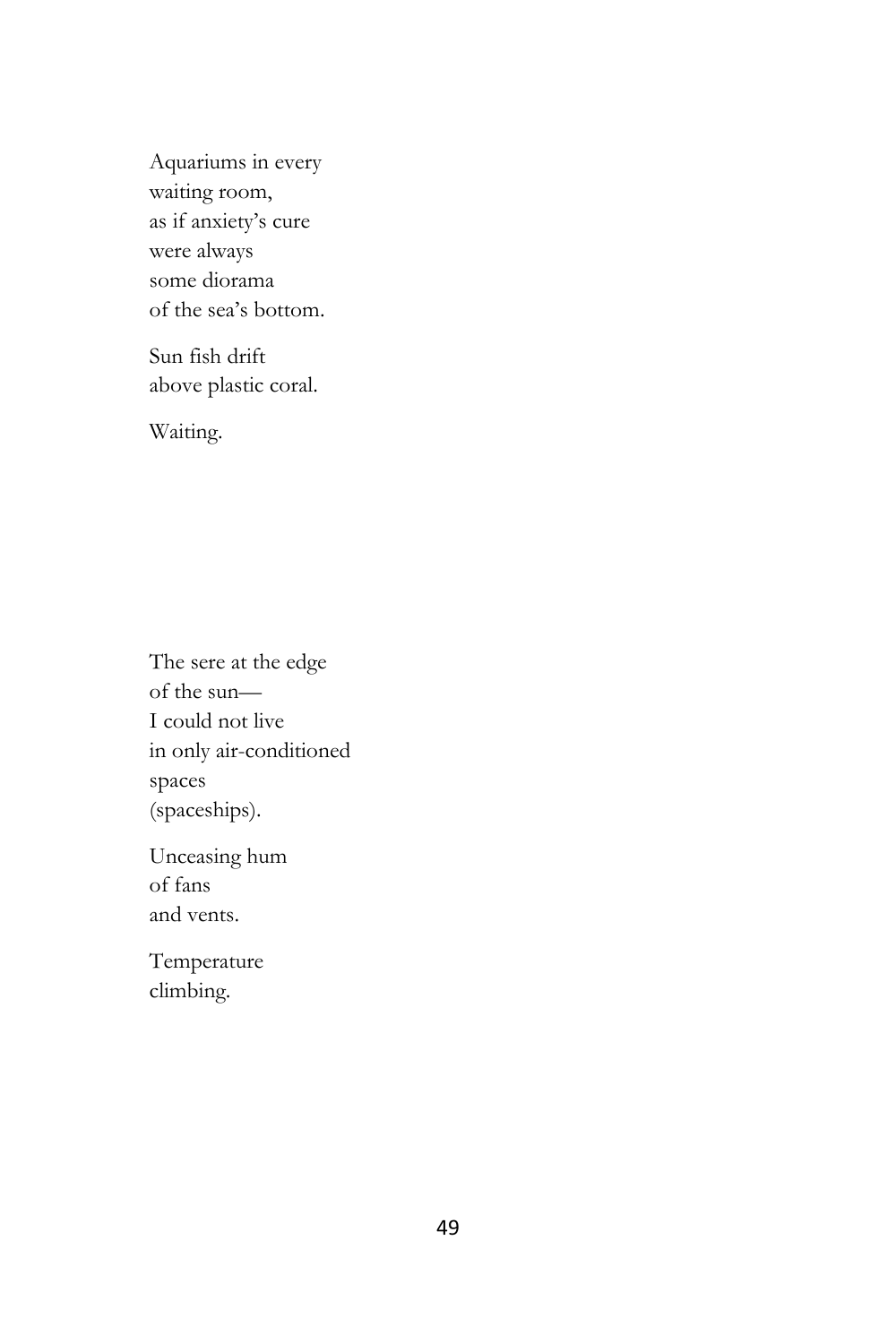The tedium of caring and yet, the infinities of not—How is it the sun sterilizes thought?

Walking, seeking shadows like a thief.

Sweat beaded brow.

That a day could be so wasted, exhausted, even in my dreams: only the minimum done.

So,

so many words on the edge

of paper, waiting to mar white.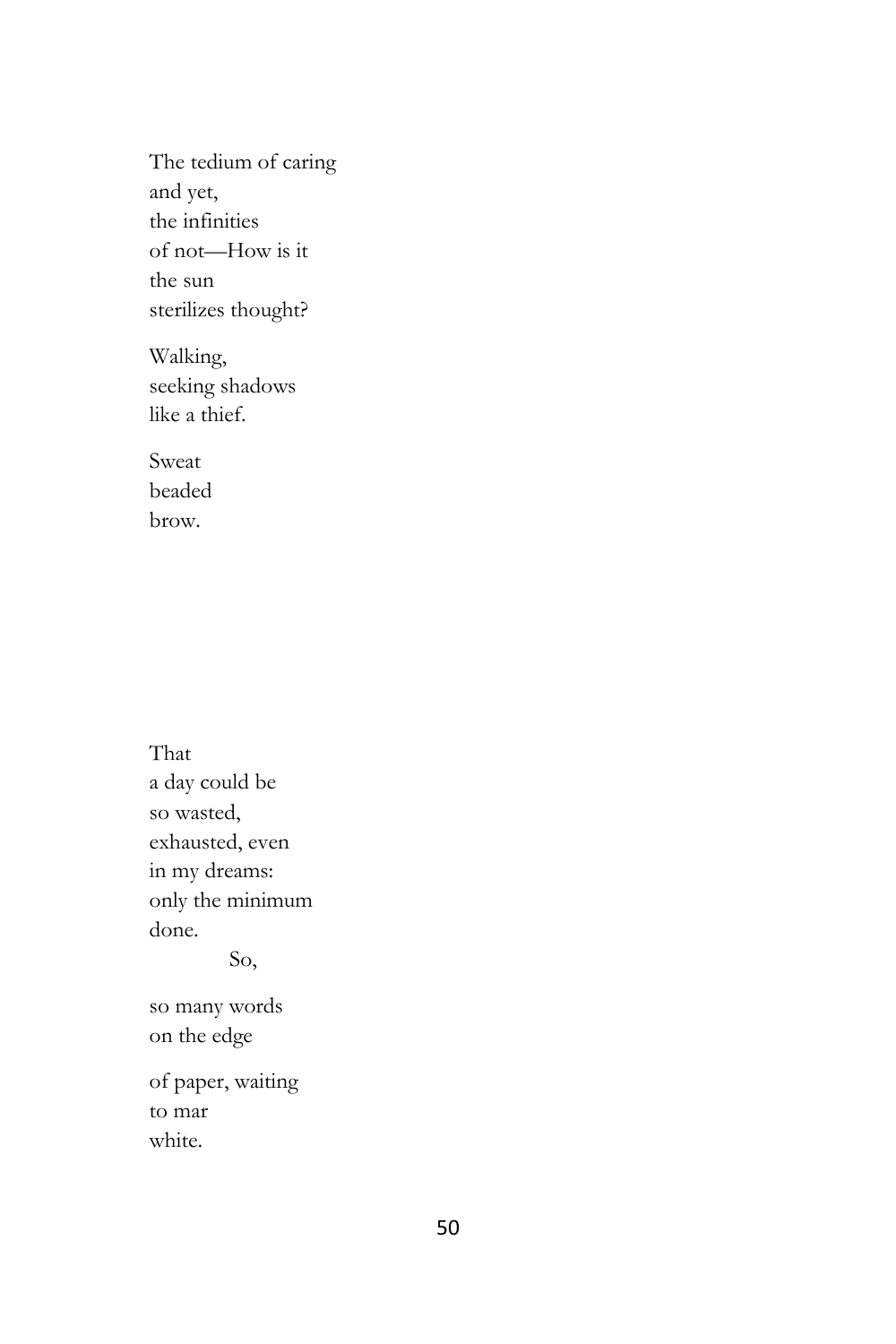Sitting quietly, one moment's perfection, here, in a cool room's afternoon, blue skies graying as clouds return.

So, our passing hours, isolate affairs.

Gulls bank above towers rife with rumor.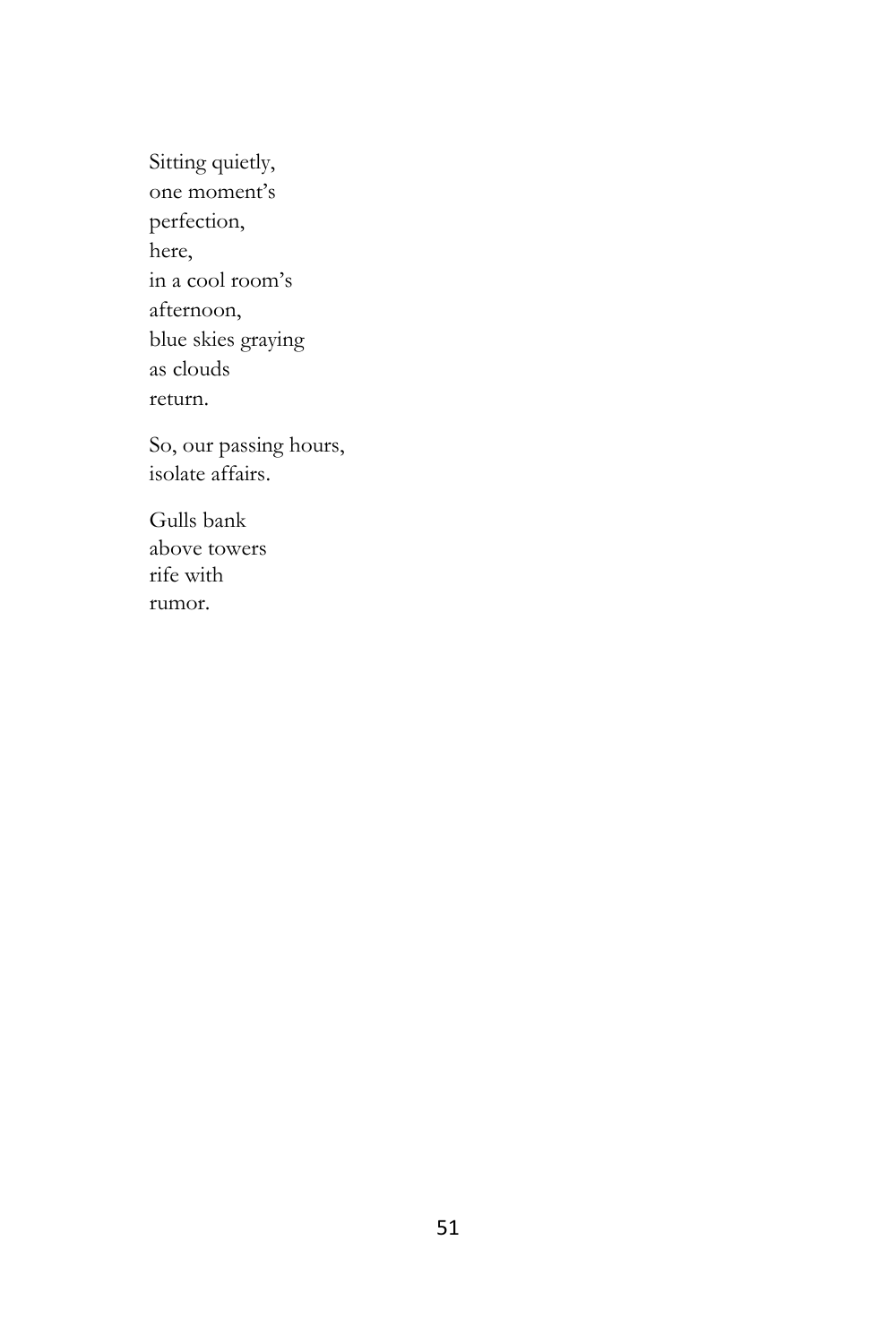Cool morning fathers the humid afternoon, in which the skies have blued. Humming birds hover by fuchsia. All day I've hovered over ideas which have yet to flower from buds. I wait and watch, but they can only blossom in secret.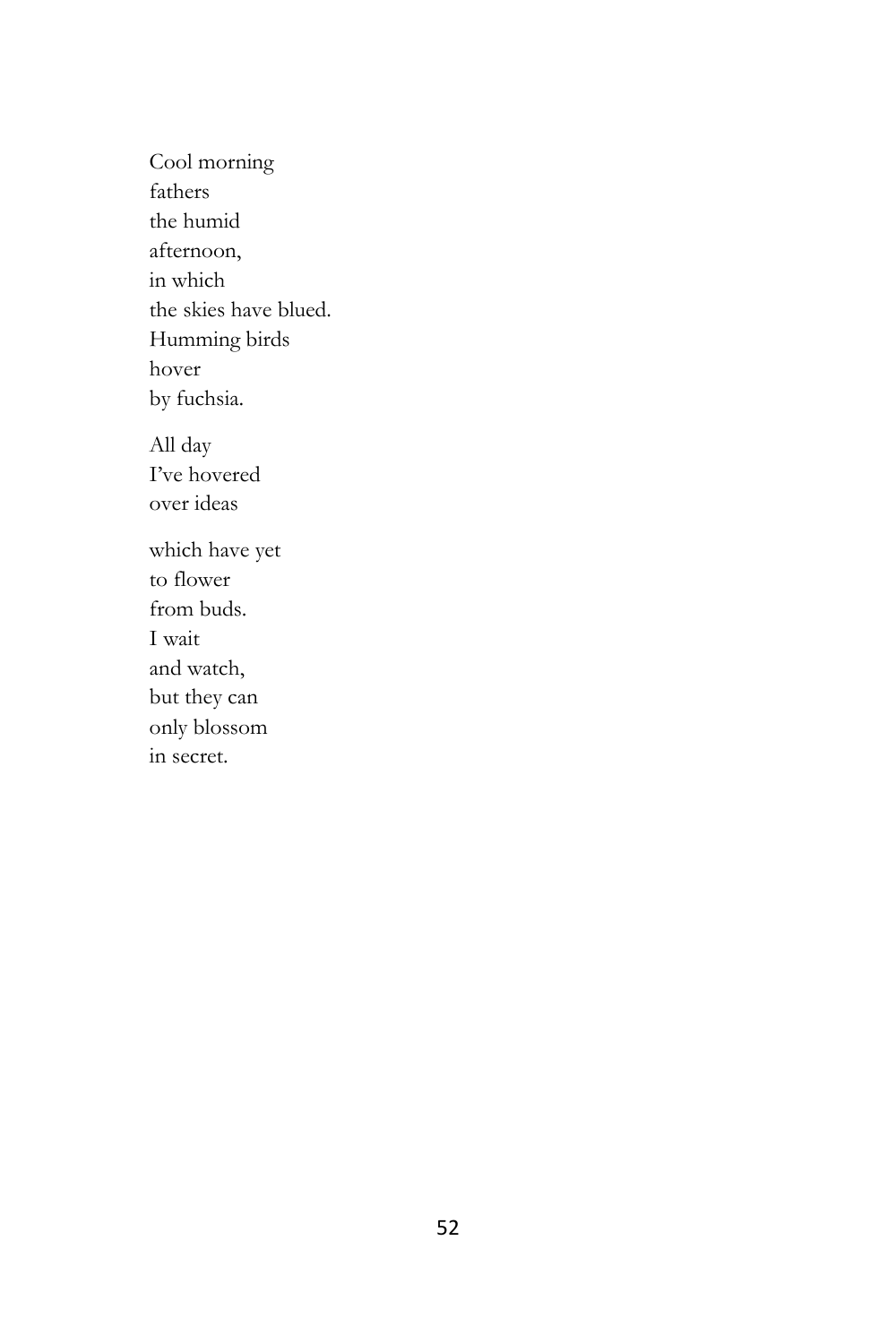And now the afternoon settles like dust on the leaves of the rose bushes; now the noise of the day

stills: quiet outside:

now the light casts long shadows through the leaves; now the windows melt gold and show their streaks: wood smoke and burgundy.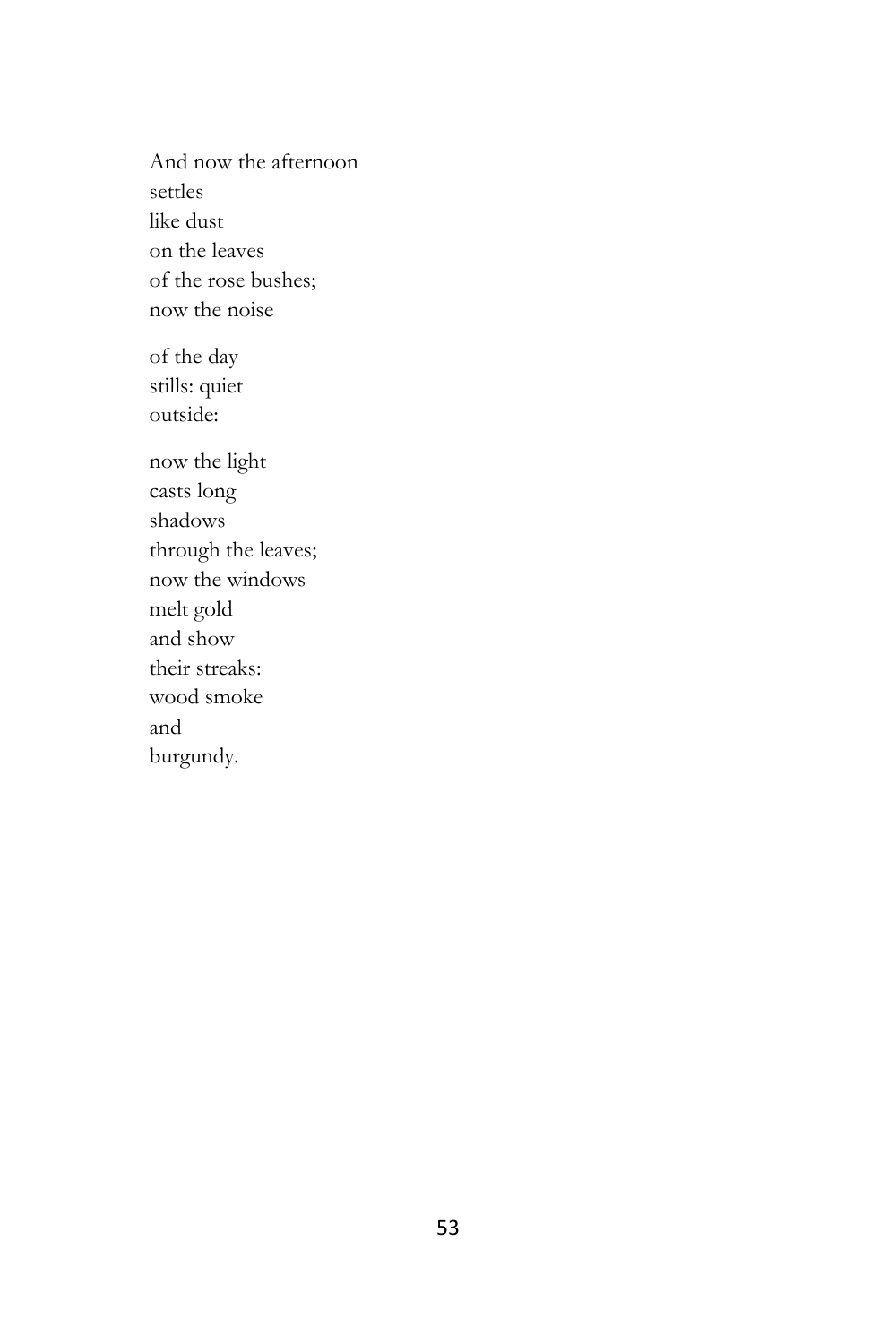Each day another cut until we no longer have the strength to be outraged: so it dies.

Marine layer soothing yesterday's burns. Clouds.

I have no wisdom that would help. Things fail, democracies fail, history is the story that things pass. The moment's troubles will flow into other troubles.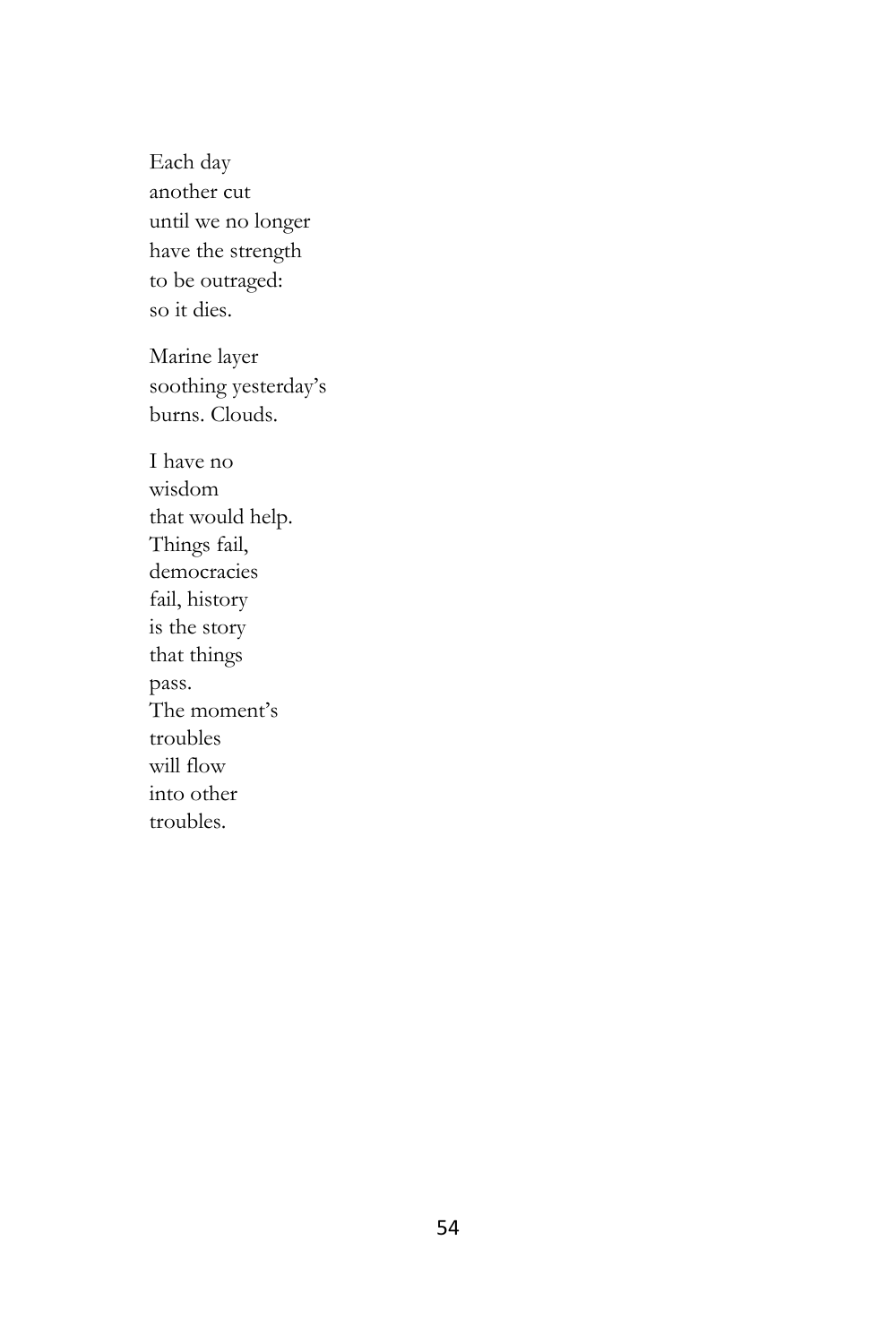60 years is not so long, is an eternity is an instant, is an inevitable impossibility,  $is-$ 

How shall I address your birthday?

Good whiskey must age a long while to be smooth and expensive. Knowledge takes time to accumulate enough mass to become wisdom. Each day adds to a store of light.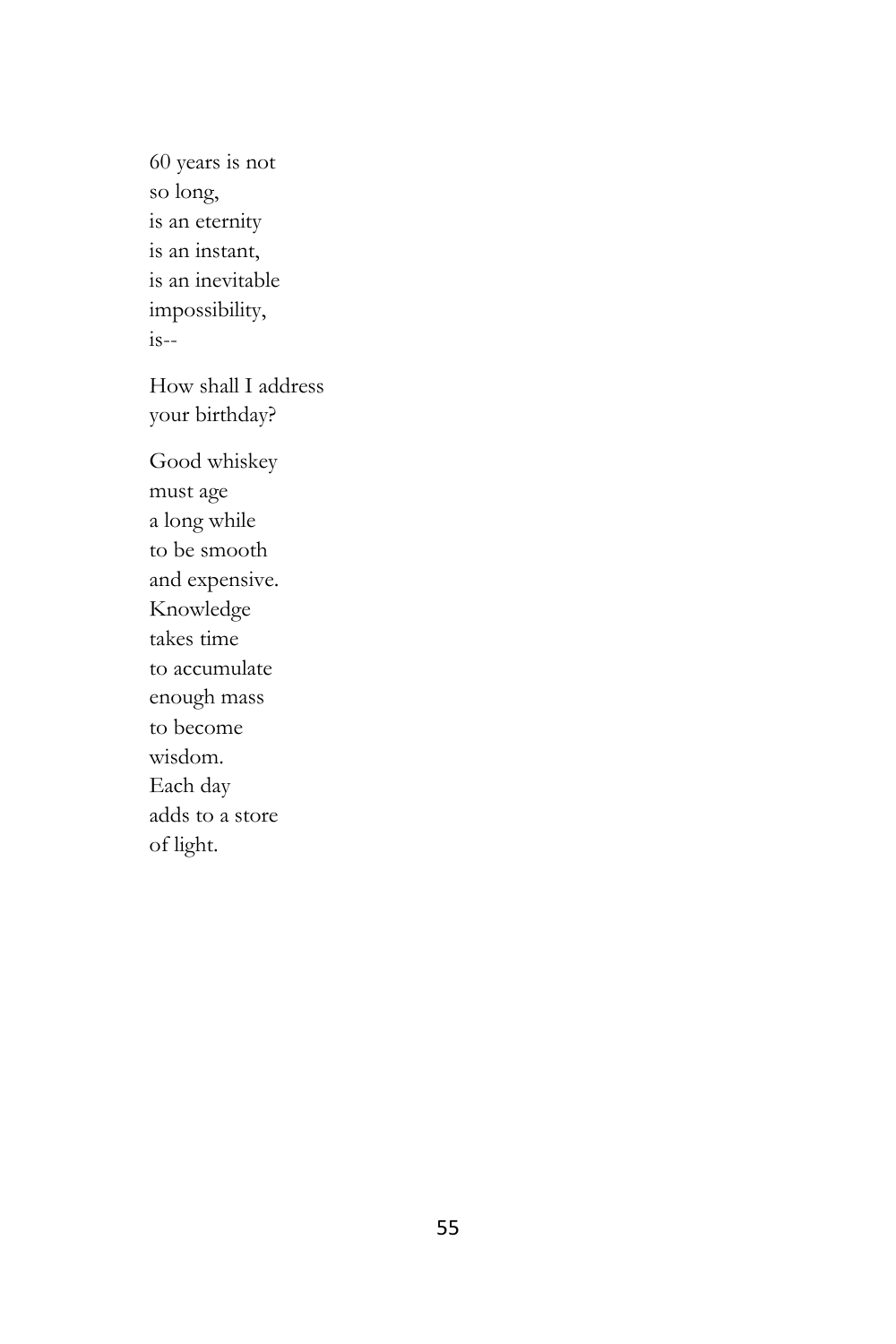Language abstracts words are species collections, genres cat, all cats, not this cat, chirping after humming birds

We build abstractions out of other abstractions.

The unutterable uniqueness of the particular.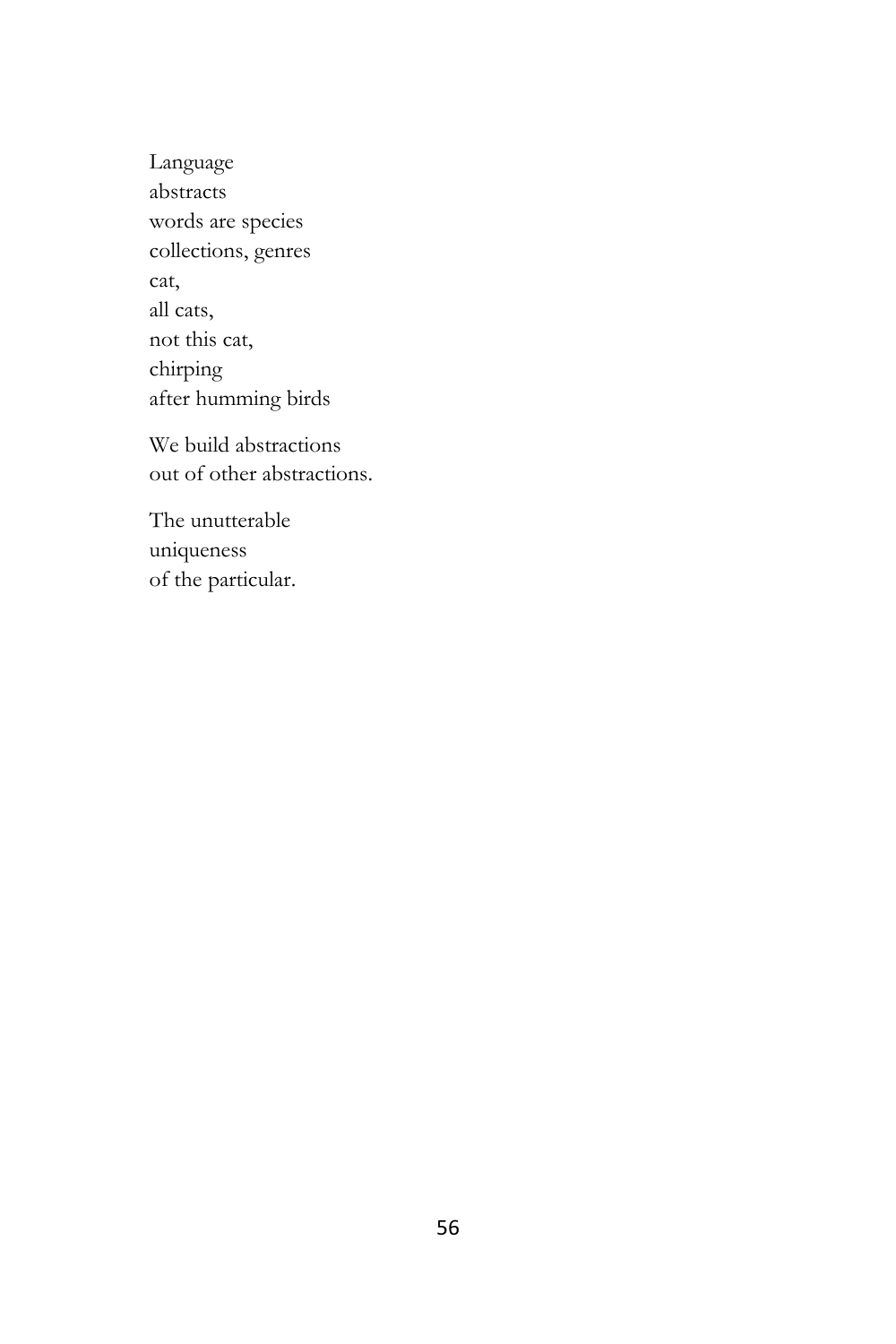The dirt roads that lead through the mountains in my dreams. Vivid vistas falling away: raging rivers.

Which means what, if it means anything?

The long journey toward day light: waking.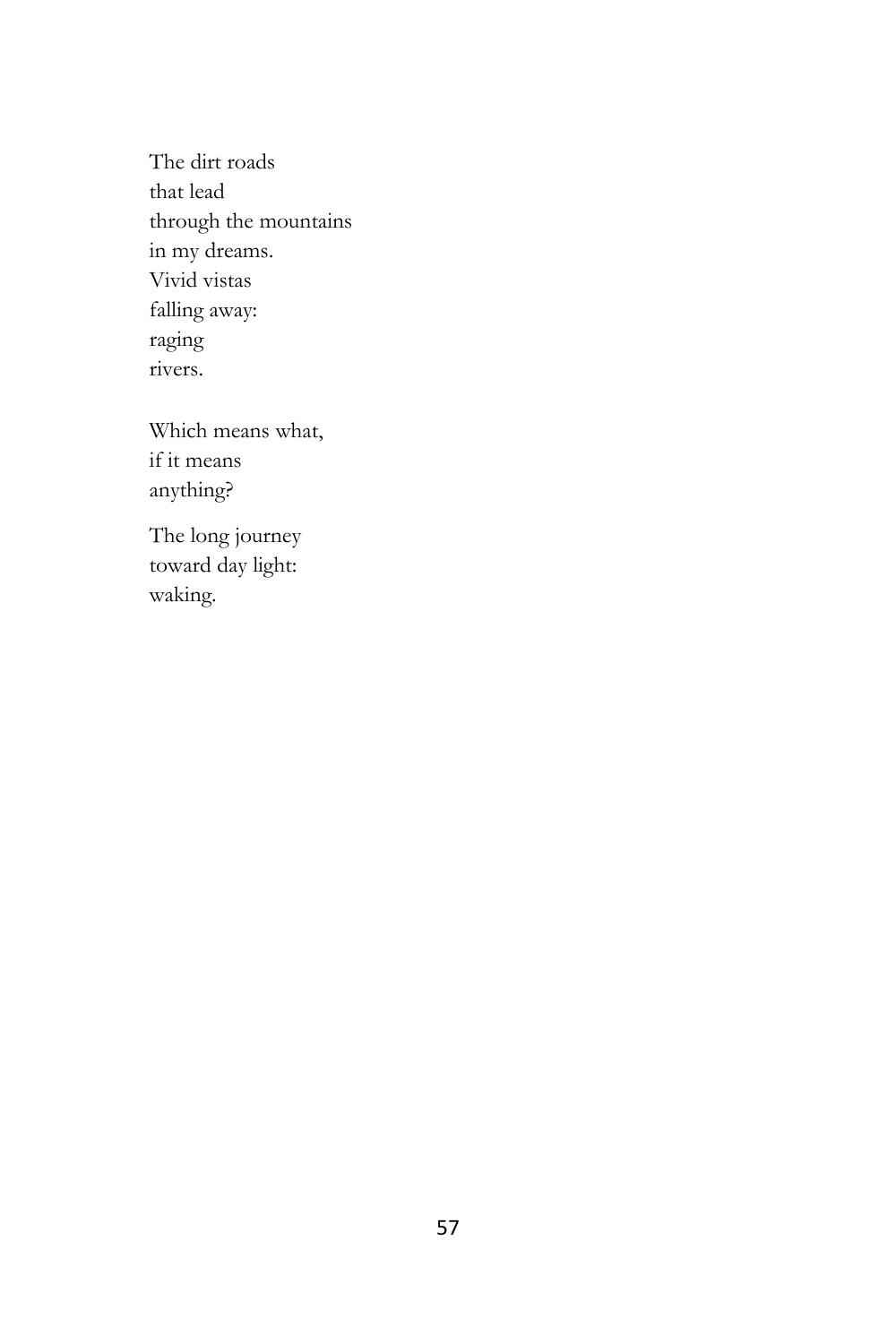The delicious sweetness of the city street in twilight shadows. Cool air, the conversations from sidewalk tables.

Walking to the bus. Long day's work.

Waiting by the Pizza shop, watching busses arrive and depart.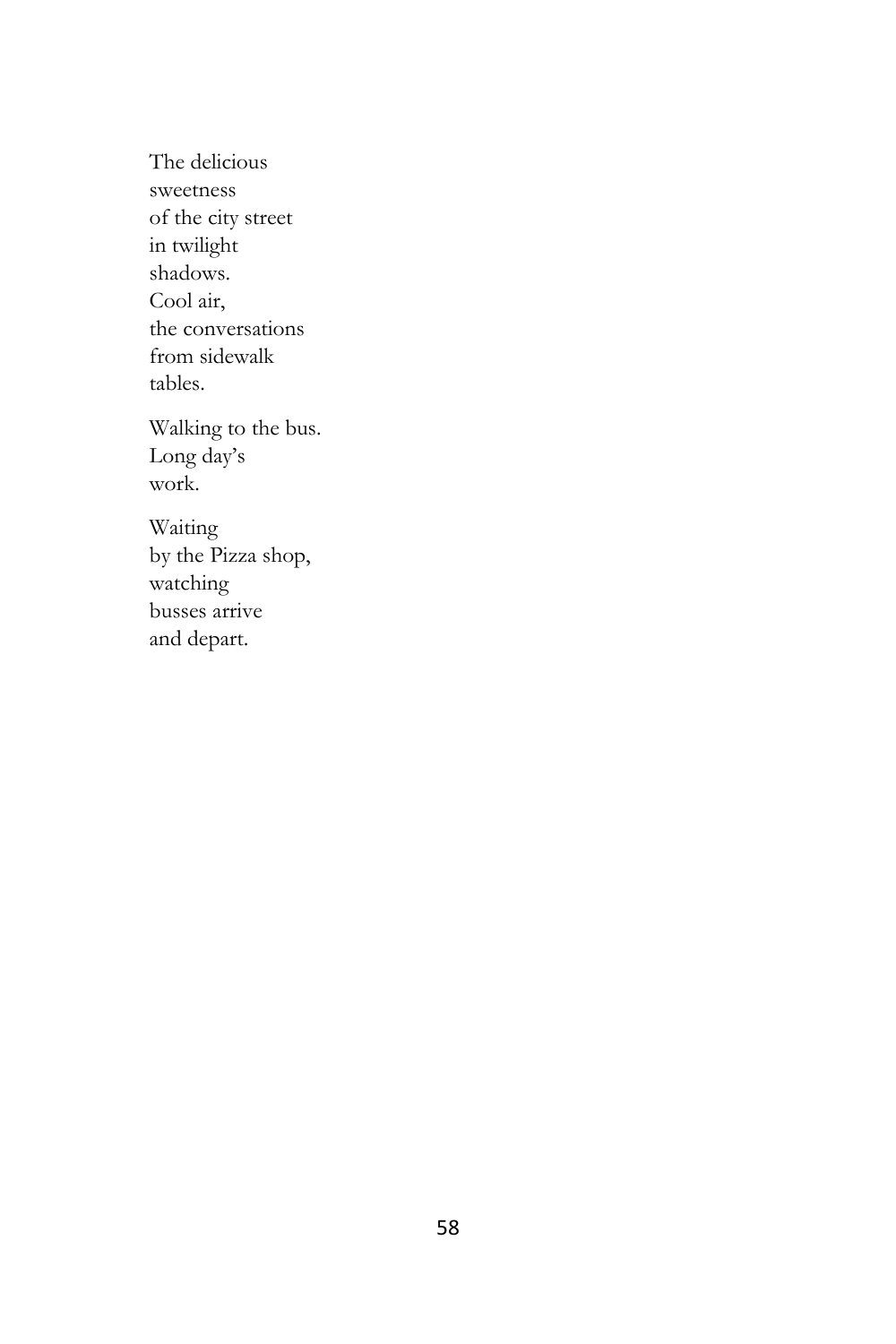Shallow lake in a bowl lined by granite cliffs, snow fields, water cascading through rock clefts above. There is peace here sunlight on stone: the stone mirrored on water, water bugs skimming the shallows, small fish rising- rings.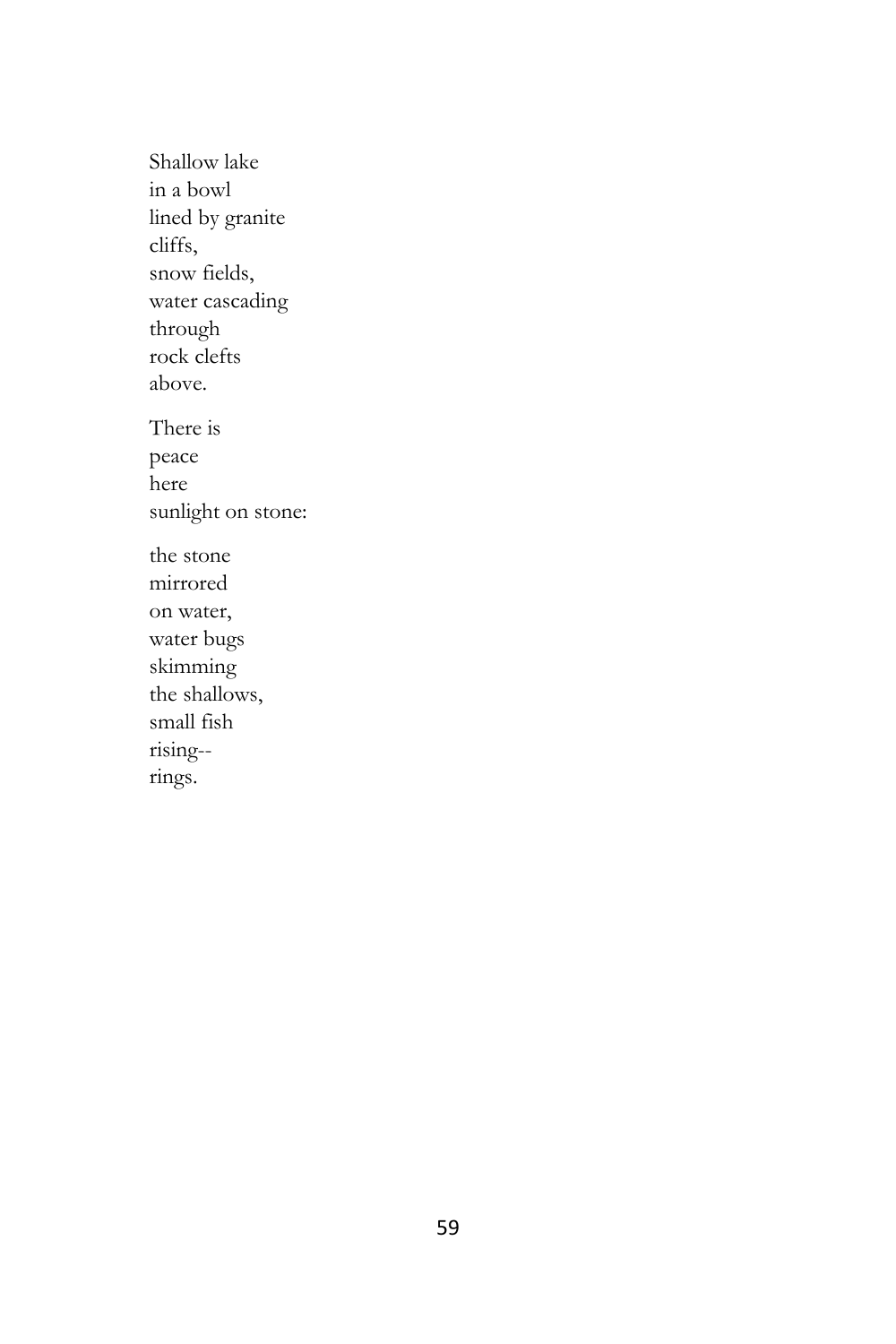That things can change, utterly, over time and yet, at core remain the same. Twenty-seven years--

I remember that hot afternoon- the hospital--

There are beginnings and beginnings: first things and new things each day overwrites, contains, the last.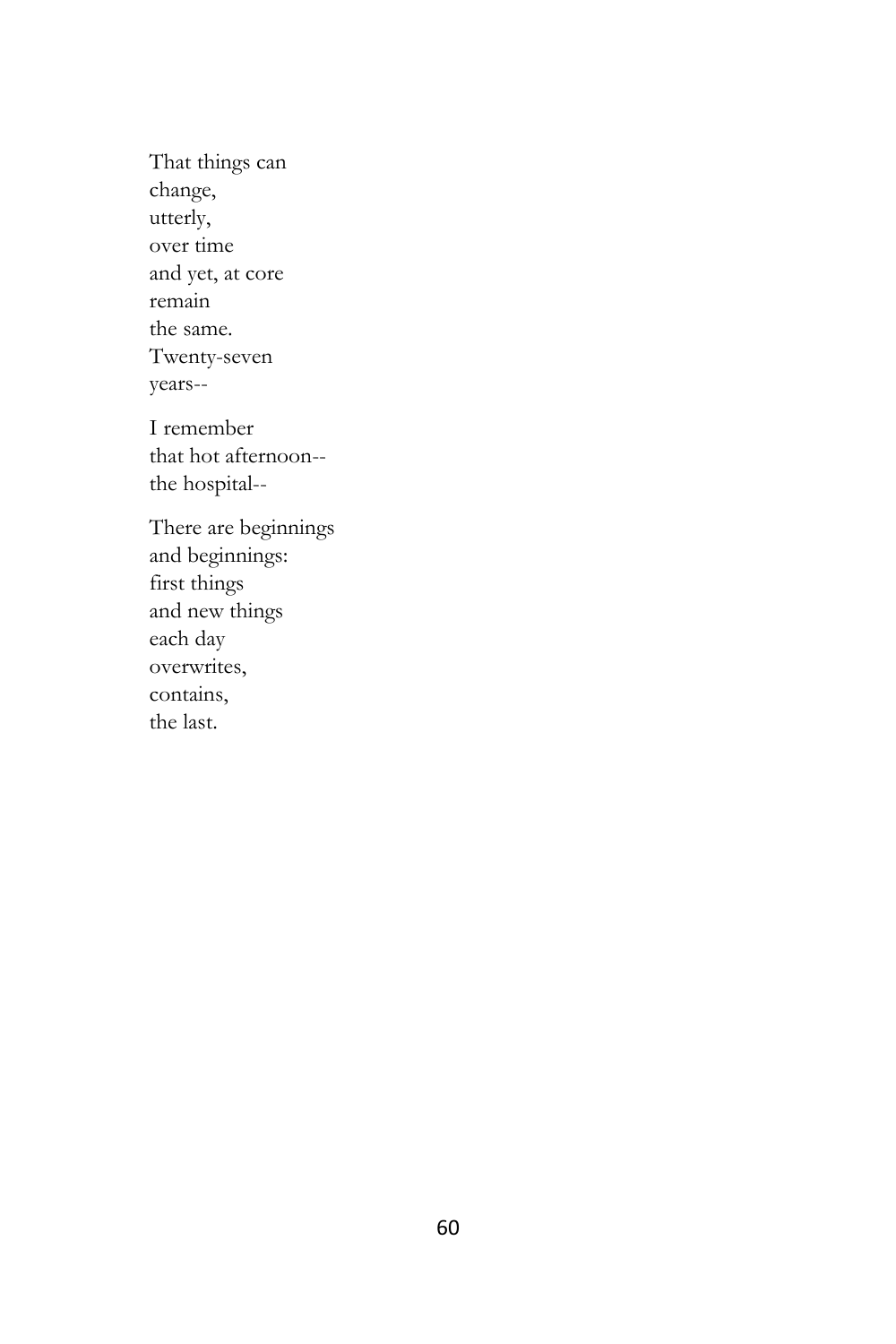Leaving you a note and books, not knowing if you are interested, not knowing, never, expecting much Gray strip of clouds behind buildings towering. Possible, tomorrow, rain. Clear now. Gulls silver in blue and afternoon sunlight. Hoping this gift has you amused. Hoping.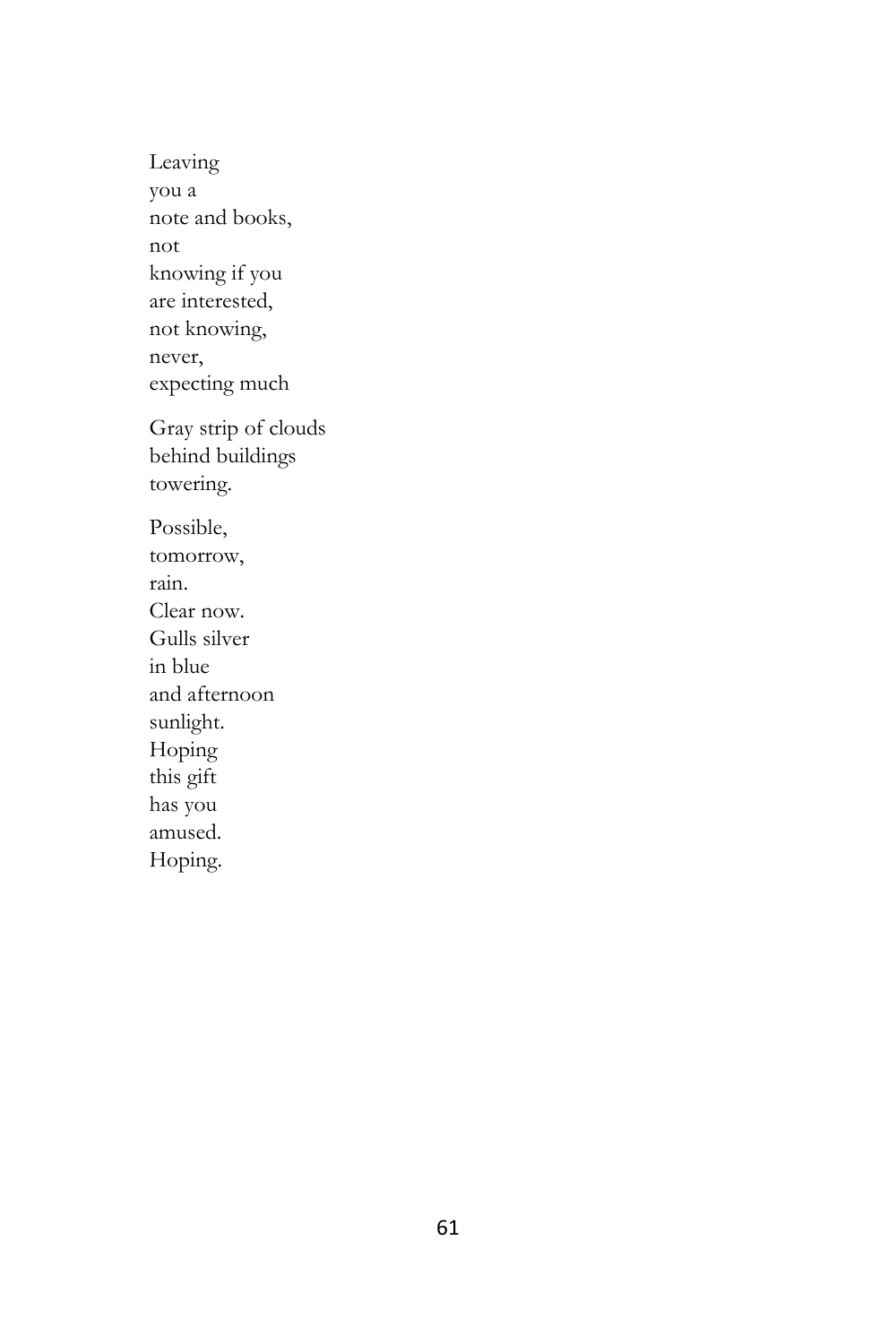Boot prints in regolith that will never fade. Under star light, under earth light, lined with shadow in the harsh glare of the sun. I was one of those who watched that day. Sound of sprinklers on summer lawns as the ghostly figure

descends.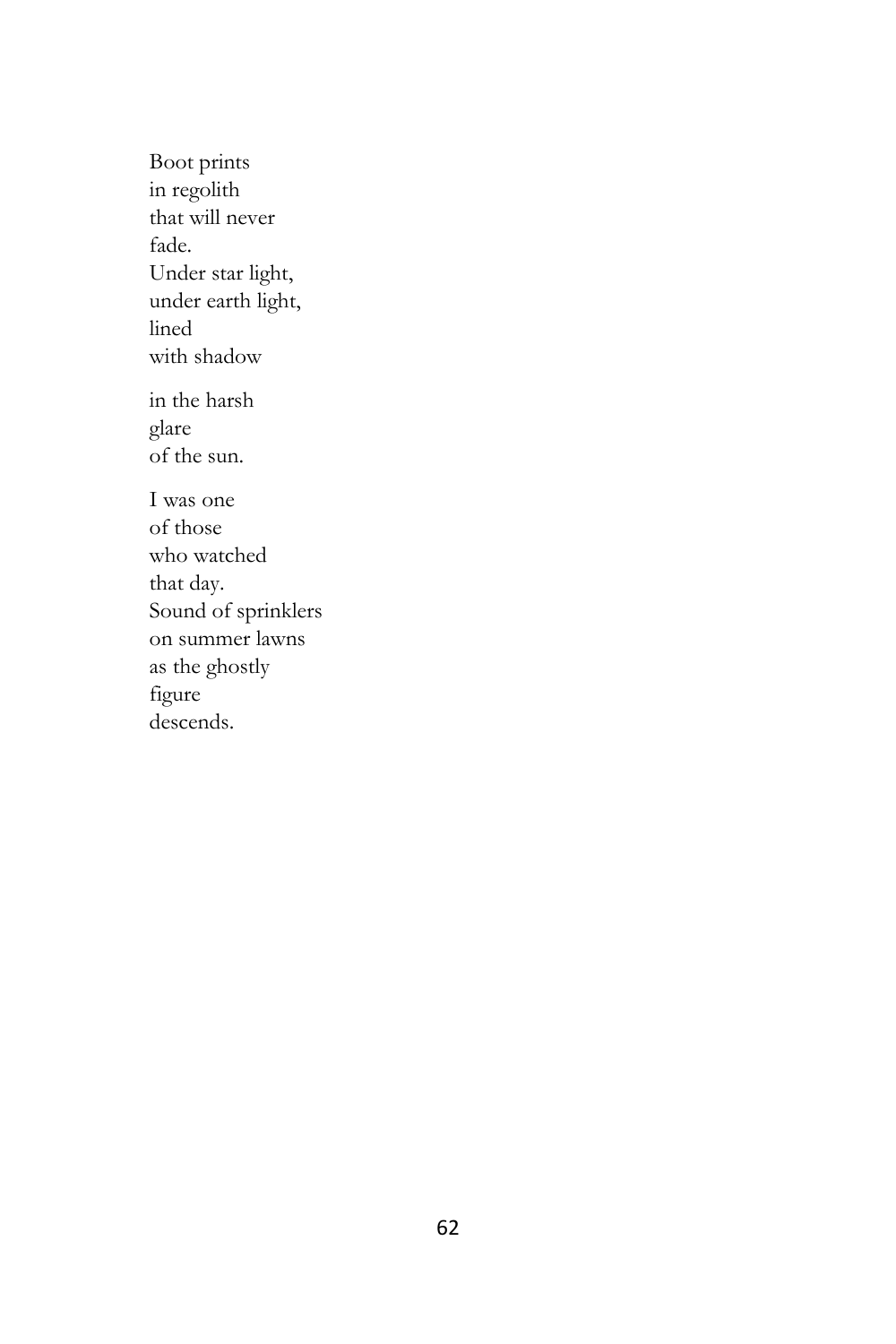Could I have written this? Summer night, the warmth in the leaves and stars clear high above.

I've only half a hope for tomorrow.

How long since I have dreamed a dream that made it to waking? All my night wanderings among nameless gods, forgotten.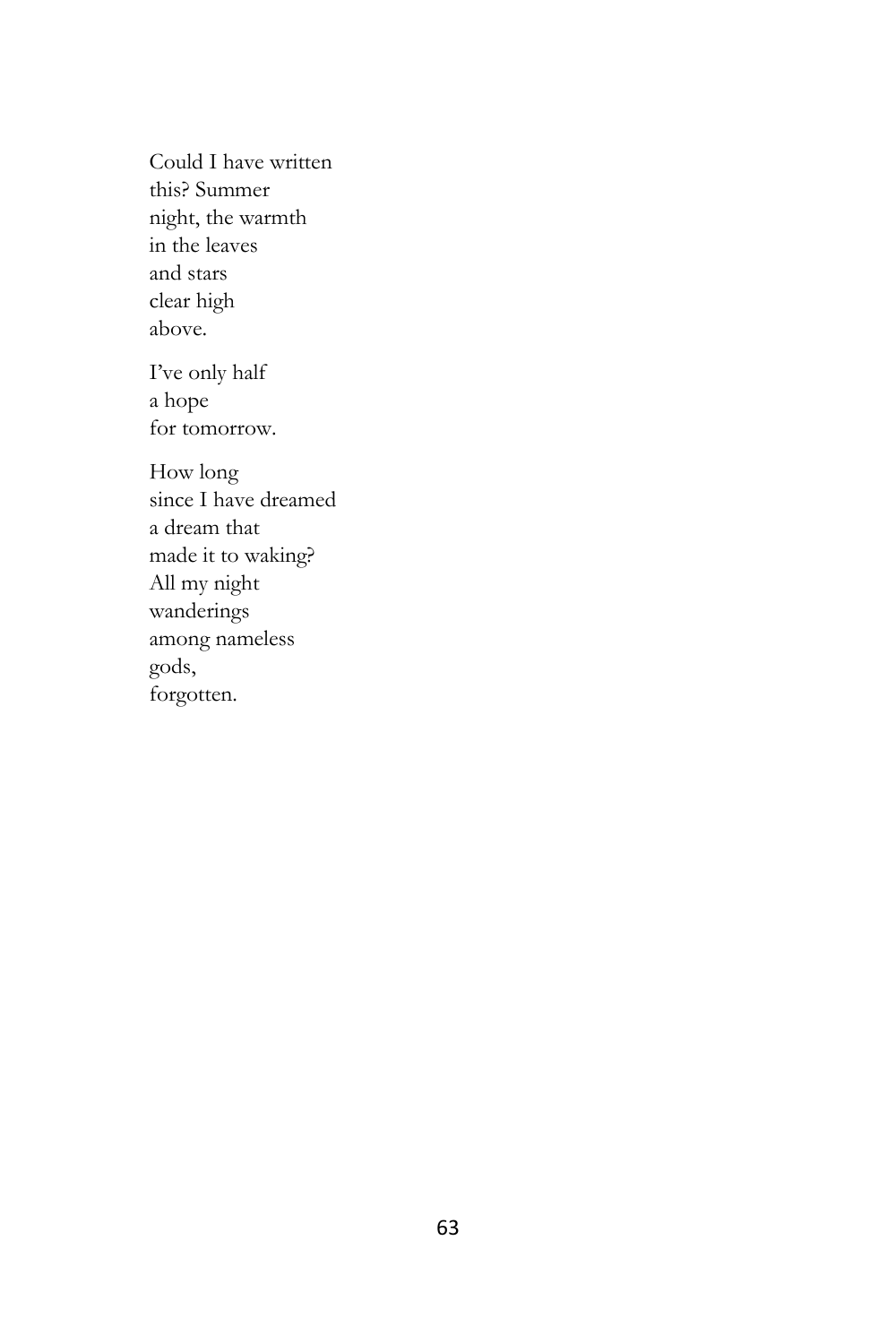Where water falls over rock, splash pool in stone shadows, sun caught high in green branches overhead. Some have died here falling like water. Do their spirits (if such should exist) hover over tumbled boulders and wet gravel like dragonflies? Do they tremble in the sun lit leaves?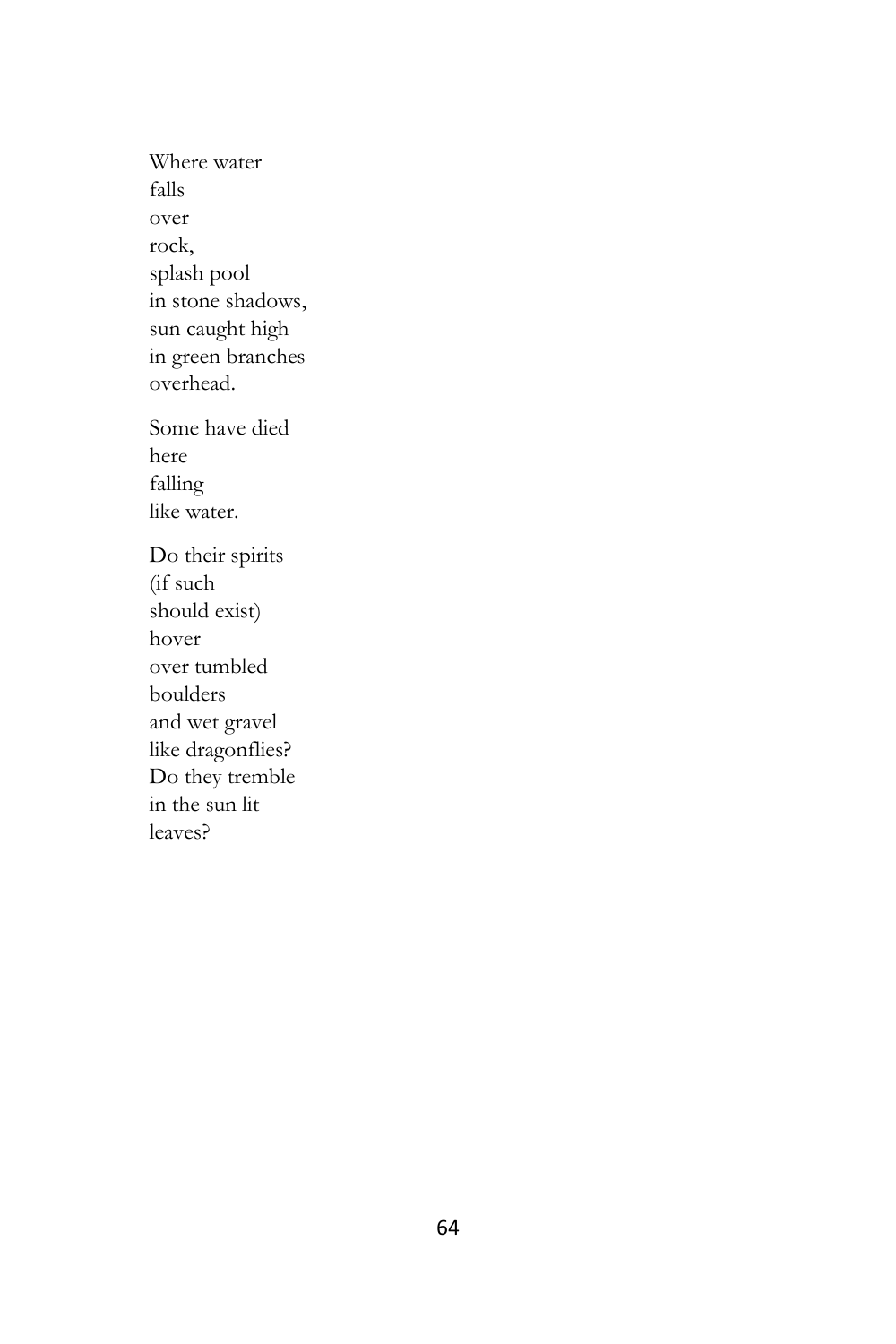**Dirty** fingernail clipping of a moon over grassy fields as night's shadows spread. Headlights: the road home. These days at work, far too long. Barely a moment for stray thoughts, let alone time to arrange words unique to the day, and evening with its dirty crescent moon

into something like poetry.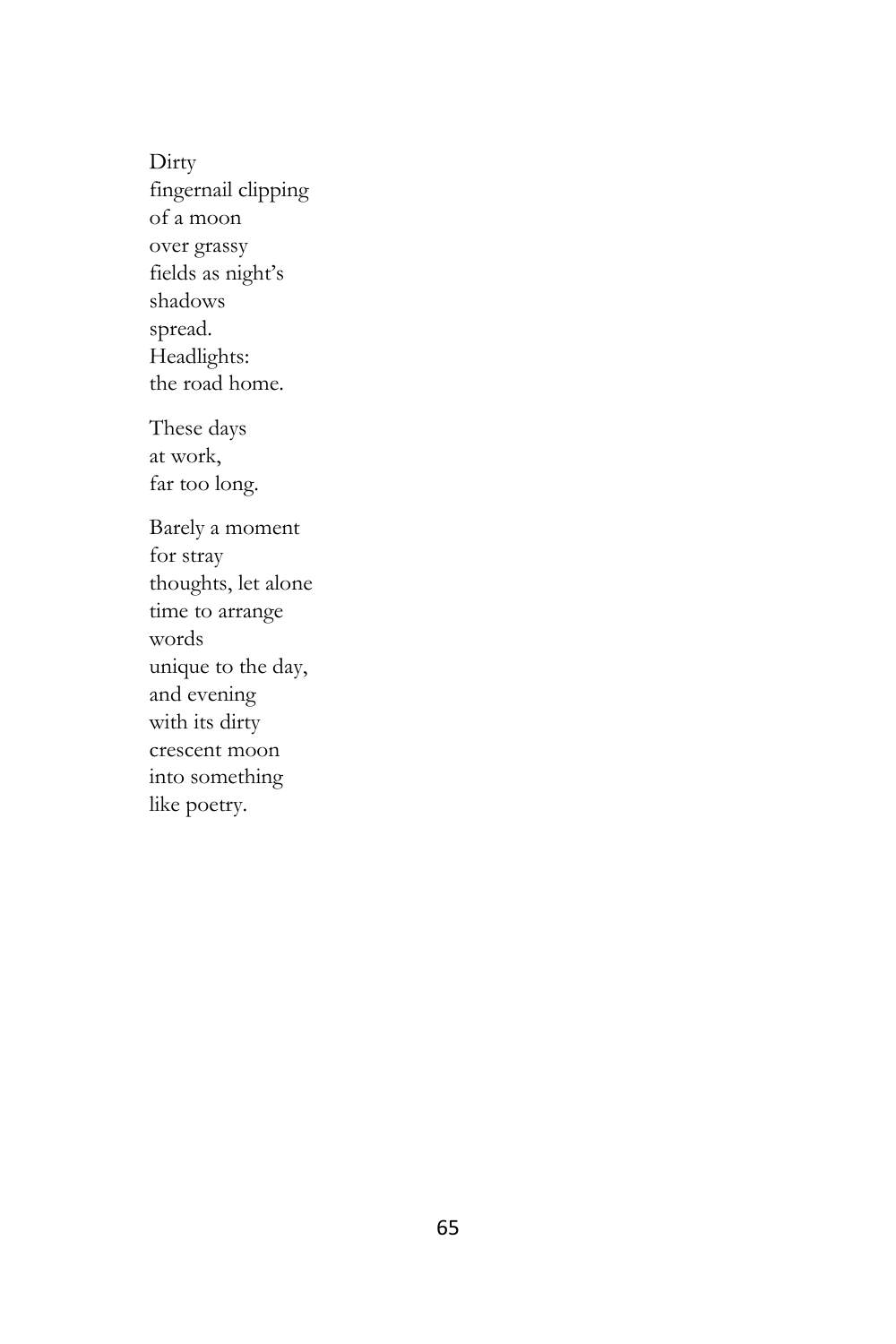Blood red sun setting, as if all the summer's wounds were left to bleed on this horizon.

Wood smoke and burgundy twilight haze over meadows.

Night.

Preview of our sepiafiltered, micro-cephalic futures. Cityscapes, smoke drifting through streets, the sun an open sore. Eight words relating the end of the world. I taste

ash.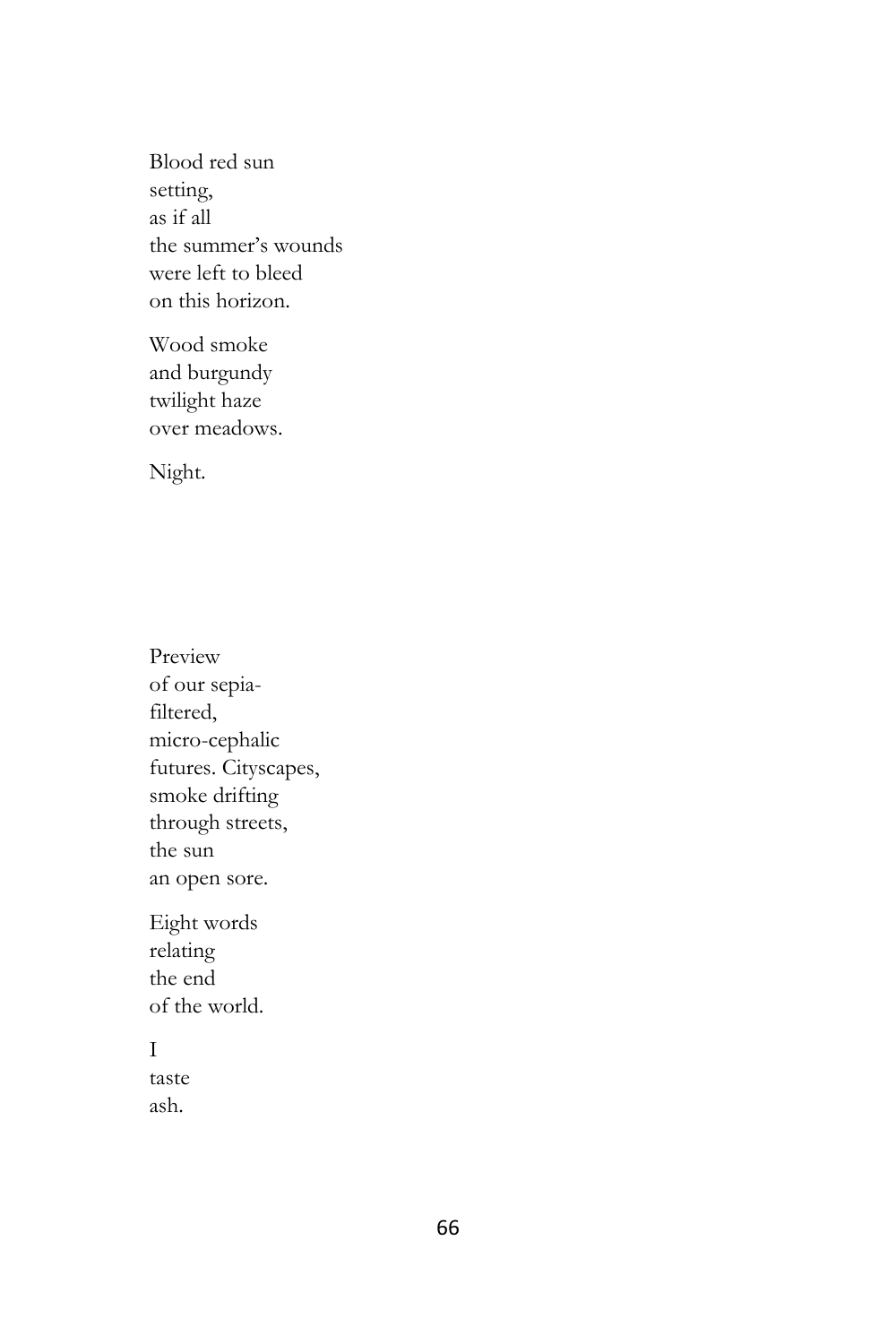The trick is to complete the day's tasks before the heat of the day wilts all strength, or to hide in a dark cool place, or to read about ice.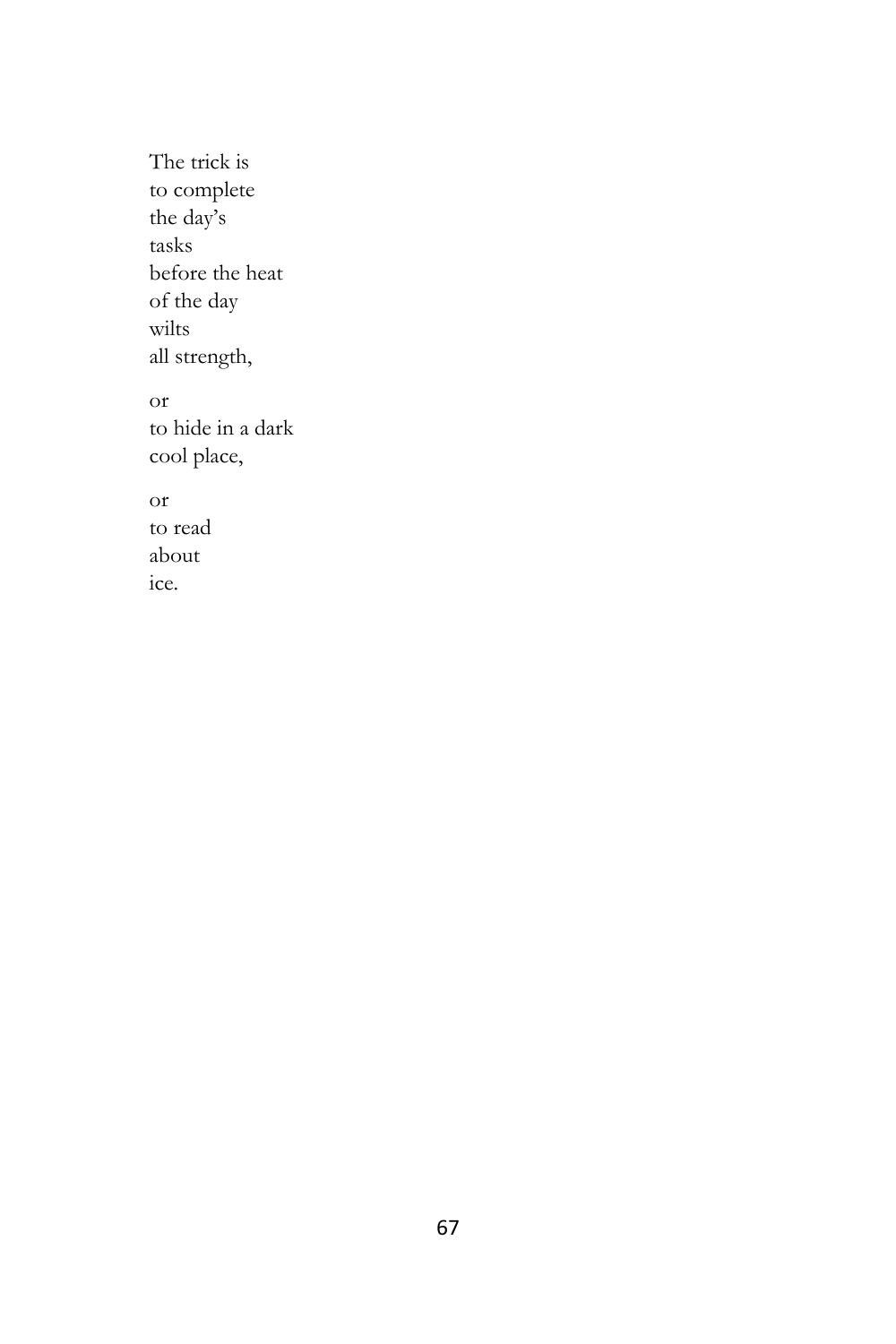In remembrance- it is possible each day could commemorate some past horror, yet this day's horrors are--

Remembering while walking. Filtered sunlight between tall trees.

Mountain lake. Flowers for the fallen.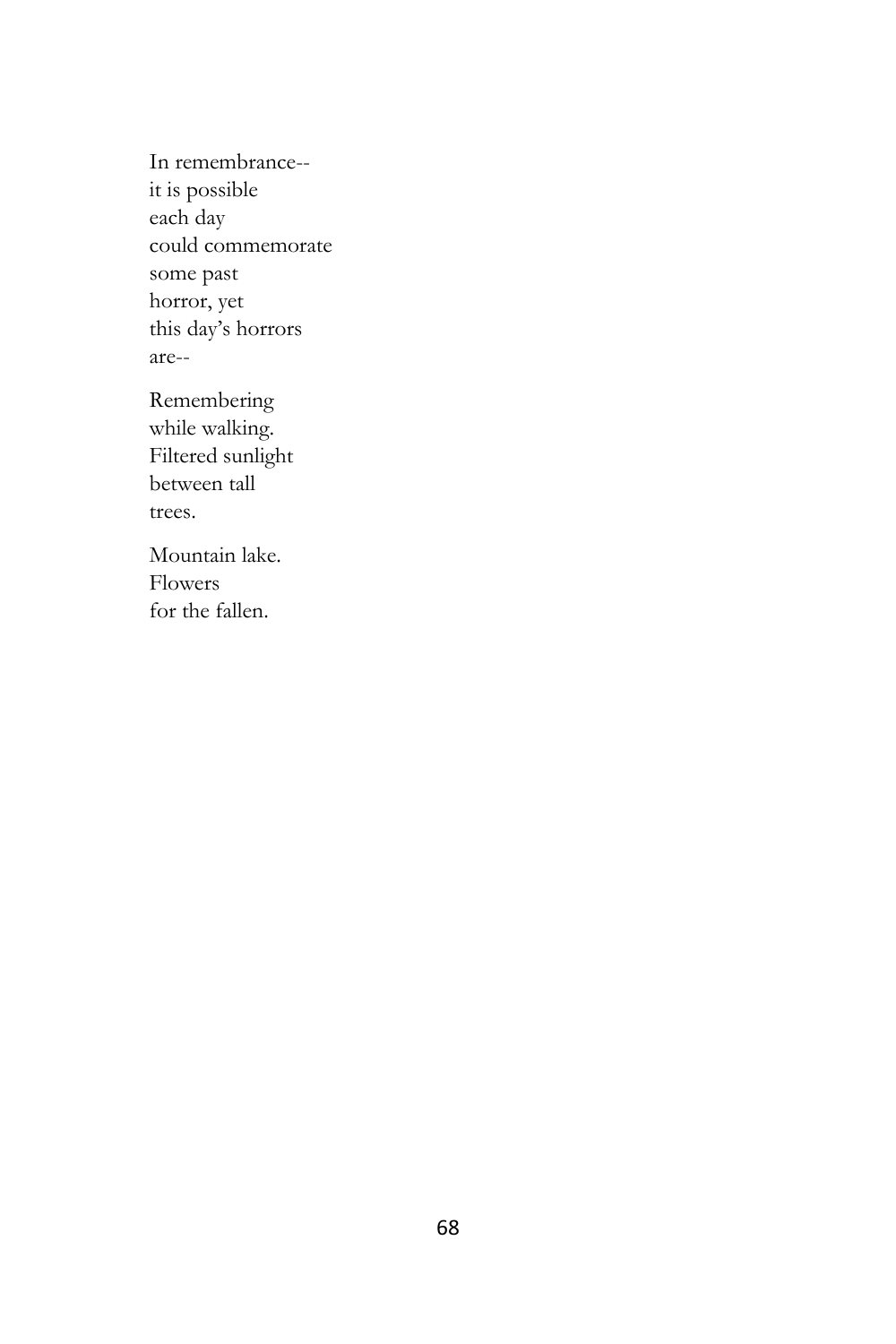Flat rocks in the stream above waterfalls where we sat in afternoon sunlight soaking our tired feet. Smell of alpine meadows. breeze off the water. We had walked to Paradise and were heading back. Paradise

with us still.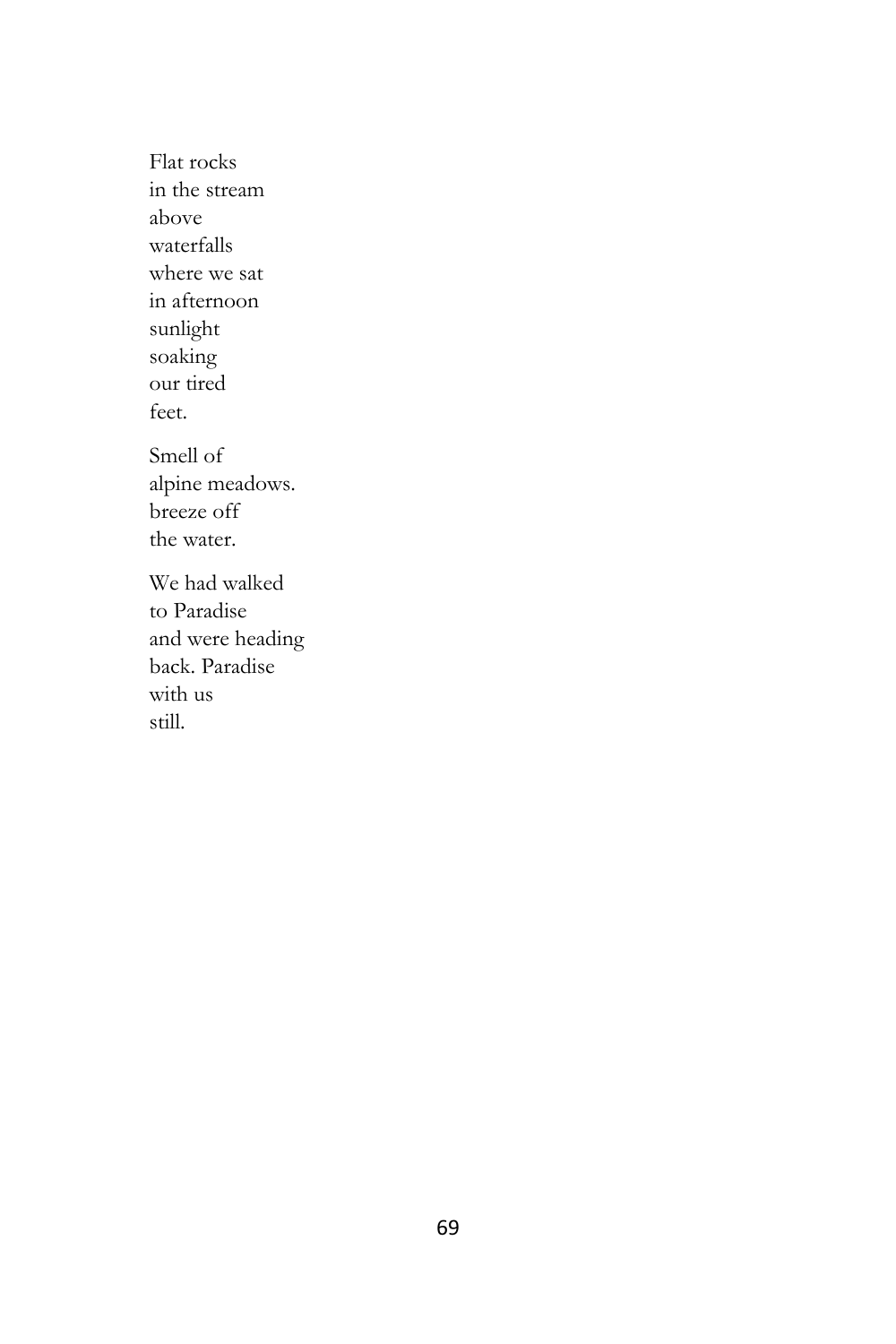Outrages grow as common as the dandelions in my lawn. How maintain anger and not just despair?

Repair the day. Clouds drift above the trees.

There is only the slightest breeze. Leaves tremble only a bit, anticipating the next bad news.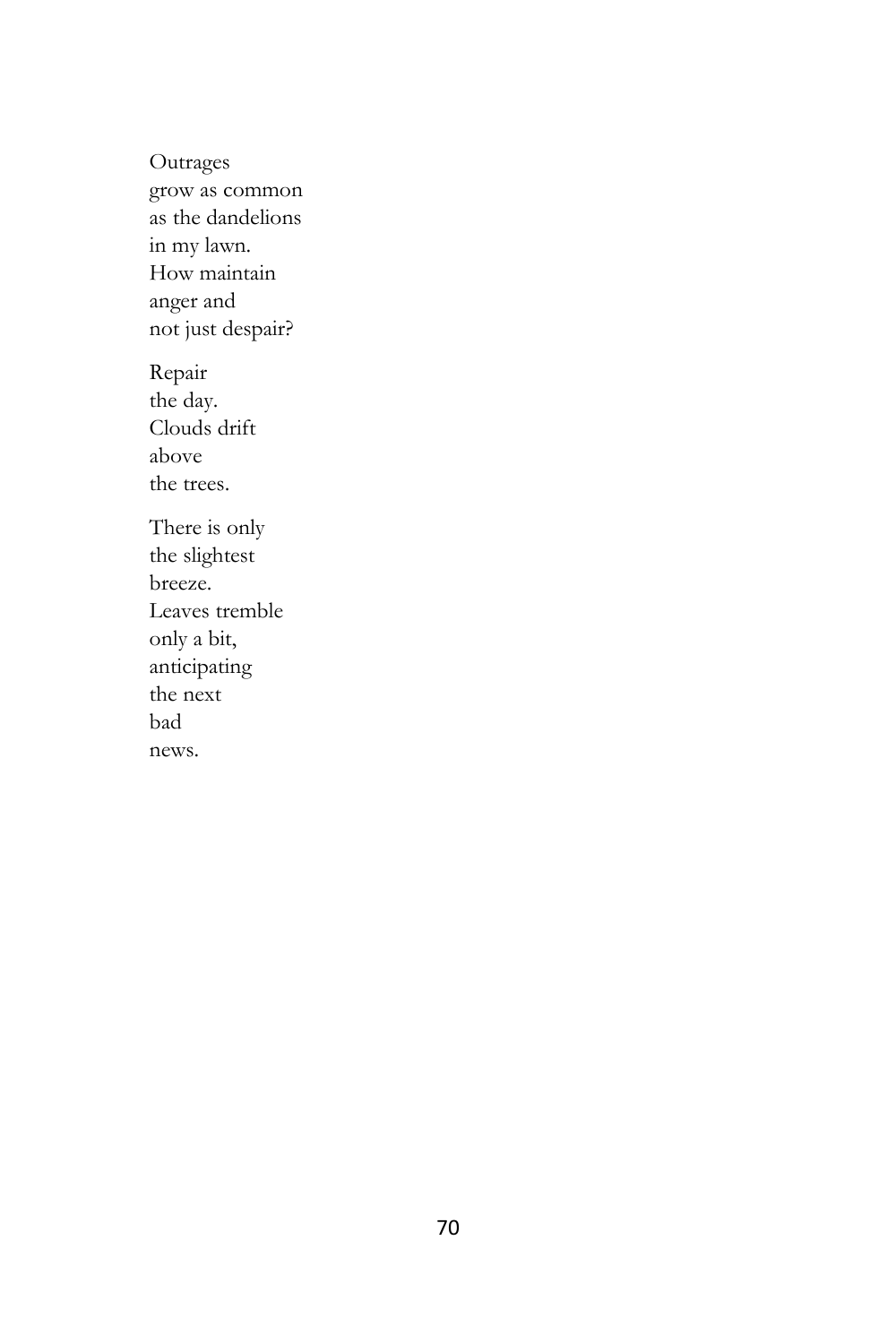Waiting rooms, old magazines scattered on tables. The TV, unobserved, droning overhead. Bad coffee and cheap cookies.

The question, unasked, what are we waiting for?

For a new world order, for a swelling of liberty, for new wellsprings of compassion- for car parts.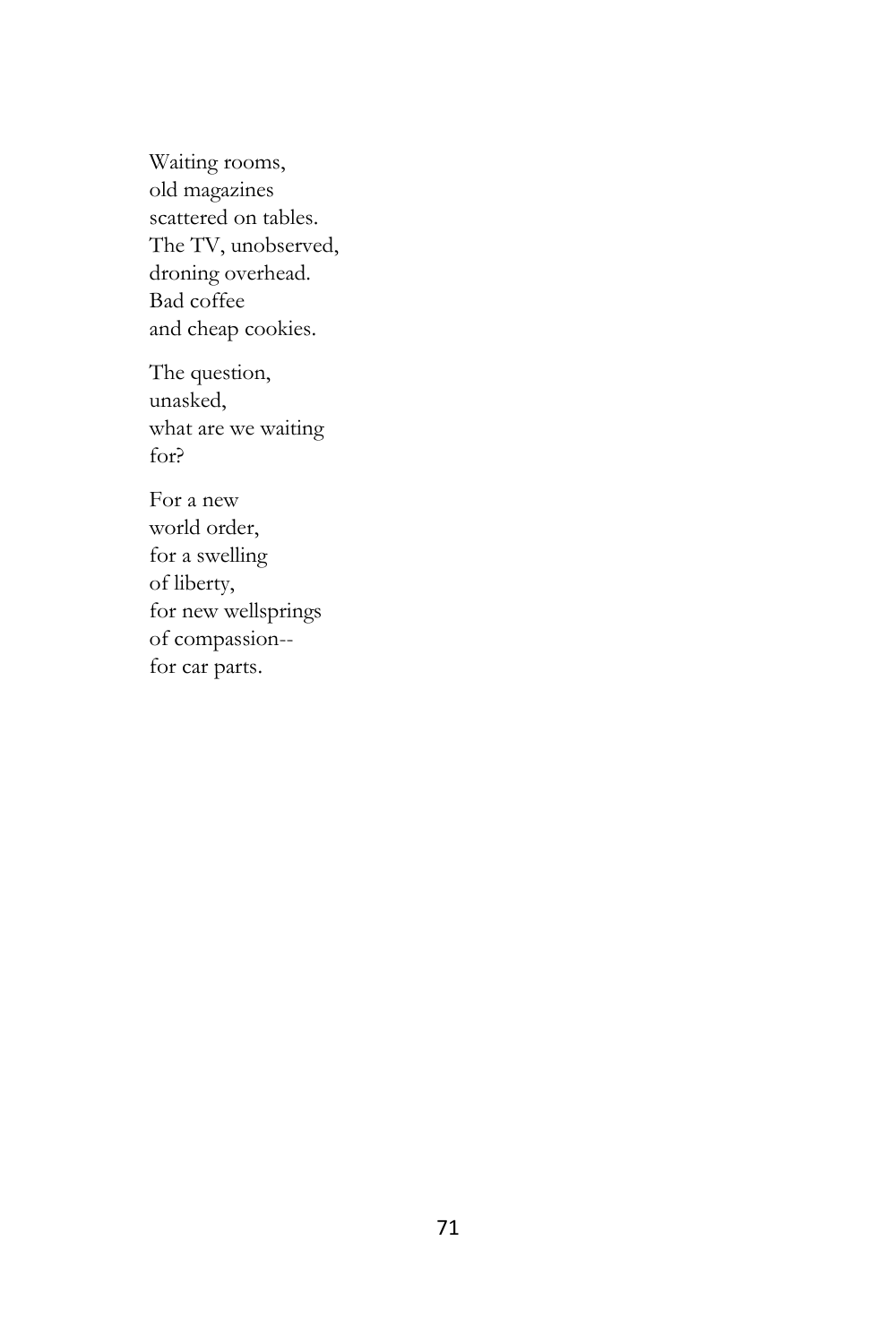Twenty-seven years ago, standing in beach grass near tide's edge, remembered, among flowers, on an alpine meadow.

Gray boulders in a tumbling stream: glacier melt.

A small shelter gazing out at peaks. Snow fields white amid black rock. Cloud shadow and sunlight. Paintbrush. Lupin.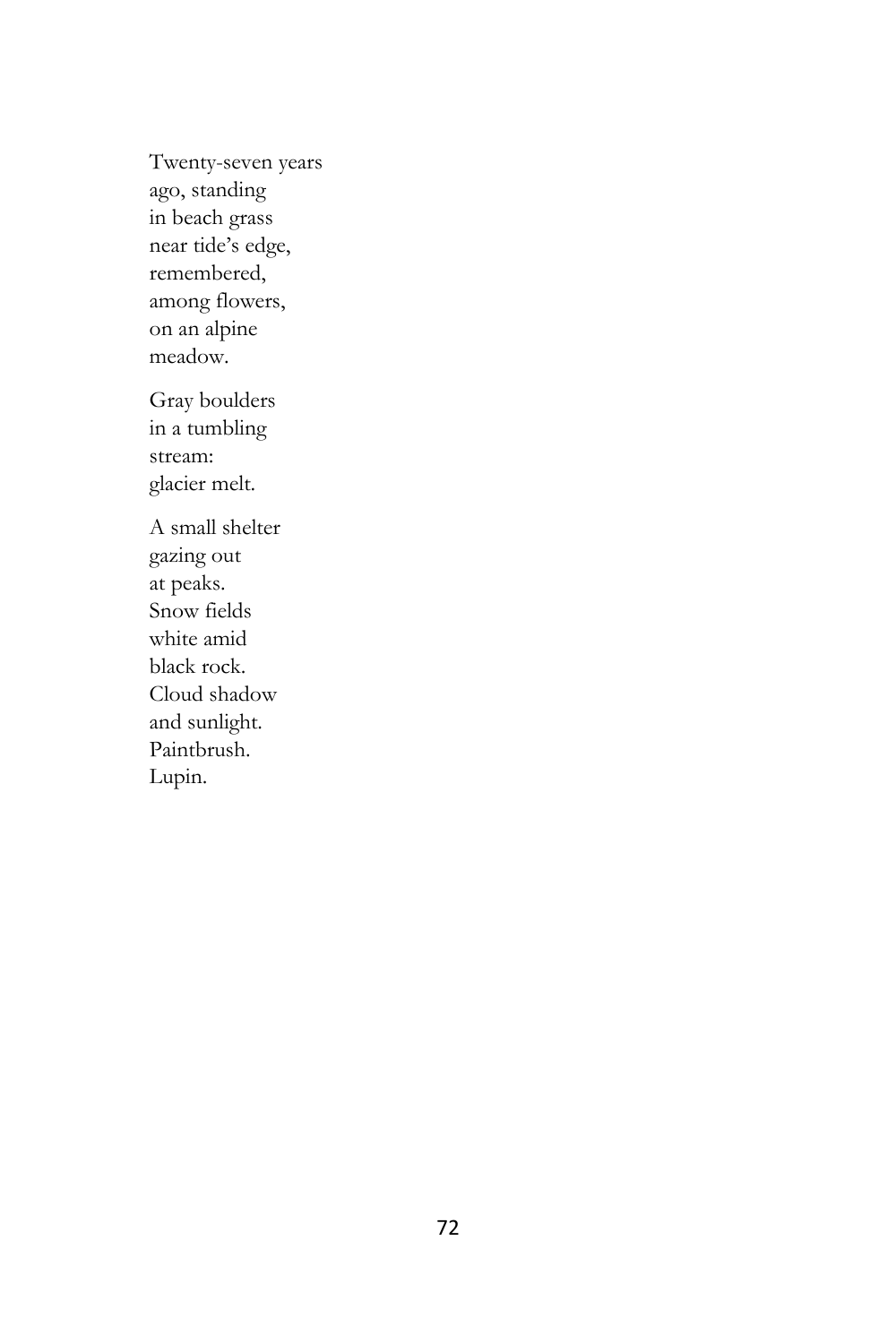One event eclipses all others: in the moon shadow crows fly wildly, disconcerted: a lone dog howls. Mid-morning twilight a sudden breeze, air suddenly cool. After, as if nothing had happened, as always, nothing ever happens, as if there were always, and only, this, as if--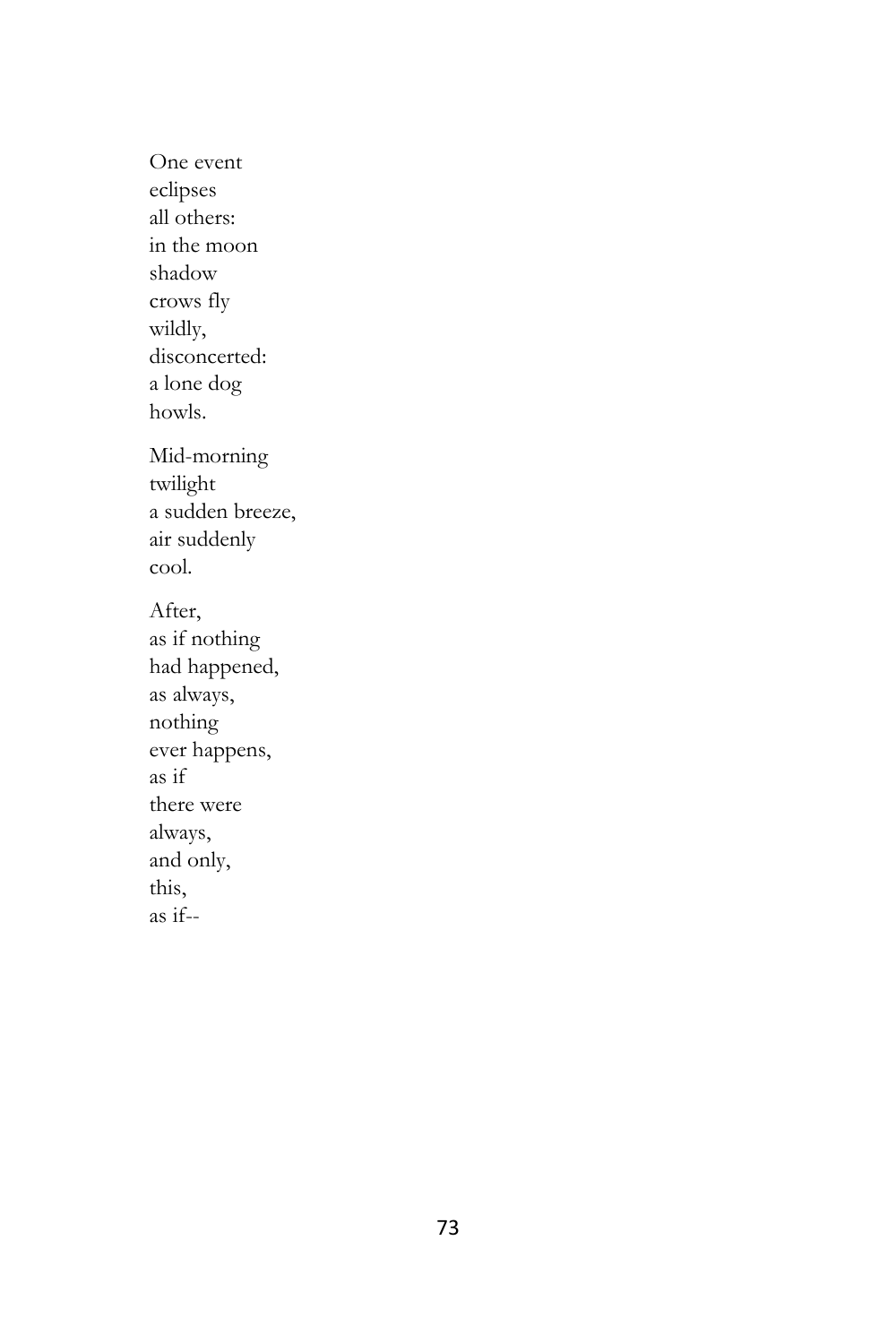Clouds add a certain drama to the sky, a movement by which to measure a day's progress.

We chalk the sun on the sidewalk drawing

rays around a circle. I draw a tree he draws three blue lines which may be a horizon or ribbons of sky or sea.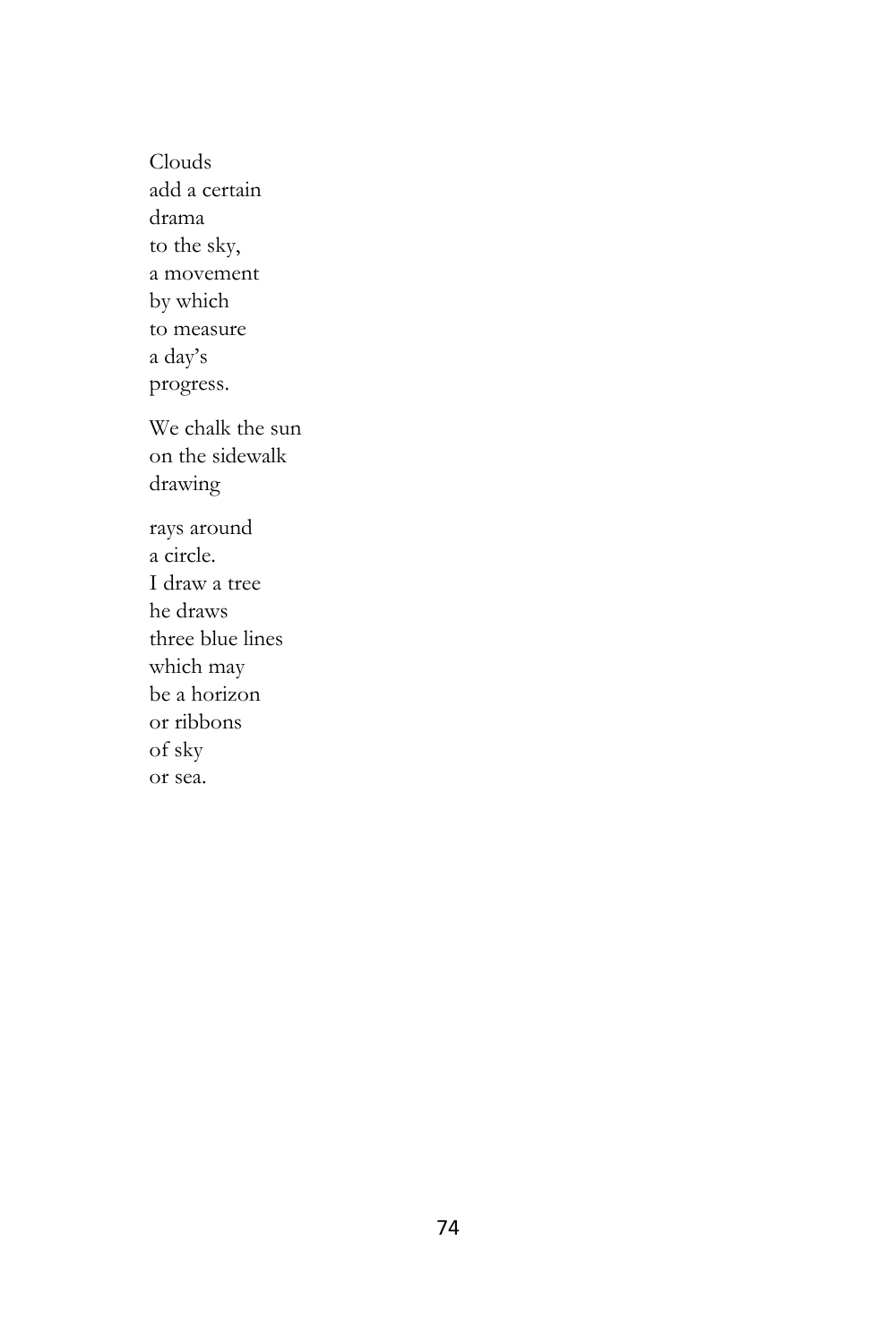That the mountains are always waiting, that the road beside the river winds always upward toward sky. Dust on leaves, the ferns bowed by dust. Hot. Sun baking on talus. Scree slope into the valley. Distant cliffs shadowing the river. Water cascading down bouldered gorges. A respite above a cool pool high above cottonwood.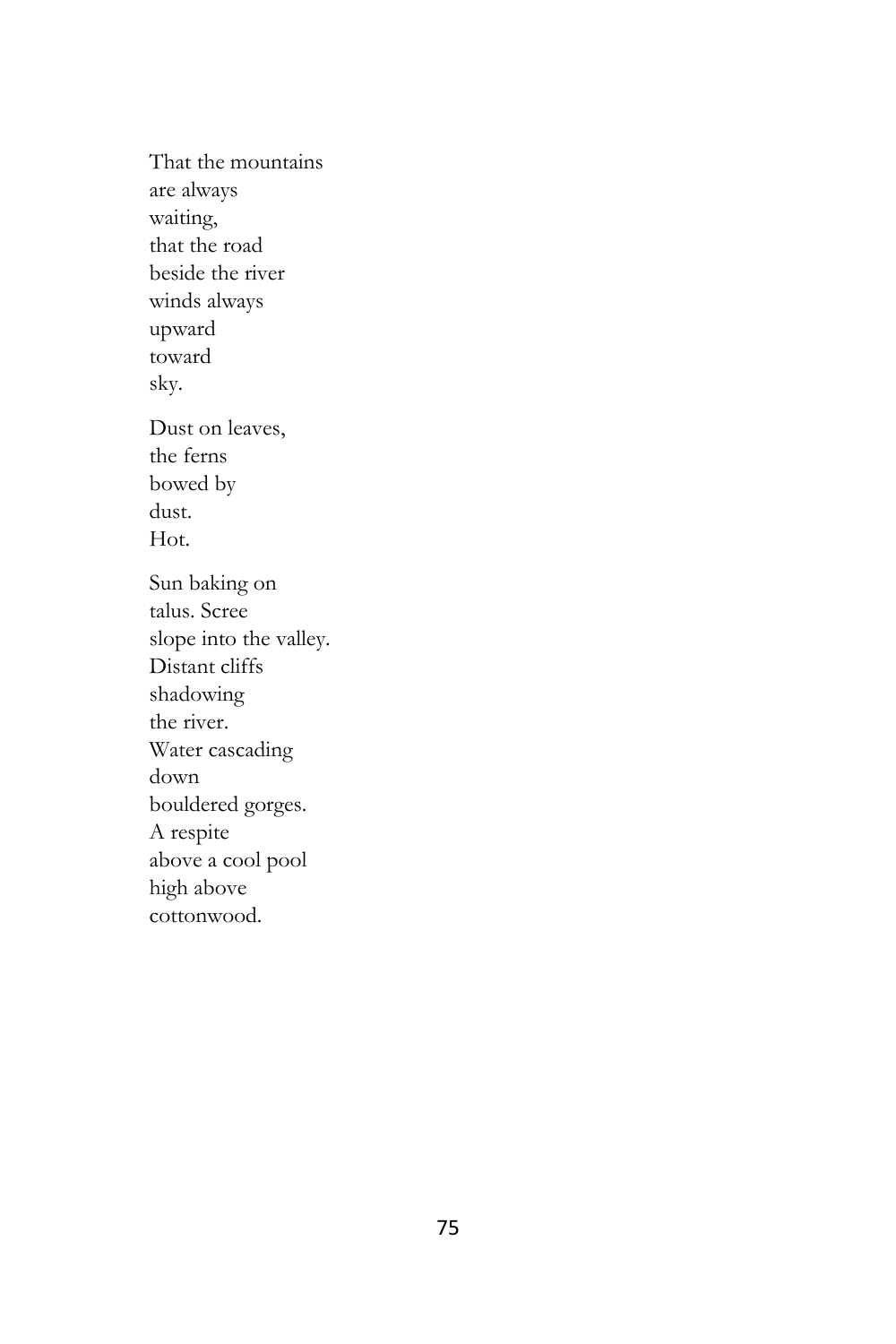Snags from a fire standing, dark monuments above huckleberries, scratching against a granite outcrop under blue sky. The trail skirting a washout fire and flood. Pausing on a bridge high above the rush of green water pouring through a chute between boulders, the breeze from the river cooling the dust streaked sweat. Almost there.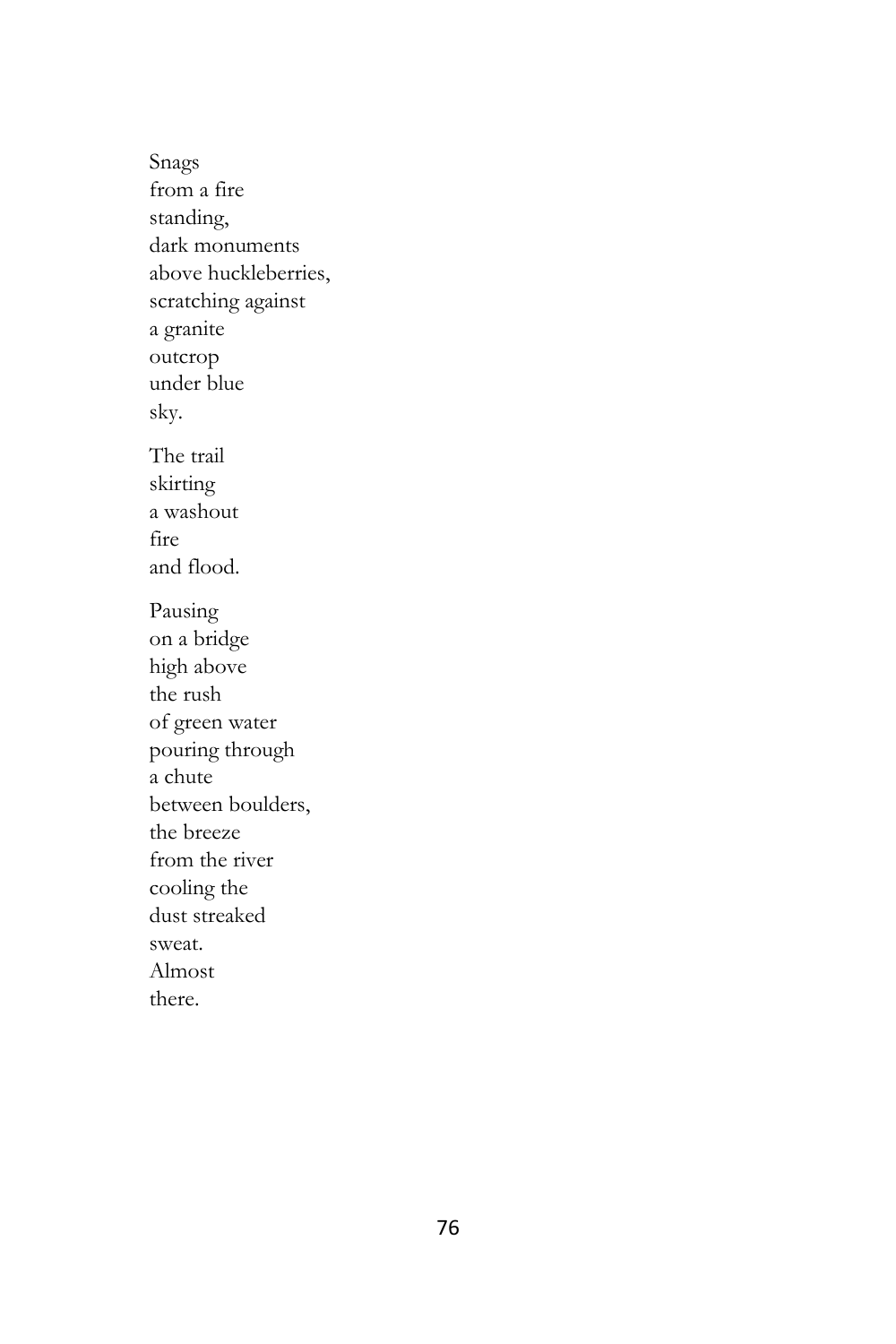Cliffs reflected in the lake. Guiding kayaks through green marsh grass, past snag logs and shallow rocks.

A day to rest before the effort resumes.

Here is the crossroad for many trails. Hikers shrugging off packs gray with dust. others, after respite, shrugging them back on. From here to the world, if you go by foot.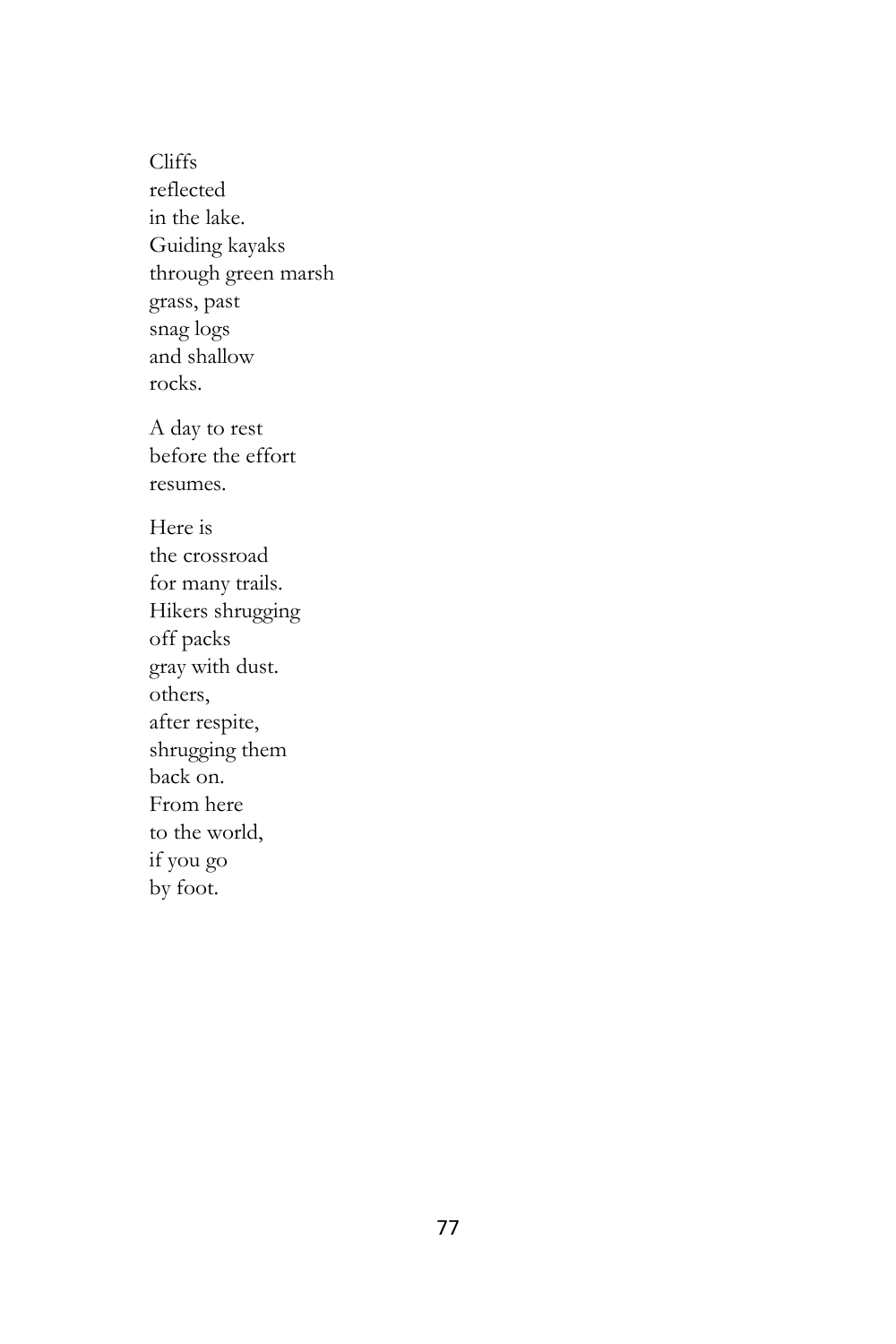At camp by the river soaking tired, dirty feet in cold water. Mountain top haloed in sunlight.

Through the mesh roof of the tent, the stars.

Sleep.

Waterfall spilling into a granite pool. A quick dip revitalizes for the last push. A bear on snow. Dusty switchbacks

down to the sun baked parking lot.

Heading home.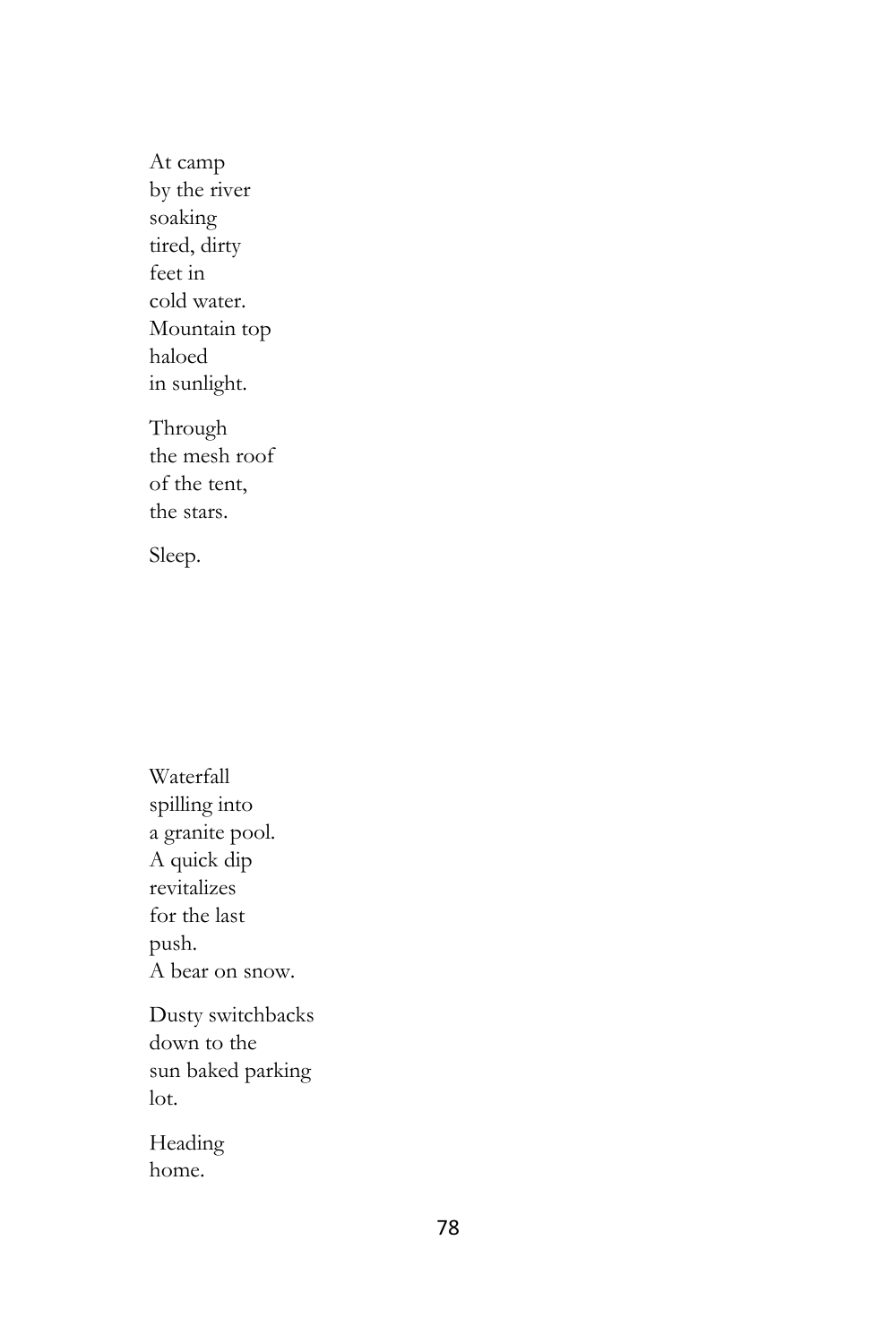Radical doubt can undo the world. Science depends on trust. If you believe no one- abyss.

The world is burning. Ash colored sky. Baking sun.

I believe no one.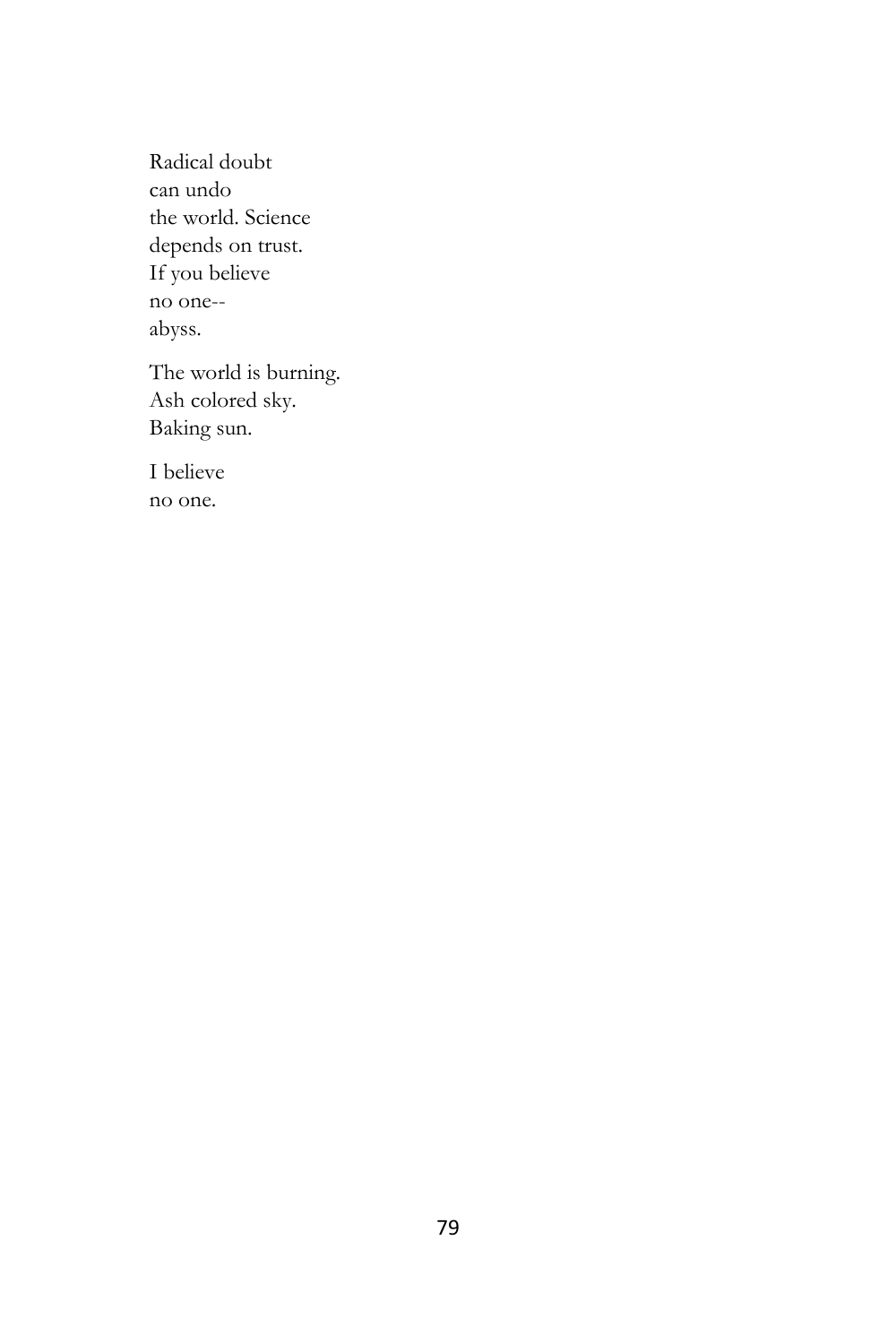The night came quickly while I was writing, the white screen glowing slightly in the deepening gloom.

Progress defined more by the words cut than added.

There is hope of someday an accomplishment, a task that will end.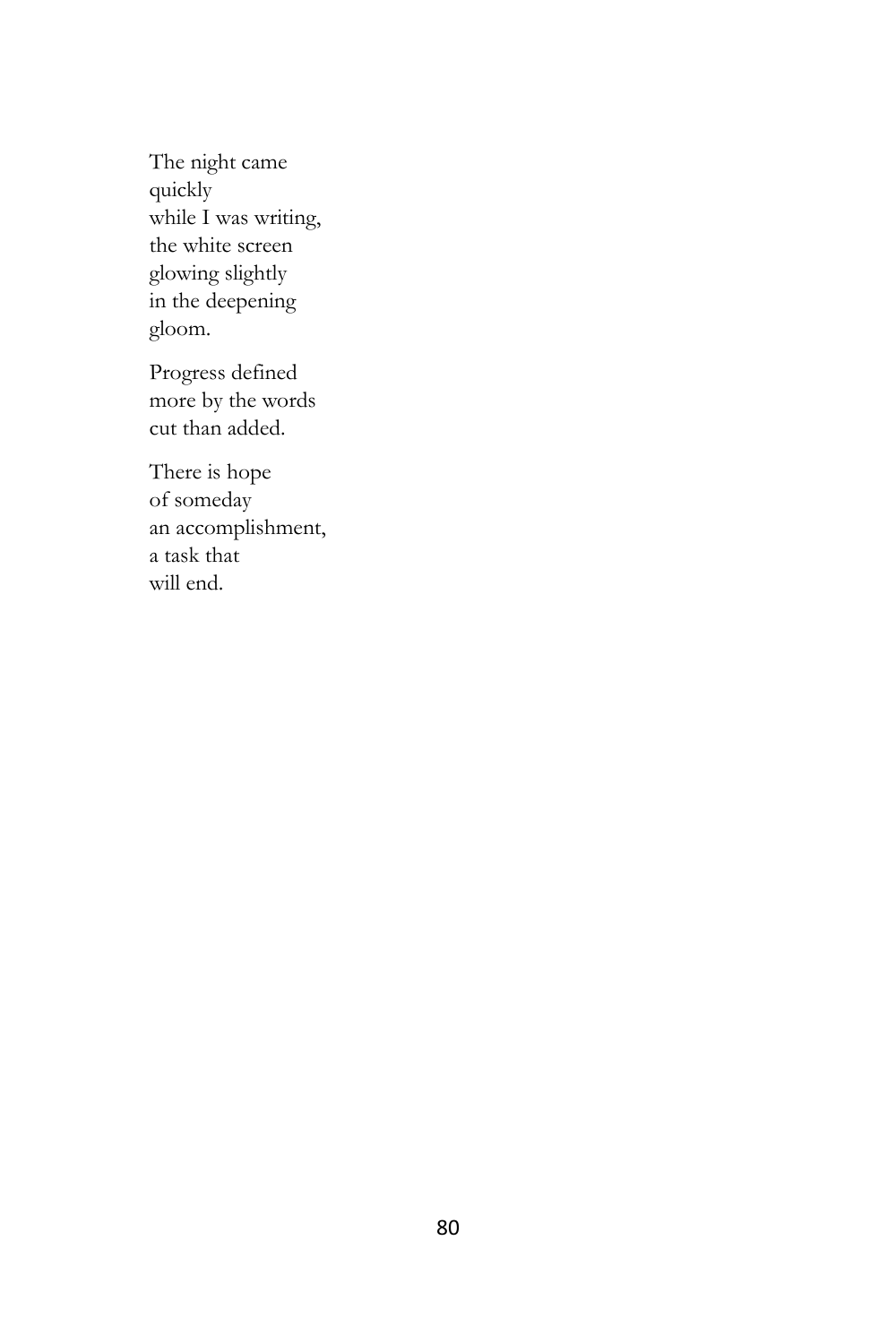The end of history, but history grinds on. It seems we can't get past making things happen.

When building space stations there is no post humanity.

There are just people who must work together in close space without animosity.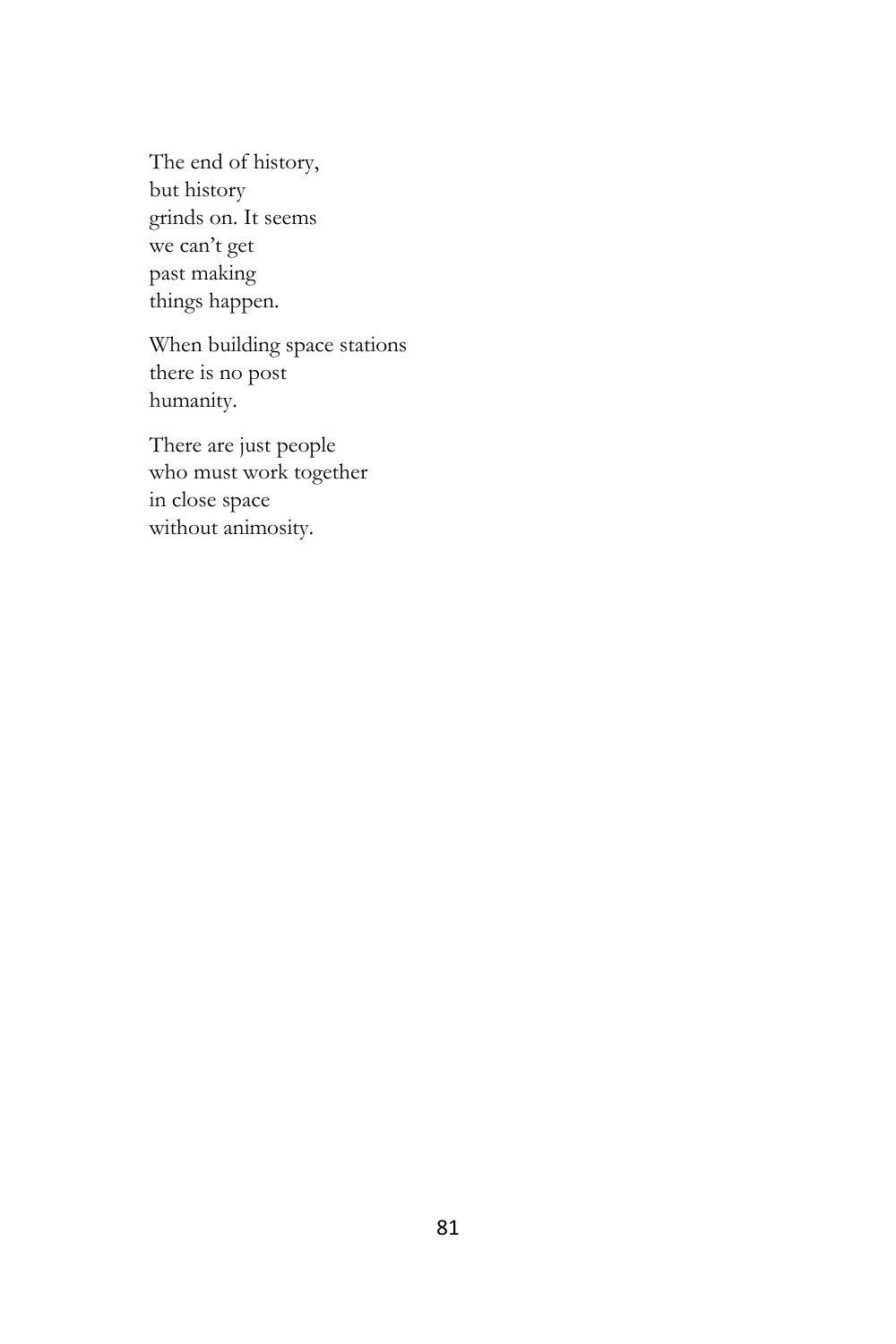A clot of words to stem silence before it bleeds out into the night, pale, red stars.

I would like to write a poem the color

of the sea at twilight, the sun just disappeared, the transparent blue of the blackening sky.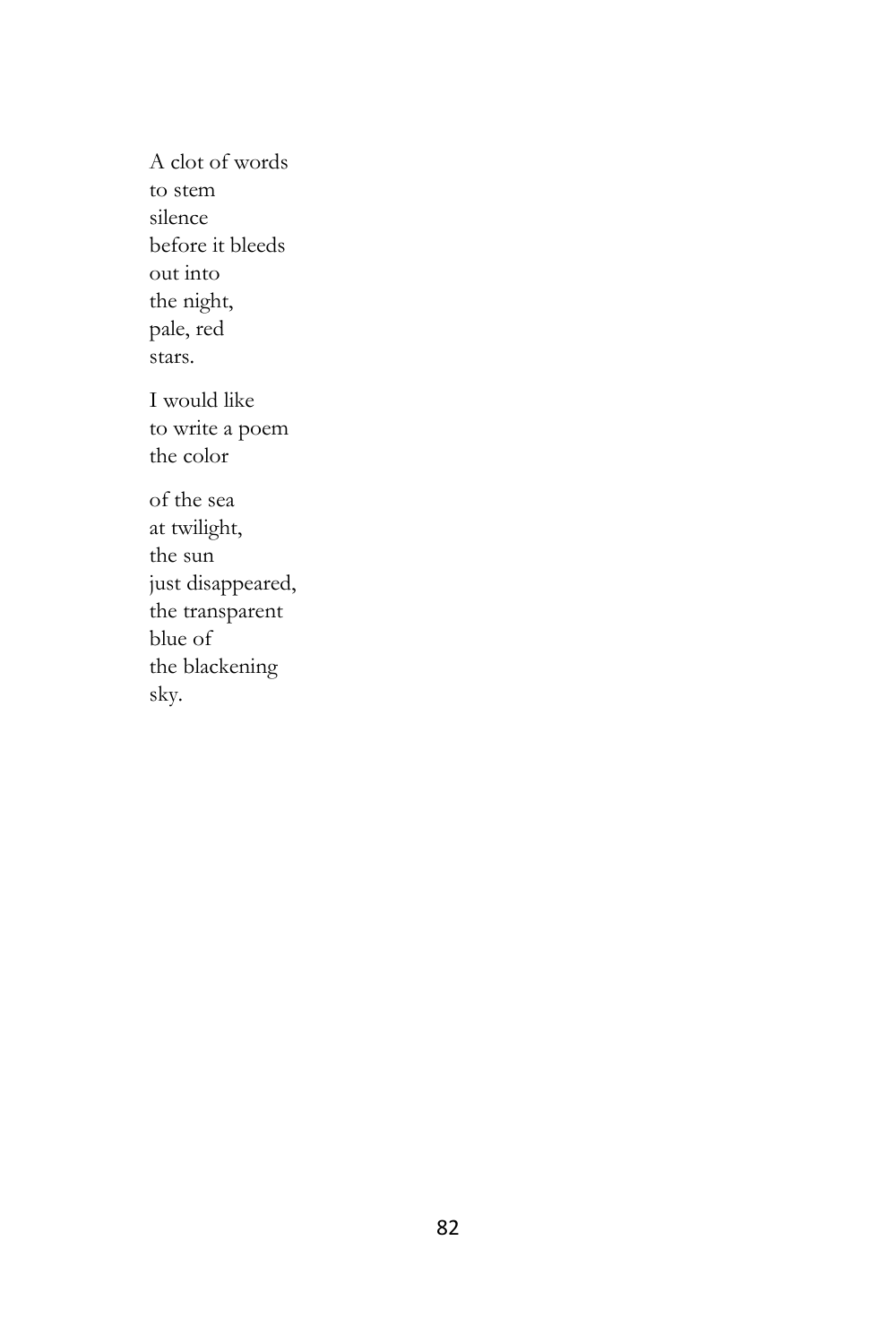A word that drops into an empty well. The narrow path we walk between the ragged weeds.

The ruined gardens blackened vines and wilted petals clinging.

Some things have come into ripeness: A melon under a canopy of leaves an ear of corn: stocks rattling.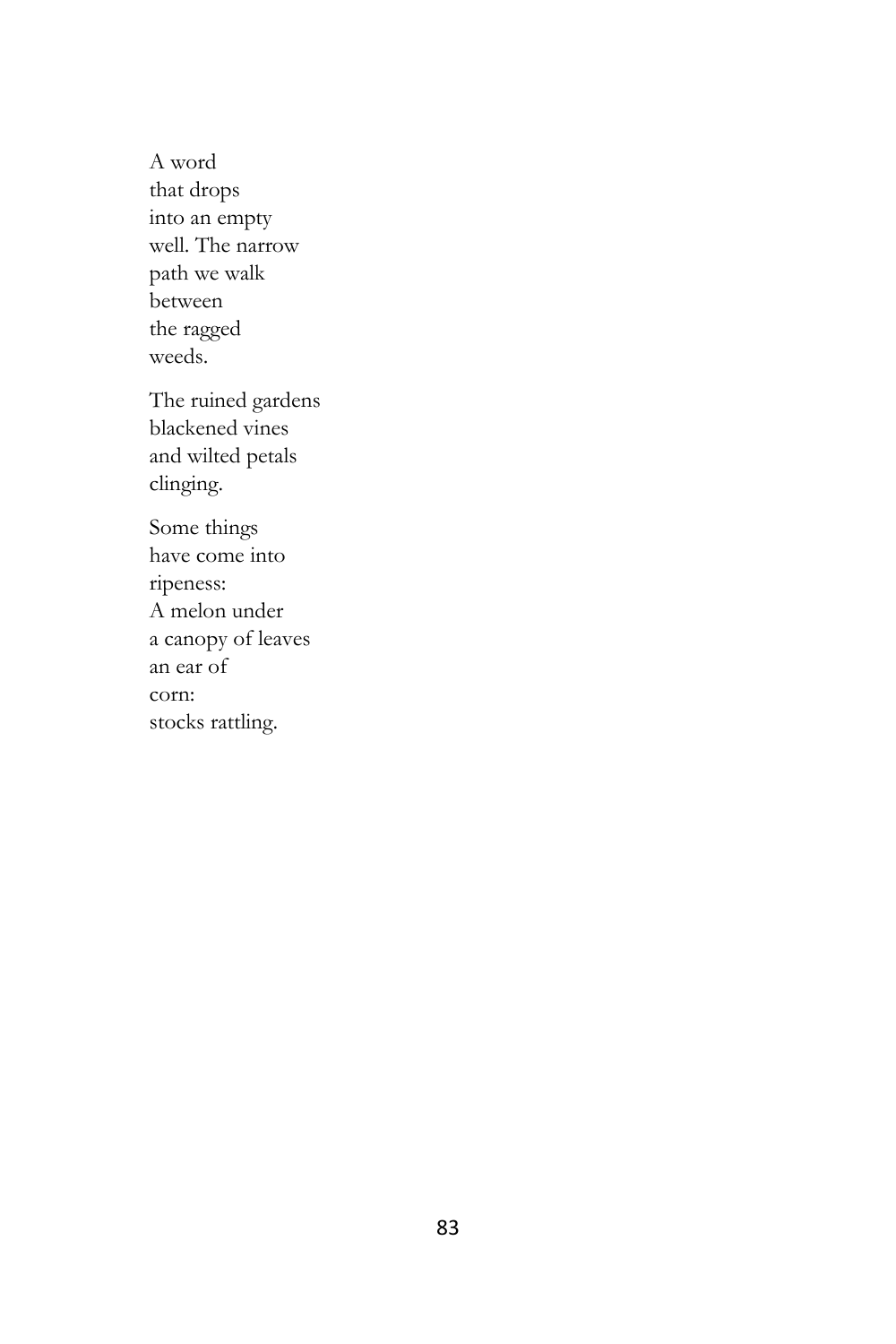Sometimes the sun: gleam of tile rooftops, a few stray pigeons in flight over the power lines.

Sometimes the blue of skies pale with autumn's wash.

Sometimes the will to focus on the work not distracted by perpetual outrages, letting the anger simmer aside, focusing on the autumnal blue, the pale sun.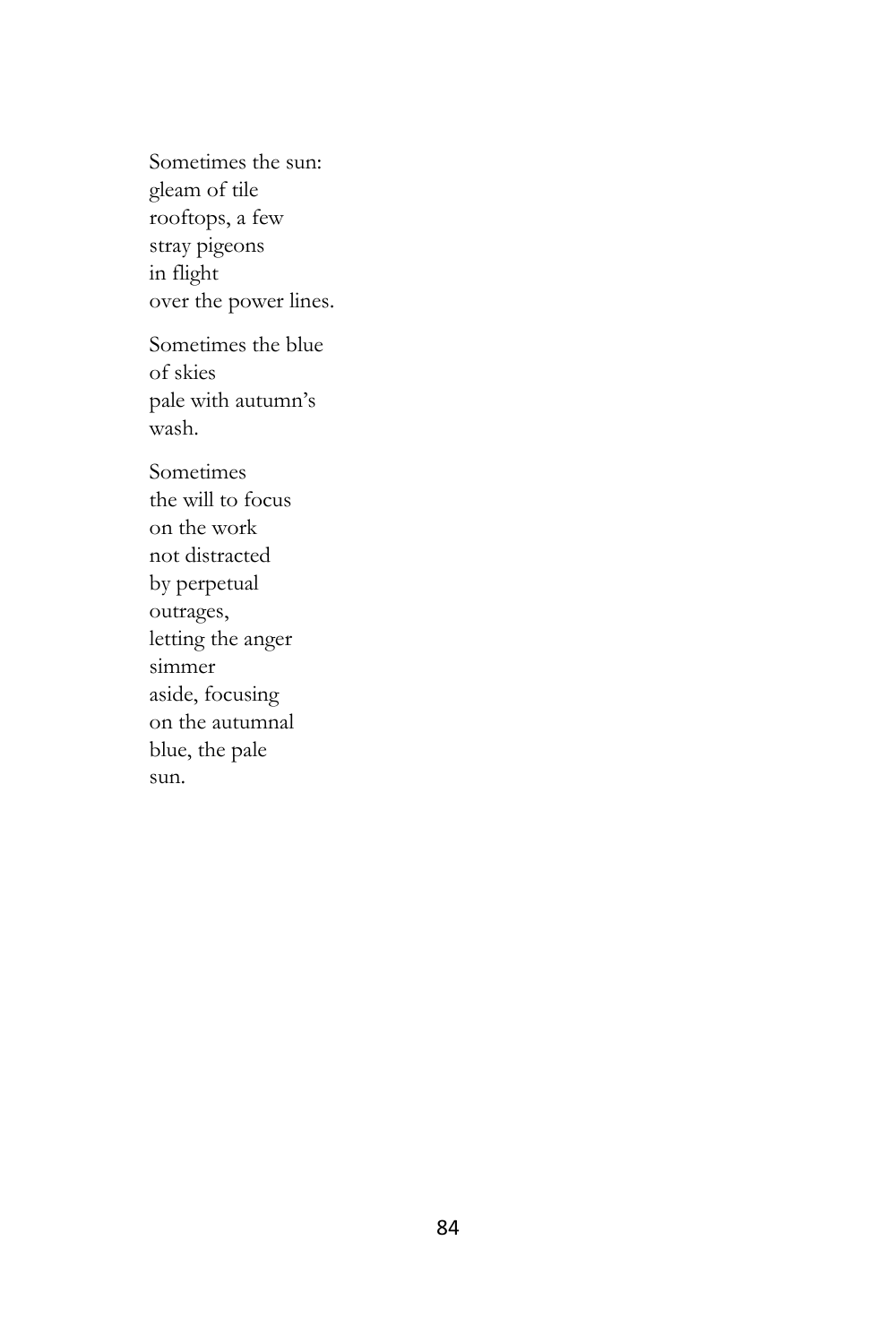Sometimes words are only surface faced, enfaced with other words in certain proximities, defaced, or faceless silence.

Sometimes words are only as deep as the sounds

that bind them. Speak to me. Don't speak I can't hear what you mean, only don't be mean to them. They are waiting for you to speak. Silence.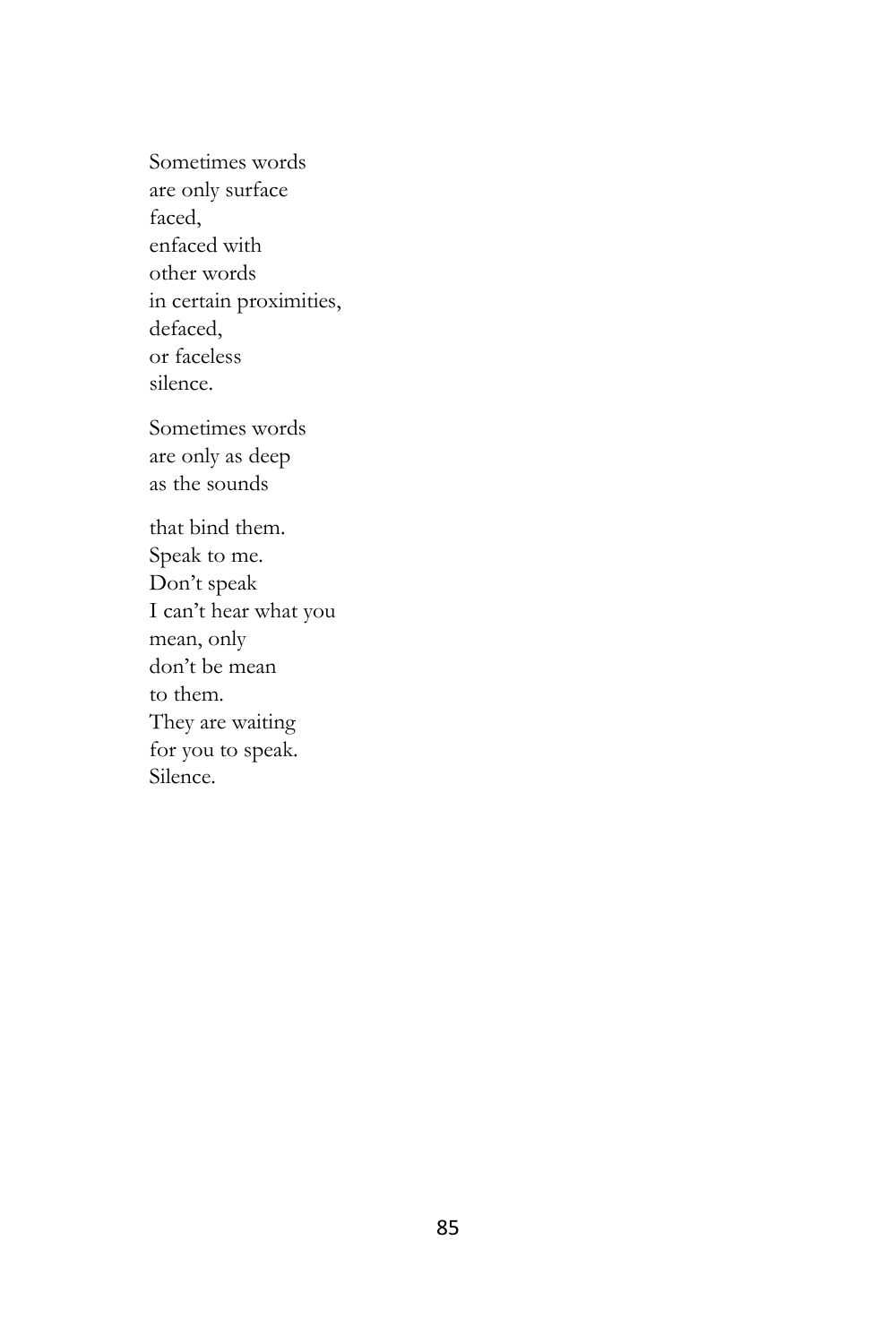The rain is a pathetic fallacy. Autumn has its own sadness, but this is a deeper loss. One never expects the disruption of continuity, the chasms that can open between one day and the next. I wish I could write a better memorial. It is always at the crucial moments that words fail me most.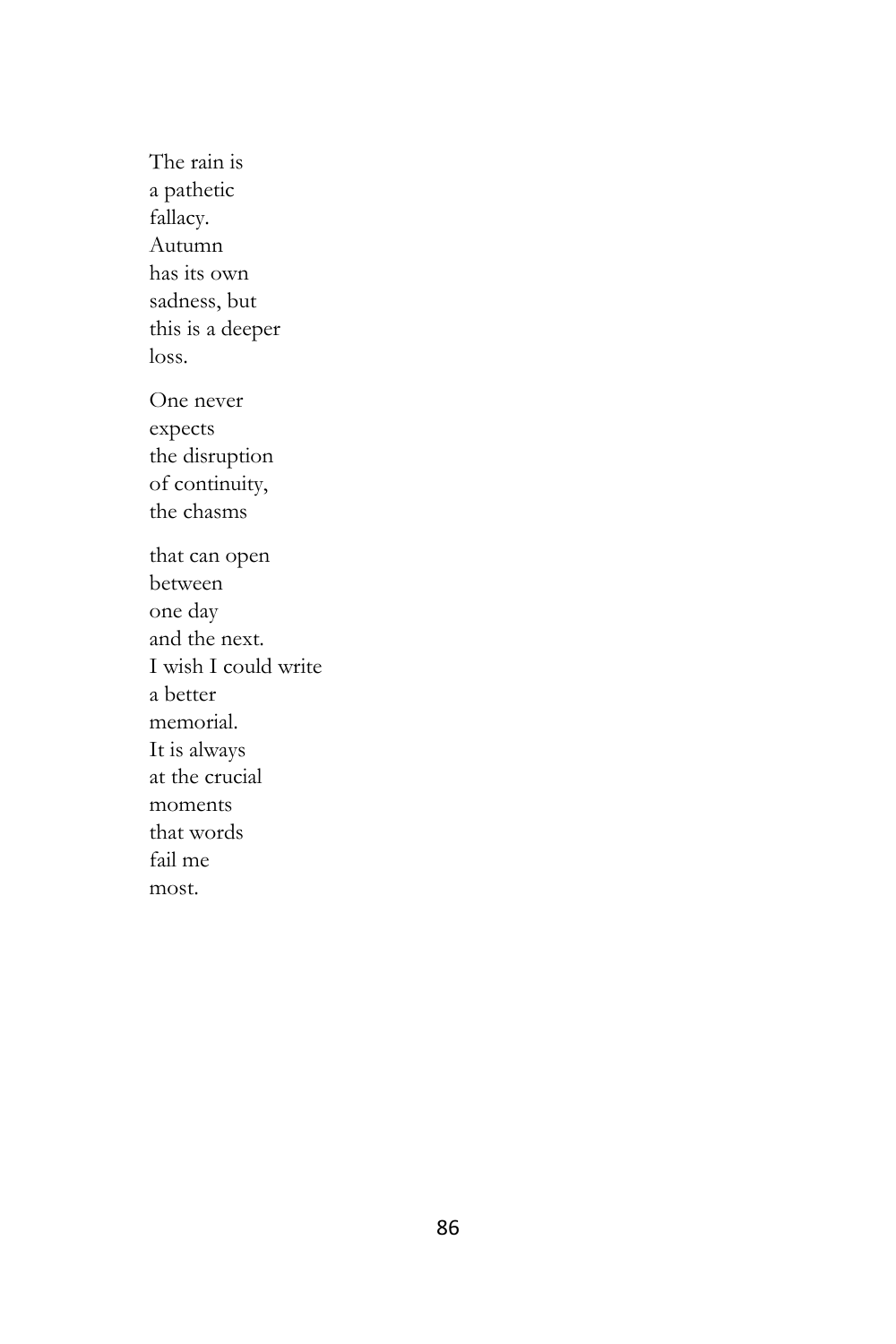Among books, always, home, even in dreams I search the shelves for that rare volume, that tome.

What is written there? What words will set me free?

What old poem?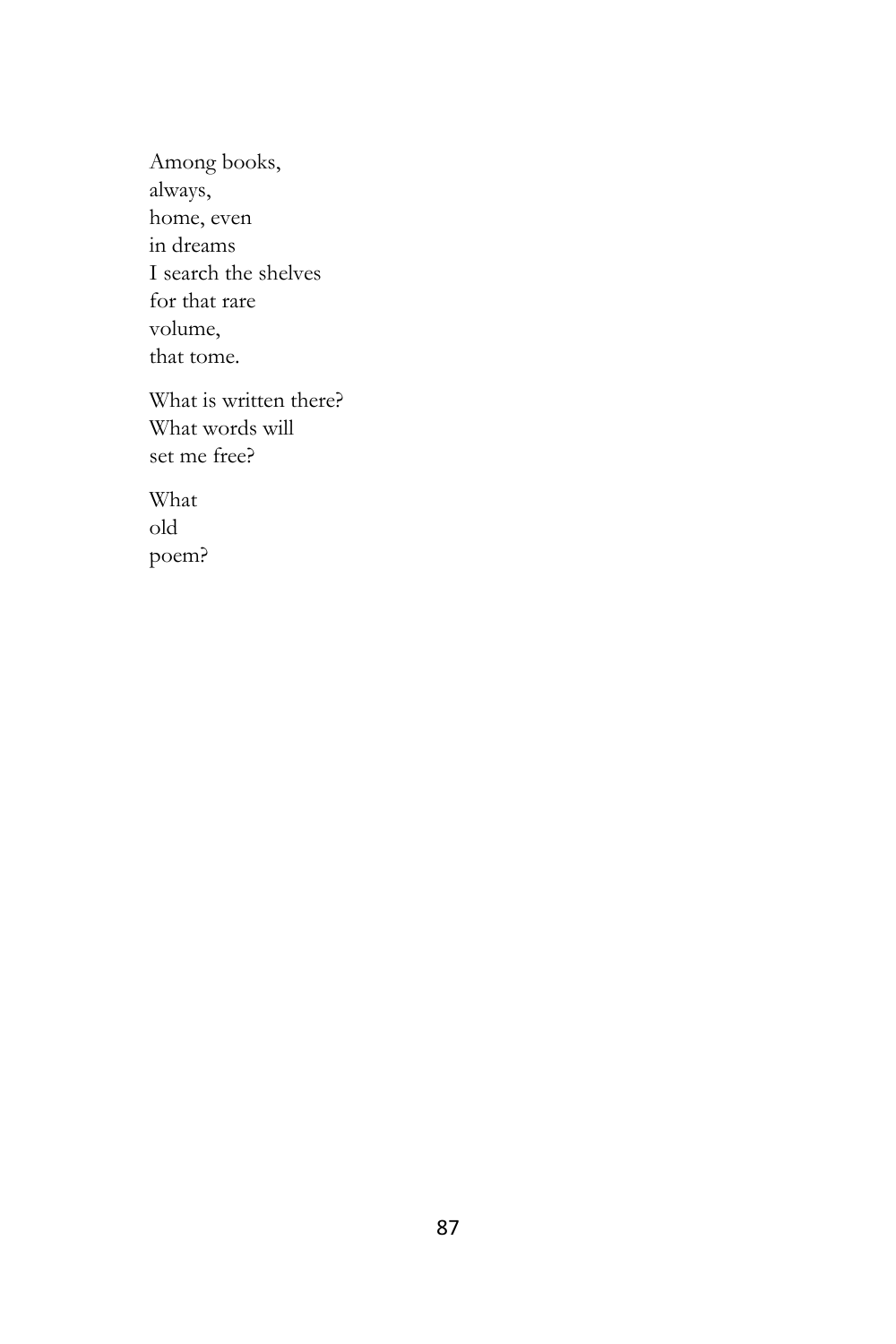A new approach, always, the attempt to map the times to words, as if somehow to speak--

All time consumed, rearranged, and redistributed in this present time,

as if this were somehow that moment.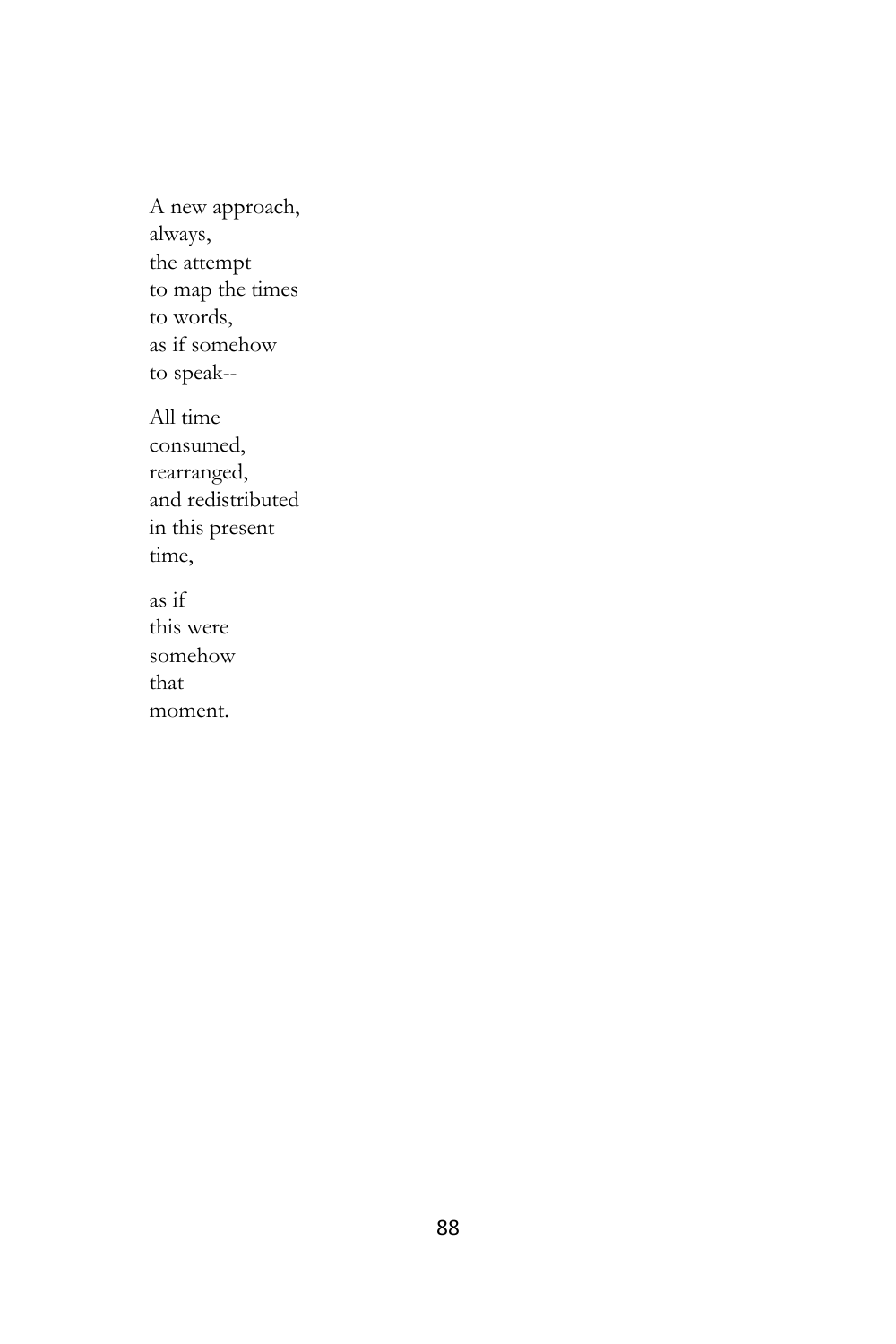A certain undefined sadness- not that there aren't reasons enough- some sort of aggregate- the average dullness.

Where there is nothing to be done all remains undone.

Nine words that strive to say nothing that matters.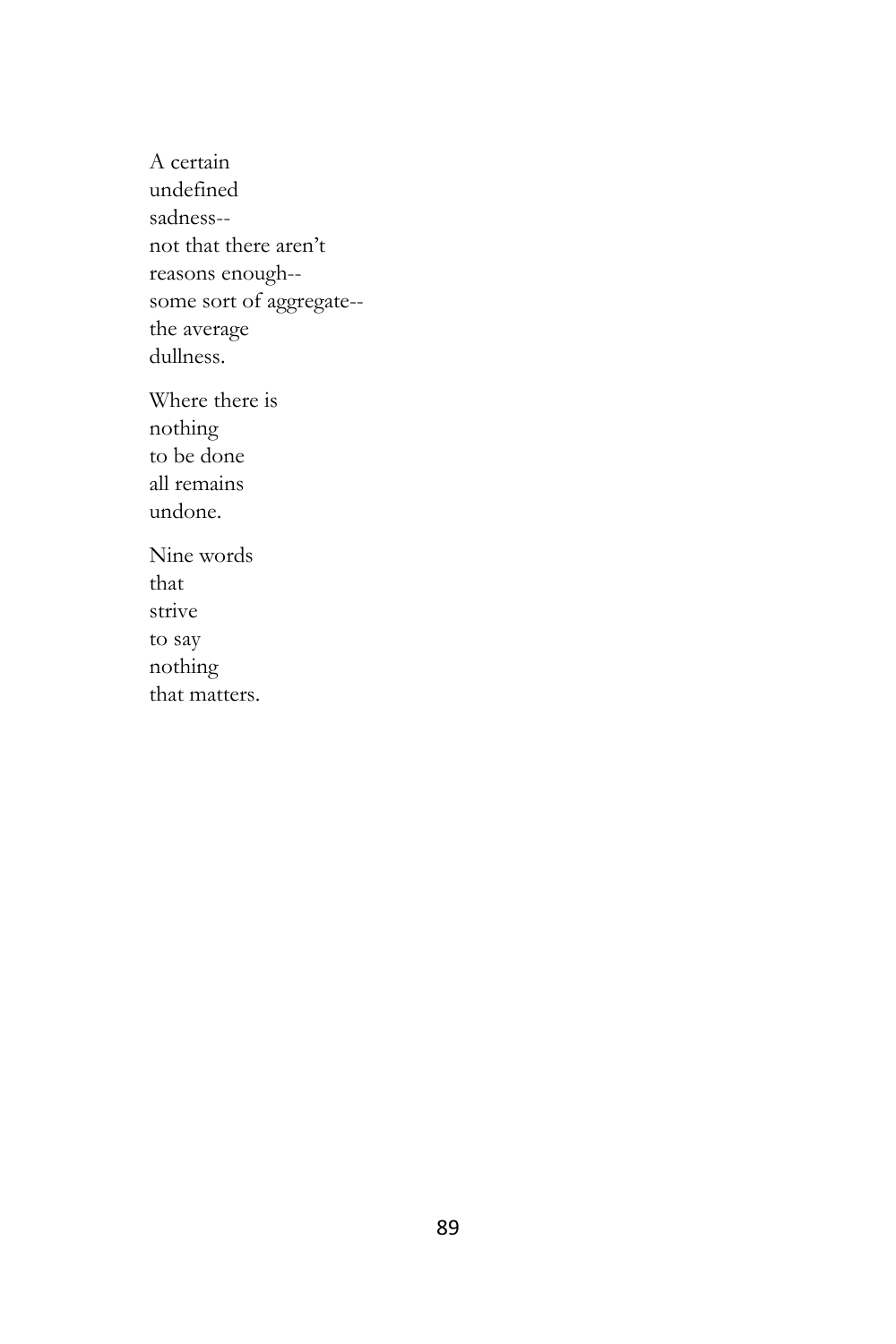Sawdust paths through tall corn. Labyrinth to puzzle under a drift of autumn clouds. Sunlight and rain.

Cats said to be familiars to witches. One watches now.

Who was it cried this single tear of sand? corn silk whispers mysteries.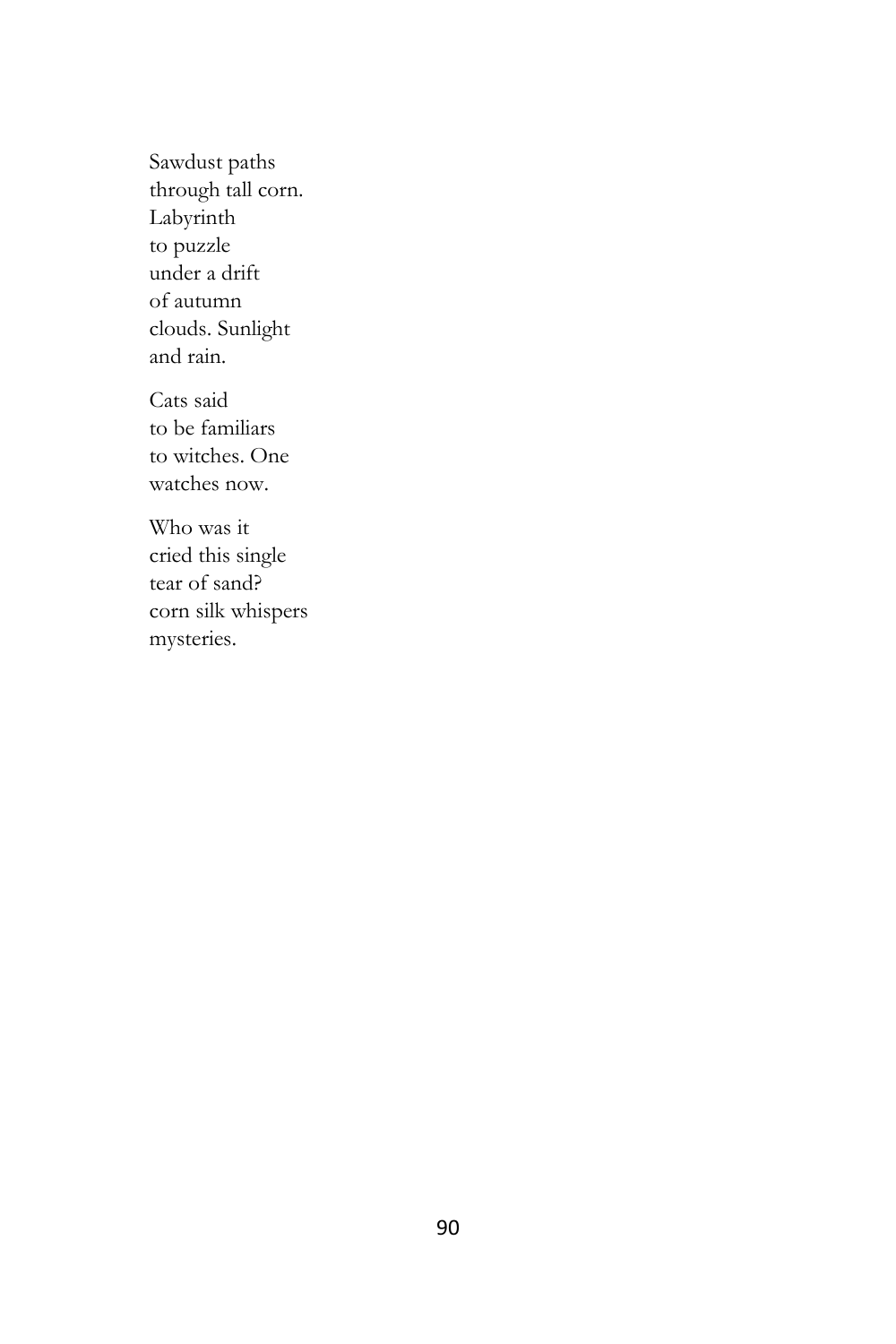A moment's quality of light between clear dawn and the coming storm: leaves glowing against slate skies.

Geese circling storm's edge. Rain, on the horizon, moving in.

Yellow leaf scraping across the platform, stuck for a moment on a rail, poised like a butterfly.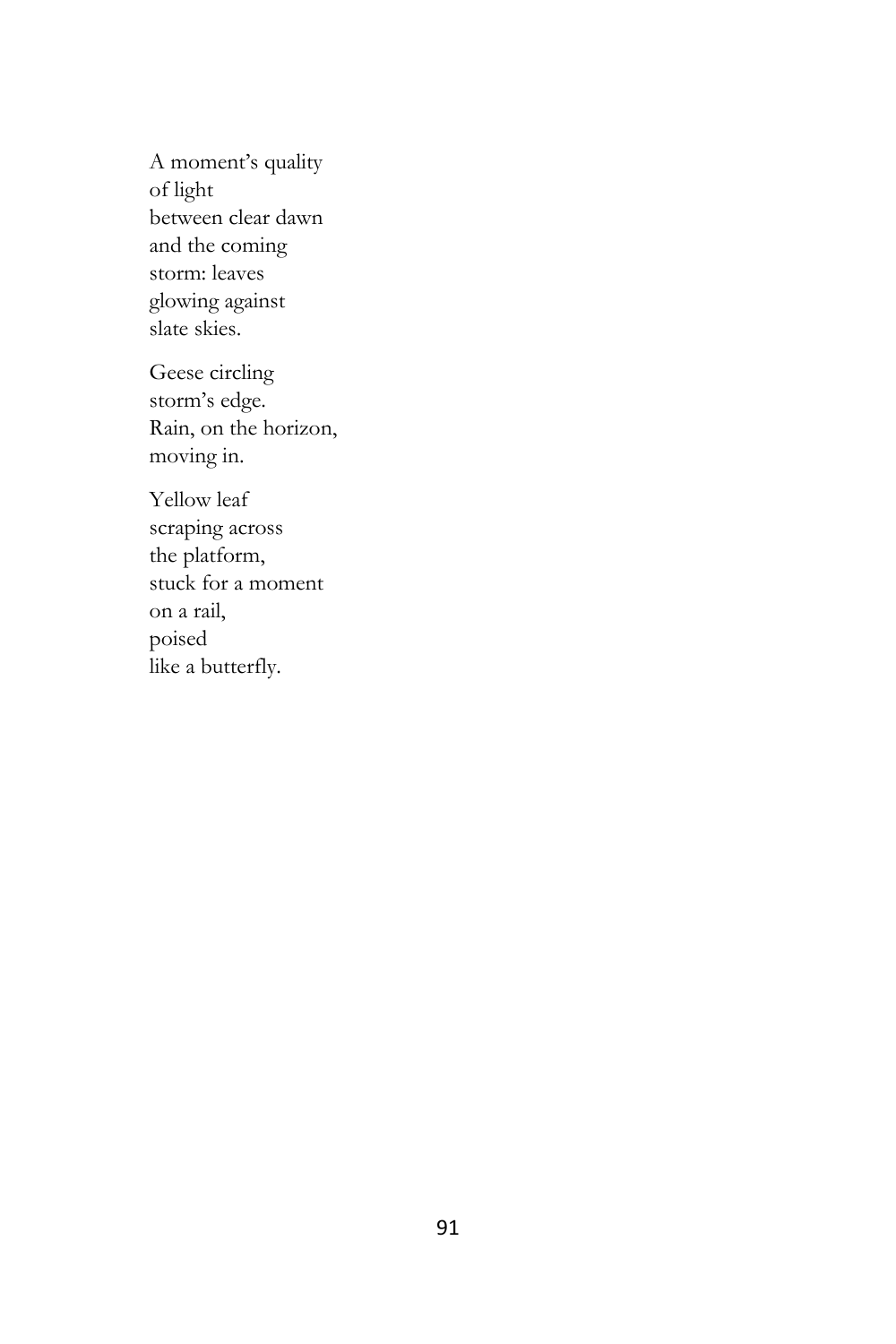If there is an answer, or if somewhere wisdom for those none the wiser, staring into dark.

If

there are words unobscured by other words abstracting abstractions--

## If,

as the sages say, there is a way that is always there, if we stop striving, if there is something beyond saying--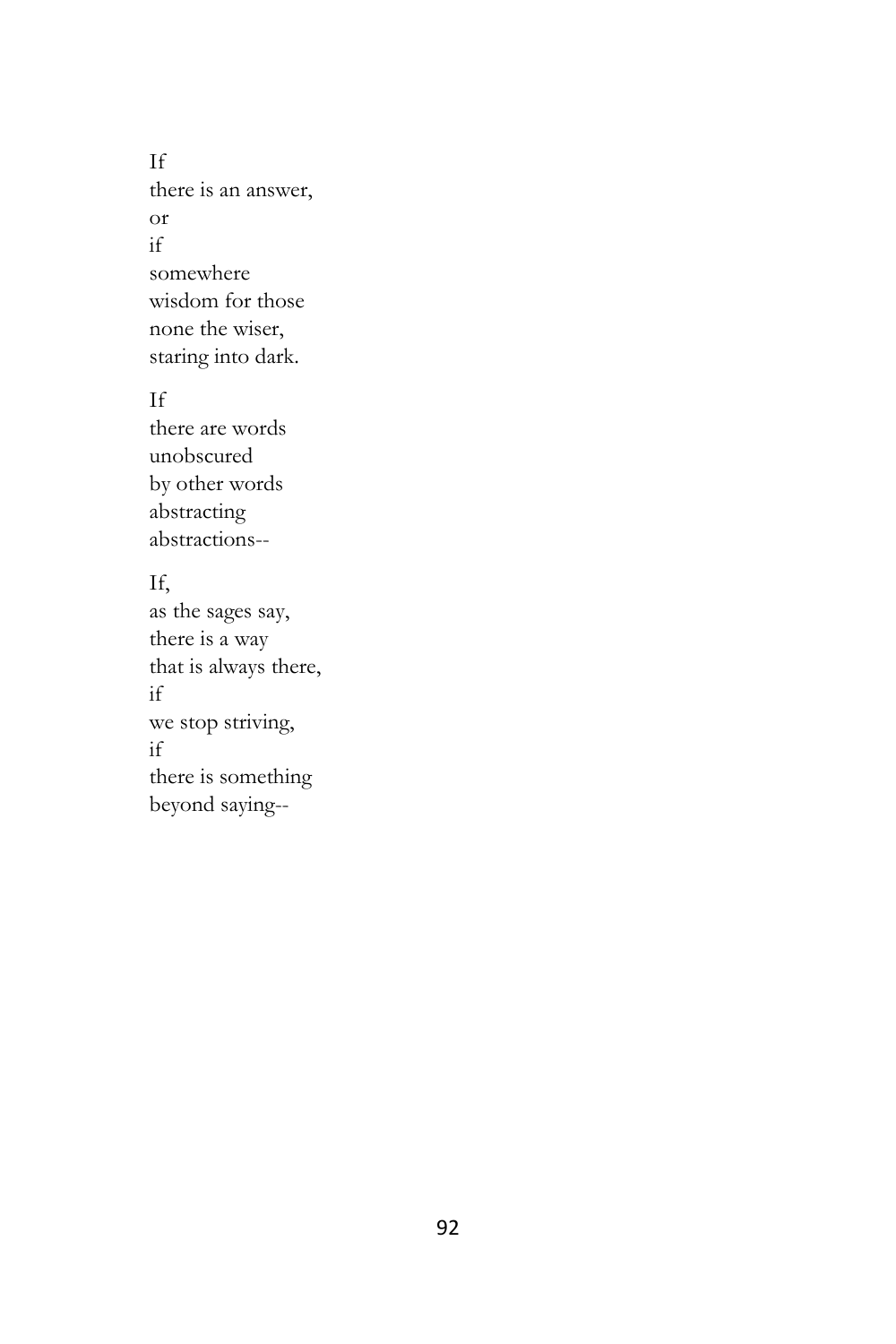While this sentence loops in an attempt to eat its own tail ( first word devouring the last. ) All sentences are autophages, consuming their own syllables until gone. Self-erasing semantics. All speech spills into void. What have I left when I've said all I had to say? What is still

to write?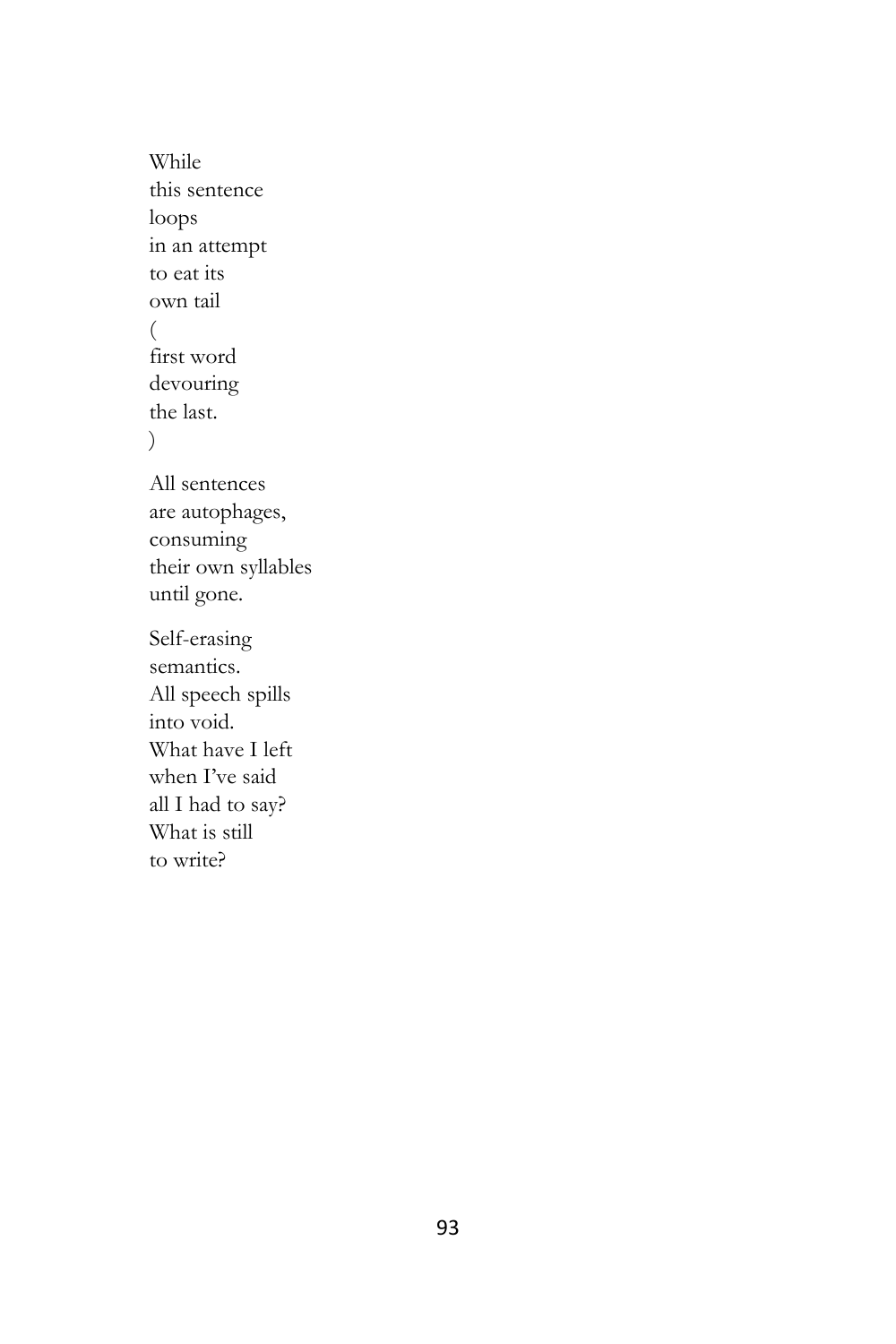The argument from James that things are, in fact, just as we experience them in the world.

Logic a practical addition, tools providing a semblance of order.

The universe does not have to conform to our logic. Logic is mainly grammar, we map the world to our thought. Thinking and being- but in disagreements the universe wins.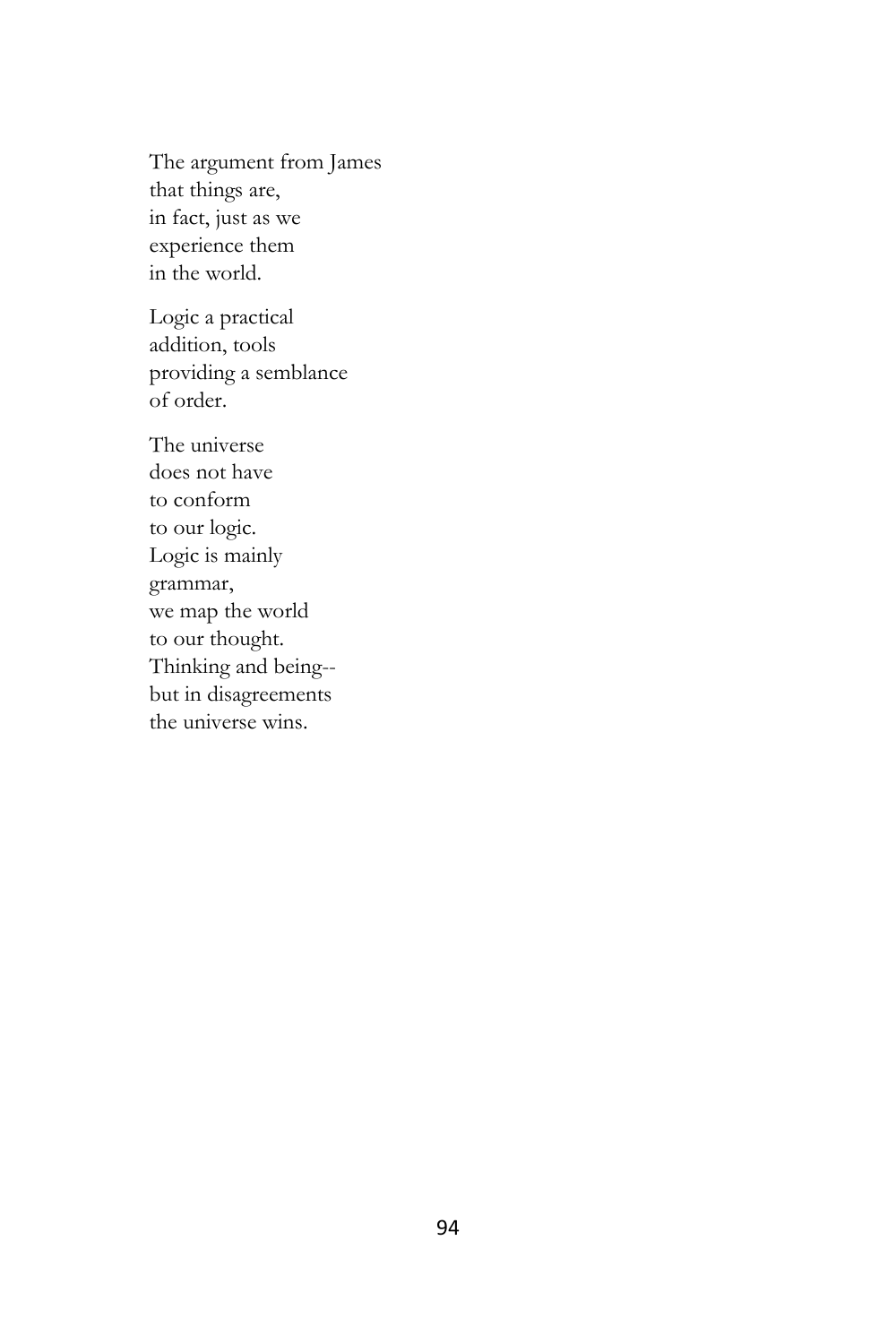Later, you said- nothing was needed. Keep the books shelved and whoever needs them, now for everyone.

(A day in which the rain which has not returned, returns.)

Libraries.

Knowledge is an asset- that the ignorance you embrace despite information clearly present here there everywhere reposited-- (degree to which

intelligence and energy add to grace and beauty)

Just read.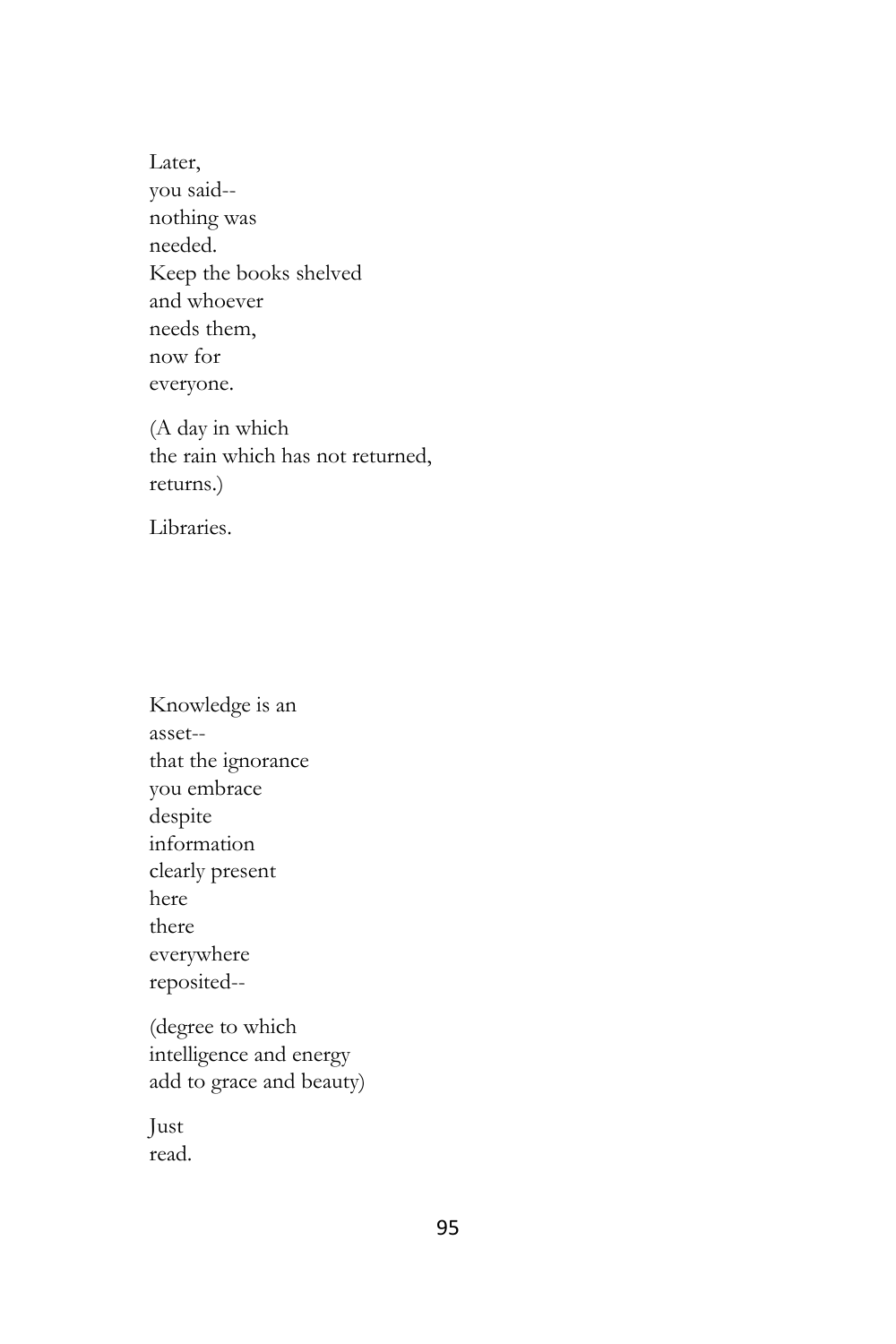A dusting, they call it, of snow, as if it were somehow from neglect, an unwiped shelf.

Melted by dawn save where the shadows preserve ghosts of it.

A whisper of white.

Blood on the pews: whose prayers were answered? That this madness has no end. Deliriums of violence.

Will they ever just decide enough is enough? Let it end.

There are too many guns.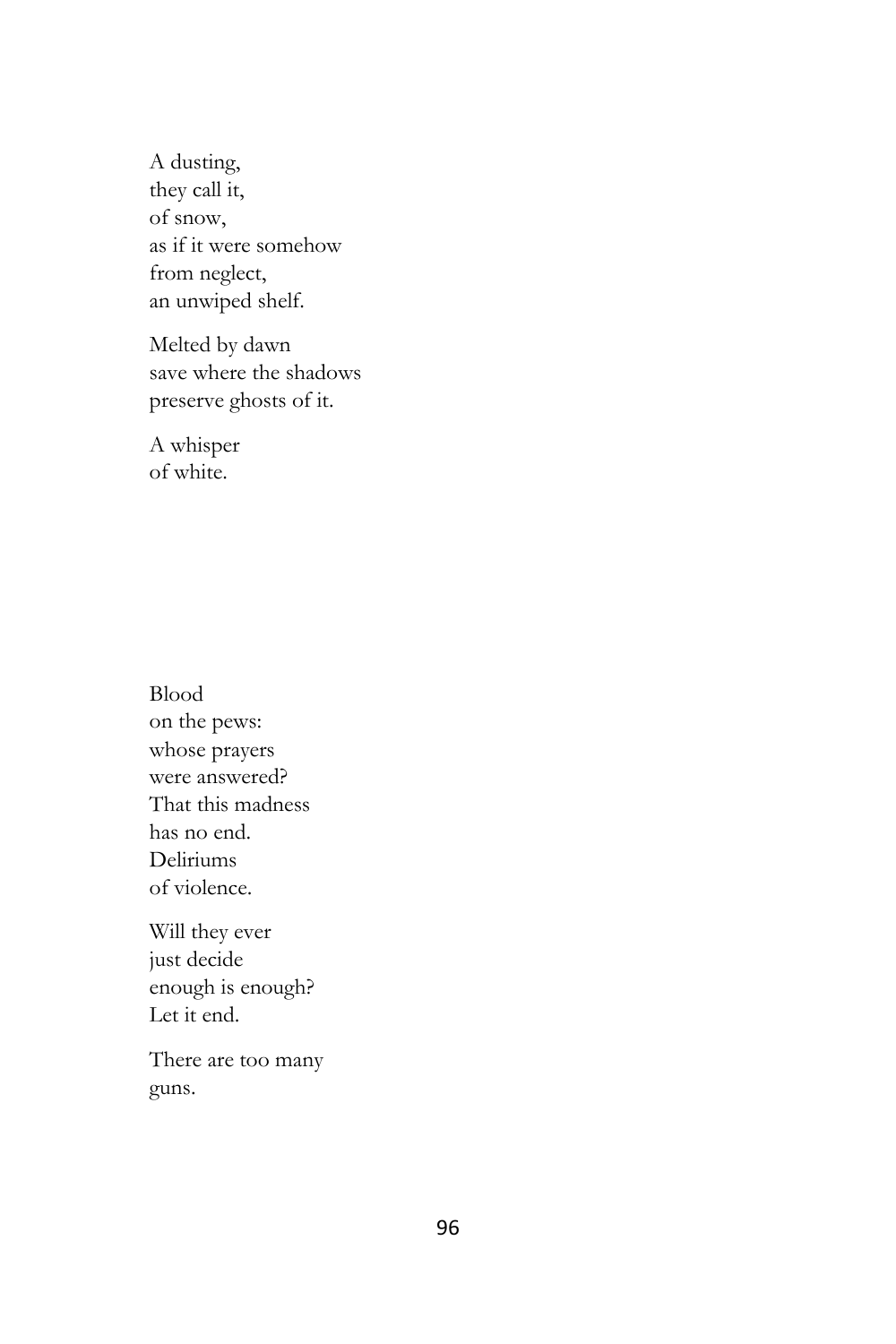Sad fields, rutted with rain water. A gaggle of wild geese sweeping low above the gray puddles.

The train, itself, seems infected with their rain filled sadness somehow.

The whistle blows at a crossing. The geese scatter.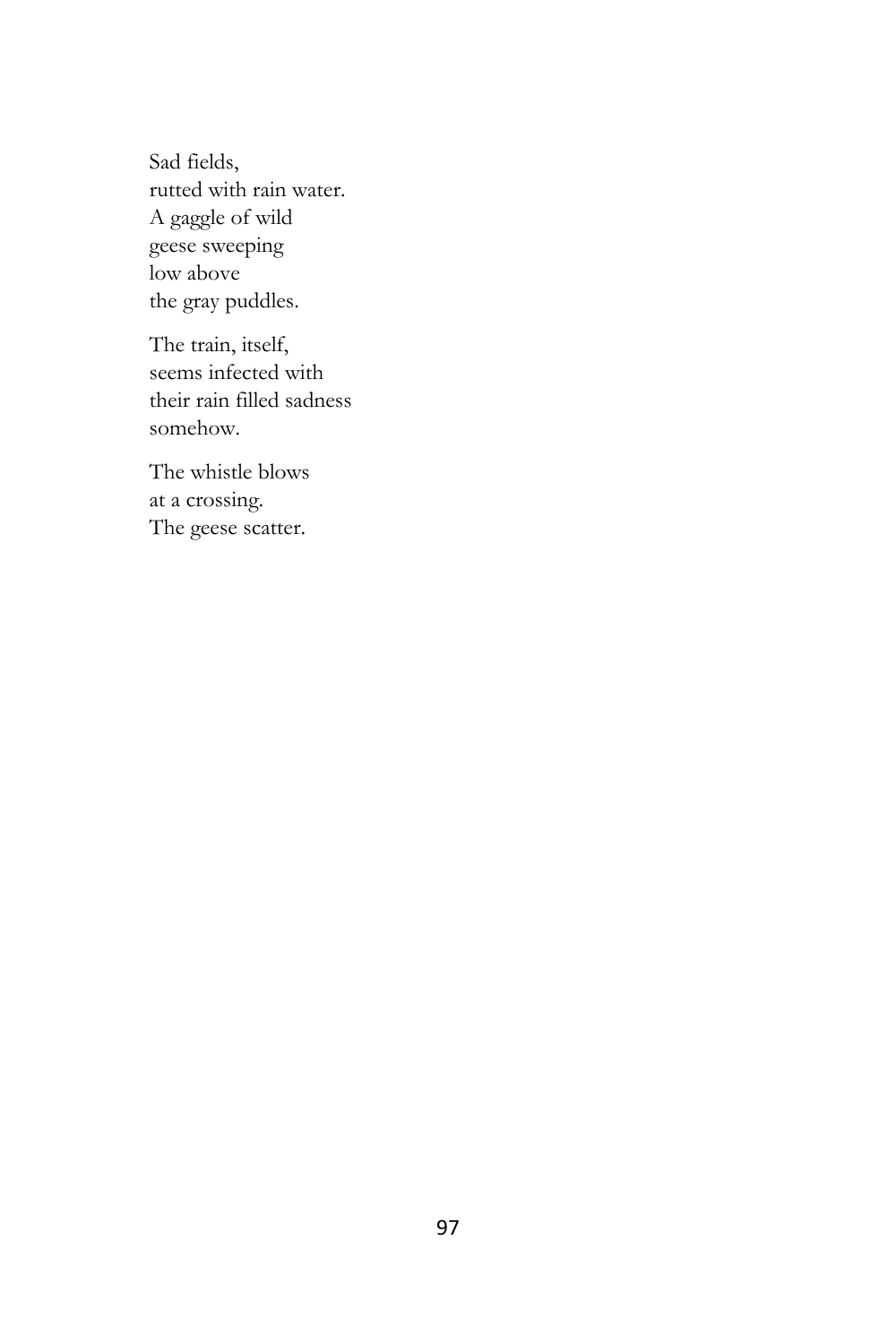I have never understood the wind. It speaks to me autumn days but in a foreign language.

Almost I catch a word, but somehow confuse it with another.

But, like a poem I can't explain, its meaning is clear.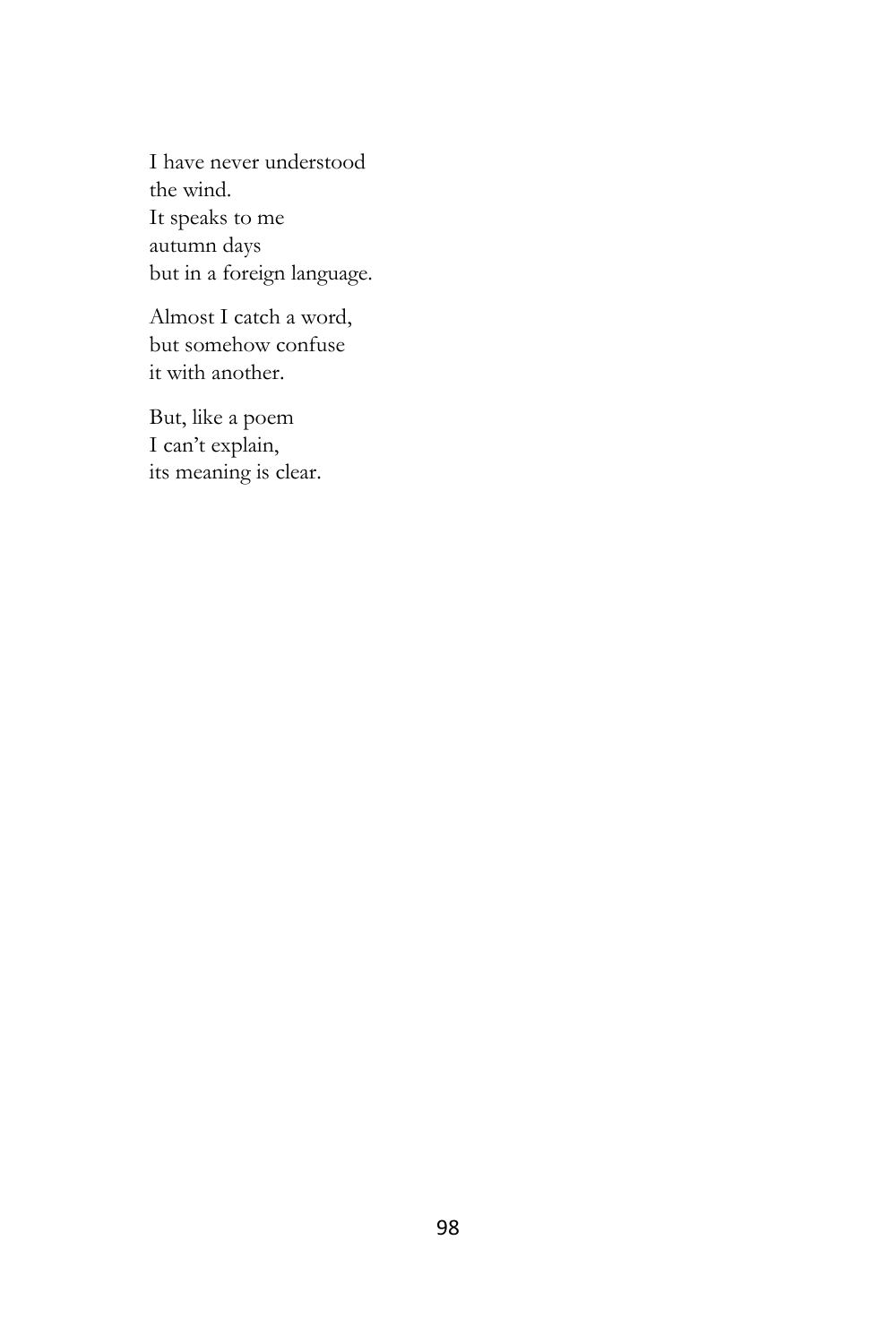There's the view through the window, the surface of the glass itself, streaked, and the interior reflected.

A geometry of perspectives: warehouse lights shining through her reflected face.

How capture this? A photo from my phone only catches the reflection blurred, dim street lights.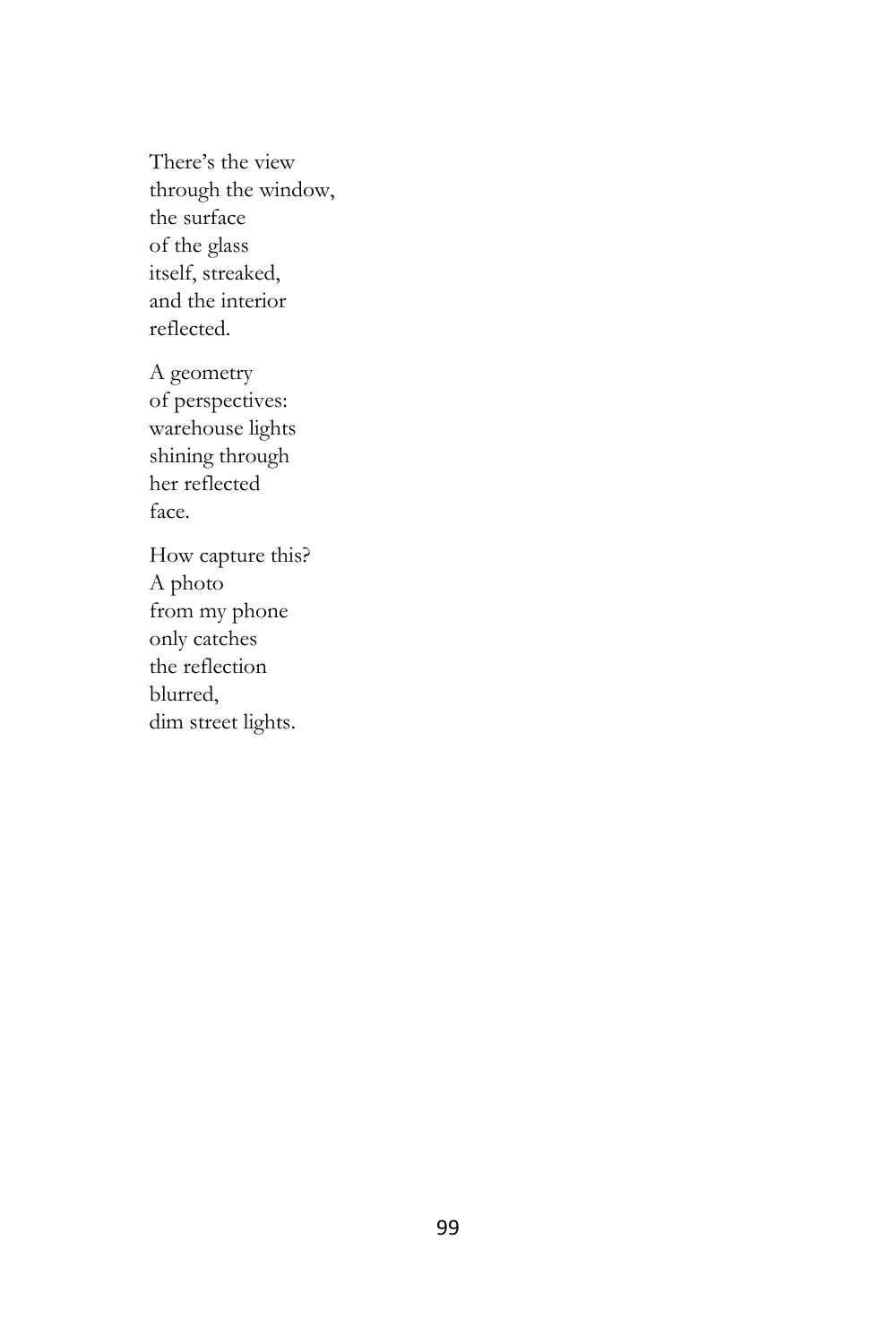There are days that are meant to be between other days, stitches holding those other days together.

Some days we pass through like ghosts not stirring a leaf.

There are days clouds pass over not shedding a drop of rain, making way for tomorrow's storms.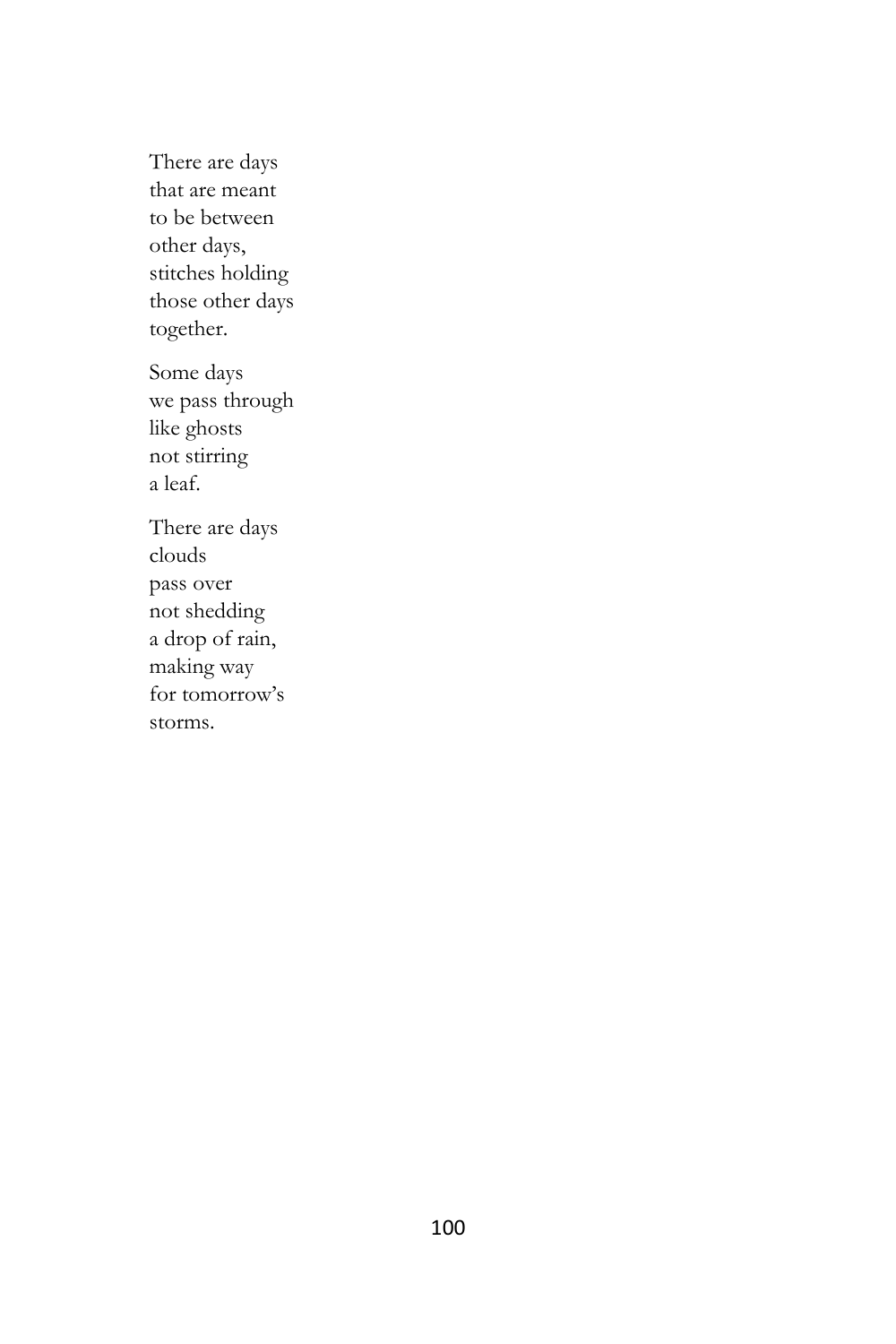The wind composes melodies on the porch chimes, rests between gusts, not quite a concerto or gigue.

The Aeolian harp of the Romantics, strings plucked by the wind.

Music of the spheres, if there were spheres. The chimes are tuned. Any accidental clang resolves into a chord.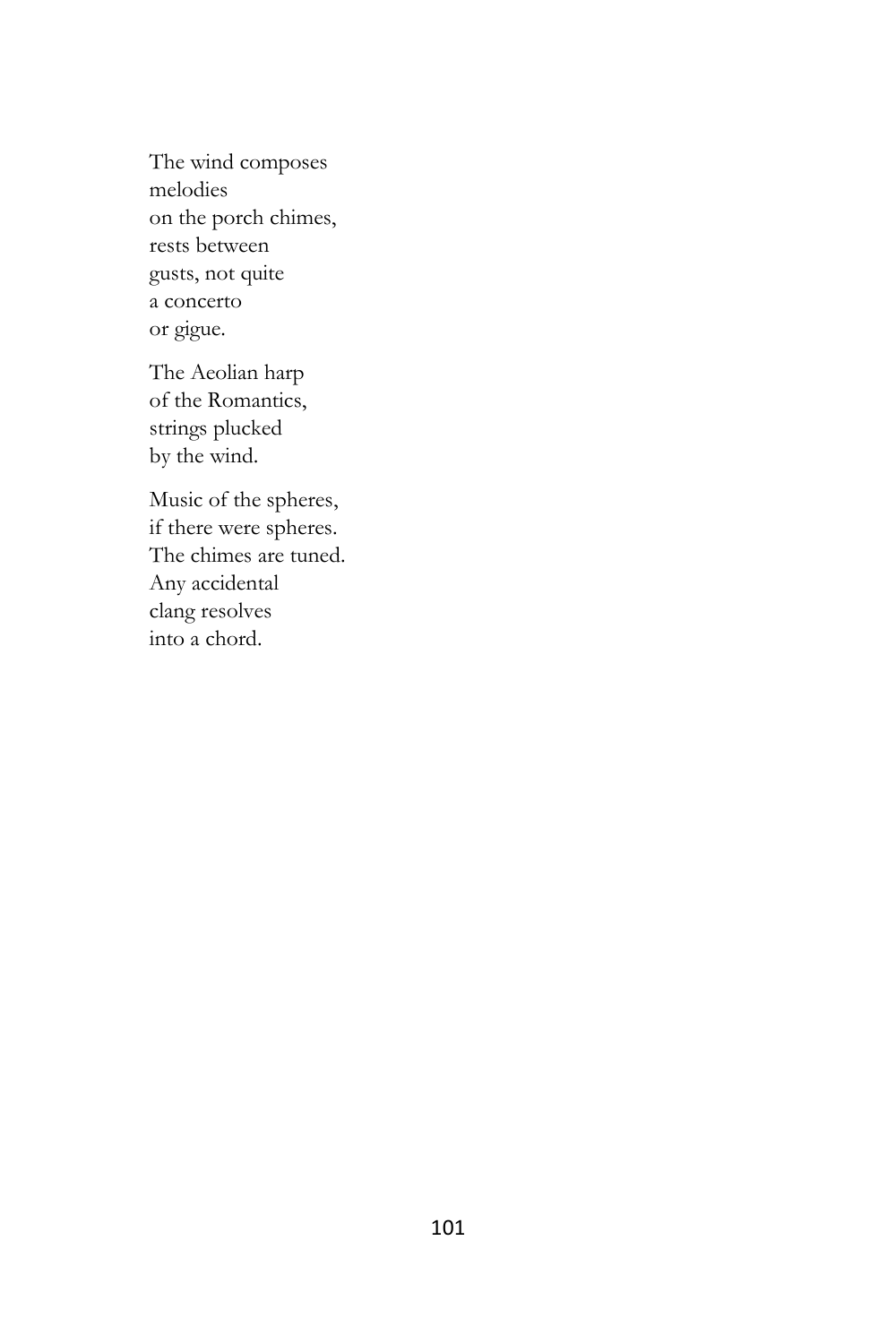Dark, so early, still long before sunset. The torrential rains soaking the muddy fields. Flocks of geese.

Muddy rivers rise against their banks: their will to be free.

I have dreamt of rivers awash through streets, brown swirls by open door wells, street lights still on reflecting, red.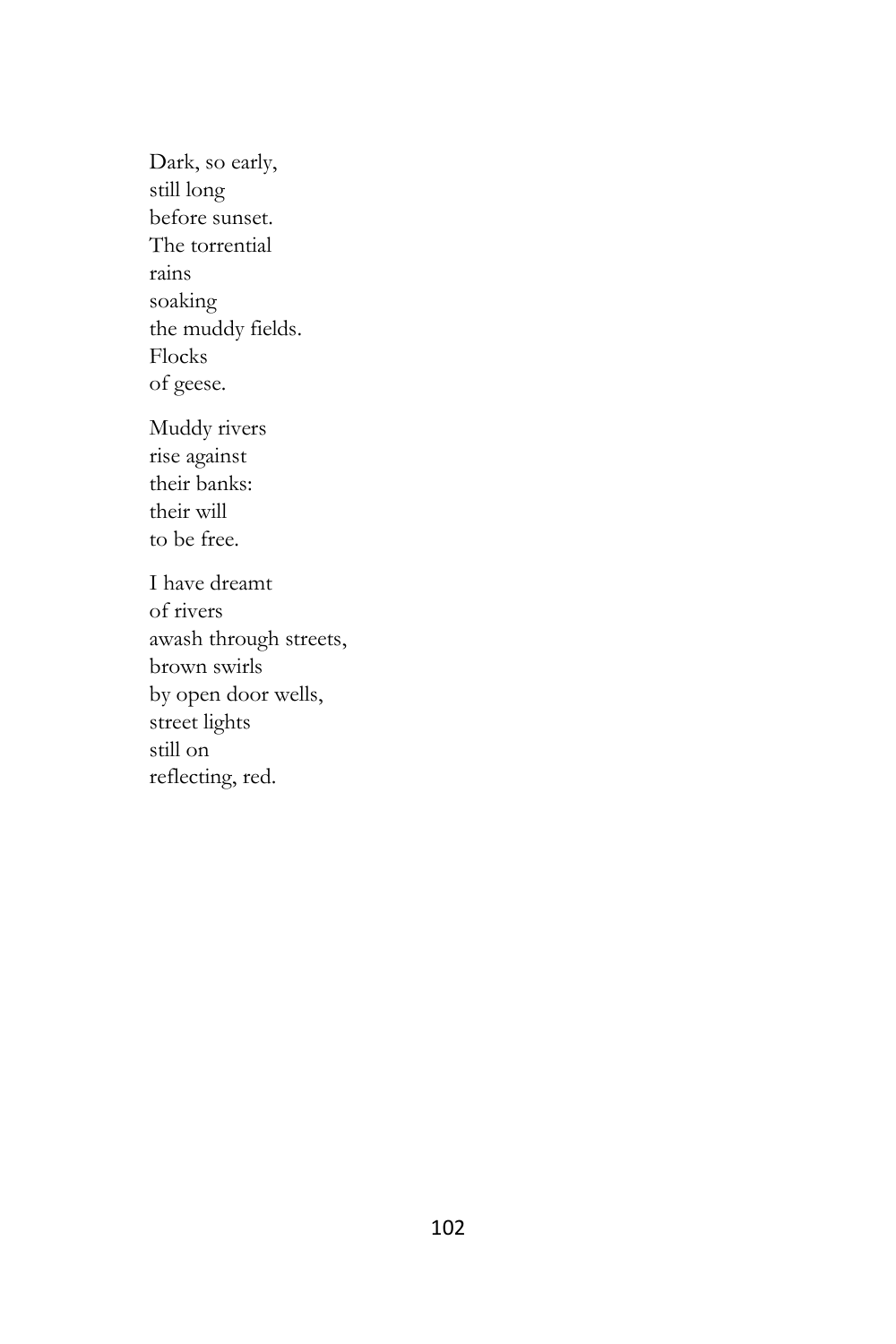Now, at last in an afternoon, closing the doors, here, for one long weekend empty of dreams.

The sky is painted in colors that have never been named.

The puddles steal a dull light, not their own, and gleam in empty, rutted fields. One could fall into their expanse forever.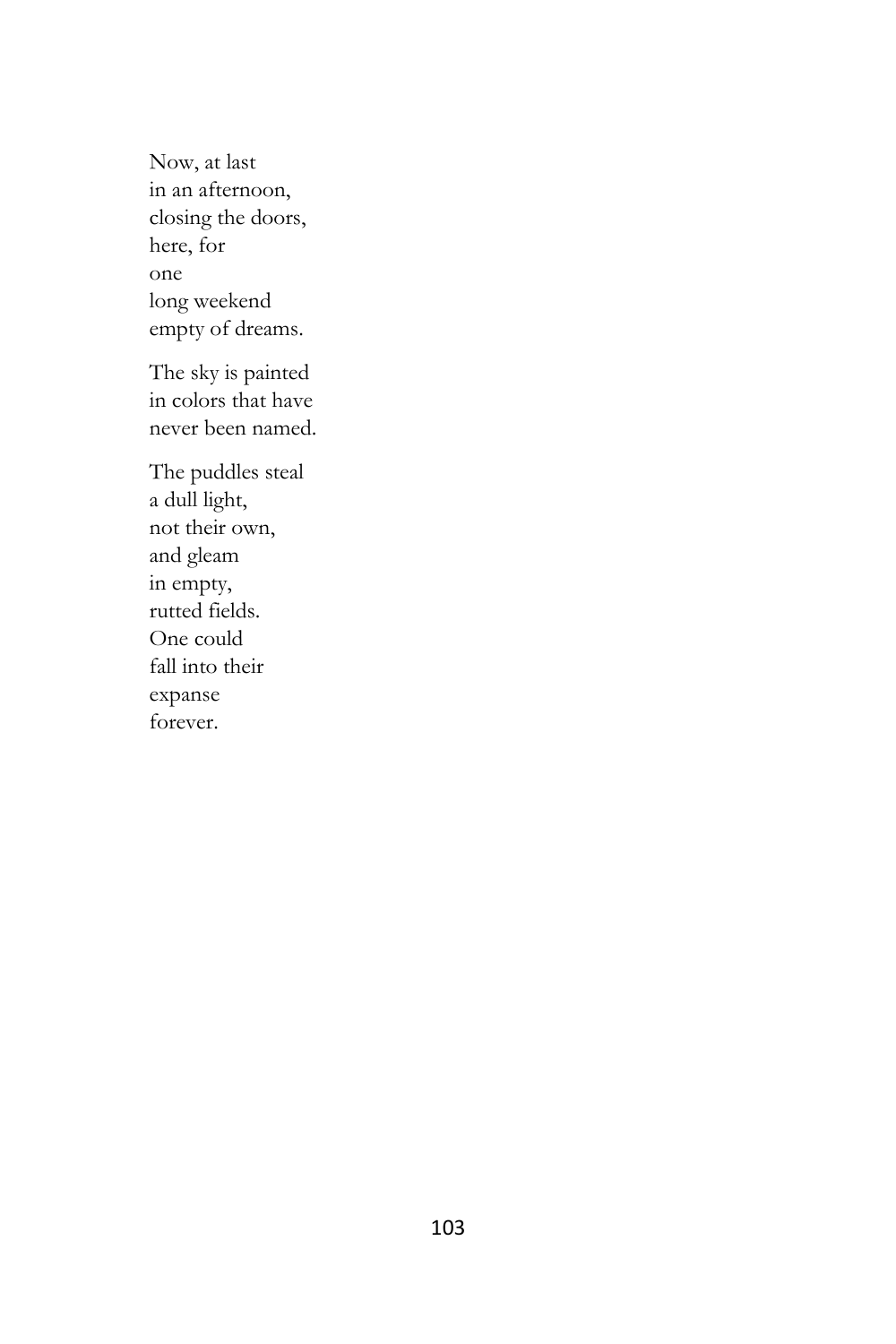What does it mean to mean? Walking the mean streets, poised on the mean average of mediocracy.

I know you mean well, but it is void of meaning.

Speak to me he said as if you mean it. Such an angry, mean thing to say, as if it were not demeaning enough to mean this.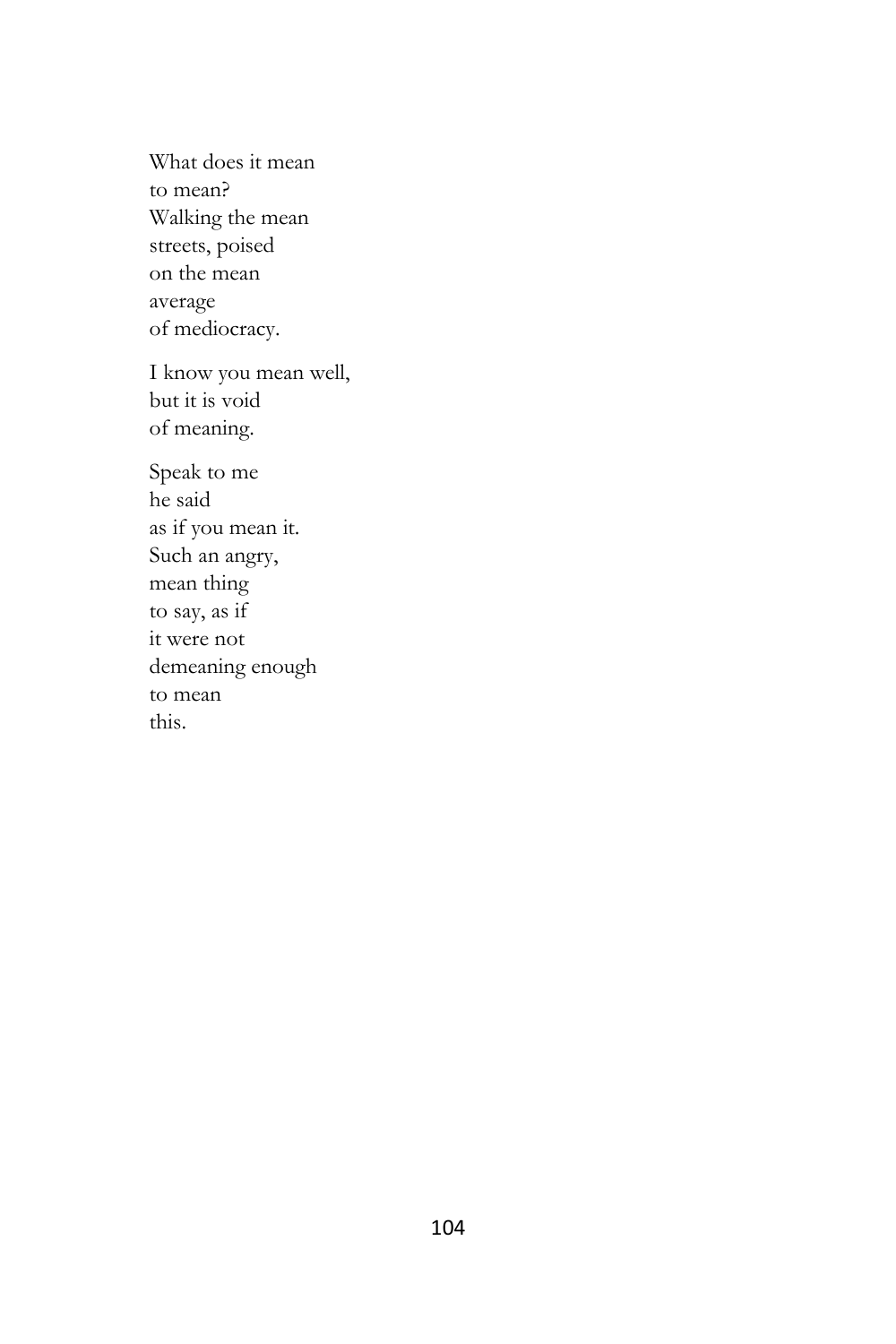Knowing and not knowing yesterday's last light and the moon's thin crescent over the dark low hills.

Always, at day's end the road home, between trees and fields.

Limb's shadow on pavement, a trembling net to catch whatever light—is there light? Sometimes no car ahead, no car behind, sometimes only the dim light of curtained windows.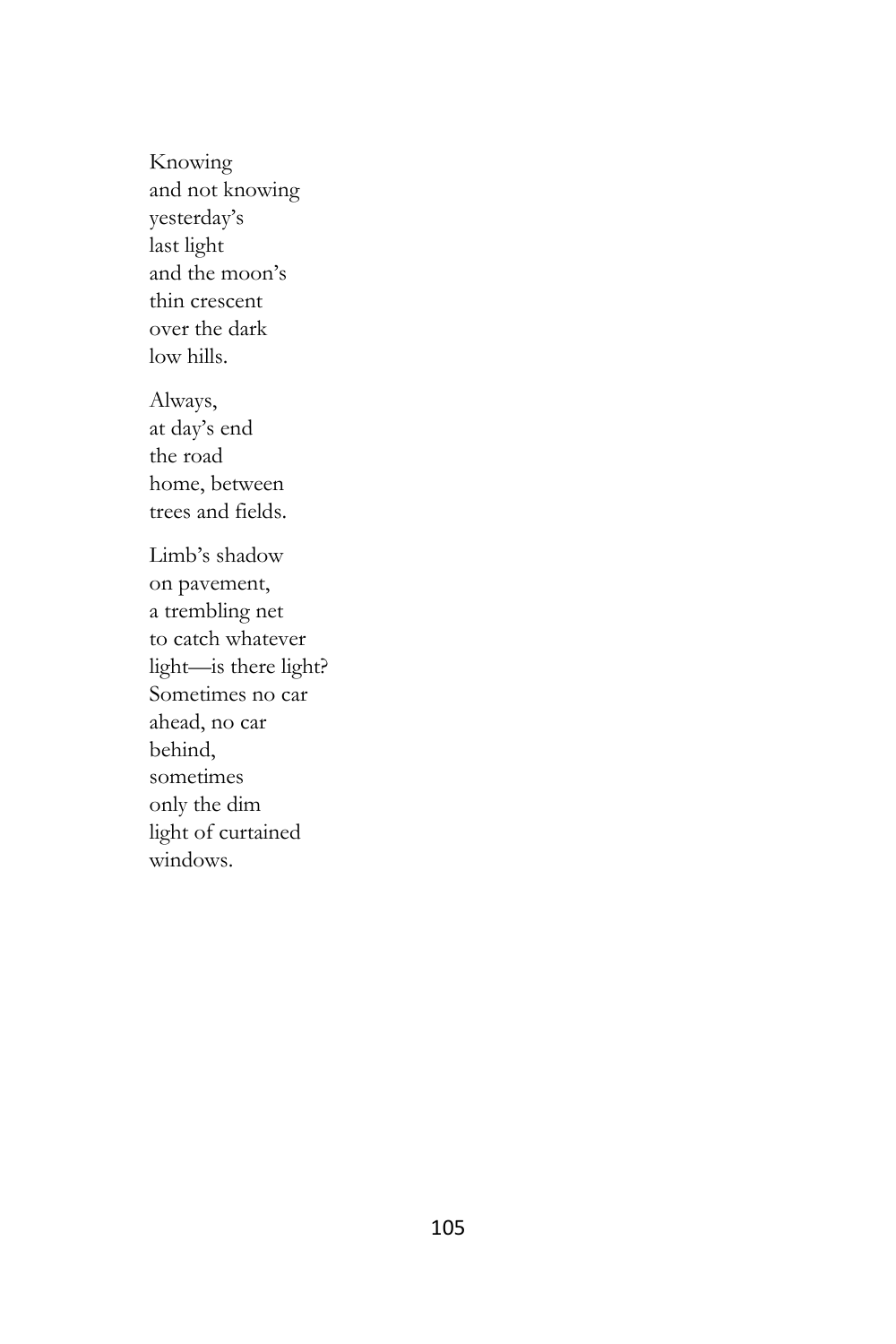I have little good to say about this day. After a long grind, it is finally over.

Taillights spread down the road below me like a ribbon of coals.

Stalled.

Can one say the lack of light is enlightening? These days we wander, so in the dark.

This last month of what proved to be too long a year.

Winter arriving.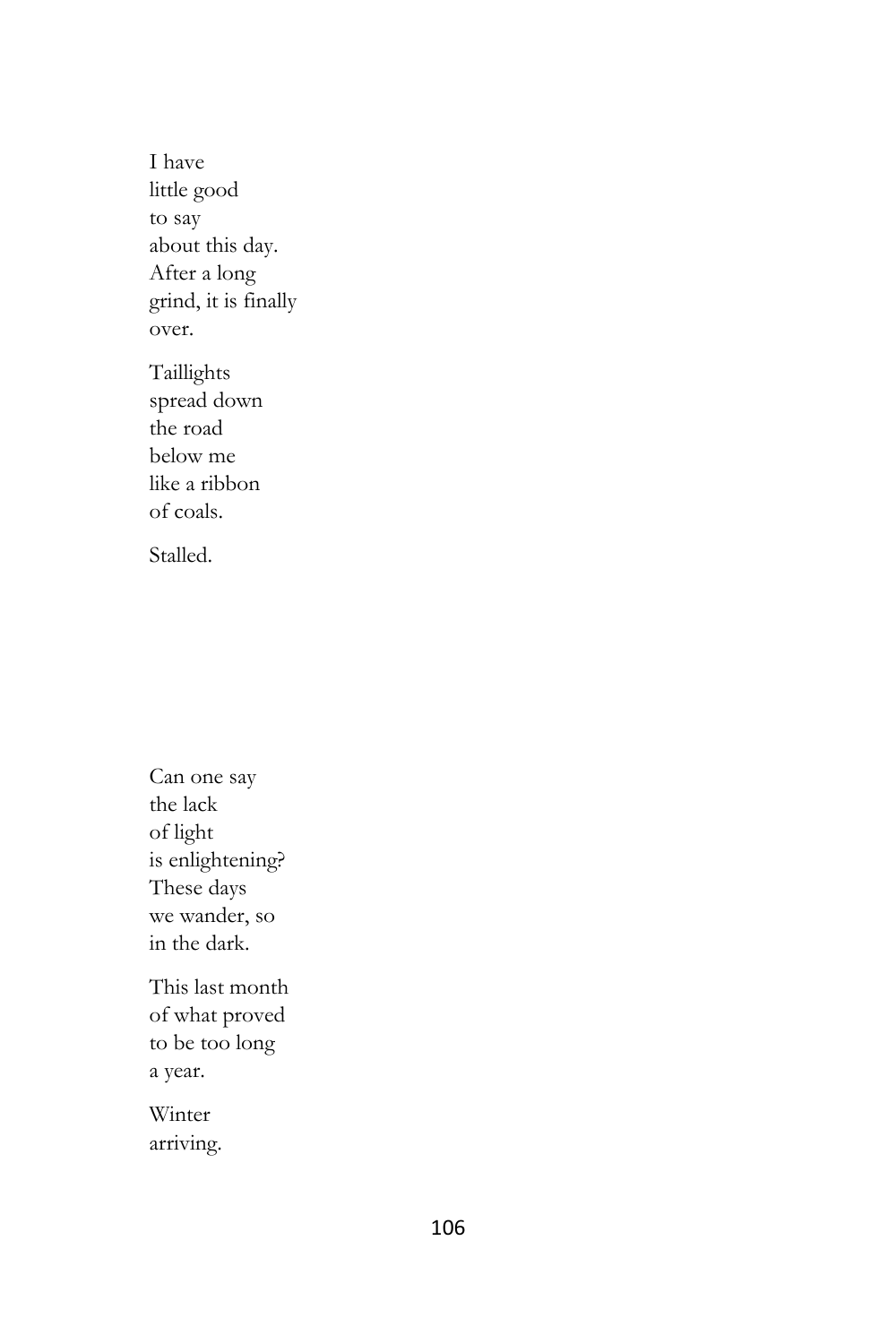What I have not done weighs more than what I have: (my heart heavier than a feather).

The judgement not of sins committed, but of those acts never enacted.

Nothing is weightier.

Just the thinnest tissue of ice on the surface of the puddles, dissolving in first sun.

One more cold morning to mark this world of ever more endings.

The railroad ties white on black.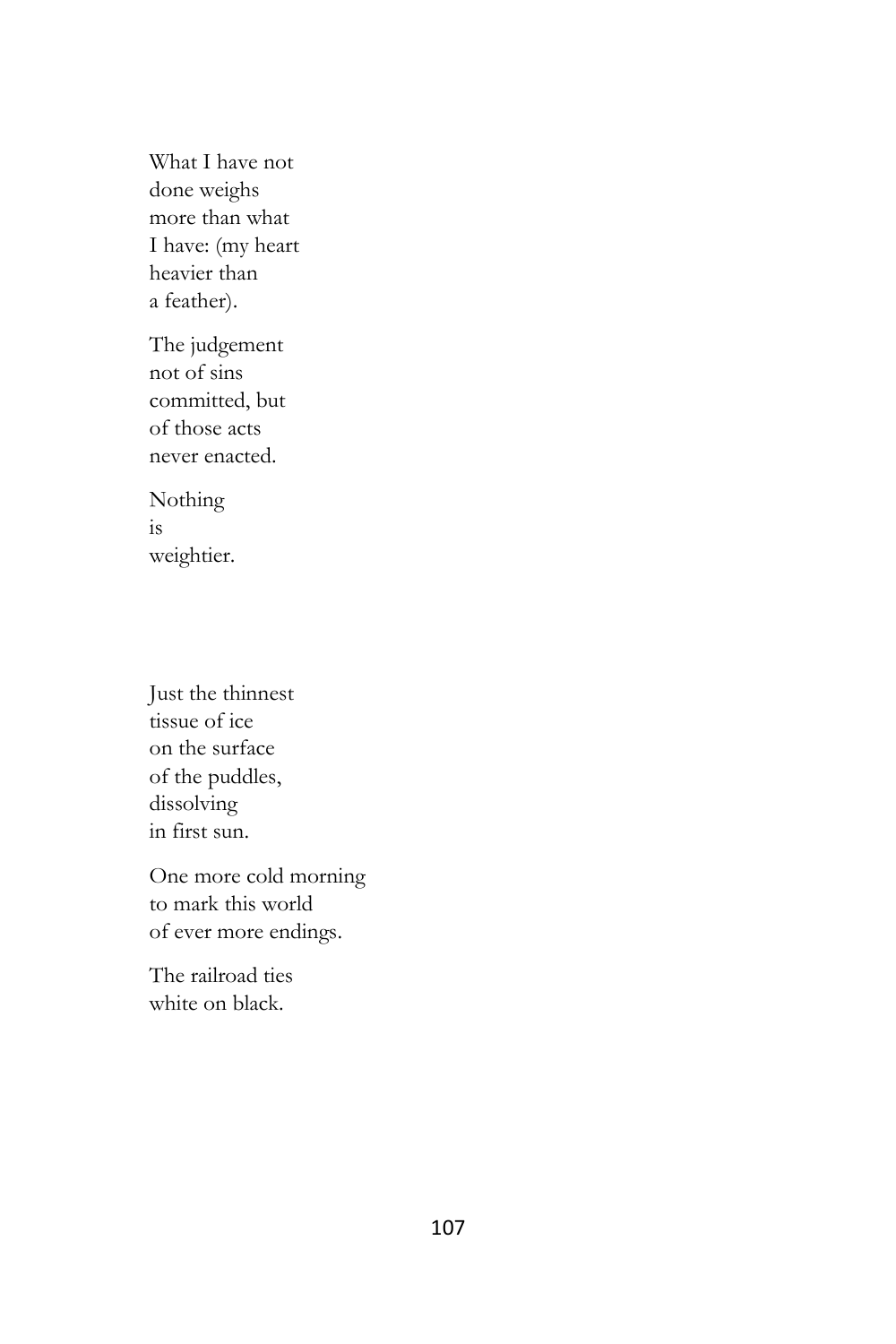Startled by the sky, my eyes too long on my feet, my gaze too often focused inward.

Cold blue. Winter sunlight even if winter has not yet, but still--

These trees that define the horizon, these hills.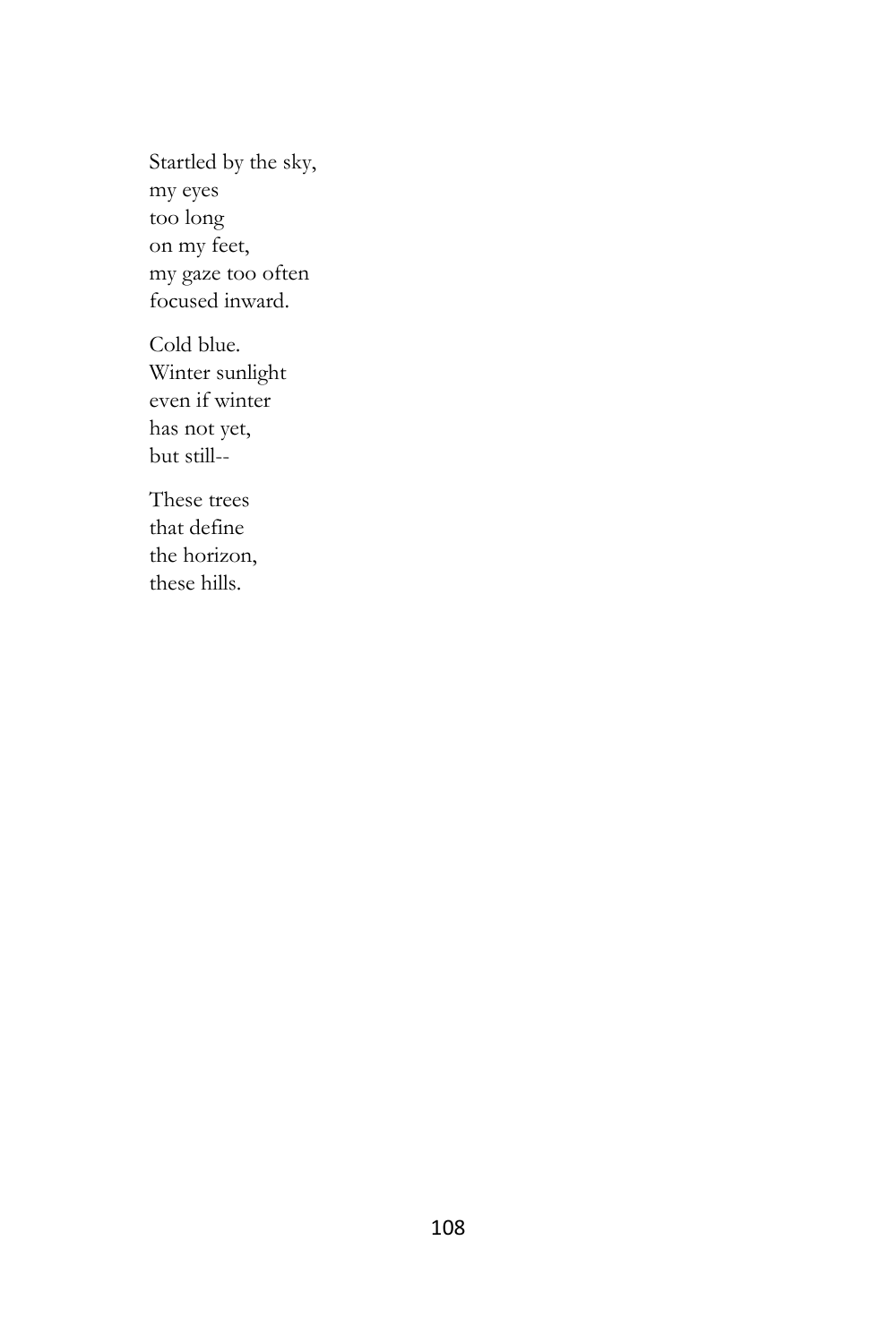The night's uncomfortable silence. What we have, of course, is wordless, unspoken under the red quarter moon.

The tongue cannot articulate how the frost condensing in the air tastes.

The mind cannot find the syntax for such a sentence.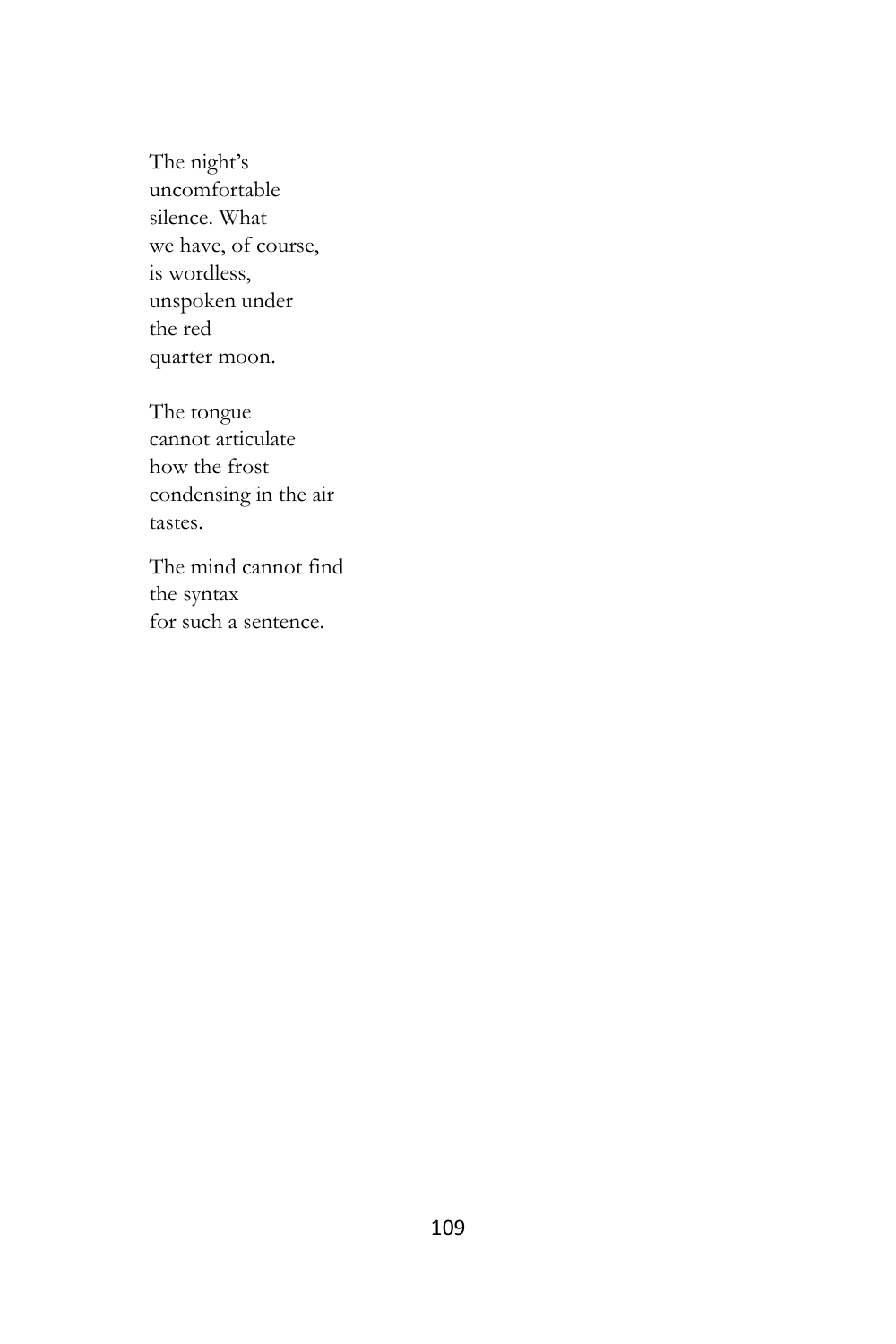Words precipitate out of the cold air, like frost sparkling under streetlights, whitening the pavement and sidewalks.

Twelve cold words pulled out of nothing in the dark, frigid air.

Listen, whatever I have to say is frozen here in time.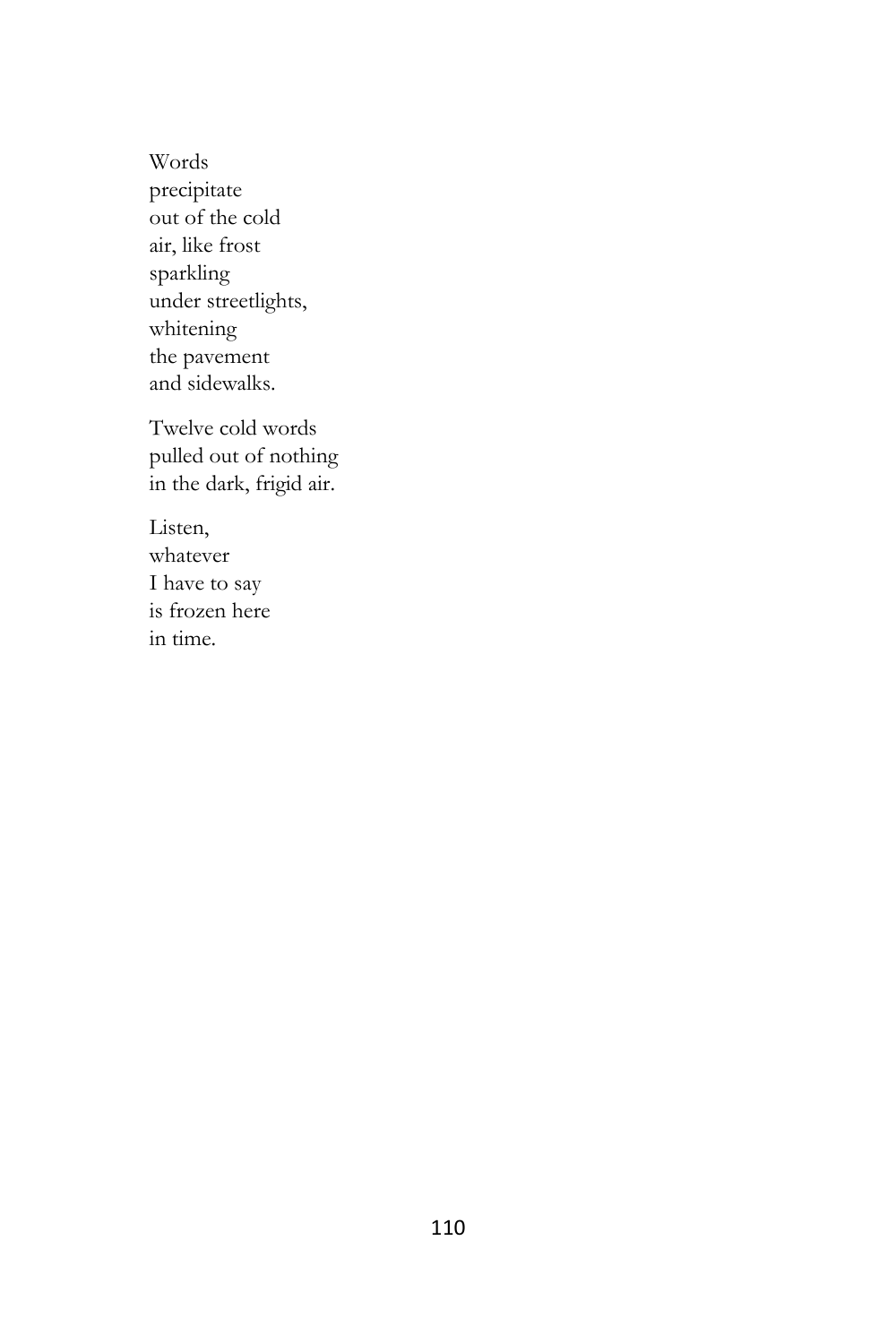Less than your whisper, nodding now, acknowledging, keeping just a hint, nothing given, nothing taken, everything possible.

Not wanting to step out into the cold waiting for some train.

A muse for a moment's amusement, a wistful thought, a passing fantasy.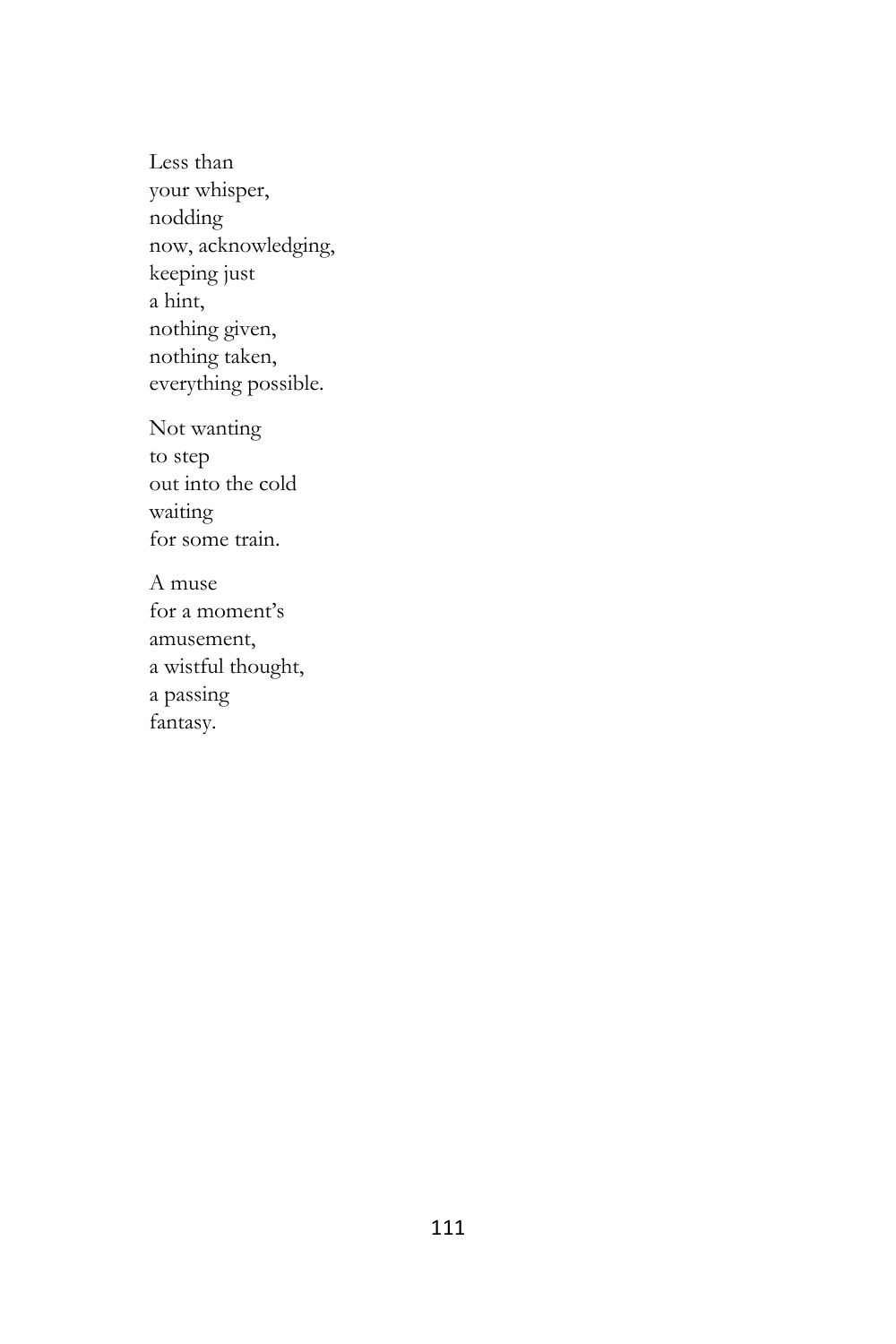Conspicuous capitalism or the dance of snow fairies in the streets outside a mall for the rich.

Soap bubbles as snow blown by fans over the heads of crowds.

Wind whipping flags a sprinkle, a mist of rain. This winter night, approaching the cold hibernal solstice.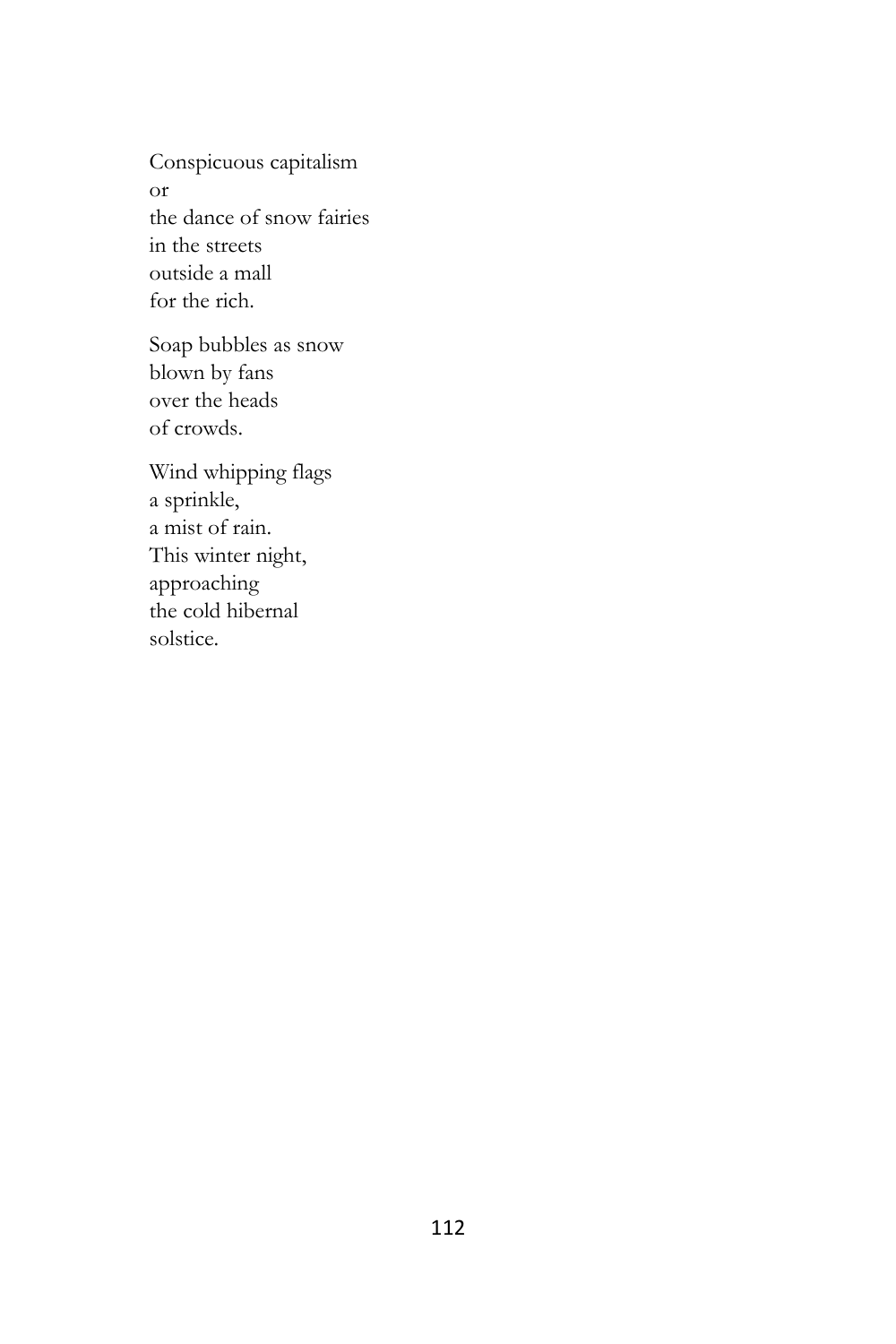Sitting by this window everyday, trying to come up with just enough words, counting the day's speech.

There are never enough or there are more words than I need,

It is not as if I can say exactly what I need to say on any given day: words stray.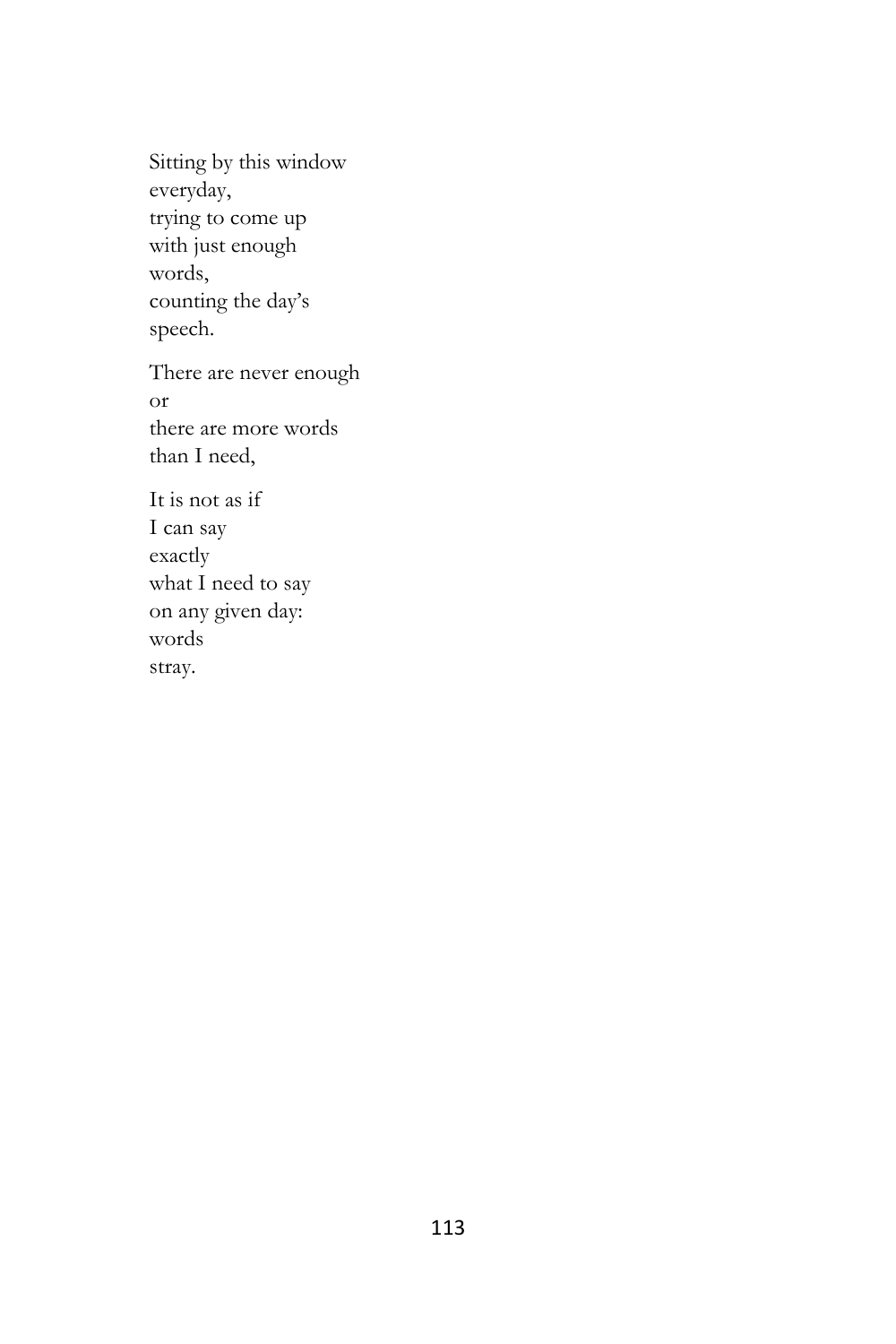After its first glory, snow seems mostly sad: gray tire tracks and stained footprints, sagging tree limbs. It's as if

the day itself melts and freezes, thaws and hardens.

It's as if the cloth covering the world is threadbare: holes worn in the white wool, threads unraveling, tufts of yellow grass, gray, snow clotted twigs.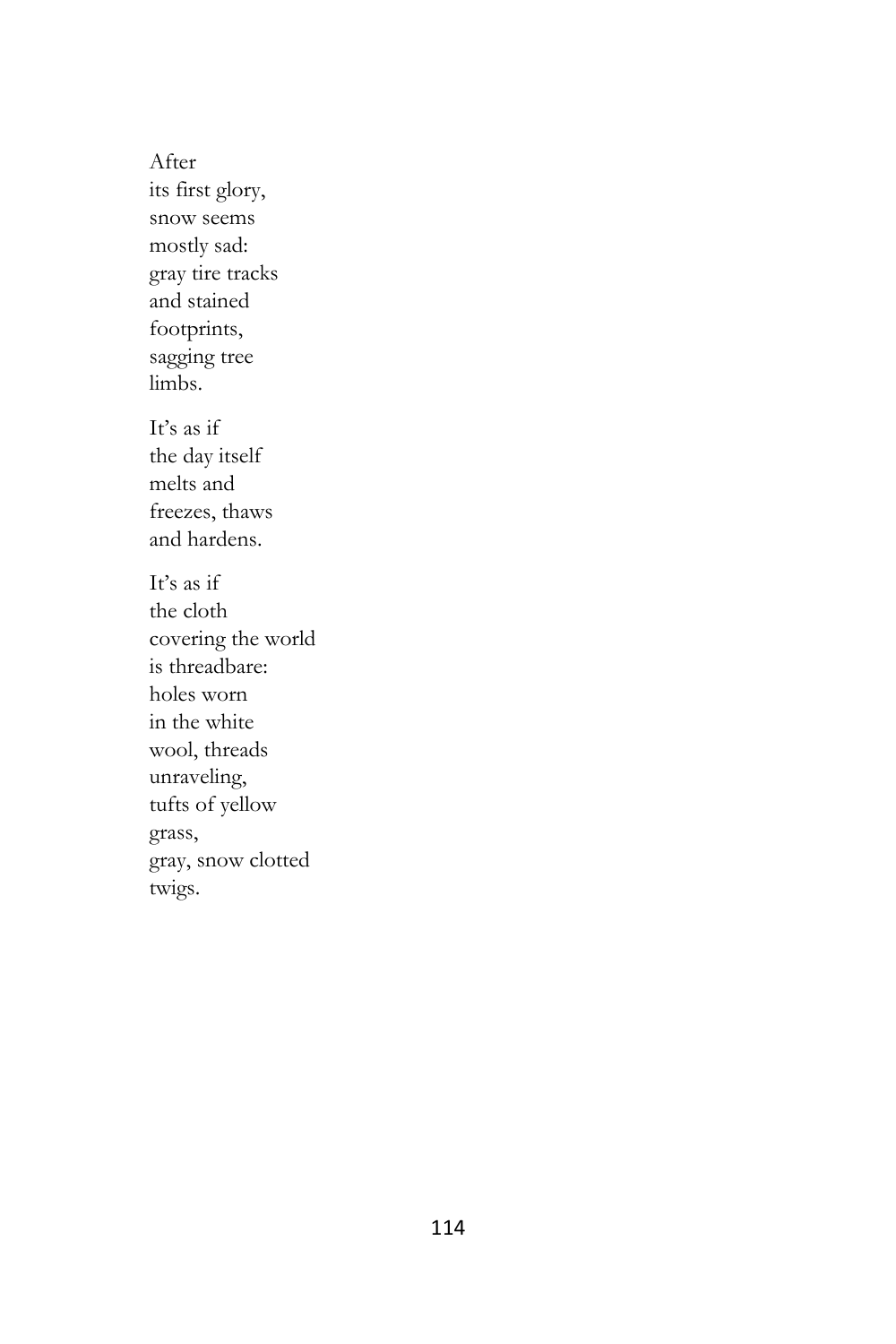I almost forget this day words unspoken, unwritten, lost in the light rain dissolving the Christmas snow.

There are days which are erased from memory even as they occur.

What did I do? What did I say? What news troubled the evening report? What stray dreams vanished when I awoke? What smoke drifted from what embers?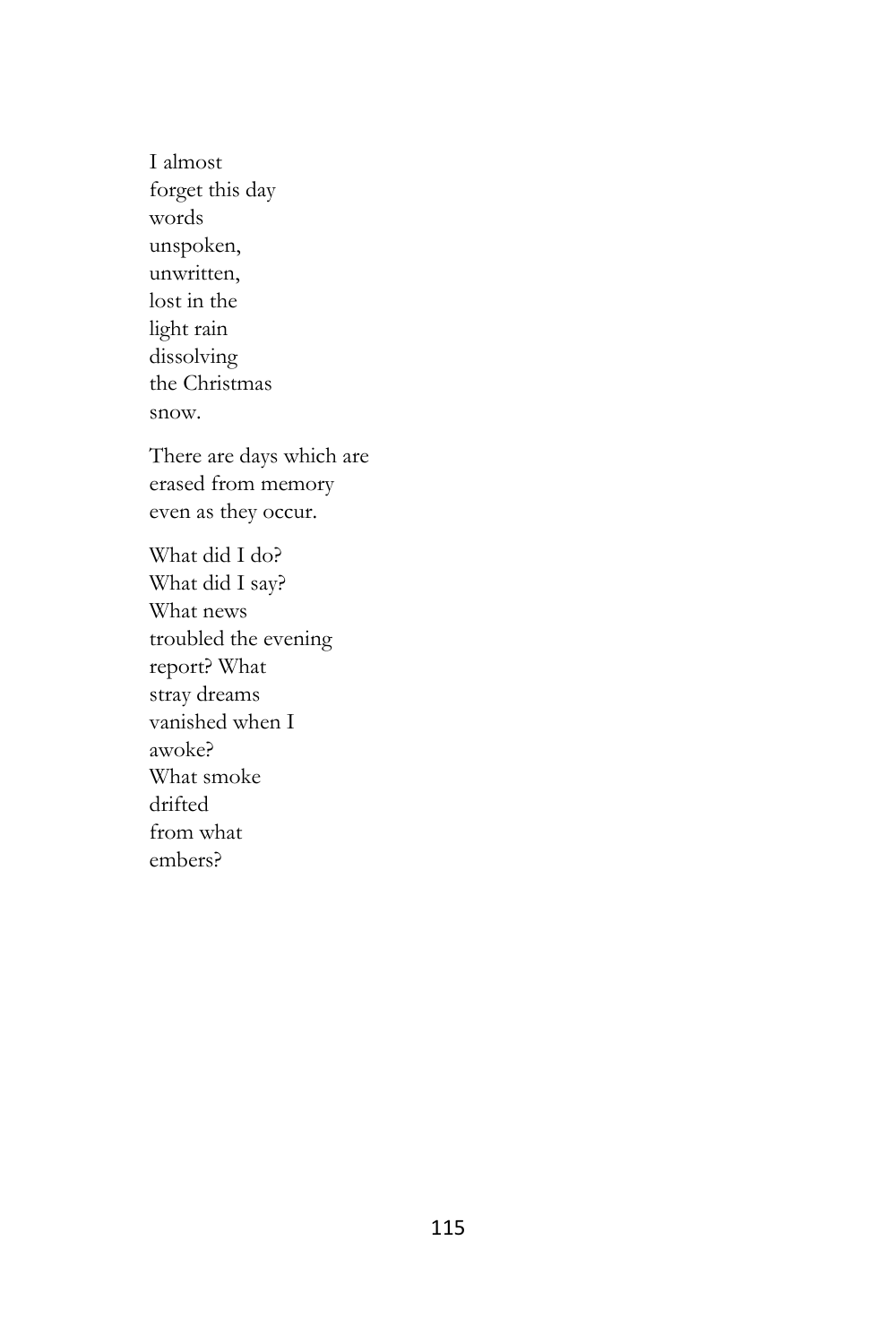Night rain, and the snow, is as if it never were- as all of us, facing darkness,

or

the sound of it off the eves tricking along the curbs,

or

the light from windows across the street, through a mist, pale and cold, swimming on the street, smeared on pavement against black like so many dying stars.